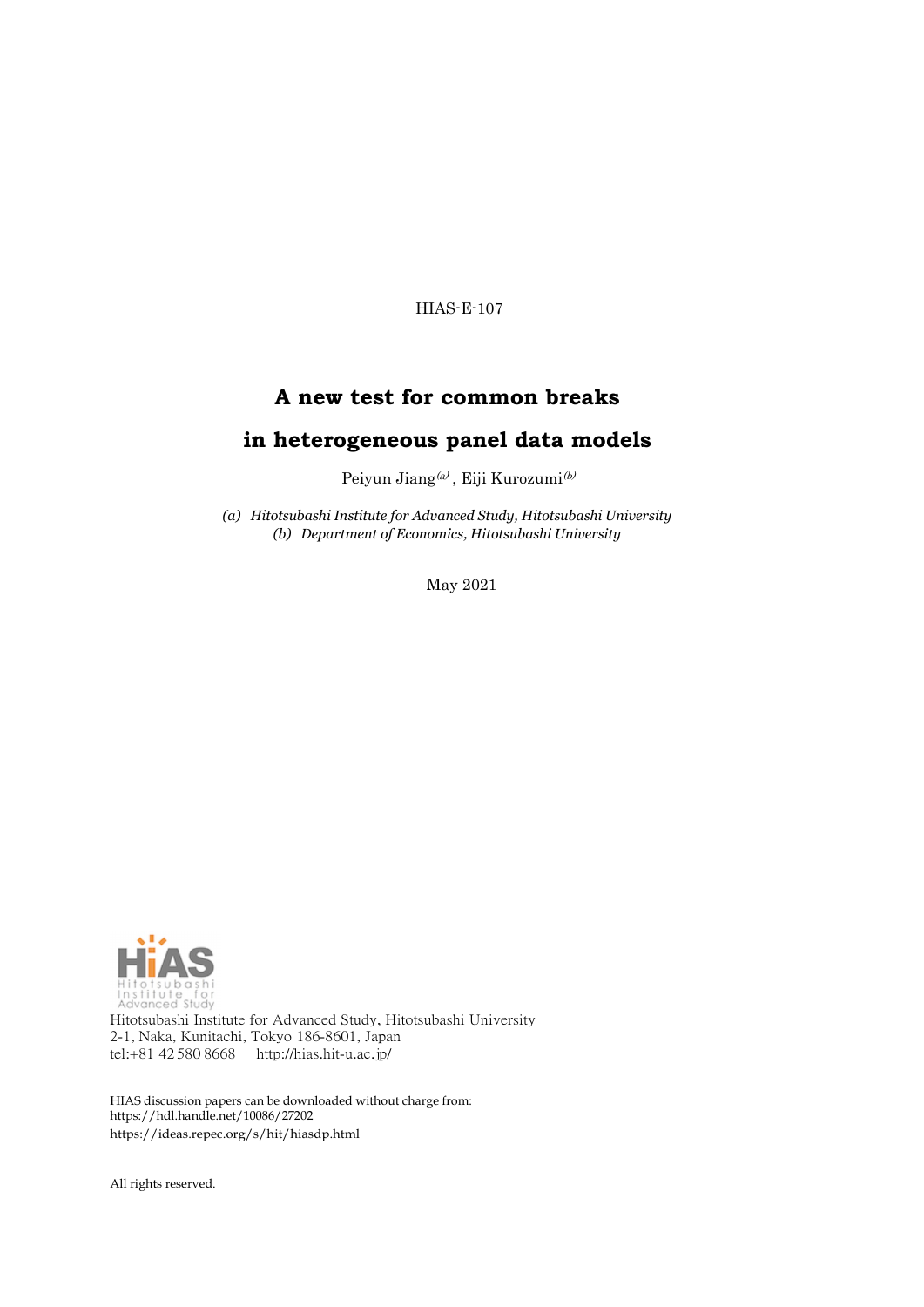# **A new test for common breaks in heterogeneous panel data models** <sup>1</sup>

Peiyun Jiang Eiji Kurozumi

Hitotsubashi Institute for Advanced Research Department of Economics

Hitotsubashi University Hitotsubashi University

This version: May 20, 2021

#### **Abstract**

In this paper, we develop a new test to detect whether break points are common in heterogeneous panel data models where the time series dimension T could be large relative to cross-section dimension N. The error process is assumed to be cross-sectionally independent. The test is based on the cumulative sum (CUSUM) of ordinary least squares (OLS) residuals. We derive the asymptotic distribution of the detecting statistic under the null hypothesis, while proving the consistency of the test under the alternative. Monte Carlo simulations and an empirical example show good performance of the test.

*JEL classification:* C12, C23

*Key words:* CUSUM test, panel data, structural change, common breaks

<sup>&</sup>lt;sup>1</sup>Kurozumi's research was supported by JSPS KAKENHI Grant Number 19K01585. Address correspondence to Peiyun Jiang, Hitotsubashi Institute for Advanced Research, Hitotsubashi University, 2-1 Naka, Kunitachi, Tokyo 186-8601, Japan; e-mail: pynjiang@gmail.com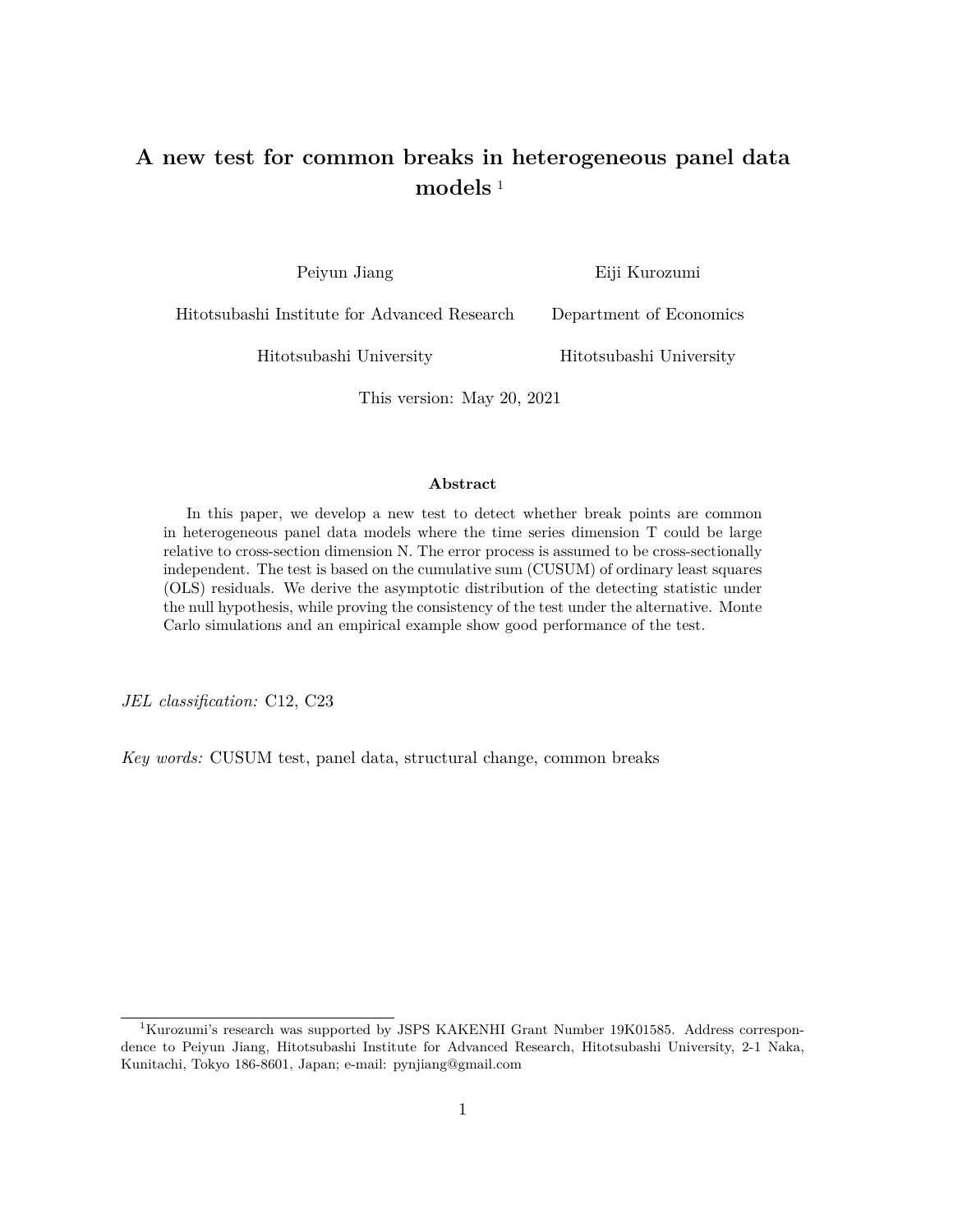### **1. Introduction**

In recent years, panel data models have become increasingly popular in theoretical and empirical analyses, since richer information from both the cross-section and time series dimension leads to more powerful inferences than with a single cross-section or a single time series. In particular, the modeling and inferences of structural changes in panel frameworks have attracted significant attention in the literature. Compared to applying the single detection method for structural changes separately to each series, using cross-sectional datasets improves break detection power. The detection procedures in panels are often designed to test for the null hypothesis that the regression parameters in each series are constant over time against the alternative that at least one series exhibits structural changes. See, for example, Horváth and Hušková (2012) in a mean-shift panel model, De Wachter and Tzavalis (2012) and Hidalgo and Schafgans (2017) in dynamic panels, Pauwels *et al.* (2012) in panel data models allowing for heterogeneous coefficients, Chen and Huang (2018) in a time-varying panel data model, and Antoch *et al.* (2019) in panels with fixed T and large N, to name a few. However, the rejection of the null hypothesis leaves the researcher with no information as to which cross-sectional unit exhibits structural changes. Furthermore, it naturally leads to the issue of change point estimation in panel data models.

Classical change point estimation methodologies in panel literature often assume that break point occurred in each series at the same location, referred to as the common break point. This assumption is particularly attractive, as the common break phenomenon occurs in many practical applications. The other major advantage of this assumption is the increased accuracy of the change point estimate, as noted by Bai (2010). It is well known that only the break fraction (i.e., the break date divided by the sample size) can be consistently estimated in a single time series. In panel frameworks, however, the failure of the consistency of the break point in time series models has been overcome under the common break assumption. This enhanced precision of the common break point estimate has been widely confirmed under various frameworks in panel data analyses. Kim (2011, 2014) focused on panel deterministic time trend models and considered a factor structure for the error component. Although the former study stated that the ordinary least squares break date estimator fails to achieve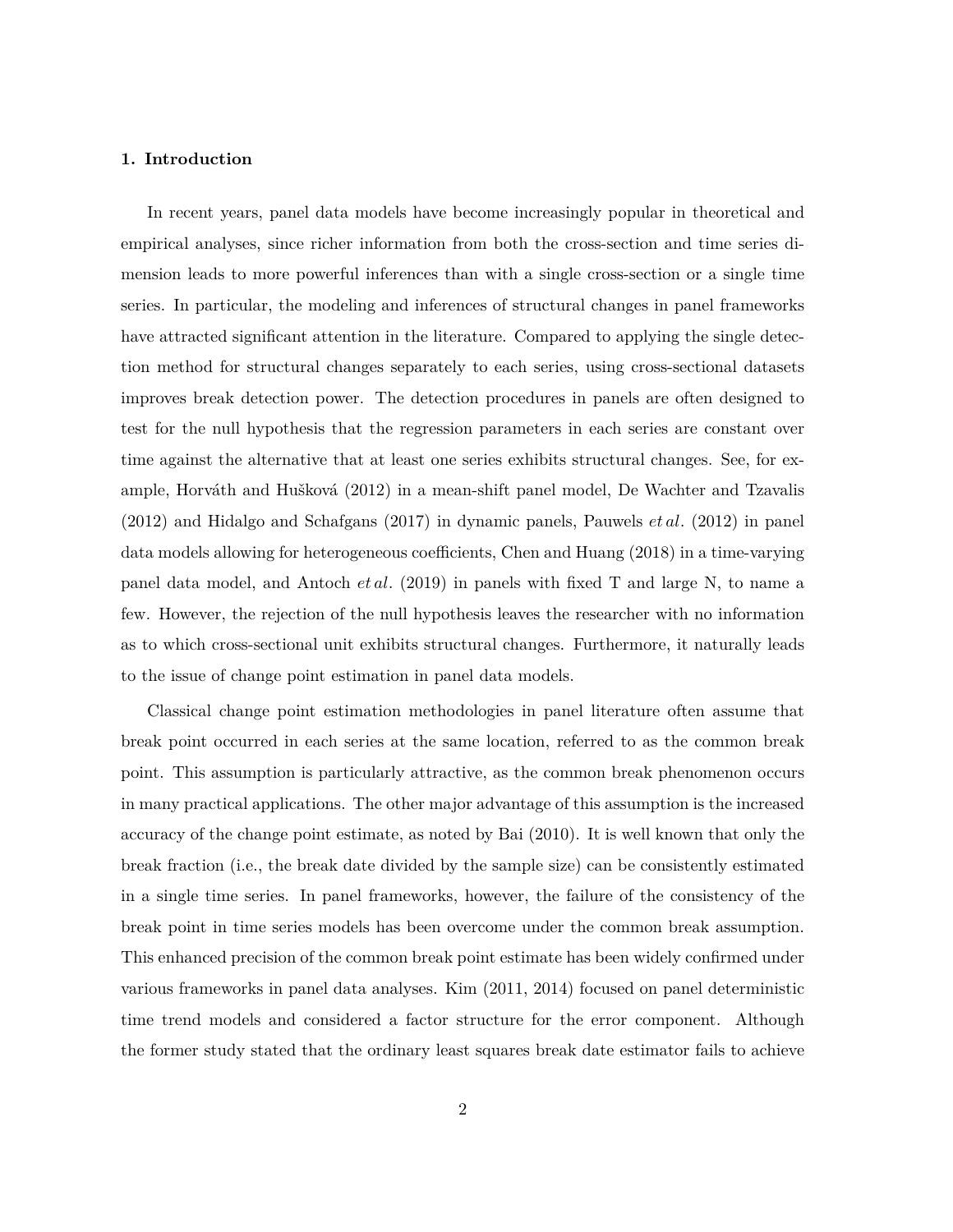consistency by imposing the factor structure, the latter overcame this problem and developed a new estimation strategy, where the common break date is estimated jointly with the common factor to successfully sustain the precision advantage of the common break point estimate in panels. In addition, Qian and Su (2016) used a panel data model in which the parameters of interest are homogeneous and errors are assumed to be cross-sectionally independent, while Baltagi *et al.* (2016) considered a more general panel framework allowing for heterogeneous parameters across individuals and multifactor error structure. More related works, including Li *et al.* (2016), Baltagi *et al.* (2017), Horváth *et al.* (2017), Westerlund (2019), and others, have documented that the break date estimate obtains increased precision via imposing a common break assumption in panels.

In practice, however, the common break assumption is restrictive, and some evidence has verified that the break points are likely to vary significantly across individuals (see Claeys and Vašíček 2014; Adesanya 2020). To the best of our knowledge, no study has focused on the validity of the common break assumption in panels. In this paper, we contribute to the literature in three ways. First, we fill in this gap to introduce a test for the null hypothesis that the panels exhibit a common break against the alternative that break dates can vary across units. The closest related work is that of Oka and Perron (2018), who considered common break detection in maximum likelihood frameworks in multiple equation systems. We extend their model to a more general framework where both the number of series N and the number of observations T are sufficiently large, which makes it available using panel or macroeconomic data in applications.

The second major contribution of this paper is that we investigate the statistical properties of the estimated common break point when the common break assumption fails. It is verified that the common break estimate cannot be consistent for each series, but will be restricted to a specific region. Based on this property, our test has a non-degenerate distribution under the null hypothesis and achieves consistency under the alternative.

Third, our test delivers monotonic power as the magnitude of the breaks increases. The statistic is established by the squares of the cumulative sum of the residuals, and we use a normalization factor to replace the long-run variance estimator to avoid power loss when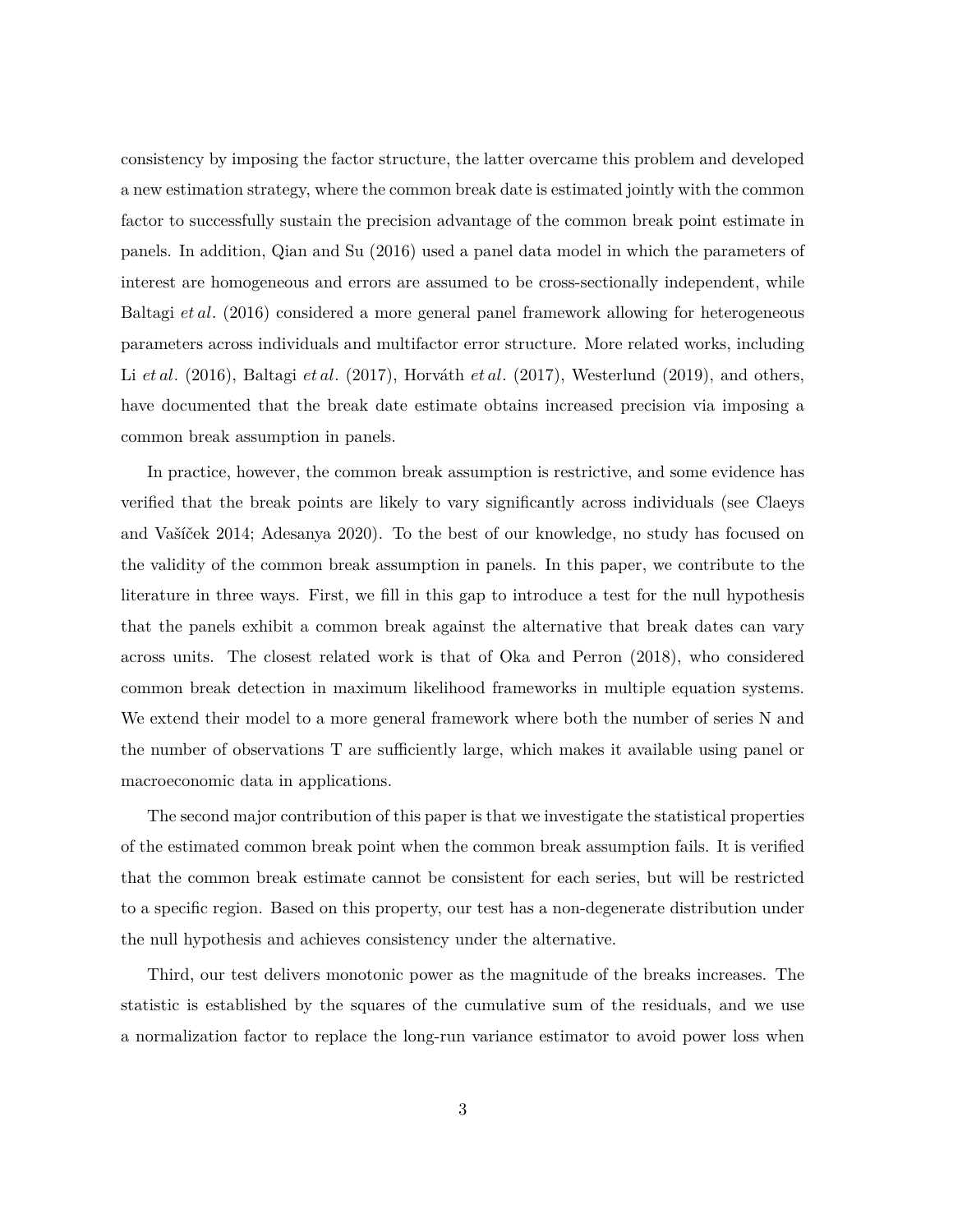the shift increases under the alternative (the so-called nonmonotonic power problem). Monte Carlo simulations show good size performance for large T. Moreover, the test can successfully reject the null hypothesis of a common break against various types of alternatives and has nontrivial power for large breaks. An empirical example demonstrates that a common break exists in the mutual fund data during the sub-prime crisis.

From a different perspective, recent clustering literature suggested an estimation methodology as an alternative strategy to identify distinct breaks across units in panels. The panel data are modeled using a grouped pattern, in which the regression coefficients containing break dates are heterogeneous across groups but homogeneous within a group. In this framework, Okui and Wang (2020) and Lumsdaine *et al.* (2020) proposed iterative estimation approaches to jointly estimate the break point, group membership structure, and coefficients. The consistency of all estimates can be achieved simultaneously within the prior information on the number of groups and an appropriate choice of the initial values for iteration. Researchers can determine whether to conduct a testing procedure, apply an estimation methodology, or use a hybrid of two approaches depending on their empirical purpose.

The remainder of this paper is organized as follows. Section 2 introduces the model and necessary assumptions. Section 3 explains the testing strategy for the common break assumption. Section 4 establishes the asymptotic distribution of the statistic under the null hypothesis and the consistency of the test under the alternative hypothesis. Monte Carlo simulations are conducted in Section 5. Section 6 provides an empirical example, and Section 7 provides concluding remarks. The mathematical proofs are relegated to the Appendix.

### **2. Model and Assumptions**

We consider a panel data model allowing for heterogeneous coefficients across units, defined by

$$
y_{it} = x'_{it}\beta_i + x'_{it}\delta_i 1_{\{t > k_i^0\}} + u_{it}, \quad 1 \le i \le N \text{ and } 1 \le t \le T,
$$
 (1)

where  $x_{it} = [x_{it}(1), \dots, x_{it}(p)]'$  is *p*-dimensional explanatory variables including a constant term; thus, the first element is unity for all *t*. The coefficients  $\beta_i = [\beta_{i1}, \cdots, \beta_{ip}]'$ ,  $\delta_i =$  $[\delta_{i1}, \cdots, \delta_{ip}]'$  are  $p \times 1$  vectors of fixed parameters, and  $1_{\{t > k_i^0\}}$  is an indicator function that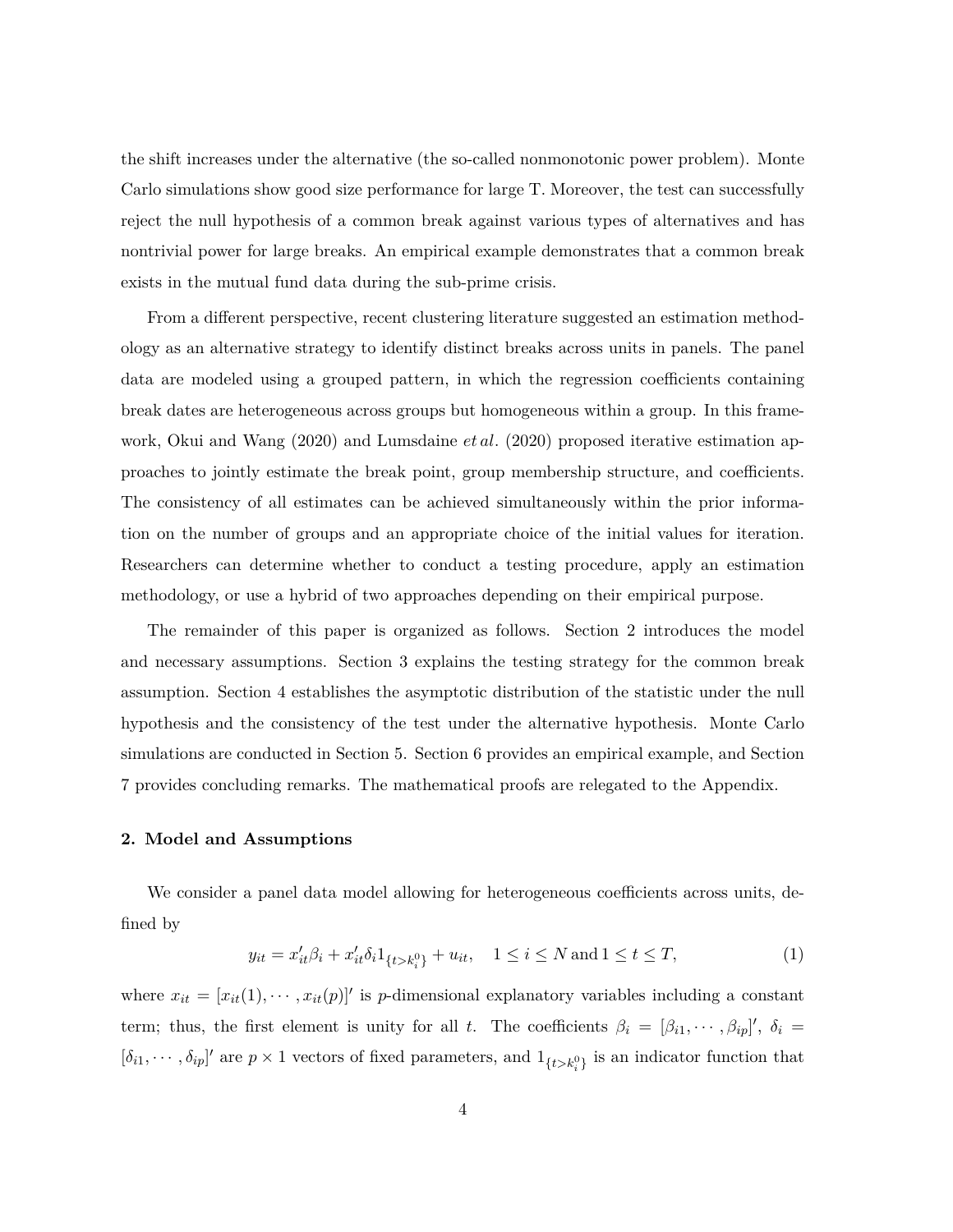takes the value one if  $t > k_i^0$ , and zero otherwise.  $u_{it}$  is an unobservable stochastic disturbance. We assume that the regression parameters in the *i*th panel change from  $\beta_i$  to  $\beta_i + \delta_i$  at unknown time  $k_i^0$ , and we are interested in testing whether the break point in each series is common against the alternative that the break point varies across individuals. The null hypothesis is defined as

$$
H_0: k_i^0 = k^0
$$
, for all  $i = 1, 2, \dots, N$ .

Under the alternative of distinct breaks across individuals, we suppose that there exist *G* groups, and the regression coefficients share the common break point in each group  $g =$  $1, 2, \cdots, G$ . Then, the alternative hypothesis is defined by

$$
H_A: k_{g_1}^0 \neq k_{g_2}^0, \text{ for some } g_1, g_2 \in \{1, 2, \cdots, G\}.
$$

In this paper, we impose the following assumptions.

**Assumption 1**  $k_i^0 = [T\tau_i^0]$ , where  $\tau_i^0 \in (0,1)$  and  $[\cdot]$  is the greatest integer function.

The break point  $k_i^0$ , which is a positive fraction of the total sample size, is assumed to be bounded away from the end points. This is a conventional assumption in the change point literature, see Bai (1997).

**Assumption 2** Define  $\phi_N = \sum_{i=1}^N \delta_i^{0'} \delta_i^0$ . Suppose that  $(i) \phi_N \to \infty \text{ as } N \to \infty$ , *(ii)*  $\frac{\phi_N}{N}$  *is bounded as*  $N \to \infty$ *,*  $(iii) \frac{T}{N} \rightarrow \infty, \ \phi_N$  $\frac{\sqrt{T}}{N}$  → ∞ *as*  $(T, N)$  → ∞.

Denote  $\delta_i^0$  as the true shift for individual *i*. Assumptions 2(i)–(ii) are borrowed from Assumption A2 in Baltagi *et al.* (2016). The additional condition  $T/N \to \infty$  requires that *T* grows at a faster rate than *N*. This is a significant condition to ensure a non-degenerate distribution of the statistic under the null hypothesis and consistency of the test under the alternative.

**Assumption 3** *(i)* For each series *i*,  $u_{it}$  *is independent of*  $x_{it}$  *for all i* and *t*; (ii)  $u_{it} = \sum_{j=0}^{\infty} a_{ij} \epsilon_{i,t-j}, \epsilon_{it} \sim (0, \sigma_{ie}^2)$  are i.i.d over all i and  $t; \sum_j j |a_{ij}| \leq M$  for all i.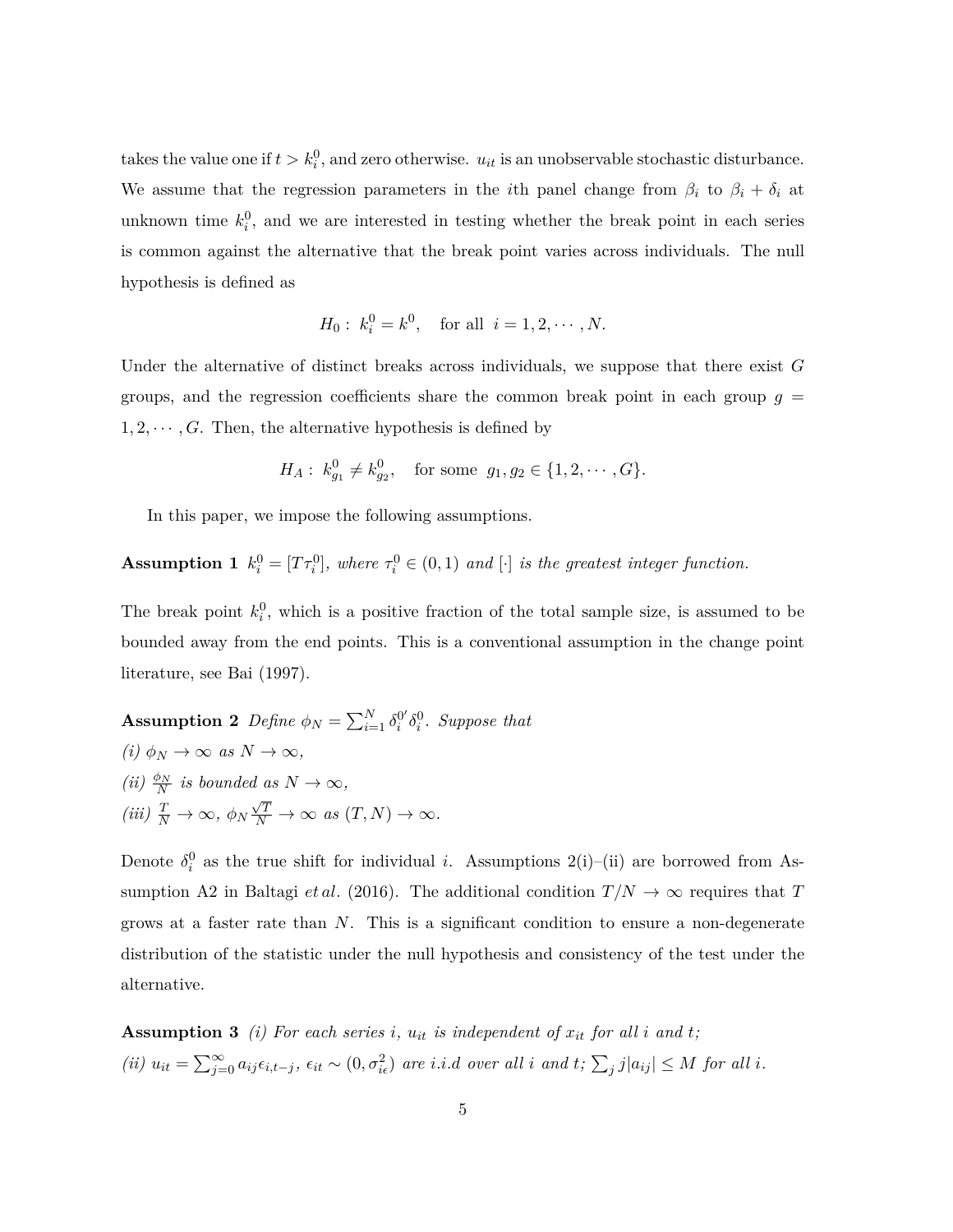The idiosyncratic errors form a stationary time series, and it is assumed that  $u_{it}$  are crosssectionally independent, similar to the assumption in Bai (2010). In practice, this assumption is relatively restrictive, as cross-sectional dependence commonly exists in many panel datasets. As explained in Sections 3 and 4, the statistic of our test can have a non-degenerate distribution under the null hypothesis of the common break, crucially depending on the consistency of the common change point estimate. However, Kim (2011) indicated that imposing a factor structure on the error component may impede the consistency property. Some additional techniques are needed if we relax Assumption 3 to allow for cross-sectional dependence.

**Assumption 4** (i) For  $i = 1, \dots, N$ , the matrices  $(1/j) \sum_{t=1}^{j} x_{it} x'_{it}$ ,  $(1/j) \sum_{t=T-j+1}^{T} x_{it} x'_{it}$  $(1/j) \sum_{t=k_i^0-j+1}^{k_i^0} x_{it}x'_{it}$ , and  $(1/j) \sum_{t=k_i^0}^{k_i^0+j}$  $\sum_{t=k_i^0+1}^{k_i^0+1} x_{it}x_{it}'$  are stochastically bounded and have mini*mum eigenvalues uniformly bounded away from zero in probability for all large j.* (*ii*) For each *i*,  $(1/T)\sum_{t=1}^{T} x_{it}x_{it}'$  converges in probability to a nonrandom and positive defi*nite*  $p \times p$  *matrix*  $C_i$  *as*  $T \to \infty$ *. (iii)* For each *i*,  $(1/T) \sum_{t=1}^{T} x_{it}$  converges in probability to a  $p \times 1$  vector  $c_{i1}$  as  $T \to \infty$ .

Denote the *j*th row of  $C_i$  by  $c_{ij}$  for  $j = 1, \dots, p$ . That is,  $C = [c_{i1}, \dots, c_{ip}]'$ . Note that the vector  $c'_{i1}$  is the first row of  $C_i$ .

**Assumption 5** (i) For any positive finite integer s, the matrices  $(1/N)\sum_{i=1}^{N}\sum_{t=k_{i}^{0}-s+1}^{k_{i}^{0}}x_{it}x_{it}'$ *and*  $(1/N) \sum_{i=1}^{N} \sum_{t=k}^{k_i^0+s}$  $\sum_{t=k^0_i+1}^{k^{\alpha}_i+s} x_{it}x_{it}'$  are stochastically bounded and have minimum eigenvalues uni*formly bounded away from zero in probability for all large N. (ii)* For each *t*,  $(1/N) \sum_{i=1}^{N} x_i x_i'$  *is stochastically bounded as*  $N \to \infty$ *.* 

Assumption 4 is a conventional assumption in time series models, see, for example, Bai (1997), while Assumption 5 is borrowed from Assumption 5 in Baltagi *et al.* (2016).

### **3. Test Statistic**

The null hypothesis assumes that the panels exhibit one break occurring at an unknown common location. We first use the least squares method, as proposed by Baltagi *et al.* (2016),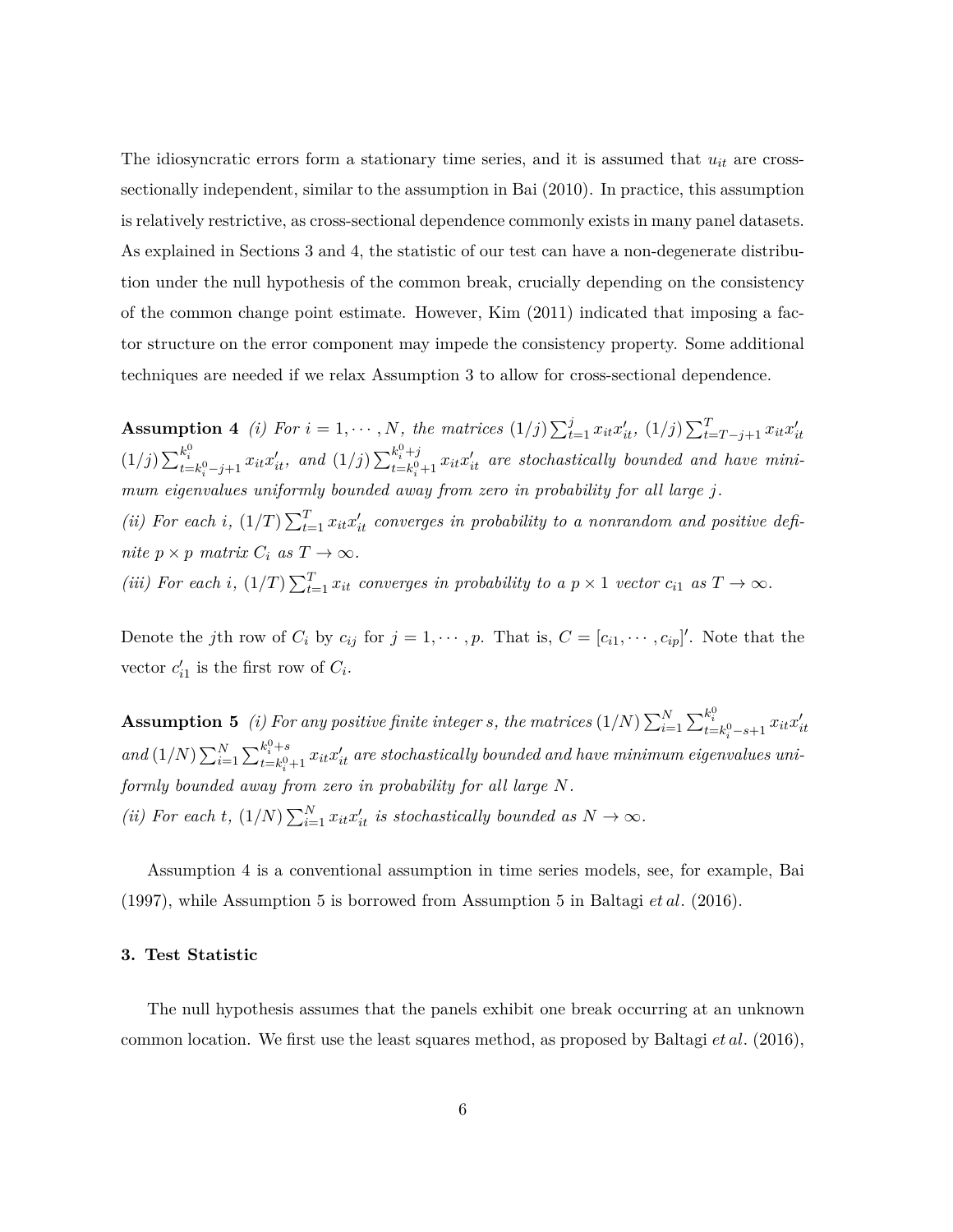to estimate the common break point. Let

$$
Y_{i} = \begin{bmatrix} y_{i1} \\ y_{i2} \\ \vdots \\ y_{iT} \end{bmatrix}, X_{i} = \begin{bmatrix} x'_{i1} \\ x'_{i2} \\ \vdots \\ x'_{iT} \end{bmatrix}, Z_{i}(k_{i}) = \begin{bmatrix} 0 \\ \vdots \\ 0 \\ x'_{i(k_{i}+1)} \\ \vdots \\ x'_{iT} \end{bmatrix}, \text{and} \quad u_{i} = \begin{bmatrix} u_{i1} \\ u_{i2} \\ \vdots \\ u_{iT} \end{bmatrix}.
$$

The model with an unknown break point  $k_i$  can be rewritten in matrix form as

$$
Y_i = X_i \beta_i + Z_i(k_i) \delta_i + u_i
$$
  
\n
$$
= [X_i, Z_i(k_i)] \begin{bmatrix} \beta_i \\ \delta_i \end{bmatrix} + u_i
$$
  
\n
$$
= \bar{X}_i(k_i) b_i + u_i,
$$
 (2)

where  $\bar{X}_i(k_i) = [X_i, Z_i(k_i)],$  and  $b_i = [\beta'_i, \delta'_i]'$ . Given any  $k^* = 1, 2, \dots, T-1$ ,  $b_i$  can be estimated by

$$
\hat{b}_i(k^*) = \begin{bmatrix} \hat{\beta}_i(k^*) \\ \hat{\delta}_i(k^*) \end{bmatrix} = [\bar{X}_i(k^*)'\bar{X}_i(k^*)]^{-1}\bar{X}_i(k^*)'Y_i, \quad i = 1, \cdots, N.
$$

The sum of squared residuals for *i*th equation is given by

$$
SSR_i(k^*) = [Y_i - \bar{X}_i(k^*)\hat{b}_i(k^*)]'[Y_i - \bar{X}_i(k^*)\hat{b}_i(k^*)], \quad i = 1, \cdots, N.
$$

The least squares estimator of  $k^*$  is defined as

$$
\hat{k} = \arg \min_{1 \le k^* \le T-1} \sum_{i=1}^N \pi_i S S R_i(k^*). \tag{3}
$$

where weights  $\pi_i \in (0, 1), i = 1, \dots, N, \sum_{i=1}^{N} \pi_i = 1.$ 

Our statistic is composed of ordinary least squares residuals based on the estimated common break point  $\hat{k}$ . We decompose the panels into two regimes using  $\hat{k}$  in the time series dimension. Then, the OLS residuals are calculated by

$$
\hat{u}_i = \begin{bmatrix} \hat{u}_{i1} \\ \hat{u}_{i2} \\ \vdots \\ \hat{u}_{iT} \end{bmatrix} = Y_i - \bar{X}_i(\hat{k})\hat{b}_i(\hat{k}), \tag{4}
$$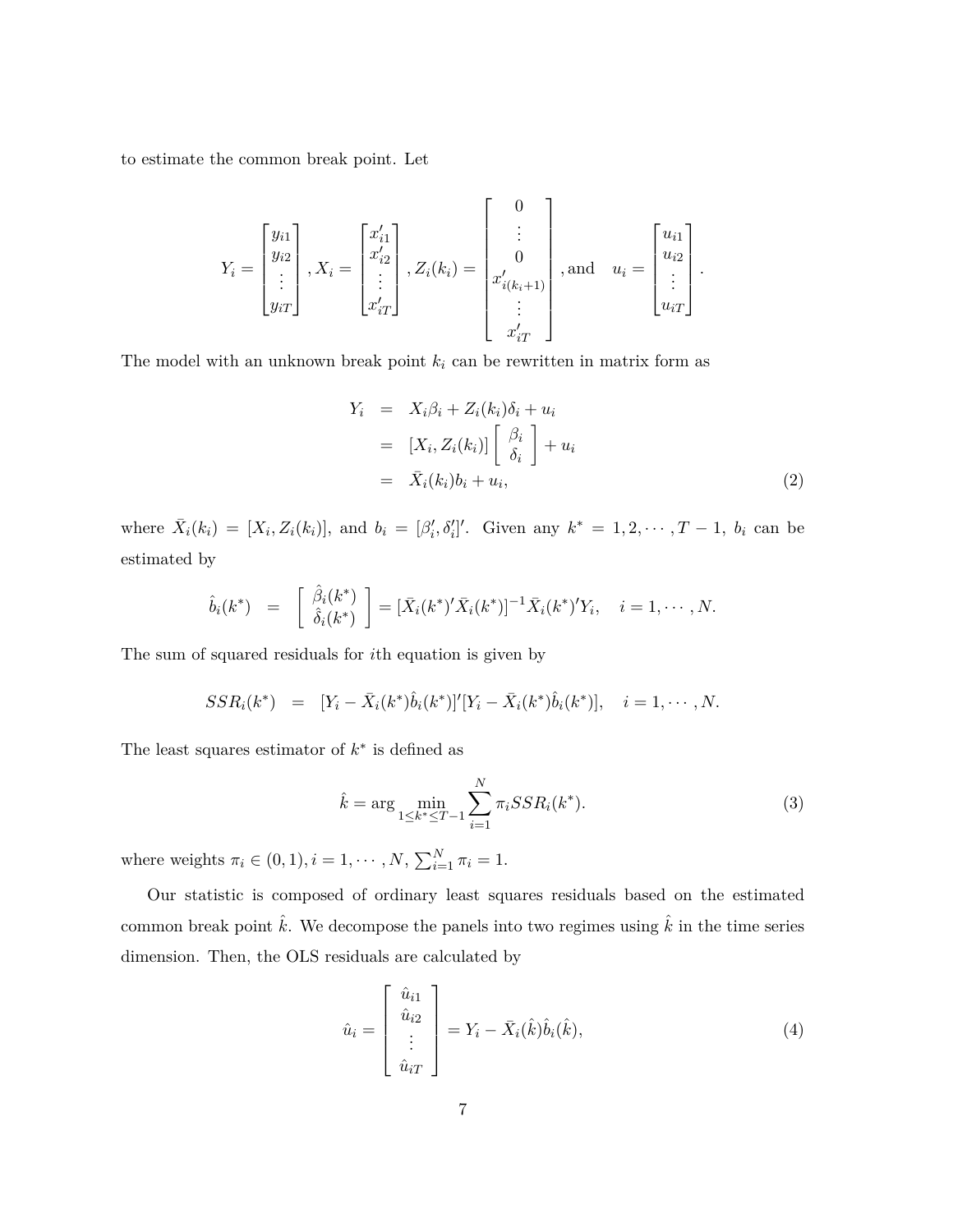and the squares of the partial sum of the OLS residuals  $\hat{u}_{it}$  are defined by

$$
US_{NT}(k, \hat{k}) = \left(\frac{1}{\sqrt{NT}} \sum_{i=1}^{N} \sum_{t=1}^{k} \hat{u}_{it}\right)^2, \text{ where } k = [T\tau] \text{ with } \tau \in (0, 1). \tag{5}
$$

The statistic is a CUSUM-type of residuals, motivated by the consistency of the break point estimate if the common break assumption holds. Under the null hypothesis that all individuals are assumed to share a common change point  $k^0 = [T\tau^0]$  with  $\tau^0 \in (0,1)$ , Baltagi *et al.* (2016) verified that the common break date is consistently estimated. Based on the consistency of  $\hat{k} \stackrel{p}{\longrightarrow} k^0$ , the regression parameters corresponding to regimes  $\{x_{i1}, \dots, x_{i\hat{k}}\},\$  ${x_{i(k+1)}, \cdots, x_{iT}}$  are asymptotically constant over time. Consequently, the cumulative sums of the corresponding residuals will not diverge and can have a non-degenerate distribution, which is derived as follows:

$$
US_{NT}(k, \hat{k}) \Rightarrow \begin{cases} \sigma^2 [W(\tau) - \frac{\tau}{\tau^0} W(\tau^0)]^2 & \text{if } \tau \le \tau^0 \\ \sigma^2 [W(\tau) - W(\tau^0) - \frac{\tau - \tau^0}{1 - \tau^0} (W(1) - W(\tau^0))]^2 & \text{if } \tau > \tau^0 \end{cases}
$$

*,*

where  $W(\cdot)$  is a one-dimensional Brownian motion, and  $\sigma^2$  is the long-run variance defined below. Under the alternative of distinct breaks, since the estimated common break point cannot coincide with the true break point for each series, partial residuals will significantly deviate from the one under the null hypothesis. Hence,  $US_{NT}(k, k)$  will diverge to infinity as  $N, T \rightarrow \infty$  such that we can successfully reject the null hypothesis.

A traditional approach is to use a consistent estimate to replace the unknown  $\sigma^2$ , while the kernel estimator is commonly applied. Typically, the selection of the bandwidth for the kernel estimator significantly affects the size and power performance of the test. In time series analyses, it has been extensively mentioned that the structural change tests suffer from the so-called non-monotonic power problem; that is, the tests may lose power as the magnitude of the break increases. See Vogelsang (1999), Deng and Perron (2008), Yamazaki and Kurozumi (2015), and Jiang and Kurozumi (2019), among others. The main reason is that the longrun variance estimated under the null hypothesis is consistent but may be severely biased under the alternative hypothesis. To maintain nontrivial detection power for large breaks, we extend the self-normalization method proposed by Shao and Zhang (2010) to construct a normalization factor instead of using the long-run variance estimate. This normalization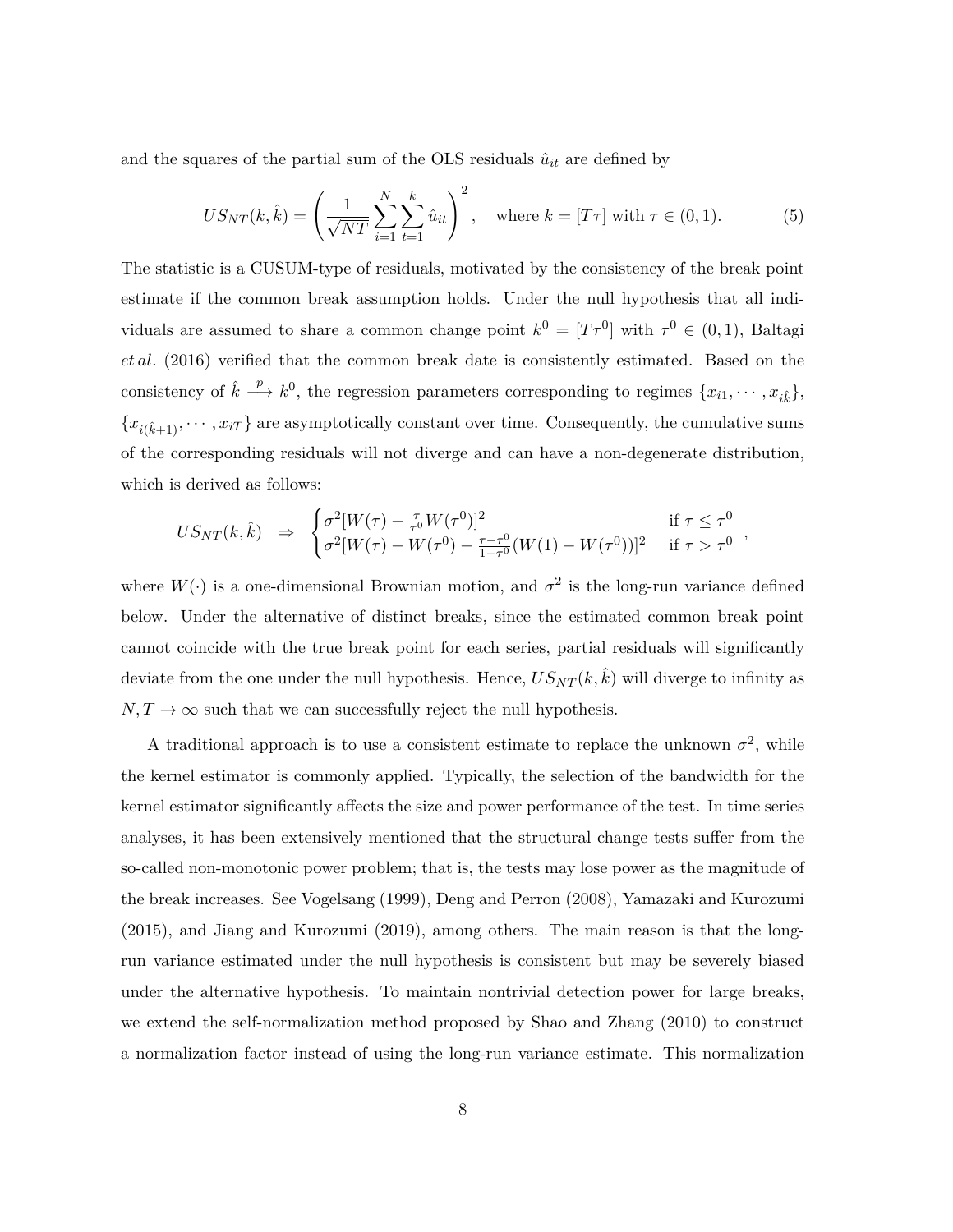factor  $V_{NT}(k_1, \hat{k}, k_2)$  is required to be proportional to  $\sigma^2$  such that the long-run variance can be canceled out as

$$
\frac{US_{NT}(k, \hat{k})}{V_{NT}(k_1, \hat{k}, k_2)} \Rightarrow \frac{\sigma^2 \text{ functional of Brownian motions}}{\sigma^2 \text{ functional of Brownian motions}},
$$

where the long-run variance  $\sigma^2$  is  $\lim_{(N,T)\to\infty} E\left(\frac{1}{\sqrt{N}}\right)$  $\frac{1}{NT} \sum_{i=1}^{N} \sum_{t=1}^{T} u_{it} \bigg)^2$ . Furthermore, the normalization process cannot grow at a faster rate relative to the process  $US_{NT}(k, \hat{k})$  under the alternative to avoid loss of power. To this end, we separate the panels into four regimes by flexible points  $k_1, k_2$  and the estimated break point  $\hat{k}$ , where  $k_1$  and  $k_2$  take values in the interval  $1 \leq k_1 < \hat{k} < k_2 \leq T-1$ . We estimate the model on the basis of four regimes  $\{x_{i1}, \dots, x_{ik_1}\}, \{x_{i(k_1+1)}, \dots, x_{i\hat{k}}\}, \{x_{i(\hat{k}+1)}, \dots, x_{ik_2}\}, \text{ and } \{x_{i(k_2+1)}, \dots, x_{iT}\}\text{ for }$ the *i*th equation. Denote  $T \times p$  matrices by

$$
X_{ji}(a,b) = [0, \cdots, 0, x_{i,a+1}, \cdots, x_{i,b}, 0, \cdots, 0], j = 1, 2,
$$
\n(6)

$$
X_{3i}(a) = [0, \cdots, 0, x_{i,a+1}, \cdots, x_T]', \tag{7}
$$

where the elements of the  $(a+1)$ th-b<sup>th</sup> rows of  $X_{ji}(a, b)$  are the same as that of  $X_i$  and zero otherwise, and the elements of the  $(a + 1)$ th–*T*th rows of  $X_{3i}(a)$  are the same as that of  $X_i$ and zero otherwise. Then, the model can be represented by

$$
Y_i = [X_i, X_{1i}(k_1, \hat{k}), X_{2i}(\hat{k}, k_2), X_{3i}(k_2)] \begin{bmatrix} \beta_i \\ \delta_{1i} \\ \delta_{2i} \\ \delta_{3i} \end{bmatrix} + u_i
$$
  
\n
$$
= X_i \beta_i + X_{1i}(k_1, \hat{k}) \delta_{1i} + X_{2i}(\hat{k}, k_2) \delta_{2i} + X_{3i}(k_2) \delta_{3i} + u_i
$$
  
\n
$$
= \tilde{X}_i(k_1, \hat{k}, k_2) b_i + u_i,
$$
\n(8)

where  $\tilde{X}_i(k_1, \hat{k}, k_2) = [X_i, X_{1i}(k_1, \hat{k}), X_{2i}(\hat{k}, k_2), X_{3i}(k_2)].$  Using the coefficient estimators  $\tilde{\beta}_i$ ,  $\tilde{\delta}_{1i}$ ,  $\tilde{\delta}_{2i}$ , and  $\tilde{\delta}_{3i}$ , the corresponding residuals are calculated as

$$
\tilde{u}_i = \begin{bmatrix} \tilde{u}_{i1} \\ \tilde{u}_{i2} \\ \vdots \\ \tilde{u}_{iT} \end{bmatrix} = Y_i - X_i \tilde{\beta}_i - X_{1i}(k_1, \hat{k}) \tilde{\delta}_{1i} - X_{2i}(\hat{k}, k_2) \tilde{\delta}_{2i} - X_{3i}(k_2) \tilde{\delta}_{2i}.
$$
\n(9)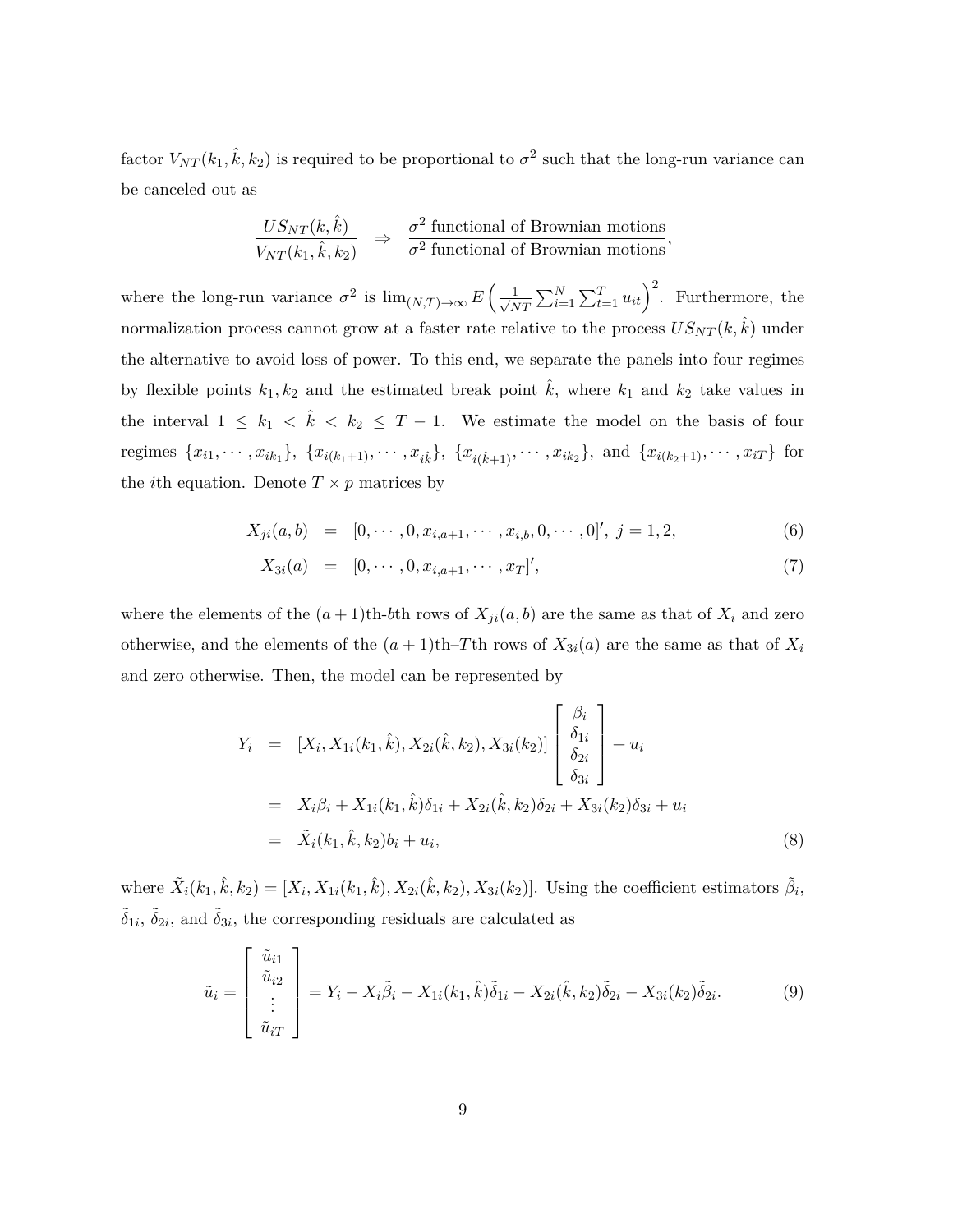Then, we define the process  $V_{NT}(k_1, \hat{k}, k_2)$  based on the residuals  $\tilde{u}_{it}$  as

$$
V_{NT}(k_1, \hat{k}, k_2)
$$
\n
$$
= \frac{1}{T} \sum_{s=1}^{k_1} \left( \frac{1}{\sqrt{NT}} \sum_{i=1}^N \sum_{t=1}^s \tilde{u}_{it} \right)^2 + \frac{1}{T} \sum_{s=k_1+1}^{\hat{k}} \left( \frac{1}{\sqrt{NT}} \sum_{i=1}^N \sum_{t=s}^{\hat{k}} \tilde{u}_{it} \right)^2 + \frac{1}{T} \sum_{s=k_1+1}^{k_2} \left( \frac{1}{\sqrt{NT}} \sum_{i=1}^N \sum_{t=s}^T \tilde{u}_{it} \right)^2 + \frac{1}{T} \sum_{s=k_2+1}^T \left( \frac{1}{\sqrt{NT}} \sum_{i=1}^N \sum_{t=s}^T \tilde{u}_{it} \right)^2.
$$
\n(10)

Thus, our test statistic is composed of the squared CUSUM of residuals (5) and the normalization factor (10), defined by

$$
S_{NT}(k, k_1, k_2) = \sup_{(k, k_1, k_2) \in \Omega(\epsilon)} \frac{US_{NT}(k, \hat{k})}{V_{NT}(k_1, \hat{k}, k_2)}
$$
  
\n
$$
= \sup_{(k, k_1, k_2) \in \Omega(\epsilon)} \left( \frac{1}{\sqrt{NT}} \sum_{i=1}^N \sum_{t=1}^k \hat{u}_{it} \right)^2 \left\{ \frac{1}{T} \sum_{s=1}^{k_1} \left( \frac{1}{\sqrt{NT}} \sum_{i=1}^N \sum_{t=1}^s \tilde{u}_{it} \right)^2 \right\}
$$
  
\n
$$
+ \frac{1}{T} \sum_{s=k_1+1}^{\hat{k}} \left( \frac{1}{\sqrt{NT}} \sum_{i=1}^N \sum_{t=s}^{\hat{k}} \tilde{u}_{it} \right)^2 + \frac{1}{T} \sum_{s=\hat{k}+1}^{k_2} \left( \frac{1}{\sqrt{NT}} \sum_{i=1}^N \sum_{t=\hat{k}+1}^s \tilde{u}_{it} \right)^2
$$
  
\n
$$
+ \frac{1}{T} \sum_{s=k_2+1}^T \left( \frac{1}{\sqrt{NT}} \sum_{i=1}^N \sum_{t=s}^T \tilde{u}_{it} \right)^2 \right\}^{-1},
$$

where  $\Omega(\epsilon) = \{(k, k_1, k_2) \text{ or } (\tau, \tau_1, \tau_2) : [T\epsilon] \leq k \leq [T(1-\epsilon)], [T\epsilon] \leq k_1 \leq \hat{k} - [T\epsilon], \hat{k} + [T\epsilon] \leq$  $k_2 \leq [T(1 - \epsilon)]$ }.  $k = [T\tau]$ ,  $k_1 = [T\tau_1]$  and  $k_2 = [T\tau_2]$  with  $\tau, \tau_1, \tau_2 \in (0, 1)$ .

### **4. Asymptotic Theory**

We next derive the limiting properties of the test statistic.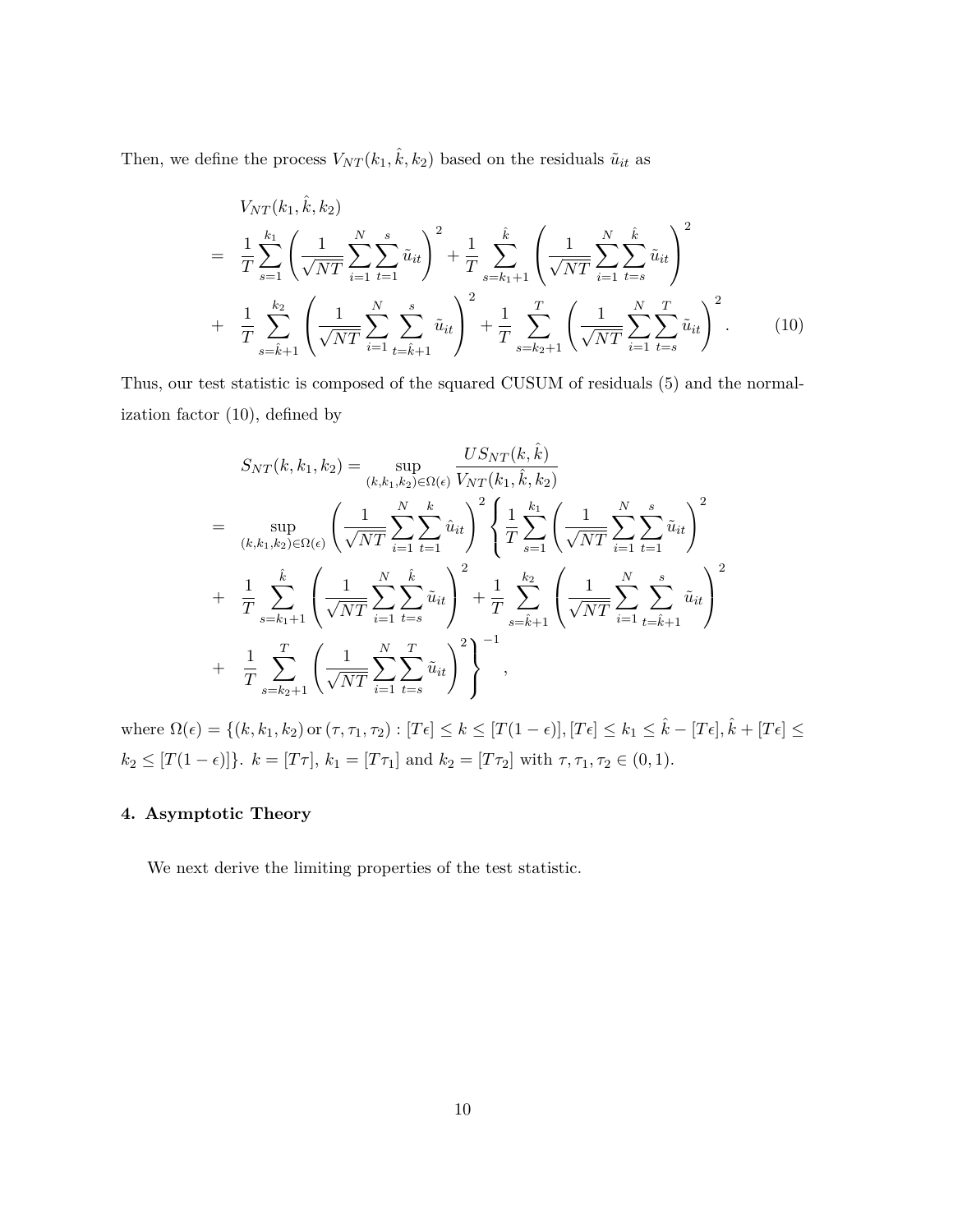**Theorem 1** *Suppose that Assumptions 1–5 hold. Then, under*  $H_0$ *, we have, as*  $N, T \rightarrow \infty$ *,* 

$$
S_{NT}(k, k_1, k_2)
$$
\n
$$
\Rightarrow \sup_{(\tau, \tau_1, \tau_2) \in \Omega(\epsilon)} \left\{ W(\tau) - \tau \frac{W(\tau^0)}{\tau^0} - (\tau - \tau^0) \left[ \frac{W(1) - W(\tau^0)}{1 - \tau^0} - \frac{W(\tau^0)}{\tau^0} \right] \mathbf{1}_{\{\tau > \tau^0\}} \right\}^2
$$
\n
$$
\left\{ \int_0^{\tau_1} \left[ W(s) - s \frac{W(\tau_1)}{\tau_1} \right]^2 ds + \int_{\tau_1}^{\tau_0} \left[ W(\tau^0) - W(s) - (\tau^0 - s) \frac{W(\tau^0) - W(\tau_1)}{\tau^0 - \tau_1} \right]^2 ds + \int_{\tau_2}^{\tau_2} \left[ W(s) - W(\tau^0) - (s - \tau^0) \frac{W(\tau_2) - W(\tau^0)}{\tau_2 - \tau^0} \right]^2 ds + \int_{\tau_2}^1 \left[ W(1) - W(s) - (1 - s) \frac{W(1) - W(\tau_2)}{1 - \tau_2} \right]^2 ds \right\}^{-1},
$$

*where*  $W(\cdot)$  *is a standard Brownian motion,*  $k = [T\tau], k_1 = [T\tau_1], k^0 = [T\tau^0],$  and  $k_2 = [T\tau_2]$  $with \tau, \tau_0, \tau_1, \tau_2, \in (0, 1).$ 

Under the null hypothesis, the proposed test has a non-standard limit distribution depending on the true break fraction, which is unknown in practice. We choose  $\tau^0 = 0.1, 0.2, \dots, 0.9$ , and approximate Brownian motions using 2,000 independent normal random variables with 10,000 replications to obtain the critical values in Table 1. A researcher can calculate an appropriate critical value based on the value of the estimated break fraction. For example, if  $\hat{\tau} \in [0.4, 0.5)$ , we obtain the critical value by the interpolation,

$$
c = c_{0.4} + 10(\hat{\tau} - 0.4)(c_{0.5} - c_{0.4}),
$$

where  $c_{\tau^0}$  for  $\tau^0 = 0.1, \ldots, 0.9$  are the critical values given in Table 1. Next, we investigate the behavior of the proposed test statistic when the breaks vary across individuals. We focus on the case in which there are two groups, and individuals in the same group share a common break  $k_j^0, j = 1, 2$ .

$$
H_{1A}: |k_1^0 - k_2^0| \ge \Delta T, \text{ for some } \Delta > 0.
$$

**Assumption 6** *Let*  $N_j$ ,  $j = 1, 2$ , denote the number of units in group  $j$   $(N = N_1 + N_2)$ . *Suppose that*  $N_j/N \to \pi_j > 0$  *for*  $j = 1, 2$ *.* 

To characterize the limiting properties of the test statistic under the alternative, it is useful to first state some preliminary results regarding the statistical properties of the estimated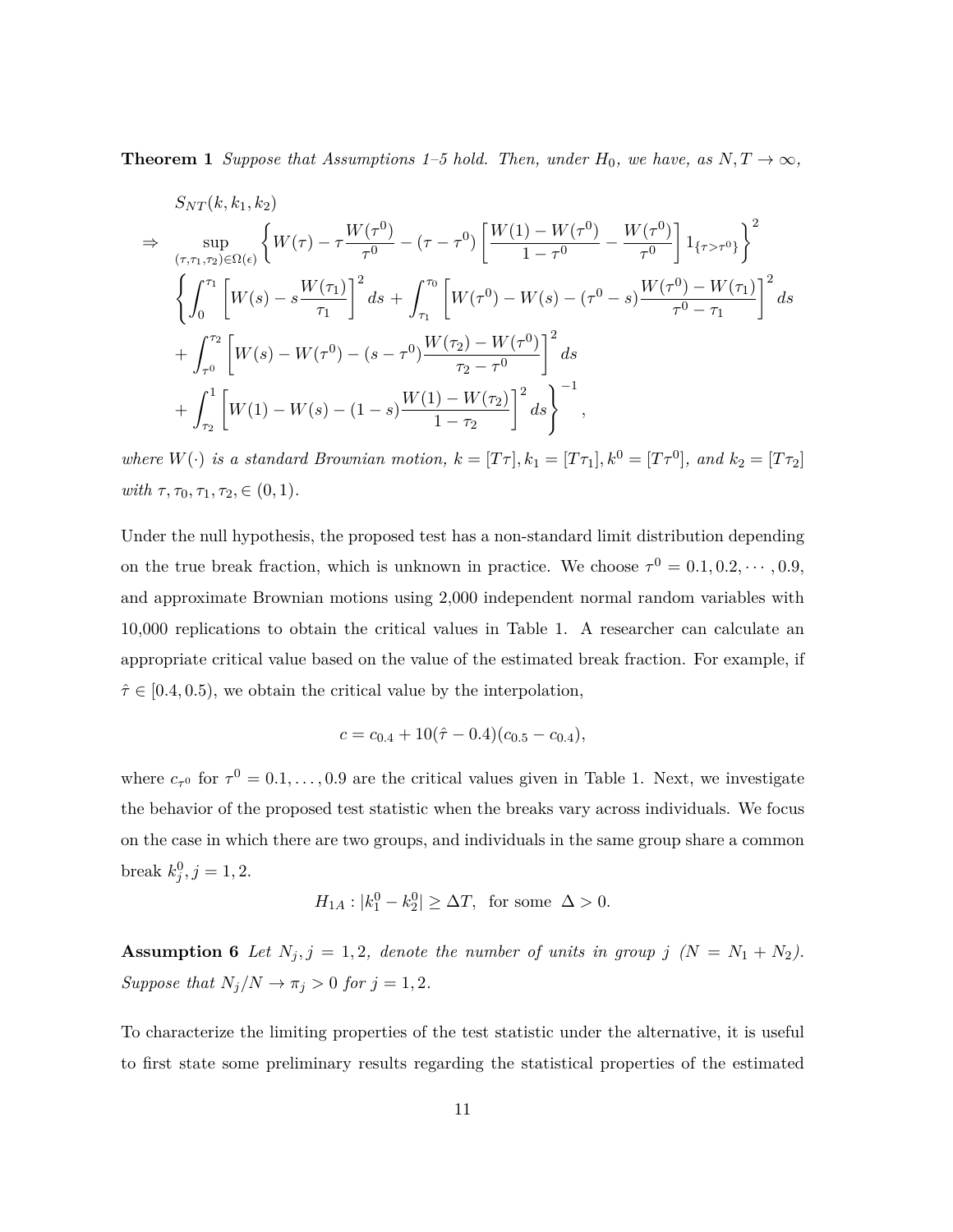common break point. Define  $K(C) = \{k : 1 \leq k < k_1^0 - C_1, k_2^0 + C_2 < k \leq T - 1\}$ , where  $C_1, C_2$  are finite numbers.

**Proposition 1** *Suppose that Assumptions 1–6 hold. Then, under*  $H_{1A}$ *, for any given*  $\epsilon > 0$ *, for both large N and T,*

$$
P(\hat{k} \in K(C)) < \epsilon.
$$

Proposition 1 states the possible region of the location of the common break date estimator when the common break assumption fails. This implies that this estimator will be bounded away from both end points. In other words, the estimated common break point may lie between the two true break points or be stochastically bounded by either of the true break dates.

**Proposition 2** *Suppose that Assumptions 1–6 hold. Under*  $H_{1A}$ *, for both large*  $N$  *and*  $T$ *, (i)* if  $\hat{k} < k_1^0$ ,

$$
\sup_{k \in \Omega(\epsilon)} US_{NT}(k, \hat{k}) = O_p(NT),
$$

*(ii) if*  $k_1^0 \leq \hat{k} \leq k_2^0$ ,

$$
\sup_{k \in \Omega(\epsilon)} US_{NT}(k, \hat{k}) = O_p(NT),
$$

*(iii) if*  $k_2^0 < \hat{k}$ ,

$$
\sup_{k \in \Omega(\epsilon)} US_{NT}(k, \hat{k}) = O_p(NT),
$$

Proposition 2 derives the divergence rate of the process  $US_{NT}(k, \hat{k})$  under the alternative. In case (i), Proposition 1 implies that the common change point estimate is bounded by the true break point  $k_1^0$ ; that is,  $k_1^0 - \hat{k} = O_p(1)$ . Since we assume that the two true breaks are separated by some positive fraction of the sample size,  $\hat{k}$  will become distant from the other break date  $k_2^0$ . Therefore, for individuals in group 2, the regression parameters will be estimated based on an inconsistent break fraction estimate. Then, we find that the CUSUM of the corresponding residuals  $\hat{u}_{it}$  in  $US_{NT}(k, \hat{k})$  will diverge to infinity at a rate of NT. For the second and third cases, it is shown that the divergence rate of the process  $US_{NT}(k, k)$  is the same as that in case (i).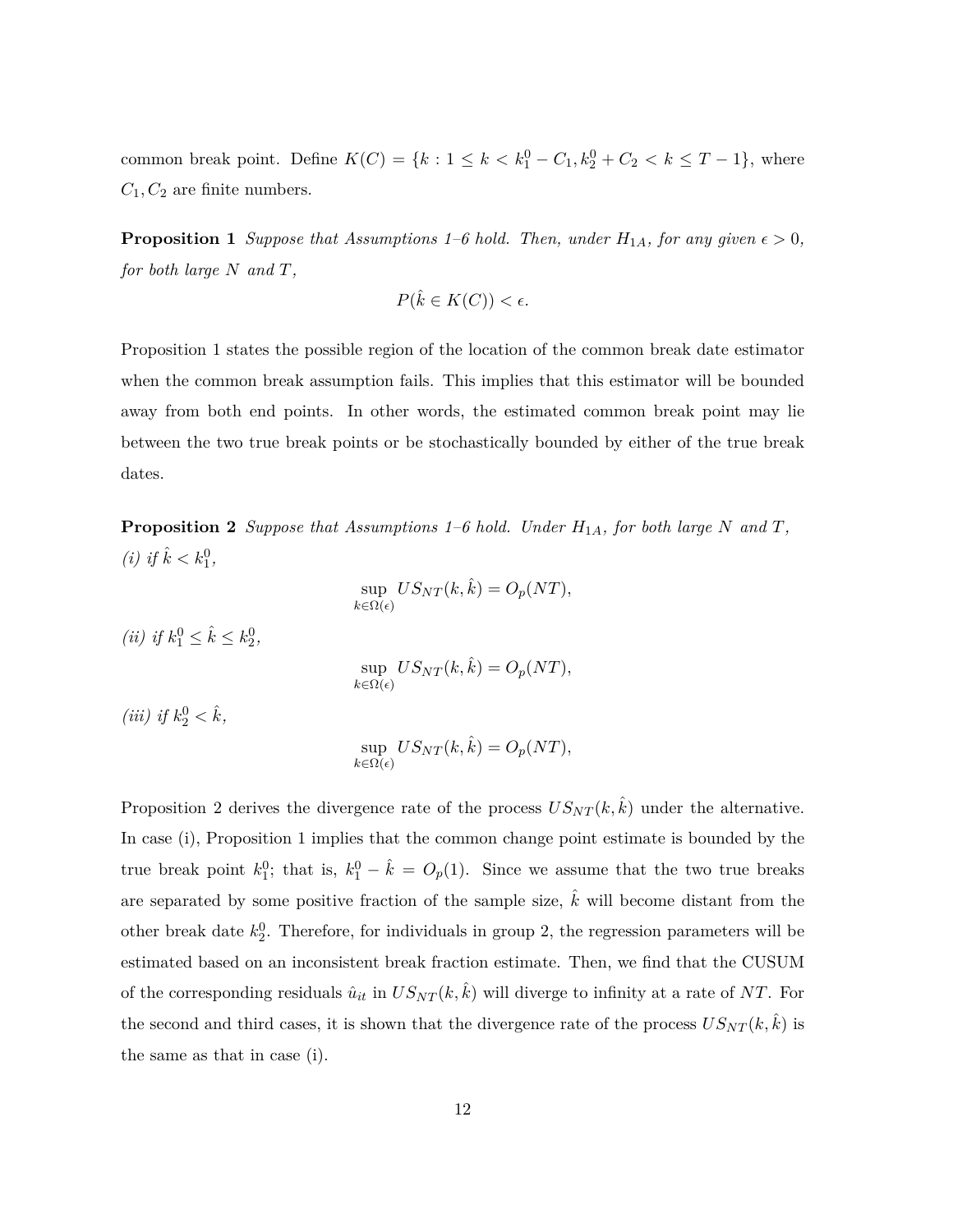**Proposition 3** *Suppose that Assumptions 1–6 hold. Under*  $H_{1A}$ *, for any given*  $\epsilon > 0$ *, there exists a finite*  $M > 0$  *such that, for both large*  $N$  *and*  $T$ *,* 

(i)  
\n
$$
P\Big(\inf_{(k_1,k_2)\in\Omega(\epsilon)} V_{NT}(k_1,\hat{k},k_2) > M \Big| k_1^0 - C_1 < \hat{k} \le k_1^0 \Big) < \epsilon,
$$
\n(ii)

$$
P\Big(\inf_{(k_1,k_2)\in\Omega(\epsilon)} V_{NT}(k_1,\hat{k},k_2) > M \Big| k_1^0 < \hat{k} < k_2^0 \Big) < \epsilon,
$$

*(iii)*

$$
P\Big(\inf_{(k_1,k_2)\in\Omega(\epsilon)} V_{NT}(k_1,\hat{k},k_2) > M \Big| k_2^0 \leq \hat{k} < k_2^0 + C_2 \Big) < \epsilon.
$$

Proposition 3 investigates the limiting properties of the normalization process under the alternative. The results indicate that  $\inf_{(k_1,k_2)\in\Omega(\epsilon)} V_{NT}(k_1,\hat{k},k_2)$  is  $O_p(1)$ . Since the model is estimated based on four subsamples for the normalization factor, we can eventually find appropriate  $k_1$  and  $k_2$  such that the minimization will not diverge. The numerator of the statistic diverges at a rate of *NT*, and the denominator has a finite limit. Then, we derive the consistency of the test under the alternative in the following theorem:

**Theorem 2** *Suppose that Assumptions 1–6 hold. Then, under*  $H_{1A}$ *, we have, as*  $N, T \rightarrow \infty$ *,* 

$$
S_{NT}(k, k_1, k_2) \to \infty.
$$

The consistency of this test is achieved under a particular and specified alternative *H*1*A*. Nevertheless, our simulations confirm that this test is valid and powerful against a variety of alternatives.

### **5. Finite Sample Properties**

In this section, we investigate the finite sample performance of the test considered in the previous sections. The data-generating process (DGP.1) under the null hypothesis of a common break is given by

$$
y_{it} = x'_{it}\beta_i + x'_{it}\delta_i 1_{\{t > k^0\}} + u_{it}, \ i = 1, \cdots, N, \ t = 1, \cdots, T.
$$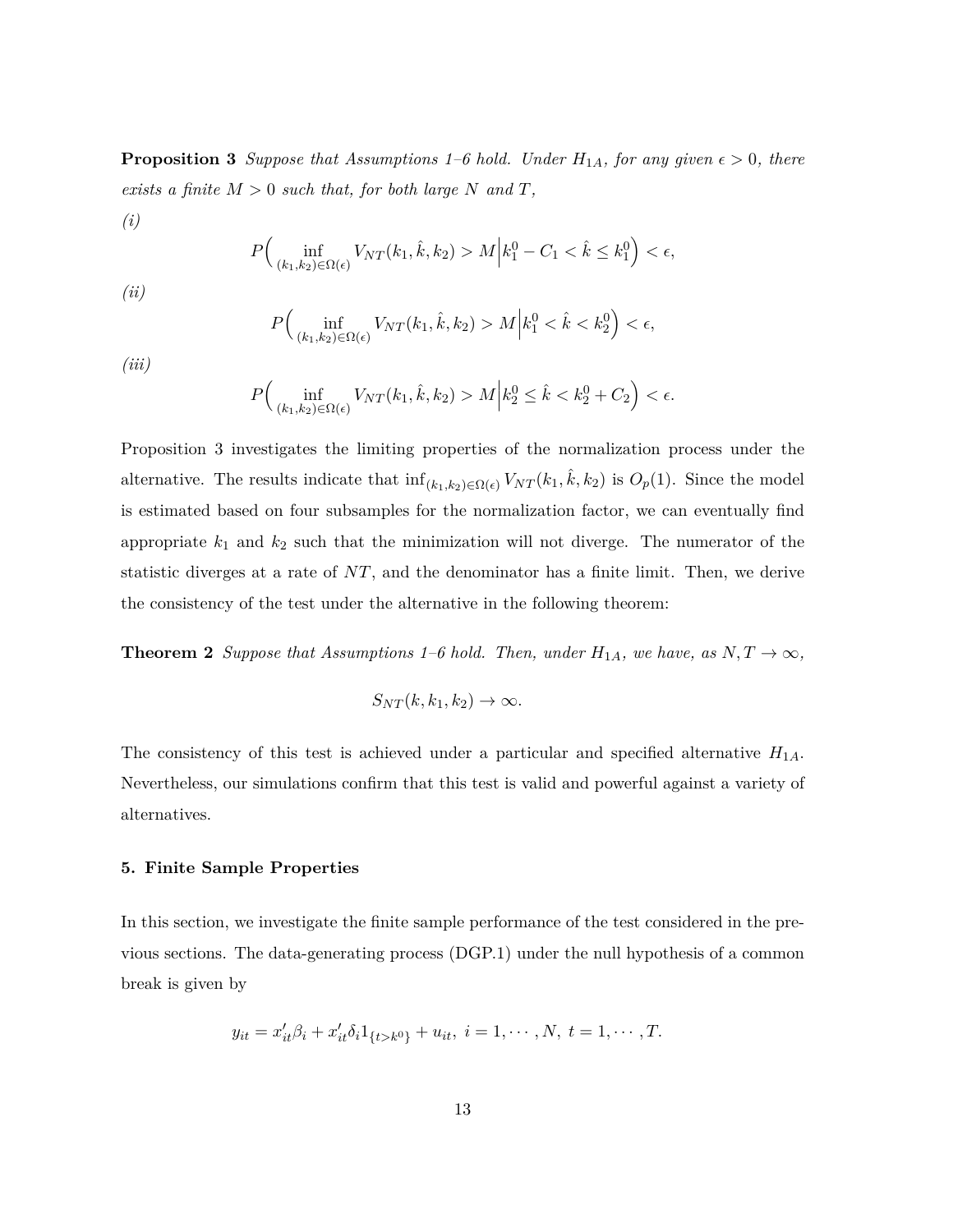where  $x_{it} = [1, z_{it}]'$  includes a constant, each  $z_{it}$  has a normal distribution  $N(1, 1)$ , and is independent of the errors  $u_{it}$ ,  $1 \le t \le T$ ,  $1 \le i \le N$ . We assume that a common break  $k^0 =$ [0*.5T*] exists in the slopes. The coefficients  $\beta_i \sim i.i.d.$   $U(0,0.8)$  and  $\delta_i$  are the jumps for each series with  $\delta_i \sim i.i.d.U(0,0.5)$ . We allow for serial correlation in the errors  $u_{it} = \rho u_{i(t-1)} + e_{it}$ with  $e_{it} \sim i.i.d. N(0, (1-\rho)^2)$ . The trimming parameter  $\epsilon$  is 0.1, the number of replications is 2,000, and all computations are conducted using the GAUSS matrix language.

Table 2 summarizes the empirical sizes of the test for the different pairs of (*N, T*). In the case of *i.i.d.* errors, the nominal rejection rate is close to the corresponding significance level of the test. When the errors are allowed to be serially correlated with  $\rho = 0.4$ , for small N and *T*, the size distortion is quite noticeable. The size improves for large T and appears to be quite close to the nominal level at  $T = 200$ <sup>2</sup>

In practice, no prior information is available on the form of structural changes for researchers. Therefore, we conduct extensive simulations to explore the empirical power of the test for various group patterns of structural change and different magnitudes of the break. We first impose a benchmark case as Assumption 6. There are two groups in panels, and the break points for individuals are common in the same group but distinct across groups. We next consider more general circumstances in which there are more than two groups in panels or the break dates can be distinct across individuals. Moreover, we are interested in the validity of the test when the break dates are common, but multiple common breaks occurred in the panels. Then, four types of alternative hypotheses are considered as follows:

- $H_{1A}$ : There are two groups and the series in each group share common break  $k_j^0$ ,  $j = 1, 2$ . Let  $N_j$  denote the number of units in group  $j$  and  $N = N_1 + N_2$ .
- $H_{2A}$ : There are three groups and the series in each group share common break  $k_j^0$ ,  $j = 1, 2, 3$ . Note that  $N = N_1 + N_2 + N_3$ .
- *H*3*A*: Suppose that there is no group pattern. The break point for the *j*th series is given by  $k_j^0$ ,  $j = 1, 2, \dots, N$ .

<sup>&</sup>lt;sup>2</sup>The size is distorted corresponding to strong serial correlation ( $\rho = 0.8$ ) but appears to be controlled when *T* increases. The results are similar and are thus omitted.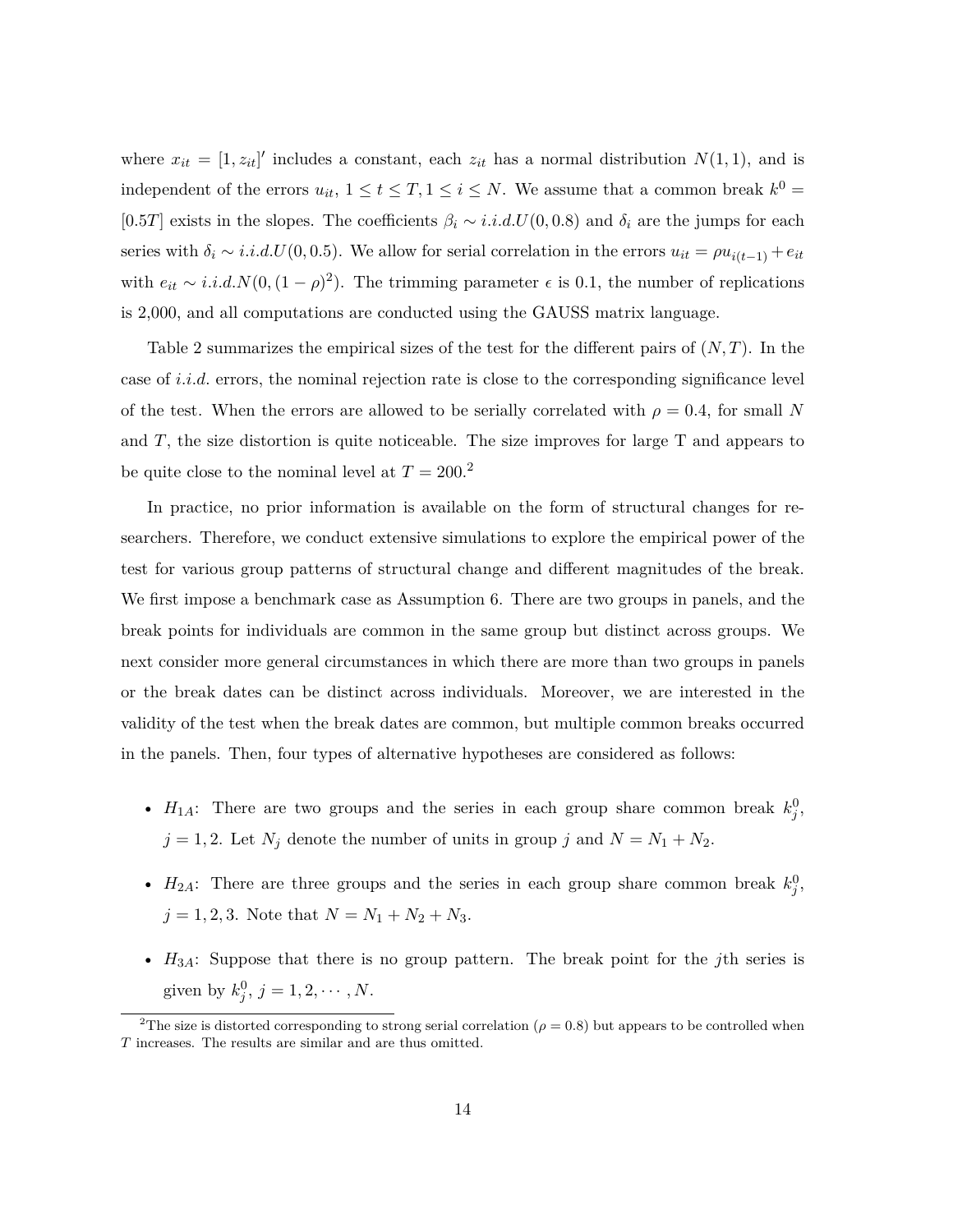• *H*4*A*: The panel data exhibit multiple common break dates.

The data generating process (DGP.2) under  $H_{1A}$  is given by

$$
\begin{cases} y_{it} = x'_{it}\beta_i + x'_{it}\delta_{1i}1_{\{t > k_1^0\}} + u_{it} & t = 1, \cdots, T, \text{ for } i \text{ in group } 1, \\ y_{it} = x'_{it}\beta_i + x'_{it}\delta_{2i}1_{\{t > k_2^0\}} + u_{it} & t = 1, \cdots, T, \text{ for } i \text{ in group } 2, \end{cases}
$$

which is the same as DGP.1, except that the change point varies across groups. The first group exhibits one common break at  $k_1^0 = [0.25T]$ , and we set the time of change  $k_2^0$  equal to  $[0.75T]$ in the second group. We assume  $\beta_i \sim i.i.d. U(0, 0.8)$  and the jumps  $\delta_{1i}, \delta_{2i} \sim i.i.d. U(0, 0.5)$ . The ratio of units among the groups is set to  $N_1$ :  $N_2 = 5:5$ . Table 3 shows that the test is powerful (almost with a rejection probability of more than 80%), except for small N or T. Table 4 reports the effect of the magnitude of change on power. As expected, the proposed test delivers monotonic power. When the magnitude of the changes is larger than 0.4, our test almost perfectly rejects the null hypothesis (power tends to one). We can see that the test shows good performance in the case of two well-separated groups. We further investigate the sensitivity of the test when the group characteristics (distance between two change points or number of units in each group) change. In Table 5, we fix one common break at [0*.*2*T*], and the other break changes from [0*.*25*T*] to [0*.*8*T*]. If the distance between two breaks exceeds [0.3T], the rejection probability reaches at least 90% at the 10% significance level. When the two break dates become quite close (the distance is less than [0.1T]), the power of the test decreases to 0.325 at the 10% significance level. On the other hand, the power of the test is sensitive to the number of individuals in each group. Table 6 shows that the test rejects the null hypothesis with probability over 80% when the number of observations in each group is sufficiently large (the ratio of units between two groups is larger than 3*/*7). If the number of individuals in one group is much less than that in the second group, the heterogeneity between the two groups cannot be identified. Eventually, it is not easy to reject the null hypothesis, even if the two break dates are distinct.

We next investigate the power properties of the test under *H*2*A*. The results for distinct change point locations and ratios of units among groups are reported in Table 7. The test can successfully reject the null of one common break for large N. The close break points among the three groups will reduce the power.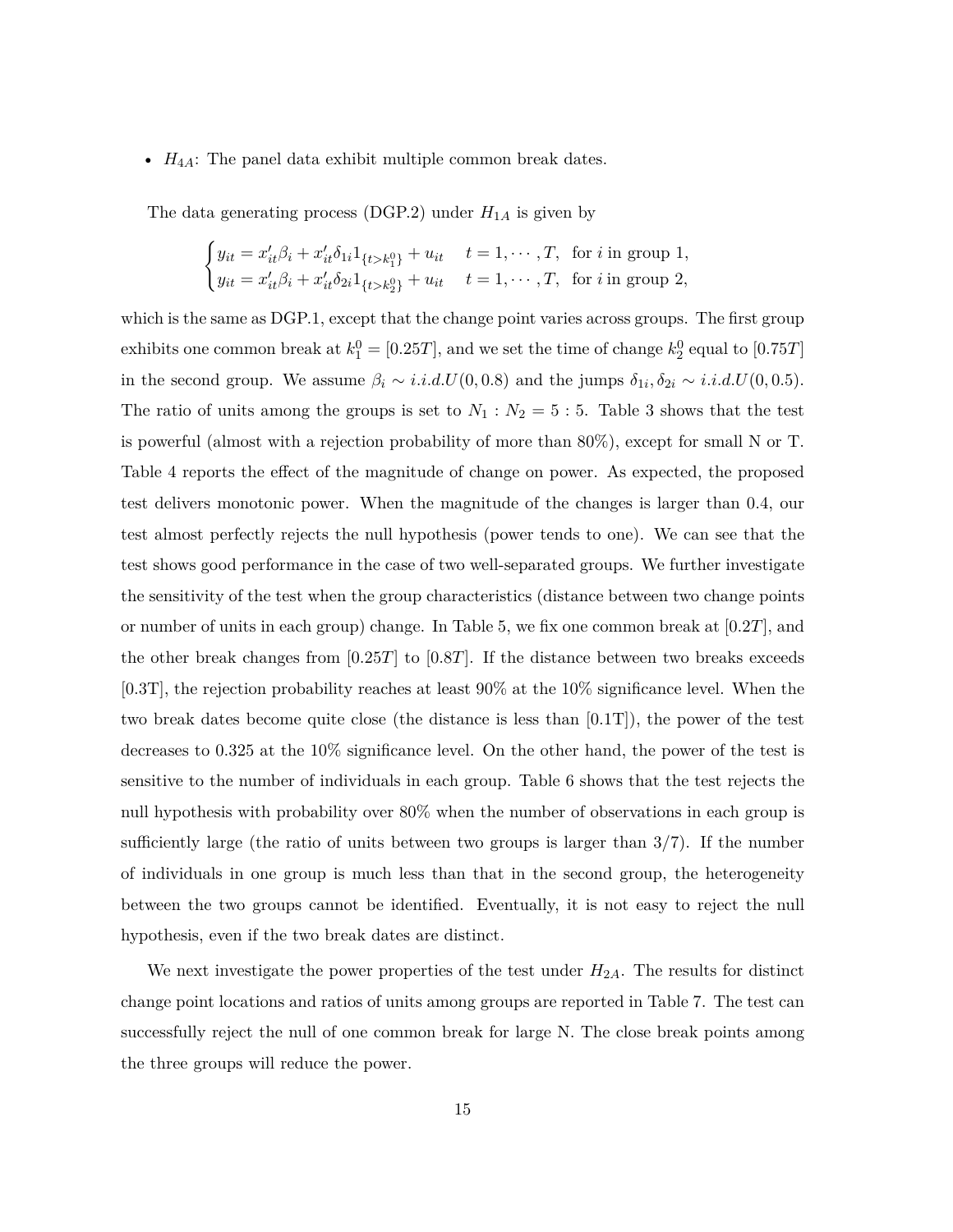The alternative hypothesis *H*3*<sup>A</sup>* considers heterogeneous change points without a group pattern. The change point for individual *j* is set to  $k_j^0 = [T\tau_j^0], j = 1, 2, \cdots, N$ , while the break fraction  $\tau_j^0$  is drawn from  $U(0.15, 0.75)$ . Table 8 shows that the test is still powerful for large N.

The data generating process (DGP.3) under  $H_{4A}$  is given by

$$
y_{it} = x'_{it}\beta_i + x'_{it}\delta_{1i}1_{\{k_1^0 < t \leq k_2^0\}} + x'_{it}\delta_{2i}1_{\{t > k_2^0\}} + u_{it}, \ t = 1, \cdots, T, \ i = 1, \cdots, N,
$$

where the coefficients change from  $\beta_i$  to  $\beta_i + \delta_{1i}$  in the second regime and change from  $\beta_i + \delta_{1i}$ to  $\beta_i + \delta_{2i}$  in the third regime. The change points are set to  $k_1^0 = [0.25T]$  and  $k_2^0 = [0.75T]$ , while the coefficients  $\beta_i \sim i.i.d.U(0,0.8), \delta_{1i} \sim i.i.d.U(0,0.5),$  and  $\delta_{2i} \sim i.i.d.U(0,0.2)$ . Table 9 shows the good performance of the test when there exist two common breaks in the panels.

In summary, the size of our test is controlled for large N and T. The test exhibits monotonic power as the magnitude of the break increases and is powerful against various alternatives.

### **6. Empirical Example**

In this section, we apply our approach to detect common breaks in the capital asset pricing model (CAPM). We use the Fama-French three-factor model augmented with the Carhart (1997) momentum factor considered in Antoch *et al.* (2019), which is given by

$$
R_{it} - R_t^f = \alpha_{it} + \left(R_t^M - R_t^f\right)\beta_{it}^M + R_t^{HML}\beta_{it}^{HML} + R_t^{SMB}\beta_{it}^{SMB} + R_t^{MOM}\beta_{it}^{MOM} + u_{it},
$$

for  $1 \le t \le T$  and  $1 \le i \le N$ , where  $R_{it} - R_t^f$  denotes the excess return on the mutual fund; the three factors include market risk premium, returns on a high minus low (HML) portfolio, and returns on a small minus big (SMB) portfolio; the momentum factor  $R_t^{MOM}$  describes the tendency of securities that have outperformed (or underperformed) the market over the past period to continue to outperform (or underperform) the market.

We test for common breaks in the coefficients for the mutual fund return data around the sub-prime crisis. Our sample period is from February 2005 to December 2011. Four factors can be downloaded from Ken French's data library.<sup>3</sup> The monthly return data of mutual funds

 $^3$ http://mba.tuck.dartmouth.edu/pages/faculty/ken.french/data\_library.html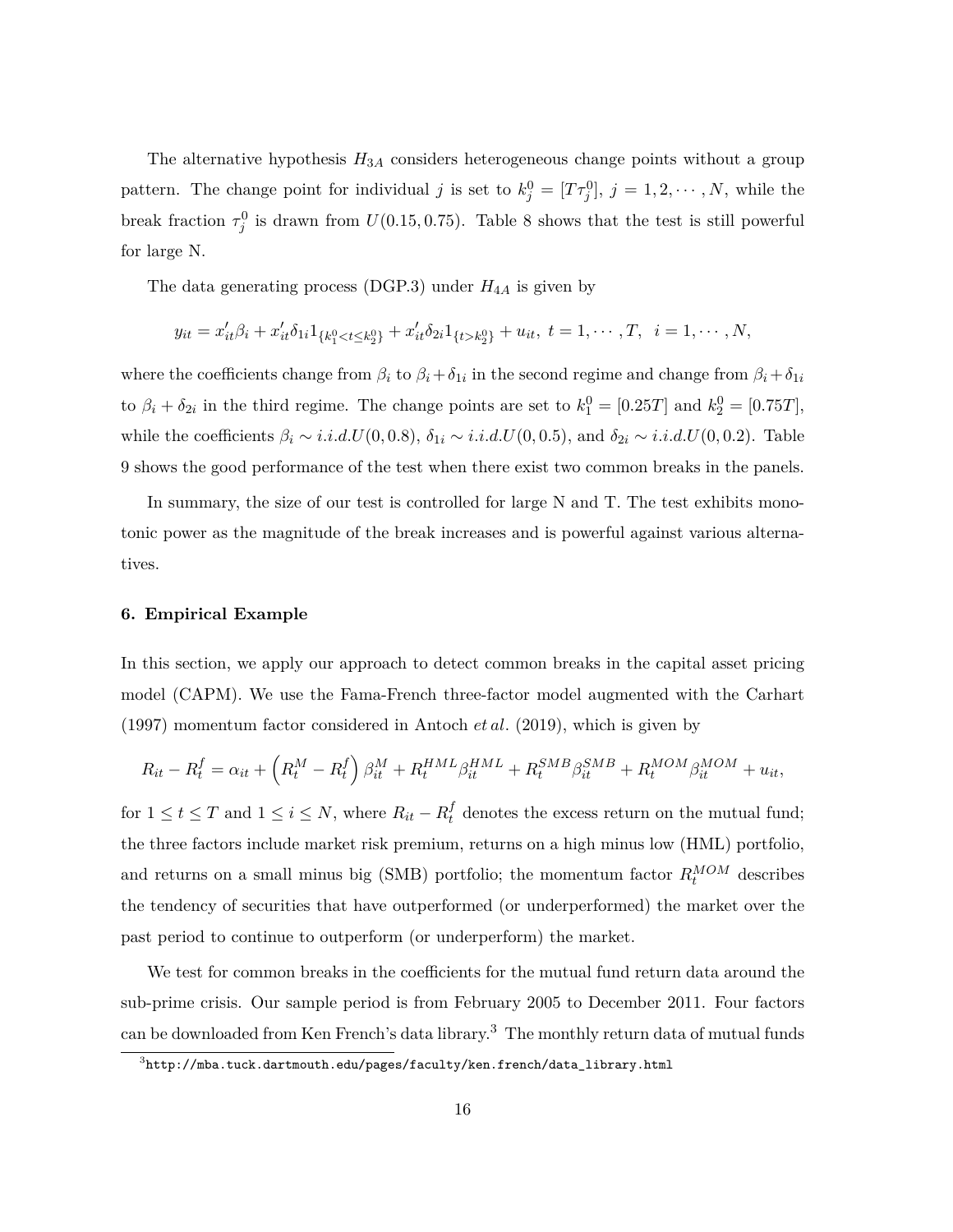are taken from Yahoo Finance. Mutual funds are classified according to their size, growth, value characteristics, and investment strategies. Using the Yahoo Finance classification, we focus on the characteristics of blend and growth to select ten categories of mutual funds. These are Foreign Large Blend, Foreign Small/Mid Blend, Foreign Large Growth, Foreign Small/Mid Growth, Large Blend, Mid-Cap Blend, Small Blend, Large Growth, Mid-Cap Growth, and Small Growth.

First, we apply the test to detect common breaks in the whole sample period of 2005M02– 2011M12. The results in panel (a) of Table 10 show that the test rejects the one common break assumption at the 1% significance level for the nine categories. In this case, there are several possibilities such that there is no common break and each series (or some groups) has a distinct one or several breaks, or there are multiple common breaks. To see the overall tendency, we tentatively apply the Bai-Perron sequential test (Bai and Perron, 1998) to estimate the number and locations of the breaks for several mutual funds in each group. We find multiple break points, which are centralized at similar locations (early 2006, early 2008, and early 2009), even if the mutual funds are from different categories. These results suggest the possibility of multiple common breaks in mutual fund data.

Based on the above result and because Anotch *et al.* (2019) indicated that there exist structural changes in US mutual fund data during the sub-prime crisis period (mid-2008 to early 2009), we split the whole sample period into (b) the period before the sub-prime crisis (2005M02–2008M05), and (c) the period during the sub-prime crisis (2008M06–2011M12). In panel (b) of Table 10, the test rejects the null hypothesis for all categories in the period before the sub-prime crisis (before the middle of 2008); there still exists the possibility of distinct breaks in each series or multiple common breaks in this sub-period. On the other hand, as in panel (c) of Table 10, our test cannot reject the null hypothesis for the period 2008M06–2011M12. This result implies that the mutual fund data exhibit one common break during the sub-prime crisis.

### **7. Conclusion**

In this study, we developed a new test based on the OLS residuals to detect whether structural breaks across individuals occurred at the common location in panel data models. The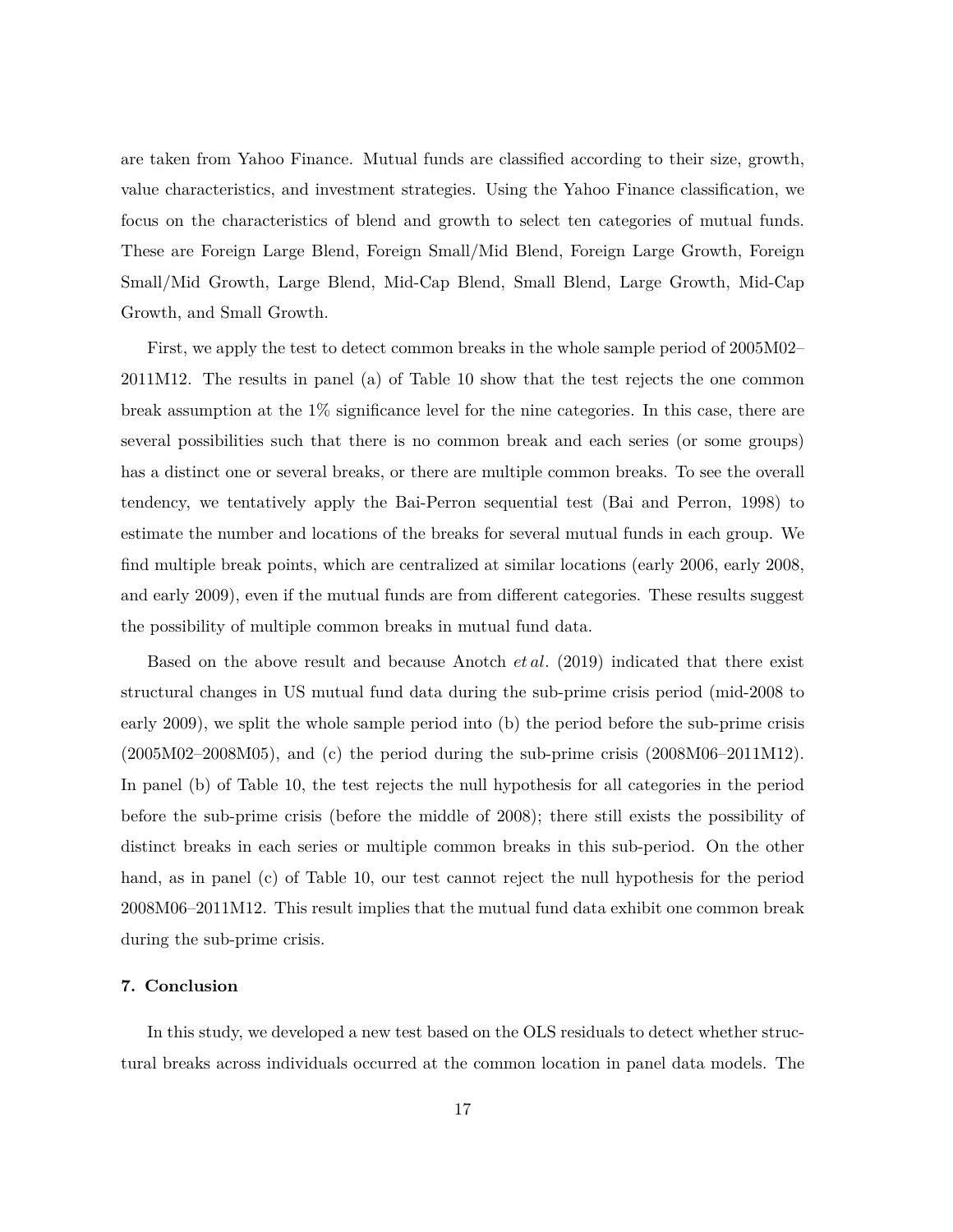asymptotic properties of the test were investigated under the null and alternative hypotheses. The simulation results indicated that the test is powerful against various alternatives. In application, we found evidence of the common break phenomenon in mutual fund data during the sub-prime crisis. Although we assumed cross-sectional independence throughout the paper, it may be interesting for the cross-sectional dependence in the error component to be generally taken into account. We leave such an extension for our future research.

## **References**

- [1] Adesanya, O. (2020). Testing and dating structural breaks in generalized linear multivariate models for stock market contagion. Available at SSRN: https://ssrn.com/ abstract=3618001.
- [2] Antoch, J., Hanousek, J., Horváth, L., Hušková, M., and Wang, S. X. (2019). Structural breaks in panel data: Large number of panels and short length time series. *Econometric Reviews*, 38(7), 828-855.
- [3] Bai, J. (1997). Estimation of a change point in multiple regression models. *Review of Economics and Statistics*, 79(4), 551-563.
- [4] Bai, J. (2010). Common breaks in means and variances for panel data. *Journal of Econometrics*, 157(1), 78-92.
- [5] Bai, J. and P. Perron (1998). Estimating and testing linear models with multiple structural changes. *Econometrica*, 66, 47-78.
- [6] Baltagi, B.H. Feng, Q. and Kao, C. (2016). Estimation of heterogeneous panels with structural breaks. *Journal of Econometrics*, 191(1), 176-195.
- [7] Baltagi, B. H., Kao, C., and Liu, L. (2017). Estimation and identification of change points in panel models with nonstationary or stationary regressors and error term. *Econometric Reviews*, 36(1-3), 85-102.
- [8] Billingsley P. (1968). Convergence of probability measures. Wiley. New York.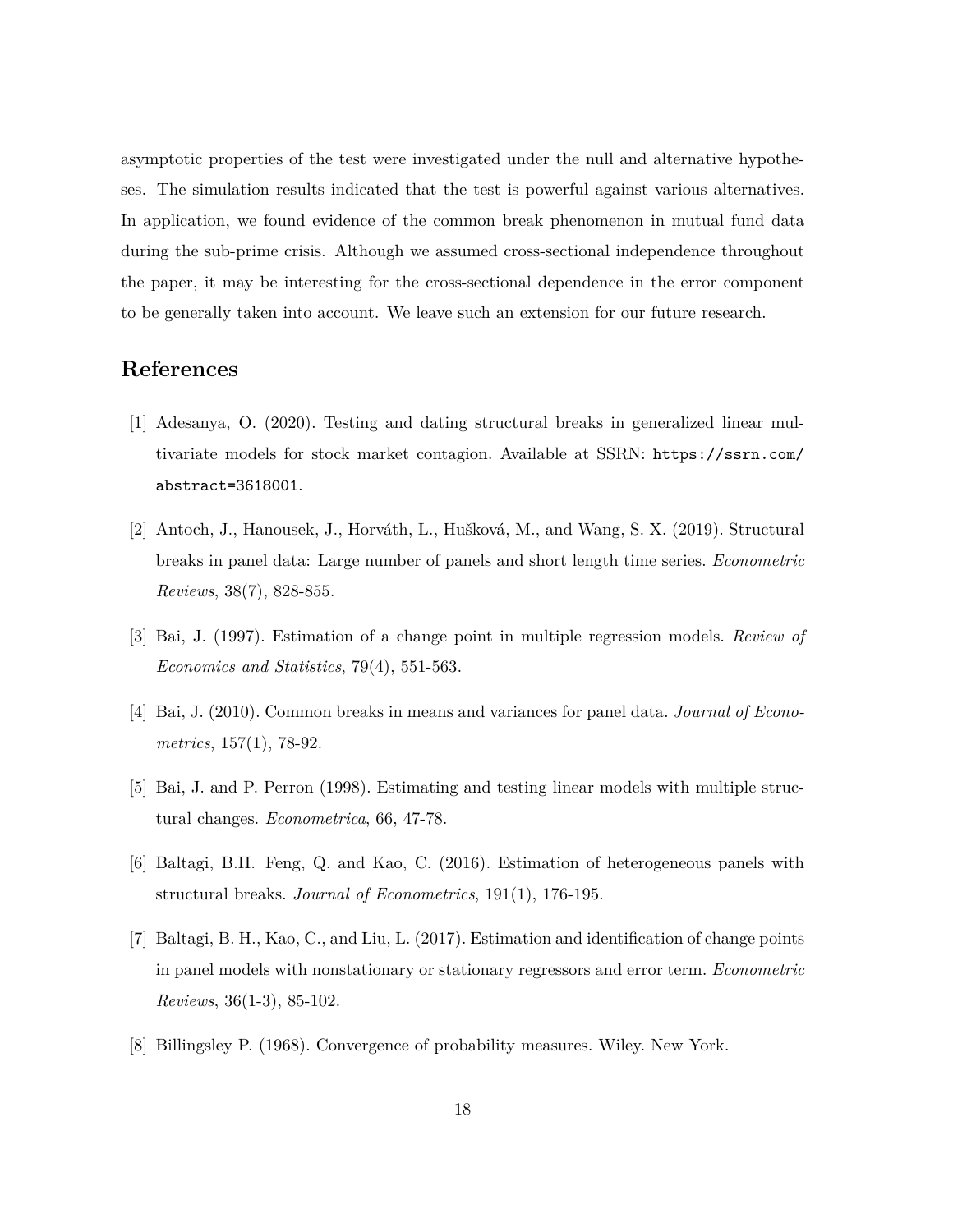- [9] Carhart, M.M. (1997). On persistence in mutual fund performance. *The Journal of Finance*, 52, 57-82.
- [10] Chen, B., and Huang, L. (2018). Nonparametric testing for smooth structural changes in panel data models. *Journal of Econometrics*, 202(2), 245-267.
- [11] Claeys, P., and Vašíček, B. (2014). Measuring bilateral spillover and testing contagion on sovereign bond markets in Europe. *Journal of Banking* & *Finance*, 46, 151-165.
- [12] De Wachter, S., and Tzavalis, E. (2012). Detection of structural breaks in linear dynamic panel data models. *Computational Statistics* & *Data Analysis*, 56(11), 3020-3034.
- [13] Deng, A., and Perron, P. (2008). A non-local perspective on the power properties of the CUSUM and CUSUM of squares tests for structural change. *Journal of Econometrics*, 142, 212-240.
- [14] Hidalgo, J. and Schafgans, M. (2017). Inference and testing breaks in large dynamic panels with strong cross sectional dependence. *Journal of Econometrics*, 196(2), 259- 274.
- [15] Horváth, L. and Hušková, M (2012). Change-point detection in panel data. *Journal of Time Series Analysis*, 33(4), 631-648.
- [16] Horváth, L. Hušková, M Rice, G., and Wang, J. (2017). Asymptotic properties of the cusum estimator for the time of change in linear panel data models. *Econometric Theory*, 33(2), 366-412.
- [17] Jiang, P., and Kurozumi, E. (2019). Power properties of the modified CUSUM tests. *Communications in Statistics - Theory and Methods*, 48(12), 2962-2981.
- [18] Kim, D. (2011). Estimating a common deterministic time trend break in large panels with cross sectional dependence. *Journal of Econometrics*, 164(2), 310-330.
- [19] Kim, D. (2014). Common breaks in time trends for large panel data with a factor structure. *Econometrics Journal*, 17(3), 301-337.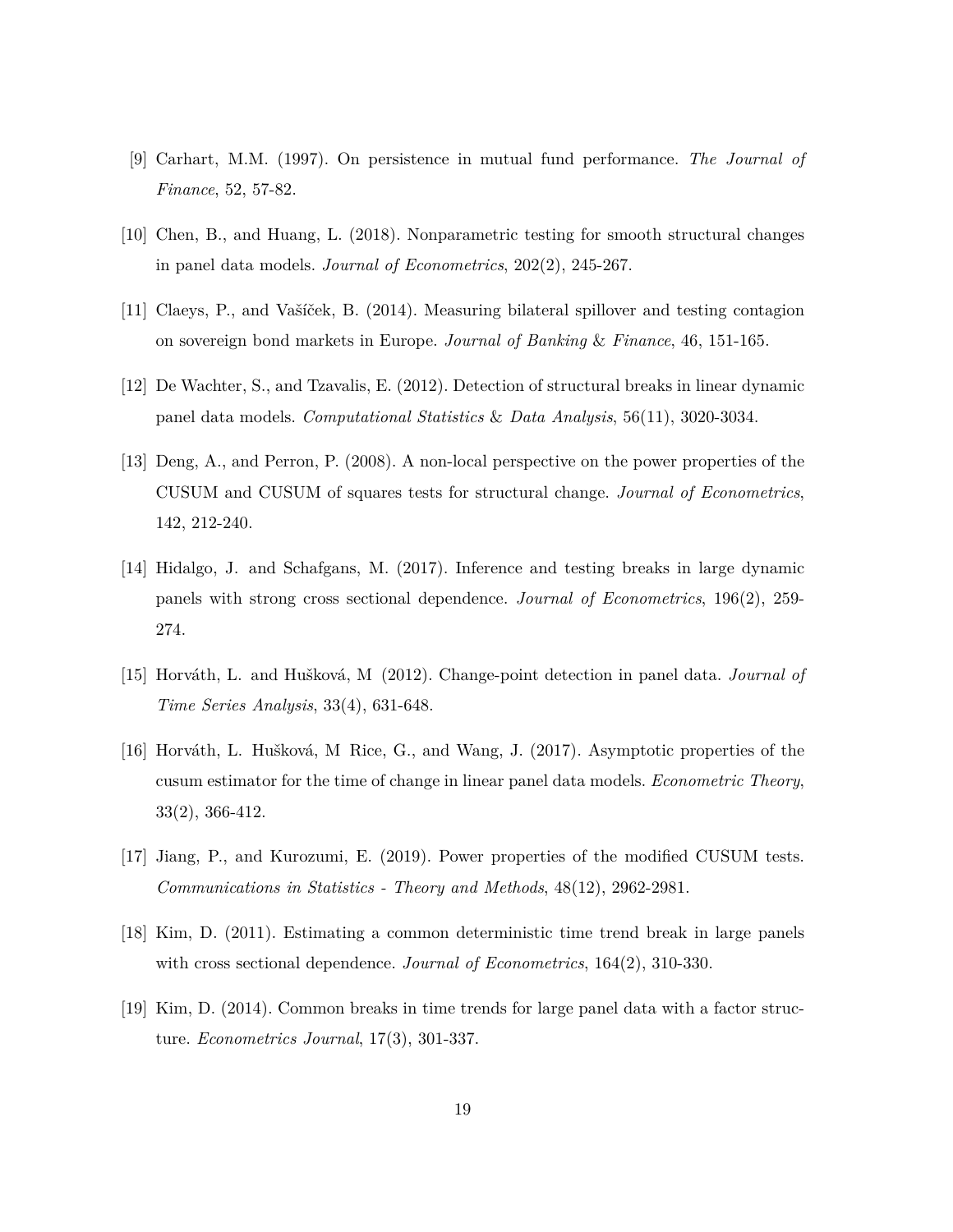- [20] Li, D., Qian, J., and Su, L. (2016). Panel data models with interactive fixed effects and multiple structural breaks. *Journal of the American Statistical Association*, 111(516), 1804-1819.
- [21] Lumsdaine, R. L., Okui, R., and Wang, W. (2020). Estimation of panel group structure models with structural breaks in group memberships and coefficients. Available at SSRN: https://ssrn.com/abstract=3617416.
- [22] Oka, T. and Perron, P. (2018). Testing for common breaks in a multiple equations system. *Journal of Econometrics*, 204, 66-85.
- [23] Okui, R. and Wang, W. (2021). Heterogeneous structural breaks in panel data models. *Journal of Econometrics*, 220, 447-473.
- [24] Pauwels, L.L. Chan, F., and Griffoli, T.M. (2012). Testing for structural change in heterogeneous panels with an application to the Euro's trade effect. *Journal of Time Series Econometrics*, 4, 1-33.
- [25] Phillips, P.C.P. and Solo, V. (1992). Asymptotics for linear processes. *Annals of Statistics*, 20(2), 971-1001.
- [26] Qian, J. and Su, L. (2016). Shrinkage estimation of common breaks in panel data models via adaptive group fused lasso. *Journal of Econometrics*, 191, 86-109.
- [27] Shao, X., and Zhang, X., (2010). Testing for change points in time series. *Journal of the American Statistical Association*, 105(491), 1228-1240.
- [28] Vogelsang, T.J. (1999). Sources of nonmonotonic power when testing for a shift in mean of a dynamic time series. *Journal of Econometrics*, 88, 283-299.
- [29] Westerlund, J. (2019). Common breaks in means for cross-correlated fixed-T panel data. *Journal of Time Series Analysis*, 40(2), 248-255.
- [30] Yamazaki, D., and Kurozumi, E. (2015). Improving the finite sample performance of tests for a shift in mean. *Journal of Statistical Planning* & *Inference*, 40(2), 248-255.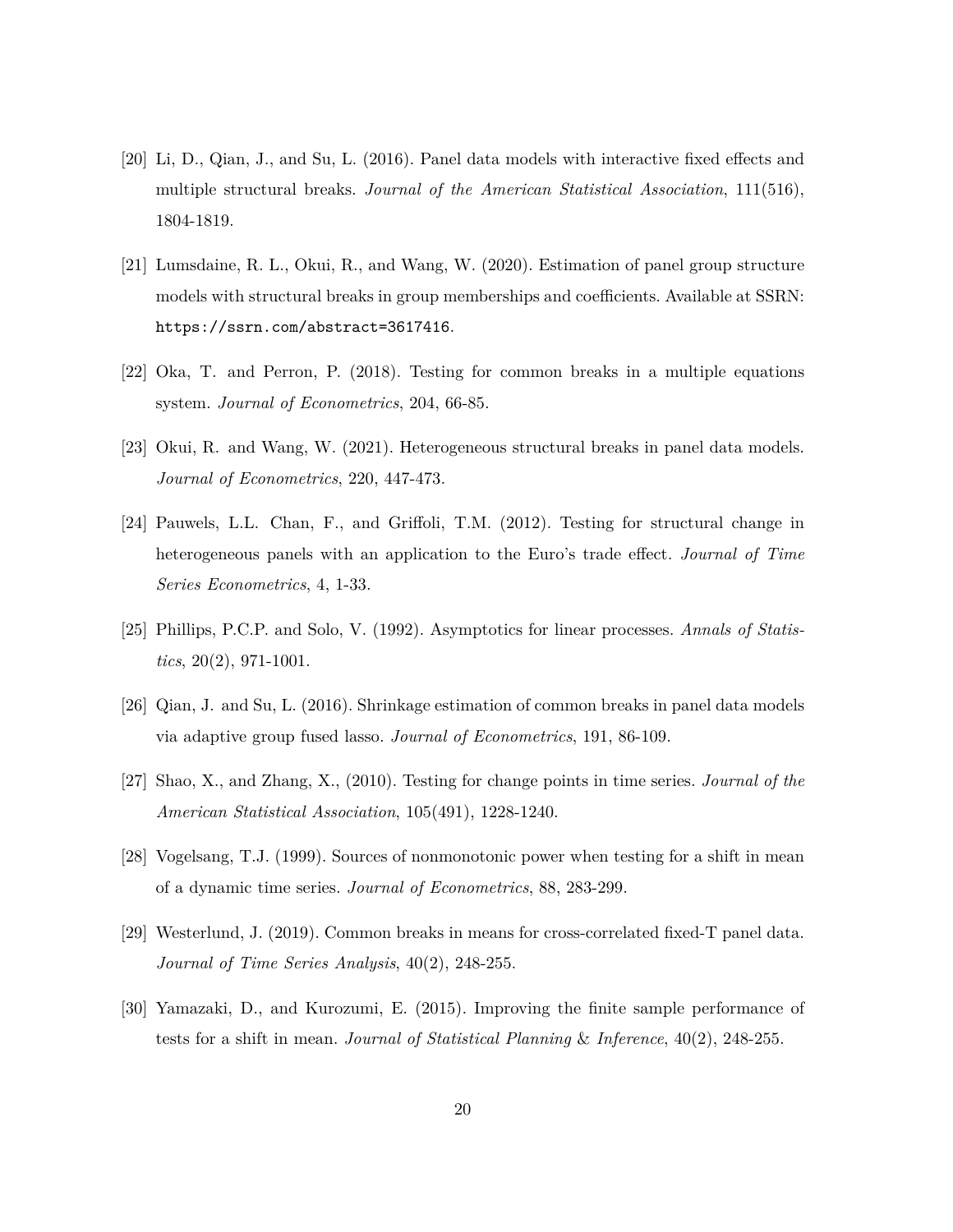### **Appendix A. Proof of Theorem 1**

Supposing that the structural change occurred at a common location, Baltagi *et al.* (2016) showed the consistency of the common break estimator,

$$
\lim_{(N,T)\to\infty} P(\hat{k} = k^0) = 1, \quad \text{which implies} \quad |\hat{k} - k^0| = o_p(1). \tag{A.1}
$$

In this Appendix, we derive the asymptotic distribution of the test statistic under the null hypothesis using this consistency property. We first focus on the limiting properties of the numerator of the statistic. Model  $(2)$  with the true common break  $k^0$  is expressed as follows:

$$
Y_i = \bar{X}_i(k^0)b_i^0 + u_i
$$
  
=  $\bar{X}_i(\hat{k})b_i^0 + u_i + [\bar{X}_i(k^0) - \bar{X}_i(\hat{k})]b_i^0$   
=  $\bar{X}_i(\hat{k})b_i^0 + u_i + [Z_i(k^0) - Z_i(\hat{k})]\delta_i^0,$  (A.2)

where  $b_i^0 = [\beta_i^{0'}, \delta_i^{0'}]$ . Replacing  $Y_i$  with (A.2), the residuals in (4) can be rewritten as

$$
\hat{u}_i = \bar{X}_i(\hat{k})b_i^0 + u_i + [Z_i(k^0) - Z_i(\hat{k})]\delta_i^0 - \bar{X}_i(\hat{k})\hat{b}_i(\hat{k})
$$
\n
$$
= u_i - \bar{X}_i(\hat{k})[\hat{b}_i(\hat{k}) - b_i^0] + [Z_i(k^0) - Z_i(\hat{k})]\delta_i^0
$$
\n
$$
= u_i - X_i[\hat{\beta}_i(\hat{k}) - \beta_i^0] - Z_i(\hat{k})[\hat{\delta}_i(\hat{k}) - \delta_i^0] + [Z_i(k^0) - Z_i(\hat{k})]\delta_i^0,
$$
\n(A.3)

whose vector form is represented by

$$
\begin{bmatrix}\n\hat{u}_{i1} \\
\hat{u}_{i2} \\
\vdots \\
\hat{u}_{iT}\n\end{bmatrix} = \begin{bmatrix}\nu_{i1} \\
u_{i2} \\
\vdots \\
u_{iT}\n\end{bmatrix} - \begin{bmatrix}\nx_{i1} \\
x'_{i2} \\
\vdots \\
x'_{iT}\n\end{bmatrix} (\hat{\beta}_{i}(\hat{k}) - \beta_{i}^{0}) - \begin{bmatrix}\n0 \\
\vdots \\
0 \\
x'_{i(\hat{k}+1)} \\
\vdots \\
x'_{iT}\n\end{bmatrix} (\hat{\delta}_{i}(\hat{k}) - \delta_{i}^{0}) + \begin{bmatrix}\n0 \\
\vdots \\
0 \\
x'_{i(k^{0}+1)} \\
\vdots \\
x'_{iT}\n\end{bmatrix} - \begin{bmatrix}\n0 \\
\vdots \\
0 \\
x'_{i(\hat{k}+1)} \\
\vdots \\
x'_{iT}\n\end{bmatrix} \delta_{i}^{0}
$$

For the sake of simplicity,  $\hat{k}$  is suppressed in  $\hat{\beta}_i(\hat{k})$  and  $\hat{\delta}_i(\hat{k})$ . Then, the cumulative sum of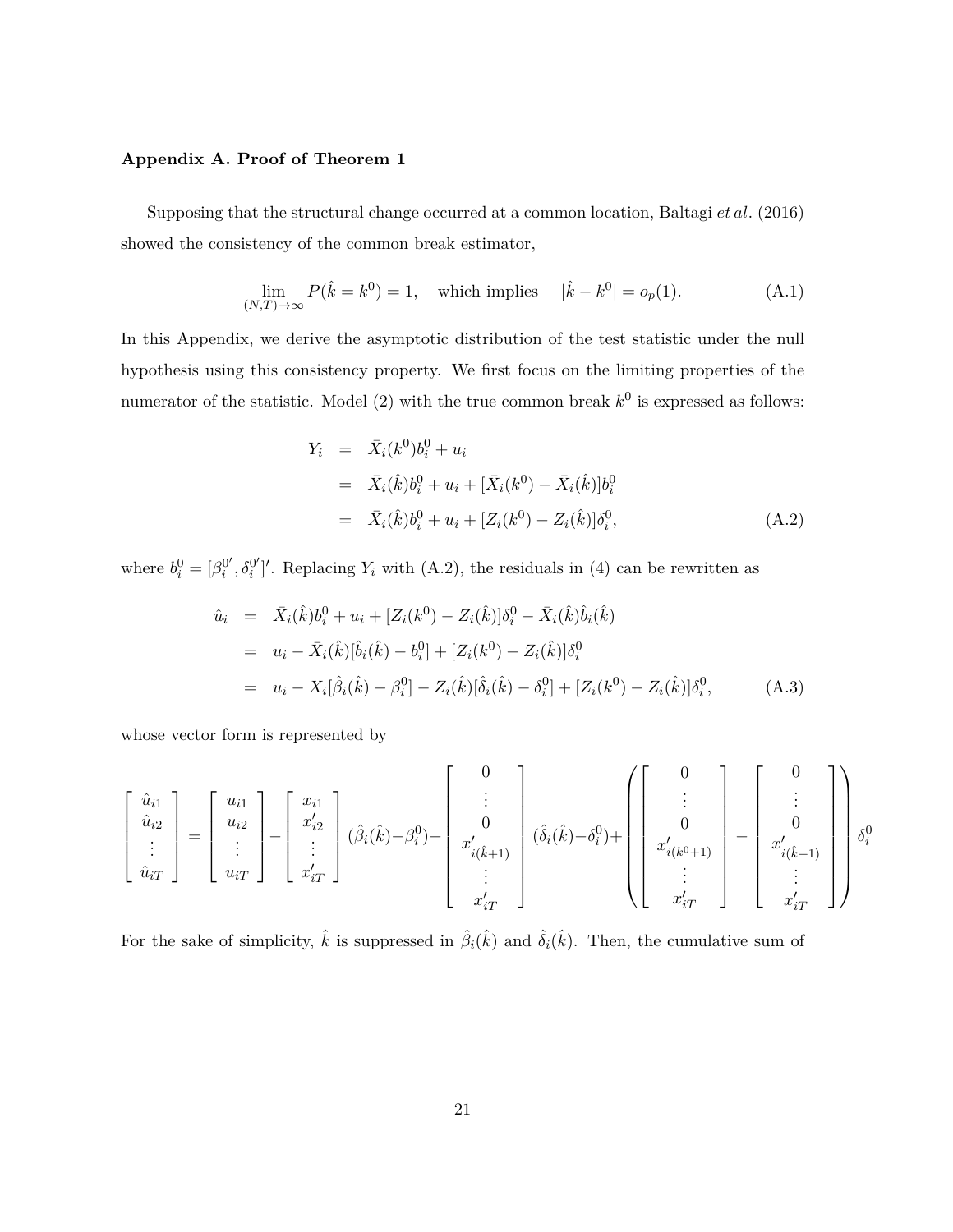the residuals is

$$
\frac{1}{\sqrt{NT}} \sum_{i=1}^{N} \sum_{t=1}^{k} \hat{u}_{it}
$$
\n
$$
= \frac{1}{\sqrt{NT}} \sum_{i=1}^{N} \sum_{t=1}^{k} u_{it} - \frac{1}{\sqrt{NT}} \sum_{i=1}^{N} \sum_{t=1}^{k} x'_{it} (\hat{\beta}_{i} - \beta_{i}^{0}) - \frac{1}{\sqrt{NT}} \sum_{i=1}^{N} \sum_{t=\hat{k}+1}^{k} x'_{it} (\hat{\delta}_{i} - \delta_{i}^{0}) 1_{\{k > \hat{k}\}}
$$
\n
$$
+ \frac{1}{\sqrt{NT}} \sum_{i=1}^{N} \sum_{t=k^{0}+1}^{k} x'_{it} \delta_{i}^{0} 1_{\{k^{0} < k \leq \hat{k}\}} + \frac{1}{\sqrt{NT}} \sum_{i=1}^{N} \sum_{t=k^{0}+1}^{k} x'_{it} \delta_{i}^{0} 1_{\{k^{0} < \hat{k} < k\}}
$$
\n
$$
- \frac{1}{\sqrt{NT}} \sum_{i=1}^{N} \sum_{t=\hat{k}+1}^{k} x'_{it} \delta_{i}^{0} 1_{\{\hat{k} < k \leq k^{0}\}} - \frac{1}{\sqrt{NT}} \sum_{i=1}^{N} \sum_{t=\hat{k}+1}^{k^{0}} x'_{it} \delta_{i}^{0} 1_{\{\hat{k} < k^{0} < k\}}
$$
\n
$$
= U_{1} - U_{2} - U_{3} + U_{4} + U_{5} - U_{6} - U_{7}.
$$
\n(A.4)

We can show that the terms  $U_4, U_5, U_6$ , and  $U_7$  are negligible as  $N, T \rightarrow \infty$ . Since *k* is bounded by  $k^0$  and  $\hat{k}$  in  $U_4$ , using the convergence property  $(A.1)$ ,

$$
U_4 = \frac{1}{\sqrt{NT}} \sum_{i=1}^{N} \sum_{t=k^0+1}^{k} x_{it}' \delta_i^0 1_{\{k^0 < k \leq \hat{k}\}} = \sqrt{\frac{N}{T}} o_p(1) = o_p\left(\sqrt{\frac{N}{T}}\right). \tag{A.5}
$$

Similarly, it is shown that the orders of terms  $U_5, U_6$ , and  $U_7$  are  $o_p\left(\sqrt{\frac{N}{T}}\right)$ *T* , which will vanish since  $N/T \rightarrow 0$  in Assumption 2(iii). The asymptotic distributions of the dominating terms  $U_1, U_2$ , and  $U_3$  are derived from Lemma A.1.

**Lemma A.1** *Suppose that Assumptions 1–5 hold. We have, uniformly in*  $\tau \in (0,1)$ *,* 

$$
(i) \frac{1}{\sqrt{NT}} \sum_{i=1}^{N} \sum_{t=1}^{k} u_{it} \Rightarrow \sigma W(\tau),
$$
  
\n
$$
(ii) \frac{1}{\sqrt{NT}} \sum_{i=1}^{N} \sum_{t=1}^{k} x'_{it} (\hat{\beta}_{i} - \beta_{i}^{0}) \Rightarrow \sigma \tau \frac{W(\tau^{0})}{\tau^{0}},
$$
  
\n
$$
(iii) \frac{1}{\sqrt{NT}} \sum_{i=1}^{N} \sum_{t=\hat{k}+1}^{k} x'_{it} (\hat{\delta}_{i} - \delta_{i}^{0}) 1_{\{k > \hat{k}\}} \Rightarrow \sigma(\tau - \tau^{0}) \left[ \frac{W(1) - W(\tau^{0})}{1 - \tau^{0}} - \frac{W(\tau^{0})}{\tau^{0}} \right] 1_{\{\tau > \tau^{0}\}},
$$

*where*  $k = [T\tau]$ ,  $k^0 = [T\tau^0]$ ,  $W(\cdot)$  *is a standard Brownian motion, and the long-run variance*  $\sigma^2$  *is*  $\lim_{(N,T)\to\infty} E\left(\frac{1}{\sqrt{N}}\right)$  $\frac{1}{NT}$  $\sum$ *N i*=1  $\sum$ *T t*=1  $u_{it}$ <sup>2</sup>.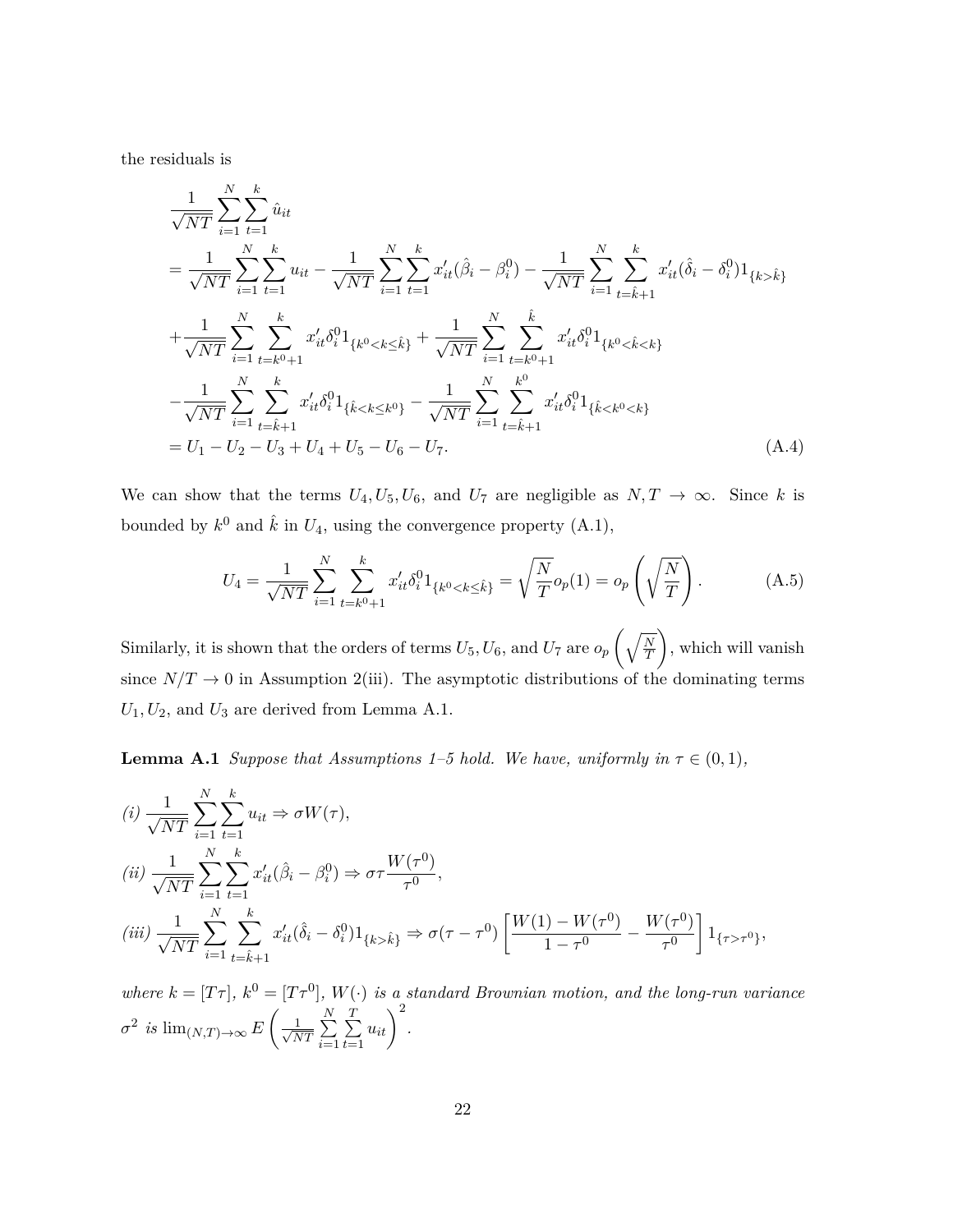**Proof of Lemma A.1.** (i) Denote the process

$$
X_{N,T}\left(\frac{k}{T}\right) = \frac{1}{\sqrt{NT}}\sum_{i=1}^{N}\sum_{t=1}^{k}u_{it}.
$$

It is shown that, for a particular  $\tau$ ,

$$
\frac{1}{\sqrt{NT}}\sum_{i=1}^N\sum_{t=1}^{[T\tau]}u_{it}\stackrel{d}{\longrightarrow}\sigma W(\tau),
$$

as  $N, T \to \infty$ . It remains to be shown that weak convergence holds uniformly in  $\tau \in (0, 1)$ . To this end, by Billingsley's (1968) Theorem 12.1, we next show that the moment condition (A.8) is satisfied such that the process  $X_{N,T}(\tau)$  is tight. Applying Rosenthal's inequality, we have,

$$
E\left|X_{N,T}\left(\frac{l}{T}\right) - X_{N,T}\left(\frac{k}{T}\right)\right|^{2\gamma} = E\left|\frac{1}{\sqrt{NT}}\sum_{i=1}^{N}\sum_{t=k+1}^{l} u_{it}\right|^{2\gamma}
$$
  
\n
$$
\leq c_1 \sum_{i=1}^{N} E\left|\frac{1}{\sqrt{NT}}\sum_{t=k+1}^{l} u_{it}\right|^{2\gamma} + c_2 \left[\frac{1}{N}\sum_{i=1}^{N} E\left(\frac{1}{\sqrt{T}}\sum_{t=k+1}^{l} u_{it}\right)^2\right]^{\gamma}
$$
  
\n
$$
\leq c_1 \sum_{i=1}^{N} E\left|\frac{1}{\sqrt{NT}}\sum_{t=k+1}^{l} u_{it}\right|^{2\gamma} + c_3 \left(\frac{l-k}{T}\right)^{\gamma}, \tag{A.6}
$$

with some constants *c*1*, c*2, and *c*3. According to Phillips and Solo (1992) and p.637 of Horváth and Hušková (2012), the partial sum of *uit* is composed of two parts,

$$
\sum_{t=1}^k u_{it} = a_i \sum_{t=1}^k \epsilon_{it} + \eta_{ik},
$$

where  $\eta_{ik} = e_{i0}^* - e_{ik}^*$ ,  $e_{it}^* = \sum_{l=1}^{\infty} c_{il}^* \epsilon_{i(t-l)}$ , and  $c_{il}^* = \sum_{k=l+1}^{\infty} c_{ik}$ . For the term  $\eta_{ik}$ , Horváth and Hušková (2012, p.640) indicated that  $E|\eta_{ik}|^{\gamma} \le cE|\epsilon_{i0}|^{\gamma}$ . Then, using Minkowski's inequality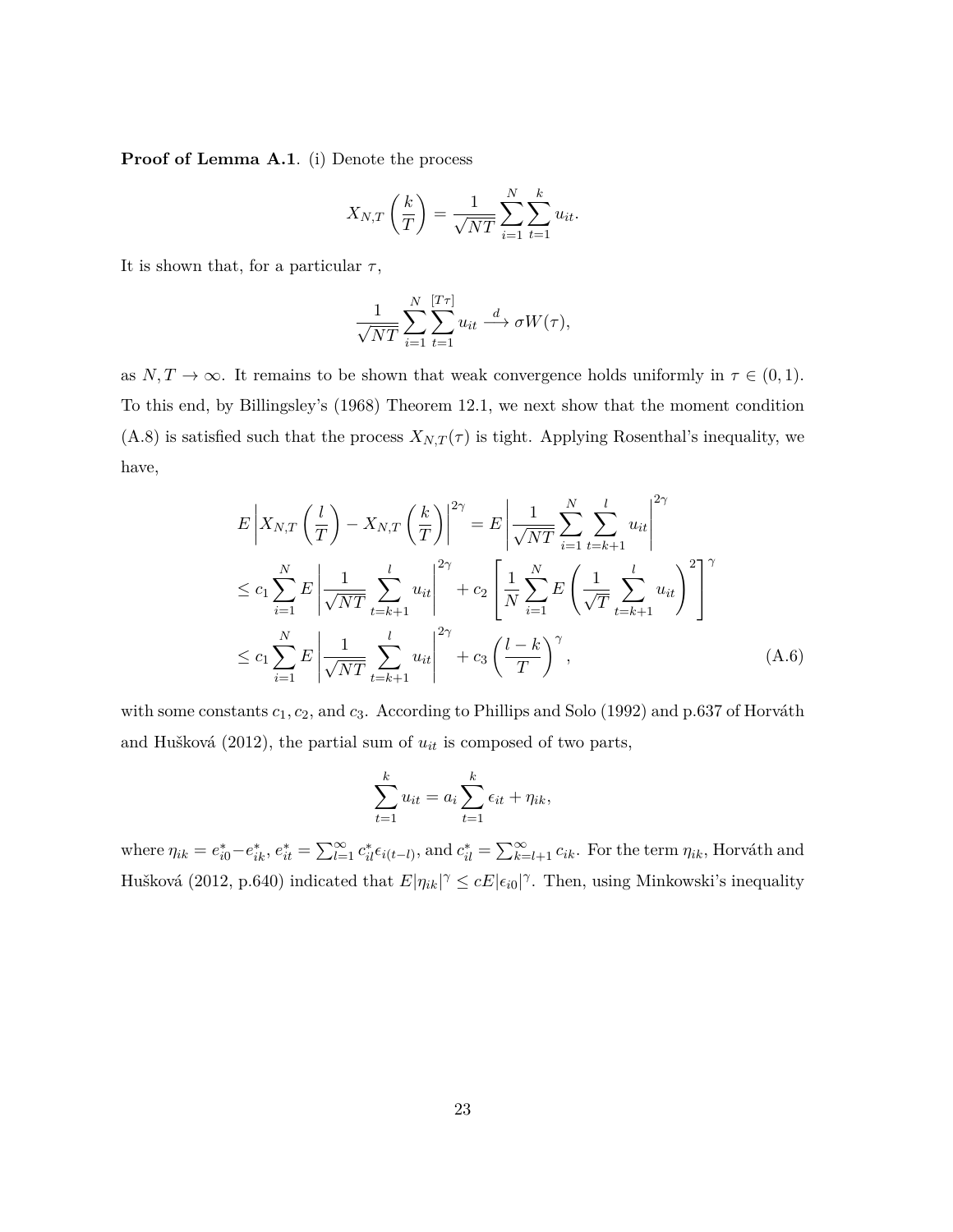and Rothenthal's inequality, we show that for  $\gamma>1,$ 

$$
E\left|\sum_{t=k+1}^{l} u_{it}\right|^{2\gamma} = E\left|a_{i} \sum_{t=k+1}^{l} \epsilon_{it} + \eta_{il} - \eta_{ik}\right|^{2\gamma}
$$
  
\n
$$
\leq \left[\left(E\left|a_{i} \sum_{t=k+1}^{l} \epsilon_{it}\right|^{2\gamma}\right)^{\frac{1}{2\gamma}} + \left(E\left|\eta_{il} - \eta_{ik}\right|^{2\gamma}\right)^{\frac{1}{2\gamma}}\right]^{2\gamma}
$$
  
\n
$$
\leq \left\{\left[c_{4} \sum_{t=k+1}^{l} E\left|\epsilon_{it}\right|^{2\gamma} + c_{5} \left(\sum_{t=k+1}^{l} E(\epsilon_{it})^{2}\right)^{\gamma}\right]^{\frac{1}{2\gamma}} + \left(E\left|\eta_{il} - \eta_{ik}\right|^{2\gamma}\right)^{\frac{1}{2\gamma}}\right\}^{2\gamma}
$$
  
\n
$$
\leq \left\{\left[c_{4}(l-k)E\left|\epsilon_{i0}\right|^{2\gamma} + c_{5}(l-k)^{\gamma}\left(E(\epsilon_{i0})^{2}\right)^{\gamma}\right]^{\frac{1}{2\gamma}} + \left(E\left|\eta_{il} - \eta_{ik}\right|^{2\gamma}\right)^{\frac{1}{2\gamma}}\right\}^{2\gamma}
$$
  
\n
$$
\leq \left\{\left[c_{6}(l-k)^{\gamma}E\left|\epsilon_{i0}\right|^{2\gamma}\right]^{\frac{1}{2\gamma}} + \left(E\left|\epsilon_{i0}\right|^{2\gamma}\right)^{\frac{1}{2\gamma}}\right\}^{2\gamma}
$$
  
\n
$$
\leq c_{7}(l-k)^{\gamma}E\left|\epsilon_{i0}\right|^{2\gamma},
$$

with some constants  $c_4{-}c_7.$  Then, we have, for  $\gamma>1$  ,

$$
\sum_{i=1}^{N} E \left| \frac{1}{\sqrt{NT}} \sum_{t=k+1}^{l} u_{it} \right|^{2\gamma} = \frac{1}{(NT)^{\gamma}} \sum_{i=1}^{N} E \left| \sum_{t=k+1}^{l} u_{it} \right|^{2\gamma}
$$
\n
$$
\leq \frac{1}{(NT)^{\gamma}} \sum_{i=1}^{N} c_{7} (l-k)^{\gamma} E |\epsilon_{i0}|^{2\gamma}
$$
\n
$$
\leq c_{7} \left( \frac{l-k}{T} \right)^{\gamma} \frac{1}{N} \sum_{i=1}^{N} E |\epsilon_{i0}|^{2\gamma}
$$
\n
$$
\leq c_{8} \left( \frac{l-k}{T} \right)^{\gamma}, \tag{A.7}
$$

with a constant  $c_8$ . Combining  $(A.6)$  and  $(A.7)$ , we can show that there exists constants  $\gamma>1$  and  $c_9$  such that

$$
E\left|X_{N,T}\left(\frac{l}{T}\right) - X_{N,T}\left(\frac{k}{T}\right)\right|^{2\gamma} \le c_9 \left(\frac{l-k}{T}\right)^{\gamma}.
$$
 (A.8)

(ii) By regressing  $Y_i$  on  $\bar{X}_i(\hat{k})$ , the coefficient  $\beta_i$  is estimated as, if  $\hat{k} \leq k^0$ ,

$$
\hat{\beta}_i = \left(\sum_{t=1}^{\hat{k}} x_{it} x_{it}'\right)^{-1} \sum_{t=1}^{\hat{k}} x_{it} y_{it} = \left(\sum_{t=1}^{\hat{k}} x_{it} x_{it}'\right)^{-1} \sum_{t=1}^{\hat{k}} x_{it} (x_{it}' \beta_i^0 + u_{it}) = \beta_i^0 + \left(\sum_{t=1}^{\hat{k}} x_{it} x_{it}'\right)^{-1} \sum_{t=1}^{\hat{k}} x_{it} u_{it},
$$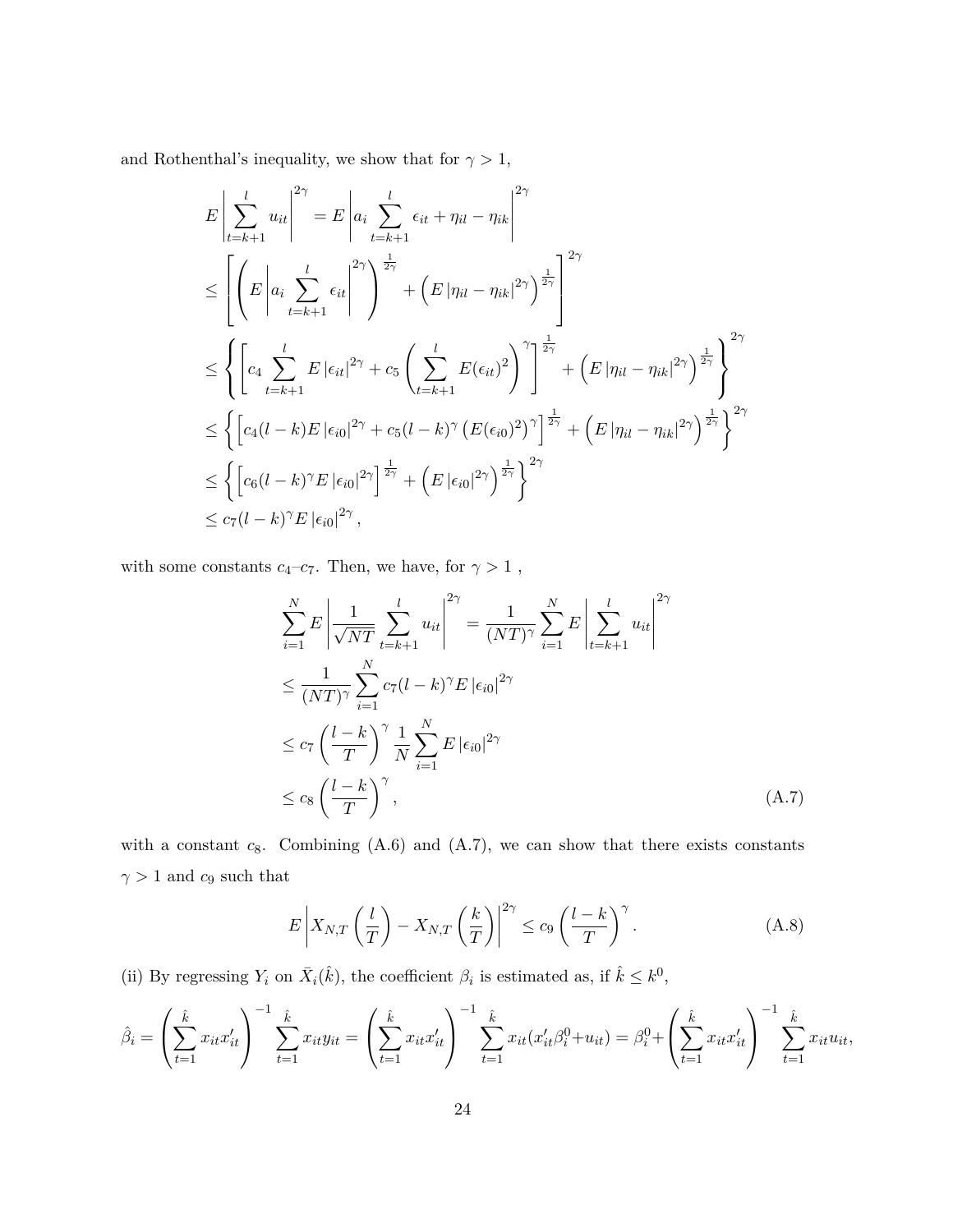and if  $\hat{k} > k^0$ ,

$$
\hat{\beta}_{i} = \left( \sum_{t=1}^{\hat{k}} x_{it} x_{it}' \right)^{-1} \left[ \sum_{t=1}^{k^{0}} x_{it} (x_{it}' \beta_{i}^{0} + u_{it}) + \sum_{t=k^{0}+1}^{\hat{k}} x_{it} (x_{it}' \beta_{i}^{0} + x_{it}' \delta_{i}^{0} + u_{it}) \right]
$$
\n
$$
= \beta_{i}^{0} + \left( \sum_{t=1}^{\hat{k}} x_{it} x_{it}' \right)^{-1} \sum_{t=1}^{\hat{k}} x_{it} u_{it} + \left( \sum_{t=1}^{\hat{k}} x_{it} x_{it}' \right)^{-1} \sum_{t=k^{0}+1}^{\hat{k}} x_{it} x_{it}' \delta_{i}^{0}.
$$
\n(A.9)

Then, we can see that,

$$
\sqrt{T}(\hat{\beta}_{i} - \beta_{i}^{0}) = \left(\frac{1}{T}\sum_{t=1}^{\hat{k}} x_{it}x_{it}'\right)^{-1} \frac{1}{\sqrt{T}}\sum_{t=1}^{\hat{k}} x_{it}u_{it} + \left(\frac{1}{T}\sum_{t=1}^{\hat{k}} x_{it}x_{it}'\right)^{-1} \frac{1}{\sqrt{T}}\sum_{t=k^{0}+1}^{\hat{k}} x_{it}x_{it}'\delta_{i}^{0}1_{\{\hat{k}>k^{0}\}} \quad (A.10)
$$
\n
$$
= \left(\frac{1}{T}\sum_{t=1}^{k^{0}} x_{it}x_{it}'\right)^{-1} \frac{1}{\sqrt{T}}\sum_{t=1}^{k^{0}} x_{it}u_{it} + \left[\left(\frac{1}{T}\sum_{t=1}^{\hat{k}} x_{it}x_{it}'\right)^{-1} - \left(\frac{1}{T}\sum_{t=1}^{k^{0}} x_{it}x_{it}'\right)^{-1}\right] \frac{1}{\sqrt{T}}\sum_{t=1}^{\hat{k}} x_{it}u_{it}
$$
\n
$$
+ \left(\frac{1}{T}\sum_{t=1}^{k^{0}} x_{it}x_{it}'\right)^{-1} \left[\frac{1}{\sqrt{T}}\sum_{t=1}^{\hat{k}} x_{it}u_{it} - \frac{1}{\sqrt{T}}\sum_{t=1}^{k^{0}} x_{it}u_{it}\right] + \left(\frac{1}{T}\sum_{t=1}^{\hat{k}} x_{it}x_{it}'\right)^{-1} \frac{1}{\sqrt{T}}\sum_{t=k^{0}+1}^{\hat{k}} x_{it}x_{it}'\delta_{i}^{0}1_{\{\hat{k}>k^{0}\}}
$$
\n
$$
= \left(\frac{1}{T}\sum_{t=1}^{k^{0}} x_{it}x_{it}'\right)^{-1} \frac{1}{\sqrt{T}}\sum_{t=1}^{\hat{k^{0}}} x_{it}u_{it} + o_{p}\left(\frac{1}{T}\right)O_{p}(1) + O_{p}(1)o_{p}\left(\frac{1}{\sqrt{T}}\right) + o_{p}\left(\frac{1}{\sqrt{T}}\right)1_{\{\hat{k}>k^{0}\}}
$$
\n
$$
= \left(\frac{1}{T}\sum_{t=1}^{k^{0}} x_{it}x_{it}'\right)^{-1} \frac{1}{\sqrt{T}}\sum_{
$$

where we replace  $\hat{k}$  with  $k^0$  using the consistency property  $(A.1)$  and the following orders:

$$
\left(\frac{1}{T}\sum_{t=1}^{\hat{k}}x_{it}x_{it}'\right)^{-1} - \left(\frac{1}{T}\sum_{t=1}^{k^0}x_{it}x_{it}'\right)^{-1}
$$
\n
$$
= \left(\frac{1}{T}\sum_{t=1}^{\hat{k}}x_{it}x_{it}'\right)^{-1} \left(\frac{1}{T}\sum_{t=1}^{k^0}x_{it}x_{it}' - \frac{1}{T}\sum_{t=1}^{\hat{k}}x_{it}x_{it}'\right) \left(\frac{1}{T}\sum_{t=1}^{k^0}x_{it}x_{it}'\right)^{-1}
$$
\n
$$
= O_p(1)o_p\left(\frac{1}{T}\right)O_p(1) = o_p\left(\frac{1}{T}\right),
$$
\n
$$
\frac{1}{\sqrt{T}}\sum_{t=1}^{\hat{k}}x_{it}u_{it} - \frac{1}{\sqrt{T}}\sum_{t=1}^{k^0}x_{it}u_{it} = o_p\left(\frac{1}{\sqrt{T}}\right),
$$

and

$$
\left(\frac{1}{T}\sum_{t=1}^{\hat{k}} x_{it}x_{it}'\right)^{-1} \frac{1}{T}\sum_{t=k^0+1}^{\hat{k}} x_{it}x_{it}'\delta_i^0 = O_p(1) o_p\left(\frac{1}{T}\right) = o_p\left(\frac{1}{T}\right).
$$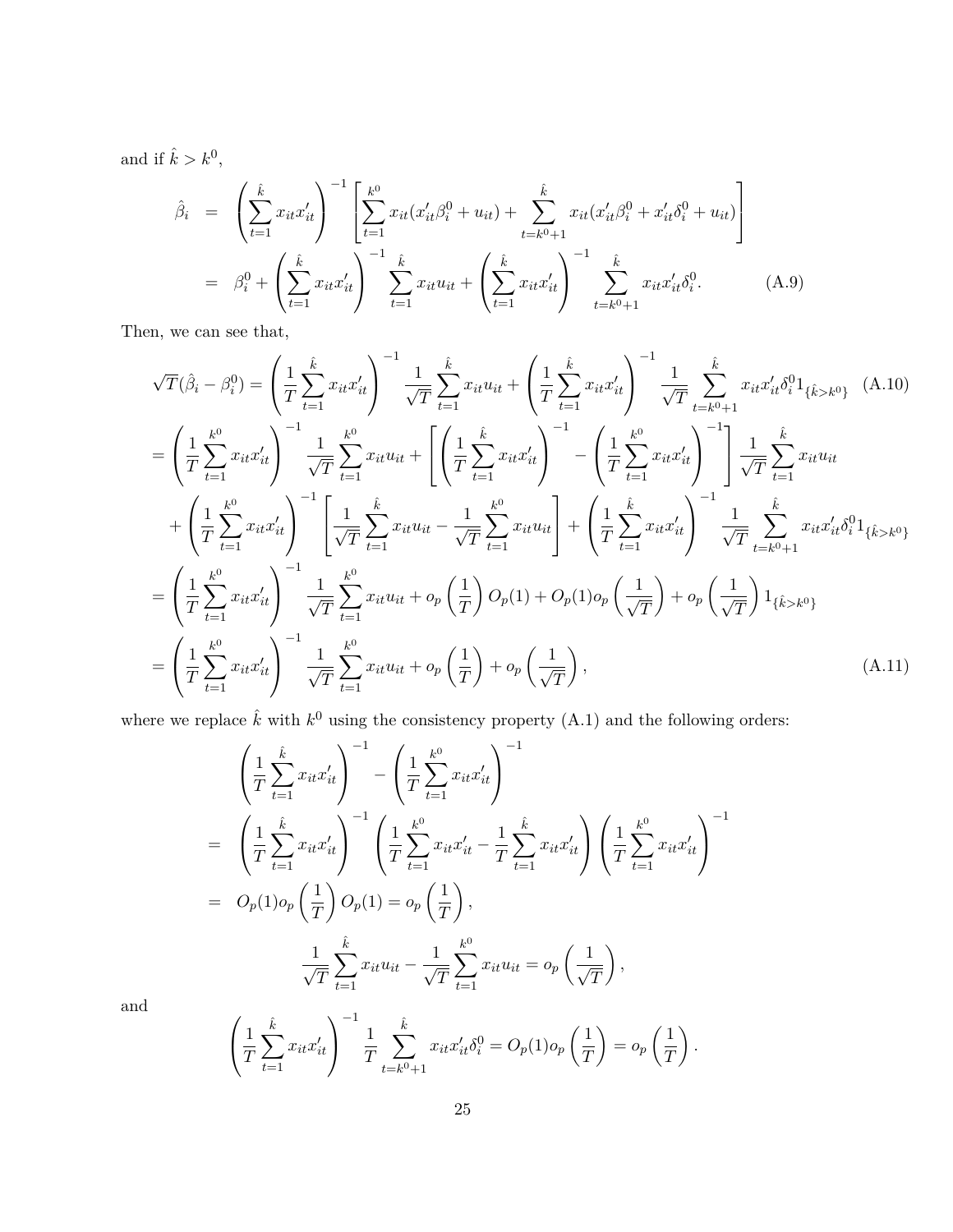Substituting  $(A.11)$  into the term  $U_2$  in  $(A.4)$ , we have

$$
\frac{1}{\sqrt{NT}} \sum_{i=1}^{N} \sum_{t=1}^{k} x'_{it} (\hat{\beta}_{i} - \beta_{i}^{0}) = \frac{1}{\sqrt{N}} \sum_{i=1}^{N} \frac{1}{T} \sum_{t=1}^{k} x'_{it} \sqrt{T} (\hat{\beta}_{i} - \beta_{i}^{0})
$$
\n
$$
= \frac{1}{\sqrt{N}} \sum_{i=1}^{N} \frac{1}{T} \sum_{t=1}^{k} x'_{it} \left( \frac{1}{T} \sum_{t=1}^{k^{0}} x_{it} x'_{it} \right)^{-1} \frac{1}{\sqrt{T}} \sum_{t=1}^{k^{0}} x_{it} u_{it} + \frac{1}{\sqrt{N}} \sum_{i=1}^{N} \frac{1}{T} \sum_{t=1}^{k} x'_{it} \left( o_{p} \left( \frac{1}{T} \right) + o_{p} \left( \frac{1}{\sqrt{T}} \right) \right)
$$
\n
$$
= \frac{1}{\sqrt{N}} \sum_{i=1}^{N} \frac{1}{T} \sum_{t=1}^{k} x'_{it} \left( \frac{1}{T} \sum_{t=1}^{k^{0}} x_{it} x'_{it} \right)^{-1} \frac{1}{\sqrt{T}} \sum_{t=1}^{k^{0}} x_{it} u_{it} + o_{p} \left( \frac{\sqrt{N}}{T} \right) + o_{p} \left( \sqrt{\frac{N}{T}} \right), \tag{A.12}
$$

where the second and third terms in the last equality vanish since  $N/T \rightarrow 0$  by Assumption 2(iii). From Assumptions  $4(ii)$ –(iii), we can see that,

$$
\left\| \frac{1}{k} \sum_{t=1}^{k} x'_{it} - c'_{i1} \right\| = o_p(1), \text{ and } \left\| \left( \frac{1}{k} \sum_{t=1}^{k} x_{it} x'_{it} \right)^{-1} - C_i^{-1} \right\| = o_p(1). \tag{A.13}
$$

Using orders in (A.13) and equality  $c'_{i1}C_i^{-1} = [1, 0, \cdots, 0]$ , we have,

$$
\begin{split}\n&= \left| \frac{1}{\sqrt{N}} \sum_{i=1}^{N} \frac{1}{T} \sum_{t=1}^{k} x_{it}' \left( \frac{1}{T} \sum_{t=1}^{k^{0}} x_{it} x_{it}' \right)^{-1} \frac{1}{\sqrt{T}} \sum_{t=1}^{k^{0}} x_{it} u_{it} - \frac{k}{k^{0}} \frac{1}{\sqrt{NT}} \sum_{i=1}^{N} \sum_{t=1}^{k^{0}} u_{it} \right| \\
&= \left| \frac{1}{\sqrt{N}} \sum_{i=1}^{N} \frac{1}{T} \sum_{t=1}^{k} x_{it}' \left( \frac{1}{T} \sum_{t=1}^{k^{0}} x_{it} x_{it}' \right)^{-1} \frac{1}{\sqrt{T}} \sum_{t=1}^{k^{0}} x_{it} u_{it} - \frac{k}{k^{0}} \frac{1}{\sqrt{N}} \sum_{i=1}^{N} c_{i1}' C_{i}^{-1} \frac{1}{\sqrt{T}} \sum_{t=1}^{k^{0}} x_{it} u_{it} \right| \\
&\leq \frac{1}{\sqrt{N}} \sum_{i=1}^{N} \left| \frac{1}{T} \sum_{t=1}^{k} x_{it}' \left( \frac{1}{T} \sum_{t=1}^{k^{0}} x_{it} x_{it}' \right)^{-1} - \frac{k}{k^{0}} c_{i1}' C_{i}^{-1} \right| \left| \left| \frac{1}{\sqrt{T}} \sum_{t=1}^{k^{0}} x_{it} u_{it} \right| \right| \\
&= \left| \left| \frac{1}{\sqrt{NT}} \sum_{i=1}^{N} \sum_{t=1}^{k^{0}} x_{it} u_{it} \right| \right| o_{p}(1) = o_{p}(1).\n\end{split} \tag{A.14}
$$

Applying the functional central limit theorem (FCLT), we can see that

$$
\frac{1}{\sqrt{NT}} \sum_{i=1}^{N} \sum_{t=1}^{k^0} u_{it} \Rightarrow \sigma W(\tau^0). \tag{A.15}
$$

Hence, we have, uniformly in  $\tau,$ 

$$
\frac{1}{\sqrt{N}} \sum_{i=1}^{N} \frac{1}{T} \sum_{t=1}^{k} x_{it}' \left( \frac{1}{T} \sum_{t=1}^{k^0} x_{it} x_{it}' \right)^{-1} \frac{1}{\sqrt{T}} \sum_{t=1}^{k^0} x_{it} u_{it} \Rightarrow \sigma \tau \frac{W(\tau^0)}{\tau^0}, \tag{A.16}
$$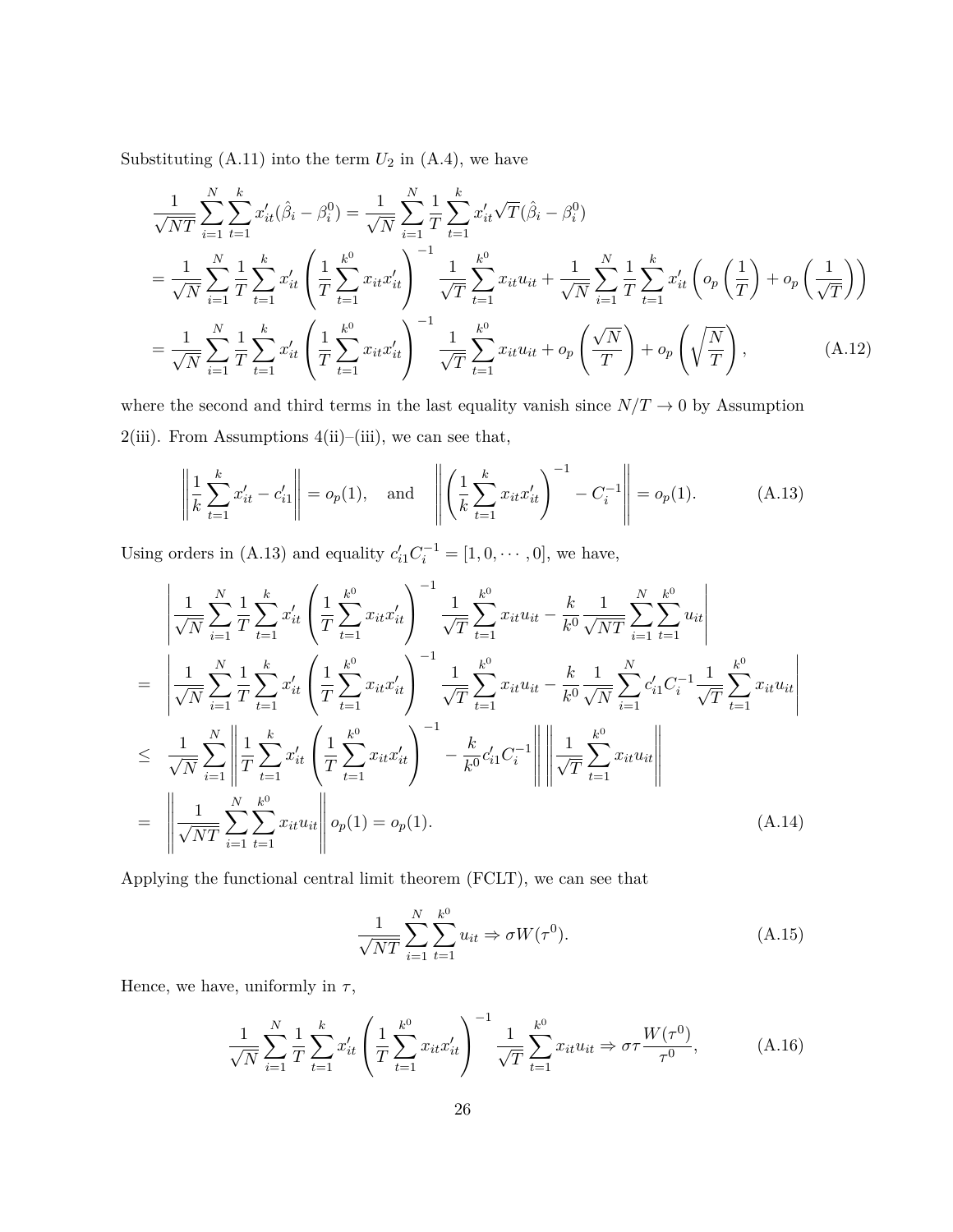(iii) The coefficient  $\delta_i$  is estimated as, if  $\hat{k} < k^0$ ,

$$
\hat{\delta}_{i} = \left(\sum_{t=\hat{k}+1}^{T} x_{it} x_{it}' \right)^{-1} \sum_{t=\hat{k}+1}^{T} x_{it} y_{it} - \left(\sum_{t=1}^{\hat{k}} x_{it} x_{it}' \right)^{-1} \sum_{t=1}^{\hat{k}} x_{it} y_{it}
$$
\n
$$
= \left(\sum_{t=\hat{k}+1}^{T} x_{it} x_{it}' \right)^{-1} \left[ \sum_{t=\hat{k}+1}^{k^{0}} x_{it} (x_{it}' \beta_{i}^{0} + u_{it}) + \sum_{t=k^{0}+1}^{T} x_{it} (x_{it}' \beta_{i}^{0} + x_{it}' \delta_{i}^{0} + u_{it}) \right]
$$
\n
$$
- \left[ \beta_{i}^{0} + \left( \sum_{t=1}^{\hat{k}} x_{it} x_{it}' \right)^{-1} \sum_{t=1}^{\hat{k}} x_{it} u_{it} \right]
$$
\n
$$
= \left(\sum_{t=\hat{k}+1}^{T} x_{it} x_{it}' \right)^{-1} \sum_{t=\hat{k}+1}^{T} x_{it} u_{it} - \left( \sum_{t=1}^{\hat{k}} x_{it} x_{it}' \right)^{-1} \sum_{t=1}^{\hat{k}} x_{it} u_{it} + \left( \sum_{t=\hat{k}+1}^{T} x_{it} x_{it}' \right)^{-1} \sum_{t=k^{0}+1}^{T} x_{it} x_{it}' \delta_{i}^{0}
$$
\n
$$
= \left( \sum_{t=\hat{k}+1}^{T} x_{it} x_{it}' \right)^{-1} \sum_{t=\hat{k}+1}^{T} x_{it} u_{it} - \left( \sum_{t=1}^{\hat{k}} x_{it} x_{it}' \right)^{-1} \sum_{t=1}^{\hat{k}} x_{it} u_{it} + \delta_{i}^{0} - \left( \sum_{t=\hat{k}+1}^{T} x_{it} x_{it}' \right)^{-1} \sum_{t=\hat{k}+1}^{k^{0}} x_{it} x_{it}' \delta_{i}^{0},
$$

and if  $\hat{k} \geq k^0$ ,

$$
\hat{\delta}_{i} = \left(\sum_{t=\hat{k}+1}^{T} x_{it} x_{it}' \right)^{-1} \sum_{t=\hat{k}+1}^{T} x_{it} y_{it} - \left(\sum_{t=1}^{\hat{k}} x_{it} x_{it}' \right)^{-1} \sum_{t=1}^{\hat{k}} x_{it} y_{it}
$$
\n
$$
= \left(\sum_{t=\hat{k}+1}^{T} x_{it} x_{it}' \right)^{-1} \sum_{t=\hat{k}+1}^{T} x_{it} (x_{it}' \beta_{i}^{0} + x_{it}' \delta_{i}^{0} + u_{it})
$$
\n
$$
- \left(\sum_{t=1}^{\hat{k}} x_{it} x_{it}' \right)^{-1} \left[\sum_{t=1}^{k^{0}} x_{it} (x_{it}' \beta_{i}^{0} + u_{it}) + \sum_{t=k^{0}+1}^{k} x_{it} (x_{it}' \beta_{i}^{0} + x_{it}' \delta_{i}^{0} + u_{it})\right]
$$
\n
$$
= \delta_{i}^{0} + \left(\sum_{t=\hat{k}+1}^{T} x_{it} x_{it}' \right)^{-1} \sum_{t=\hat{k}+1}^{T} x_{it} u_{it} - \left(\sum_{t=1}^{\hat{k}} x_{it} x_{it}' \right)^{-1} \sum_{t=1}^{\hat{k}} x_{it} u_{it} - \left(\sum_{t=1}^{\hat{k}} x_{it} x_{it}' \right)^{-1} \sum_{t=1}^{\hat{k}} x_{it} u_{it} - \left(\sum_{t=1}^{\hat{k}} x_{it} x_{it}' \right)^{-1} \sum_{t=k^{0}+1}^{k} x_{it} x_{it}' \delta_{i}^{0}.
$$

Using the consistency property (A.1), the term  $\sum_{t=\hat{k}+1}^{k^0} x_{it} x'_{it} \delta_i^0 = o_p(1)$  is negligible, and we can see that,

$$
\sqrt{T}(\hat{\delta}_i - \delta_i^0) = \left(\frac{1}{T} \sum_{t=\hat{k}+1}^T x_{it} x_{it}'\right)^{-1} \frac{1}{\sqrt{T}} \sum_{t=\hat{k}+1}^T x_{it} u_{it} - \left(\frac{1}{T} \sum_{t=1}^{\hat{k}} x_{it} x_{it}'\right)^{-1} \frac{1}{\sqrt{T}} \sum_{t=1}^{\hat{k}} x_{it} u_{it} + o_p\left(\frac{1}{\sqrt{T}}\right).
$$
\n(A.17)

Similar to the proof of (ii),  $\hat{k}$  in (A.17) can be replaced by  $k^0$  due to the consistency of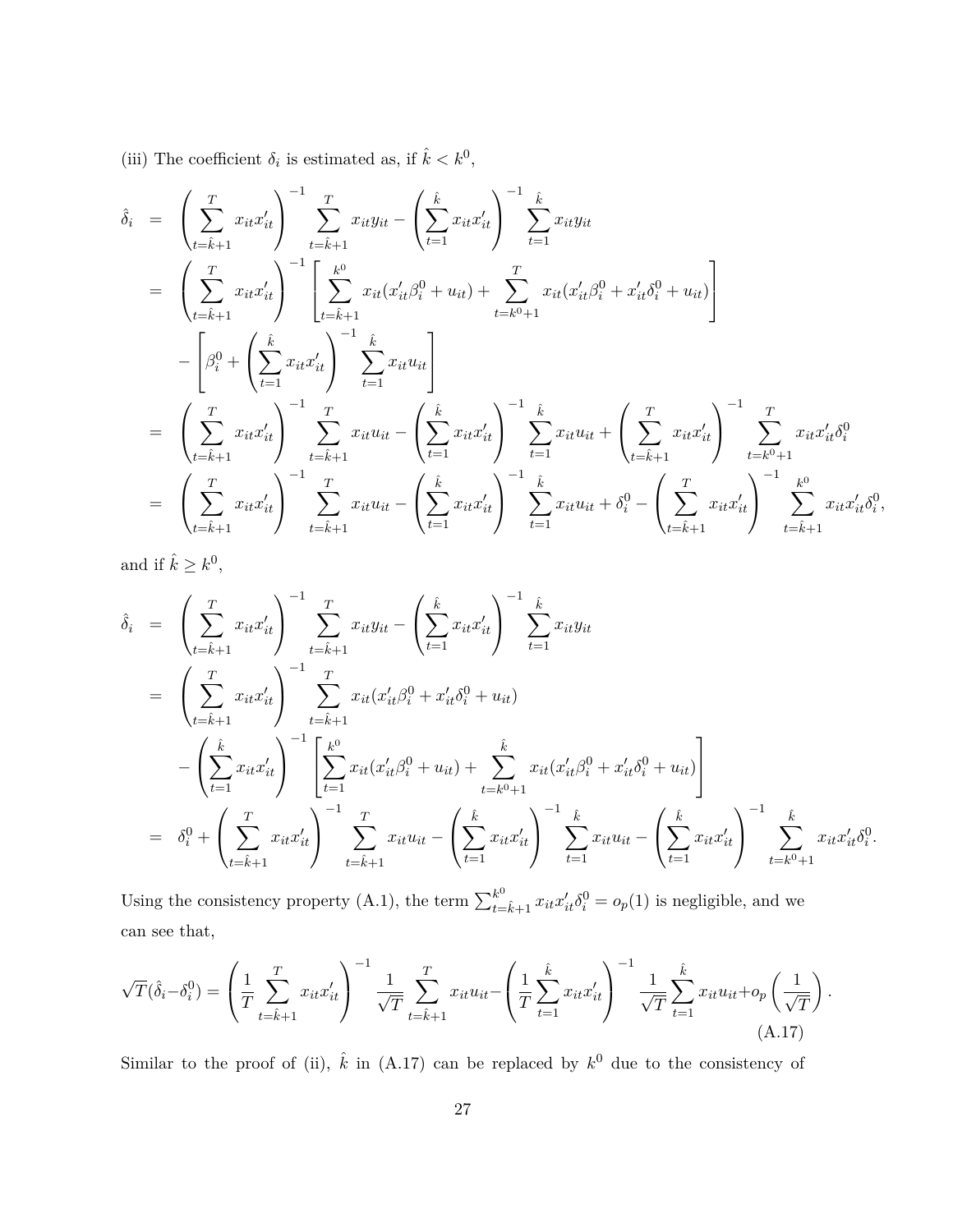$\hat{k} \stackrel{p}{\longrightarrow} k^0$ . Then, (A.17) is transformed into

$$
\sqrt{T}(\hat{\delta}_i - \delta_i^0) = \left(\frac{1}{T} \sum_{t=k^0+1}^T x_{it} x_{it}'\right)^{-1} \frac{1}{\sqrt{T}} \sum_{t=k^0+1}^T x_{it} u_{it} - \left(\frac{1}{T} \sum_{t=1}^{k^0} x_{it} x_{it}'\right)^{-1} \frac{1}{\sqrt{T}} \sum_{t=1}^{k^0} x_{it} u_{it} + o_p\left(\frac{1}{T}\right) + o_p\left(\frac{1}{\sqrt{T}}\right)
$$
\n(A.18)

Thus, we have,

$$
\frac{1}{\sqrt{NT}} \sum_{i=1}^{N} \sum_{t=\hat{k}+1}^{k} x'_{it} (\hat{\delta}_{i} - \delta_{i}^{0}) = \frac{1}{\sqrt{N}} \sum_{i=1}^{N} \frac{1}{T} \sum_{t=\hat{k}+1}^{k} x'_{it} \sqrt{T} (\hat{\delta}_{i} - \delta_{i}^{0})
$$
\n
$$
= \frac{1}{\sqrt{N}} \sum_{i=1}^{N} \left( \frac{1}{T} \sum_{t=k^{0}+1}^{k} x'_{it} 1_{\{k>k^{0}\}} + o_{p} \left( \frac{1}{T} \right) \right) \sqrt{T} (\hat{\delta}_{i} - \delta_{i}^{0})
$$
\n
$$
= \frac{1}{\sqrt{N}} \sum_{i=1}^{N} \left( \frac{1}{T} \sum_{t=k^{0}+1}^{k} x'_{it} 1_{\{k>k^{0}\}} \right) \sqrt{T} (\hat{\delta}_{i} - \delta_{i}^{0}) + o_{p} \left( \frac{\sqrt{N}}{T} \right) O_{p}(1)
$$
\n
$$
= \frac{1}{\sqrt{N}} \sum_{i=1}^{N} \left( \frac{1}{T} \sum_{t=k^{0}+1}^{k} x'_{it} 1_{\{k>k^{0}\}} \right) \left[ \left( \frac{1}{T} \sum_{t=k^{0}+1}^{T} x_{it} x'_{it} \right)^{-1} \frac{1}{\sqrt{T}} \sum_{t=k^{0}+1}^{T} x_{it} u_{it} \right. \left. - \left( \frac{1}{T} \sum_{t=1}^{k^{0}} x_{it} x'_{it} \right)^{-1} \frac{1}{\sqrt{T}} \sum_{t=1}^{k^{0}} x_{it} u_{it} \right] + o_{p} \left( \sqrt{\frac{N}{T}} \right) + o_{p} \left( \sqrt{\frac{N}{T}} \right).
$$
\n(A.19)

The terms in the brackets of  $(A.19)$  dominate the others. Similar to  $(A.14)$ – $(A.16)$ , we can see that, uniformly in  $\tau \in (0, 1)$ ,

$$
U_3 \Rightarrow \sigma(\tau - \tau^0) \left[ \frac{W(1) - W(\tau^0)}{1 - \tau^0} - \frac{W(\tau^0)}{\tau^0} \right] 1_{\{\tau > \tau^0\}}.
$$

Thus, we complete the proof of Lemma A.1. ■

Using (A.4), (A.5), and Lemma A.1, we can show that,

$$
\frac{1}{\sqrt{NT}} \sum_{i=1}^{N} \sum_{t=1}^{[T\tau]} \hat{u}_{it} \Rightarrow \sigma W(\tau) - \sigma \tau \frac{W(\tau^0)}{\tau^0} - \sigma(\tau - \tau^0) \left[ \frac{W(1) - W(\tau^0)}{1 - \tau^0} - \frac{W(\tau^0)}{\tau^0} \right] \mathbb{1}_{\{\tau > \tau^0\}},
$$

uniformly in  $\tau$ . Applying the continuous mapping theorem, we obtain,

$$
\sup_{\tau \in \Omega(\epsilon)} \left| \frac{1}{\sqrt{NT}} \sum_{i=1}^{N} \sum_{t=1}^{[T\tau]} \hat{u}_{it} \right|^2 \Rightarrow \sup_{\tau \in \Omega(\epsilon)} \sigma^2 \left| W(\tau) - \tau \frac{W(\tau^0)}{\tau^0} - (\tau - \tau^0) \left[ \frac{W(1) - W(\tau^0)}{1 - \tau^0} - \frac{W(\tau^0)}{\tau^0} \right] \mathbf{1}_{\{\tau > \tau^0\}} \right|^2.
$$
\n(A.20)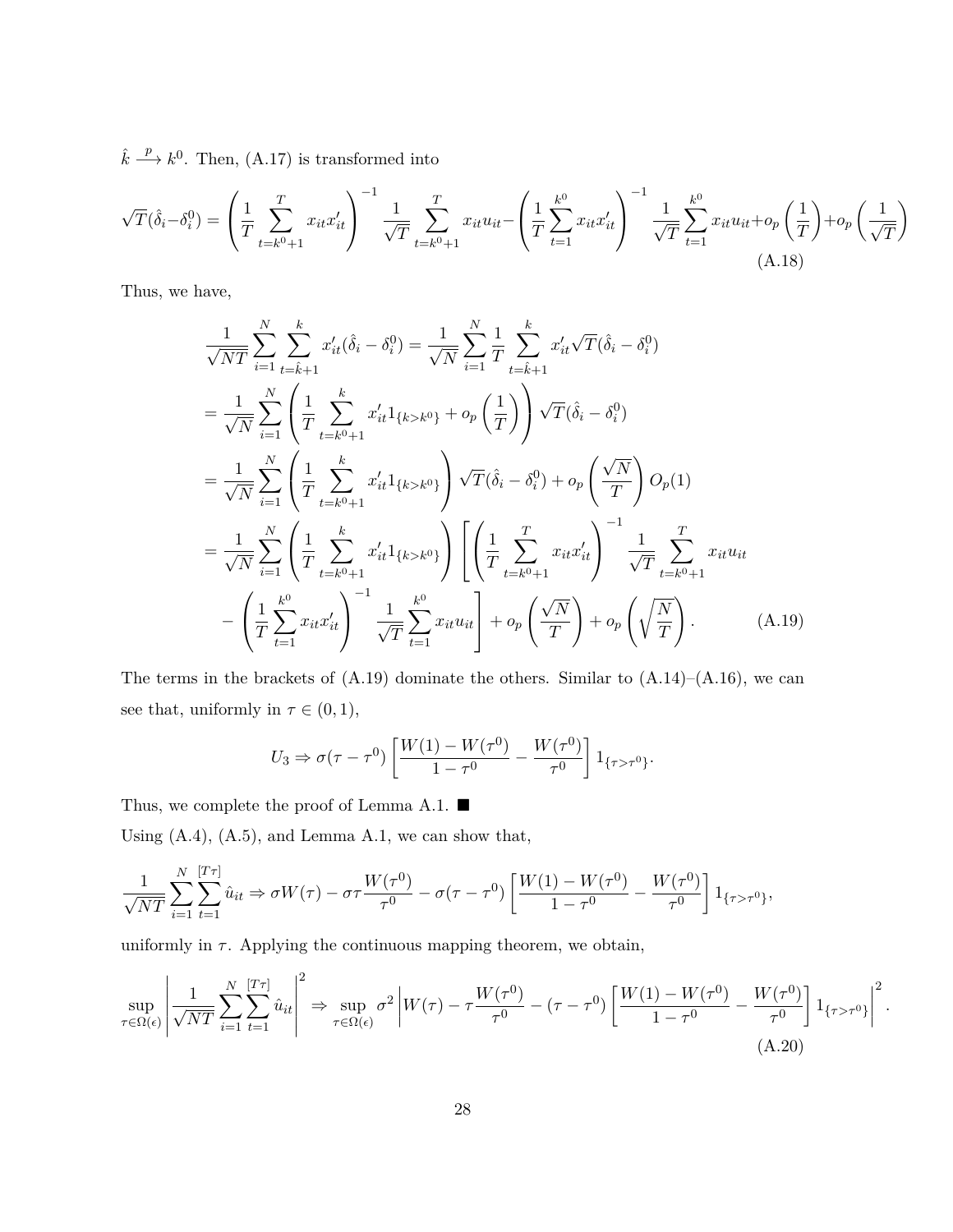Next, we derive the asymptotic distribution of the normalization process under the null hypothesis. By definition (10), the normalization factor is based on the residuals  $\tilde{u}_{it}$ , which are calculated by regressing  $Y_i$  on  $\tilde{X}_{it}(k_1, \hat{k}, k_2)$  in (8). We assume that  $[T\epsilon] \leq k_1 \leq \hat{k} - [T\epsilon]$ , and  $\hat{k} + [T\epsilon] \leq k_2 \leq [T(1 - \epsilon)],$  where  $k_1, k_2$  are bounded away from endpoints and the common break estimate  $\hat{k}$ . Since  $\hat{k}$  converges in probability to  $k^0$ , we have  $|k_j - \hat{k}| > |k^0 - \hat{k}|$ for  $j = 1, 2$ . Thus, we only consider the case in which  $k_1$  and  $k_2$  take values in  $k_1 < k^0 < k_2$ . In this case, the true model with a common break  $k^0$  is written as

$$
Y_i = [X_i, X_{1i}(k_1, k^0), X_{2i}(k^0, k_2), X_{3i}(k_2)] \begin{bmatrix} \beta_i^0 \\ 0 \\ \delta_i^0 \\ \delta_i^0 \end{bmatrix} + u_i
$$
  
=  $\tilde{X}_i(k_1, k^0, k_2) b_{1i}^0 + u_i$   
=  $\tilde{X}_i(k_1, \hat{k}, k_2) b_{1i}^0 + u_i + [\tilde{X}_i(k_1, k^0, k_2)) - \tilde{X}_i(k_1, \hat{k}, k_2)] b_{1i}^0.$  (A.21)

The residuals are calculated by

$$
\tilde{u}_{i} = \tilde{X}_{i}(k_{1}, \hat{k}, k_{2})b_{1i}^{0} + u_{i} + [\tilde{X}_{i}(k_{1}, k^{0}, k_{2}) - \tilde{X}_{i}(k_{1}, \hat{k}, k_{2})]b_{1i}^{0} - \tilde{X}_{i}(k_{1}, \hat{k}, k_{2})\tilde{b}_{1i}(\hat{k})
$$
\n
$$
= u_{i} + \tilde{X}_{i}(k_{1}, \hat{k}, k_{2})b_{1i}^{0} - \tilde{X}_{i}(k_{1}, \hat{k}, k_{2})\tilde{b}_{1i}(\hat{k})
$$
\n
$$
+ [0, X_{1i}(k_{1}, k^{0}) - X_{1i}(k_{1}, \hat{k}), X_{2i}(k^{0}, k_{2}) - X_{2i}(\hat{k}, k_{2}), 0] \begin{bmatrix} \beta_{i}^{0} \\ 0 \\ \delta_{i}^{0} \\ \delta_{i}^{0} \end{bmatrix}
$$
\n
$$
= u_{i} - \tilde{X}_{i}(k_{1}, \hat{k}, k_{2})(\tilde{b}_{1i}(\hat{k}) - b_{1i}^{0}) + [X_{2i}(k^{0}, k_{2}) - X_{2i}(\hat{k}, k_{2})]\delta_{i}^{0},
$$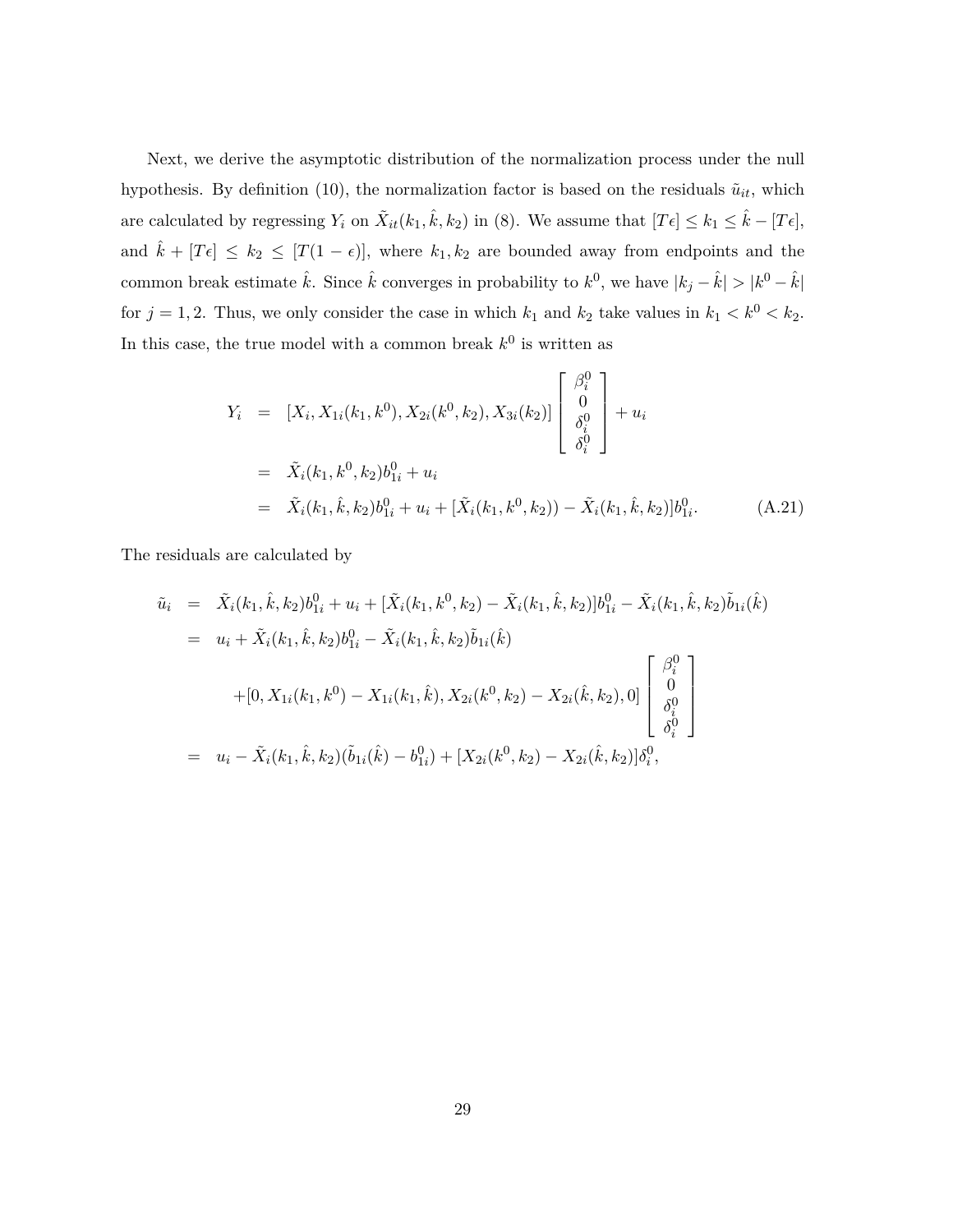whose vector form is

$$
\begin{bmatrix}\n\tilde{u}_{i1} \\
\tilde{u}_{i2} \\
\vdots \\
\tilde{u}_{iT}\n\end{bmatrix} = \begin{bmatrix}\nu_{i1} \\
u_{i2} \\
u_{i2} \\
\vdots \\
u_{iT}\n\end{bmatrix} - \begin{bmatrix}\nu'_{i1} \\
u'_{i2} \\
\vdots \\
u_{iT}\n\end{bmatrix} (\tilde{\beta}_{i}(\hat{k}) - \beta_{i}^{0}) - \begin{bmatrix}\n0 \\
x'_{i(k_{1}+1)} \\
x'_{i(k_{2}+1)} \\
\vdots \\
0 \\
0\n\end{bmatrix} \begin{bmatrix}\n0 \\
\tilde{\delta}_{1i}(\hat{k}) - \begin{bmatrix}\n0 \\
\tilde{\delta}_{1i}(\hat{k}) - \delta_{i}^{0}\n\end{bmatrix} \\
\vdots \\
0\n\end{bmatrix} \begin{bmatrix}\n0 \\
\tilde{\delta}_{2i}(\hat{k}) - \delta_{i}^{0}\n\end{bmatrix}
$$
\n
$$
-\begin{bmatrix}\n0 \\
\vdots \\
\tilde{\delta}_{3i}(\hat{k}) - \delta_{i}^{0}\n\end{bmatrix} + \begin{bmatrix}\n0 \\
\tilde{\delta}_{1i}(\hat{k}) - \begin{bmatrix}\n0 \\
\tilde{\delta}_{1i}(\hat{k}) - \delta_{i}^{0}\n\end{bmatrix} \\
\begin{bmatrix}\n0 \\
\tilde{\delta}_{2i}(\hat{k}) - \delta_{i}^{0}\n\end{bmatrix} + \begin{bmatrix}\n0 \\
\tilde{\delta}_{1i}(\hat{k}) - \delta_{i}^{0}\n\end{bmatrix} + \begin{bmatrix}\n0 \\
\tilde{\delta}_{2i}(\hat{k}) - \delta_{i}^{0}\n\end{bmatrix} + \begin{bmatrix}\n0 \\
\tilde{\delta}_{1i}(\hat{k}) - \delta_{i}^{0}\n\end{bmatrix} + \begin{bmatrix}\n0 \\
\tilde{\delta}_{2i}(\hat{k}) - \delta_{i}^{0}\n\end{bmatrix} + \begin{bmatrix}\n0 \\
\tilde{\delta}_{1i}(\hat{k}) - \delta_{i}^{0}\n\end{bmatrix} + \begin{bmatrix}\n0 \\
\tilde{\delta}_{2i}(\hat{k}) - \delta_{i}^{0}\n\end{bmatrix} + \begin{bmatrix}\n0 \\
\tilde{\delta}_{2i}(\hat{k}) - \delta_{i}^{0}\n\end{bmatrix} + \begin{bmatrix}\n0 \\
\tilde{\delta}_{1i}(\hat{k}) - \delta_{i}^{0}\
$$

For simplicity,  $\hat{k}$  is suppressed in  $\tilde{\beta}_i(\hat{k})$ ,  $\tilde{\delta}_{1i}(\hat{k})$ ,  $\tilde{\delta}_{2i}(\hat{k})$ , and  $\tilde{\delta}_{3i}(\hat{k})$ . The normalization factor is constructed by four terms  $V_1, V_2, V_3$ , and  $V_4$ , which are defined by

$$
V_1 = \frac{1}{T} \sum_{s=1}^{k_1} \left( \frac{1}{\sqrt{NT}} \sum_{i=1}^N \sum_{t=1}^s \tilde{u}_{it} \right)^2,
$$
  
\n
$$
V_2 = \frac{1}{T} \sum_{s=k_1+1}^{\hat{k}} \left( \frac{1}{\sqrt{NT}} \sum_{i=1}^N \sum_{t=s}^{\hat{k}} \tilde{u}_{it} \right)^2,
$$
  
\n
$$
V_3 = \frac{1}{T} \sum_{s=\hat{k}+1}^{k_2} \left( \frac{1}{\sqrt{NT}} \sum_{i=1}^N \sum_{t=\hat{k}+1}^s \tilde{u}_{it} \right)^2,
$$
  
\n
$$
V_4 = \frac{1}{T} \sum_{s=k_2+1}^T \left( \frac{1}{\sqrt{NT}} \sum_{i=1}^N \sum_{t=s}^T \tilde{u}_{it} \right)^2.
$$

Lemma A.2 derives the asymptotic distributions of the four terms under the null hypothesis.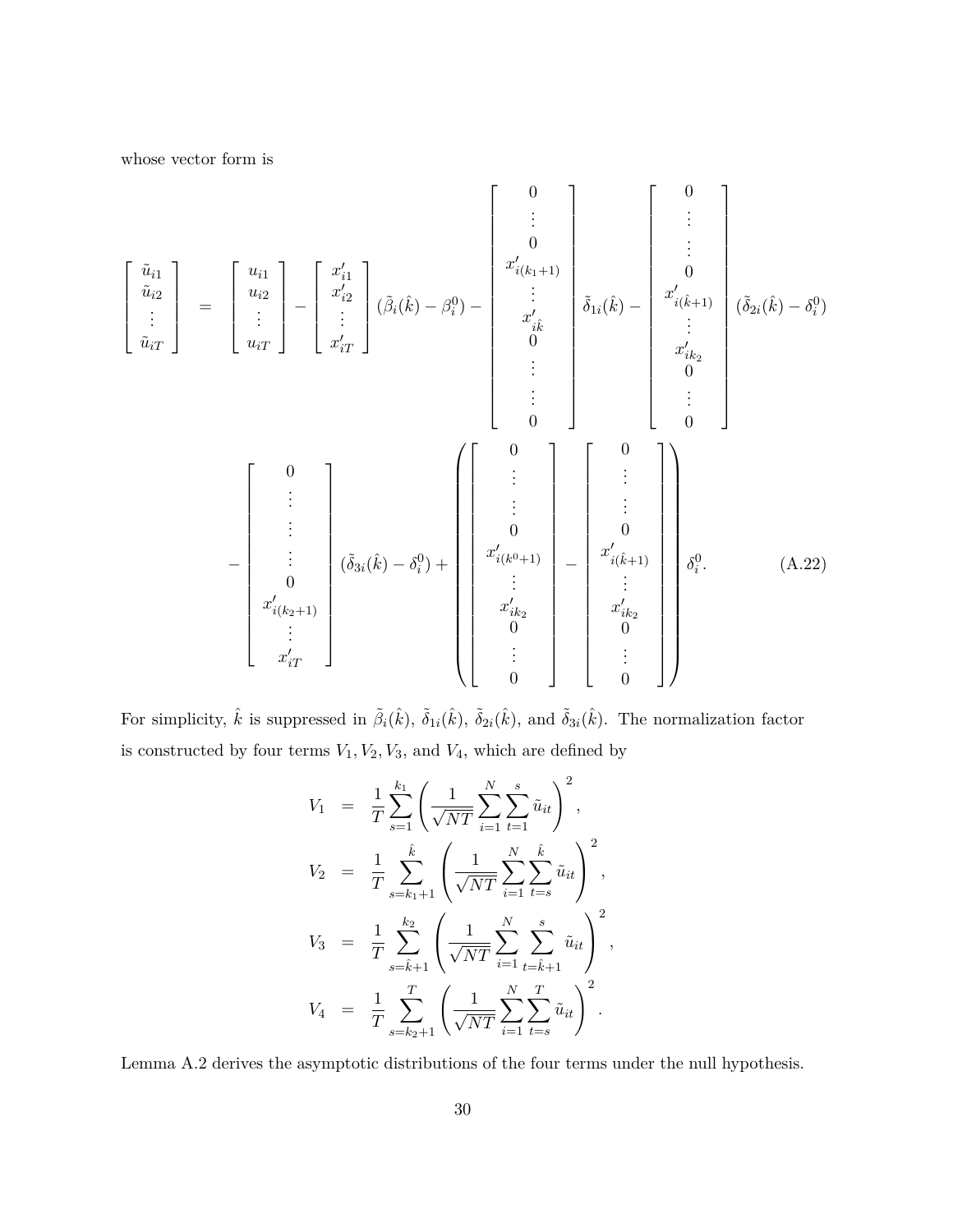**Lemma A.2** *Suppose that Assumptions 1–5 hold. We have, as*  $N, T \rightarrow \infty$ ,

$$
(i) V_1 \Rightarrow \sigma^2 \int_0^{\tau_1} \left( W(r) - \frac{r}{\tau_1} W(\tau_1) \right)^2 dr,
$$
  
\n
$$
(ii) V_2 \Rightarrow \sigma^2 \int_{\tau_1}^{\tau_0} \left[ W(\tau^0) - W(r) - \frac{\tau^0 - r}{\tau^0 - \tau_1} (W(\tau^0) - W(\tau_1)) \right]^2 dr,
$$
  
\n
$$
(iii) V_3 \Rightarrow \sigma^2 \int_{\tau_0}^{\tau_2} \left[ W(r) - W(\tau^0) - \frac{r - \tau^0}{\tau_2 - \tau_0} (W(\tau_2) - W(\tau^0)) \right]^2 dr,
$$
  
\n
$$
(iv) V_4 \Rightarrow \sigma^2 \int_{\tau_2}^1 \left[ W(1) - W(r) - \frac{1 - r}{1 - \tau_2} (W(1) - W(\tau_2)) \right]^2 dr.
$$

**Proof of Lemma A.2**. (i) Using (A.22), the first term  $V_1$  can be rewritten as

$$
V_1 = \frac{1}{T} \sum_{s=1}^{k_1} \left\{ \frac{1}{\sqrt{NT}} \sum_{i=1}^N \left[ \sum_{t=1}^s u_{it} - \sum_{t=1}^s x'_{it} (\tilde{\beta}_i - \beta_i^0) \right] \right\}^2
$$
  
= 
$$
\frac{1}{T} \sum_{s=1}^{k_1} (V_{11} - V_{12})^2.
$$

Using the FCLT, it is shown that

$$
V_{11} \Rightarrow \sigma W(r). \tag{A.23}
$$

By the definition of  $\tilde{\beta}_i$ , we can see that,

$$
\tilde{\beta}_i = \left(\sum_{t=1}^{k_1} x_{it} x_{it}'\right)^{-1} \sum_{t=1}^{k_1} x_{it} y_{it} = \left(\sum_{t=1}^{k_1} x_{it} x_{it}'\right)^{-1} \sum_{t=1}^{k_1} x_{it} \left(x_{it}' \beta_i^0 + u_{it}\right) = \beta_i^0 + \left(\sum_{t=1}^{k_1} x_{it} x_{it}'\right)^{-1} \sum_{t=1}^{k_1} x_{it} u_{it}.
$$

Thus, we have,

$$
V_{12} = \frac{1}{\sqrt{N}} \sum_{i=1}^{N} \frac{1}{T} \sum_{t=1}^{s} x'_{it} \left( \frac{1}{T} \sum_{t=1}^{k_1} x_{it} x'_{it} \right)^{-1} \frac{1}{\sqrt{T}} \sum_{t=1}^{k_1} x_{it} u_{it}
$$
  
\n
$$
\Rightarrow \sigma \frac{r}{\tau_1} W(\tau_1).
$$
 (A.24)

Combining the results (A.23) and (A.24) and using the continuous mapping theorem, we can derive the asymptotic distribution of the first term  ${\cal V}_1$  as follows:

$$
V_1 \Rightarrow \sigma^2 \int_0^{\tau_1} \left( W(r) - \frac{r}{\tau_1} W(\tau_1) \right)^2 dr.
$$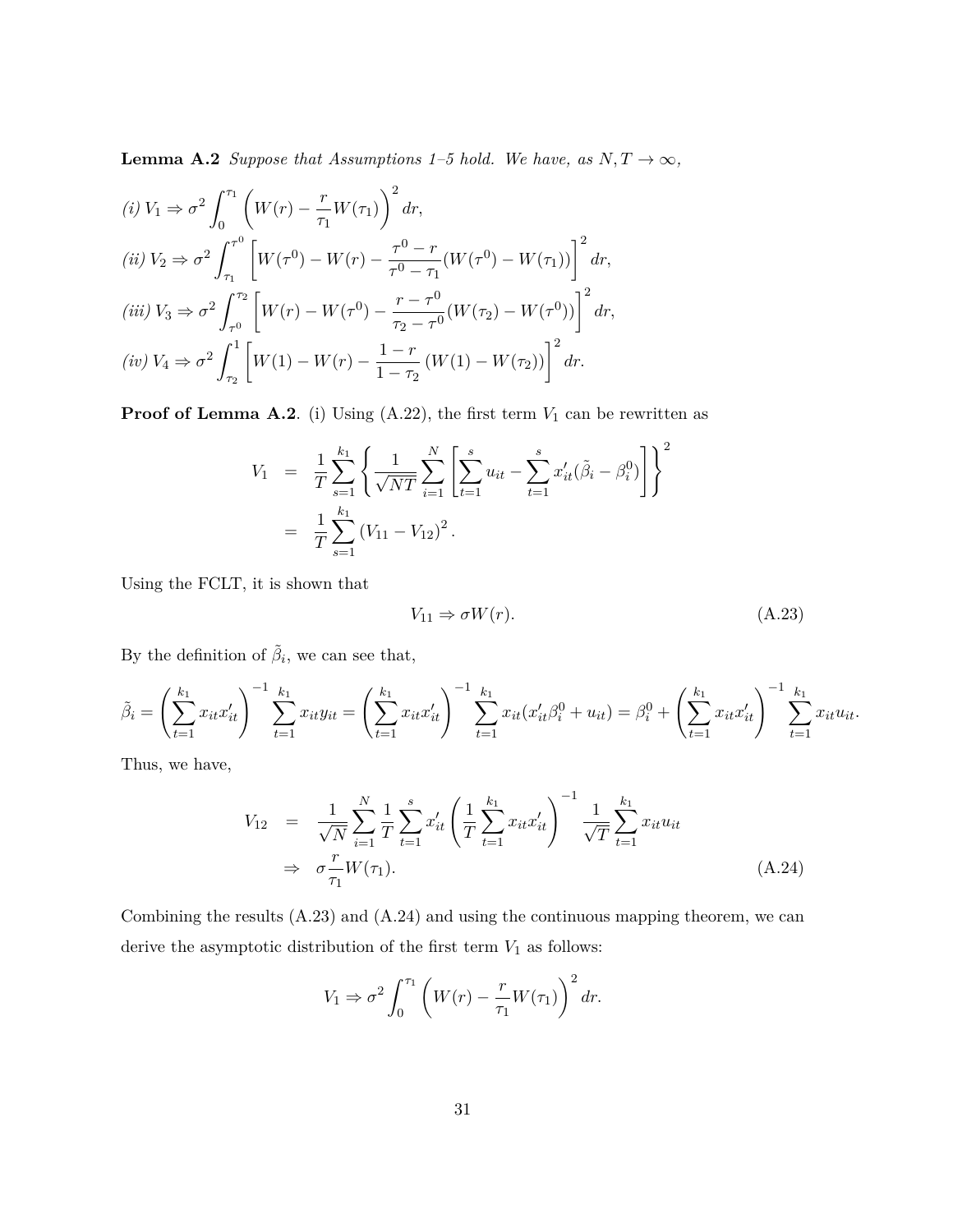(ii) The second term  $V_2$  can be rewritten as

$$
V_2 = \frac{1}{T} \sum_{s=k_1+1}^{\hat{k}} \left\{ \frac{1}{\sqrt{NT}} \sum_{i=1}^N \left[ \sum_{t=s}^{\hat{k}} u_{it} - \sum_{t=s}^{\hat{k}} x'_{it} (\tilde{\beta}_i - \beta_i^0) - \sum_{t=s}^{\hat{k}} x'_{it} \tilde{\delta}_{1i} + \sum_{t=s}^{\hat{k}} x'_{it} \delta_i^0 1_{\{k^0 < s < \hat{k}\}} \right] \right\}^2
$$
  
\n
$$
= \frac{1}{T} \sum_{s=k_1+1}^{\hat{k}} \left\{ \frac{1}{\sqrt{NT}} \sum_{i=1}^N \sum_{t=s}^{\hat{k}} u_{it} - \frac{1}{\sqrt{NT}} \sum_{i=1}^N \sum_{t=s}^{\hat{k}} x'_{it} (\tilde{\beta}_i - \beta_i^0) - \frac{1}{\sqrt{NT}} \sum_{i=1}^N \sum_{t=s}^N x'_{it} \tilde{\delta}_{1i} + o_p \left( \sqrt{\frac{N}{T}} \right) \right\}^2
$$
  
\n
$$
= \frac{1}{T} \sum_{s=k_1+1}^{\hat{k}} \left( V_{21} - V_{22} - V_{23} + o_p \left( \sqrt{\frac{N}{T}} \right) \right)^2.
$$

Since  $\hat{k}$  coincides asymptotically with the true break date from (A.1),  $\hat{k}$  in  $V_{21}, V_{22}, V_{23}$  can be replaced by  $k^0$ . Then, we can show that

$$
V_{21} = \frac{1}{\sqrt{NT}} \sum_{i=1}^{N} \sum_{t=1}^{\hat{k}} u_{it} - \frac{1}{\sqrt{NT}} \sum_{i=1}^{N} \sum_{t=1}^{s-1} u_{it} \Rightarrow \sigma(W(\tau^{0}) - W(r)).
$$
\n
$$
V_{22} = \frac{1}{\sqrt{N}} \sum_{i=1}^{N} \frac{1}{T} \sum_{t=s}^{\hat{k}} x_{it}' \sqrt{T} (\tilde{\beta}_{i} - \beta_{i}^{0})
$$
\n
$$
= \frac{1}{\sqrt{N}} \sum_{i=1}^{N} \left( \frac{1}{T} \sum_{t=s}^{k^{0}} x_{it}' + o_{p} \left( \frac{1}{T} \right) \right) \left( \frac{1}{T} \sum_{t=1}^{k_{1}} x_{it} x_{it}' \right)^{-1} \frac{1}{\sqrt{T}} \sum_{t=1}^{k_{1}} x_{it} u_{it}
$$
\n
$$
\Rightarrow \sigma(\tau^{0} - r) \frac{W(\tau_{1})}{\tau_{1}}.
$$
\n(A.26)

The coefficient estimator  $\tilde{\delta}_{1i}$  in  $V_{23}$  can be calculated as

$$
\tilde{\delta}_{1i} = \left(\sum_{t=k_{1}+1}^{k} x_{it} x_{it}' \right)^{-1} \sum_{t=k_{1}+1}^{k} x_{it} y_{it} - \left(\sum_{t=1}^{k_{1}} x_{it} x_{it}' \right)^{-1} \sum_{t=1}^{k_{1}} x_{it} y_{it}
$$
\n
$$
= \left(\sum_{t=k_{1}+1}^{k} x_{it} x_{it}' \right)^{-1} \left\{ \sum_{t=k_{1}+1}^{k} x_{it} (x_{it}' \beta_{i}^{0} + u_{it}) 1_{\{\hat{k} \leq k^{0}\}} + \left[ \sum_{t=k_{1}+1}^{k^{0}} x_{it} (x_{it}' \beta_{i}^{0} + u_{it}) \right. \right. \\
\left. + \sum_{t=k^{0}+1}^{k} x_{it} (x_{it}' \beta_{i}^{0} + x_{it}' \delta_{i}^{0} + u_{it}) \right] 1_{\{\hat{k} > k^{0}\}} \right\} - \left[ \beta_{i}^{0} + \left( \sum_{t=1}^{k} x_{it} x_{it}' \right)^{-1} \sum_{t=1}^{k_{1}} x_{it} u_{it} \right]
$$
\n
$$
= \left( \sum_{t=k_{1}+1}^{k} x_{it} x_{it}' \right)^{-1} \sum_{t=k_{1}+1}^{k} x_{it} u_{it} - \left( \sum_{t=1}^{k_{1}} x_{it} x_{it}' \right)^{-1} \sum_{t=1}^{k_{1}} x_{it} u_{it} + \left( \sum_{t=k_{1}+1}^{k} x_{it} x_{it}' \right)^{-1} \sum_{t=k^{0}+1}^{k} x_{it} x_{it}' \delta_{i}^{0} 1_{\{\hat{k} > k^{0}\}}
$$
\n
$$
= \left( \sum_{t=k_{1}+1}^{k} x_{it} x_{it}' \right)^{-1} \sum_{t=k_{1}+1}^{k} x_{it} u_{it} - \left( \sum_{t=1}^{k_{1}} x_{it} x_{it}' \right)^{-1} \sum_{t=1}^{k_{1}} x_{it} u_{it} + o_{p} \left( \frac{1}{T} \right).
$$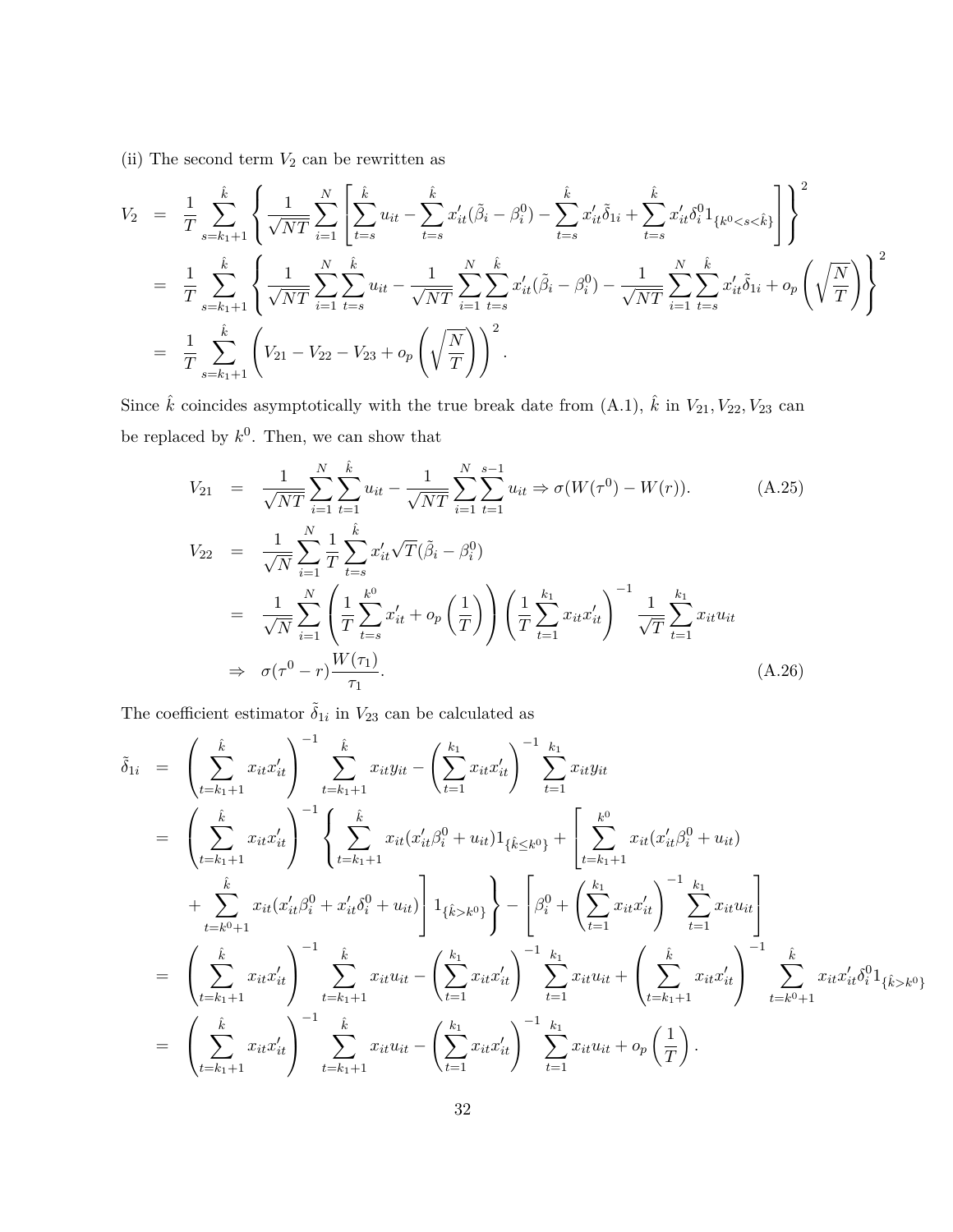Then, the third term  $V_{23}$  becomes, as  $N, T \rightarrow \infty,$ 

*k*ˆ

$$
V_{23} = \frac{1}{\sqrt{N}} \sum_{i=1}^{N} \frac{1}{T} \sum_{t=s}^{k} x'_{it} \sqrt{T} \tilde{\delta}_{1i}
$$
  
\n
$$
= \frac{1}{\sqrt{N}} \sum_{i=1}^{N} \left( \frac{1}{T} \sum_{t=s}^{k} x'_{it} + o_p \left( \frac{1}{T} \right) \right) \left[ \sqrt{T} \left( \sum_{t=k_1+1}^{k^0} x_{it} x'_{it} \right)^{-1} \sum_{t=k_1+1}^{k^0} x_{it} u_{it} - \sqrt{T} \left( \sum_{t=1}^{k_1} x_{it} x'_{it} \right)^{-1} \sum_{t=1}^{k_1} x_{it} u_{it}
$$
  
\n
$$
+ o_p \left( \frac{1}{T} \right) + o_p \left( \frac{1}{\sqrt{T}} \right) + o_p \left( \frac{1}{\sqrt{T}} \right) \right]
$$
  
\n
$$
= \frac{1}{\sqrt{N}} \sum_{i=1}^{N} \frac{1}{T} \sum_{t=s}^{k^0} x'_{it} \left[ \sqrt{T} \left( \sum_{t=k_1+1}^{k^0} x_{it} x'_{it} \right)^{-1} \sum_{t=k_1+1}^{k^0} x_{it} u_{it} - \sqrt{T} \left( \sum_{t=1}^{k_1} x_{it} x'_{it} \right)^{-1} \sum_{t=1}^{k_1} x_{it} u_{it} \right]
$$
  
\n
$$
+ o_p \left( \frac{\sqrt{N}}{\sqrt{T}} \right) + o_p \left( \frac{\sqrt{N}}{T} \right) + o_p \left( \frac{\sqrt{N}}{T^{3/2}} \right) + o_p \left( \frac{\sqrt{N}}{T^2} \right)
$$
  
\n
$$
\Rightarrow \sigma(\tau^0 - r) \left( \frac{W(\tau^0) - W(\tau_1)}{\tau^0 - \tau_1} - \frac{W(\tau_1)}{\tau_1} \right),
$$
  
\n(A.27)

since  $N/T \rightarrow 0$ . Combining results (A.25), (A.26), and (A.27), we have

$$
V_2 \Rightarrow \int_{\tau_1}^{\tau_0} \left[ \sigma(W(\tau_0) - W(r)) - \sigma(\tau_0 - r) \frac{W(\tau_1)}{\tau_1} - \sigma(\tau_0 - r) \left( \frac{W(\tau_0) - W(\tau_1)}{\tau_0 - \tau_1} - \frac{W(\tau_1)}{\tau_1} \right) \right]^2 dr
$$
  
=  $\sigma^2 \int_{\tau_1}^{\tau_0} \left( W(\tau_0) - W(r) - (\tau_0 - r) \frac{W(\tau_0) - W(\tau_1)}{\tau_0 - \tau_1} \right)^2 dr.$ 

(iii) The third term  $V_3$  can be rewritten as

$$
V_3 = \frac{1}{T} \sum_{s=\hat{k}+1}^{k_2} \left\{ \frac{1}{\sqrt{NT}} \sum_{i=1}^N \left[ \sum_{t=\hat{k}+1}^s u_{it} - \sum_{t=\hat{k}+1}^s x'_{it} (\tilde{\beta}_i - \beta_i^0) - \sum_{t=\hat{k}+1}^s x'_{it} (\tilde{\delta}_{2i} - \delta_i^0) \right] \right\}
$$
  
\n
$$
- \sum_{t=\hat{k}+1}^{k_0} x'_{it} \delta_i^0 1_{\{\hat{k} < k_0 < s\}} - \sum_{t=\hat{k}+1}^s x'_{it} \delta_i^0 1_{\{s \le k_0\}} \right\}^2
$$
  
\n
$$
= \frac{1}{T} \sum_{s=\hat{k}+1}^{k_2} \left[ \frac{1}{\sqrt{NT}} \sum_{i=1}^N \sum_{t=\hat{k}+1}^s u_{it} - \frac{1}{\sqrt{NT}} \sum_{i=1}^N \sum_{t=\hat{k}+1}^s x'_{it} (\tilde{\beta}_i - \beta_i^0) - \frac{1}{\sqrt{NT}} \sum_{i=1}^N \sum_{t=\hat{k}+1}^s x'_{it} (\tilde{\delta}_{2i} - \delta_i^0) \right]
$$
  
\n
$$
- o_p \left( \sqrt{\frac{N}{T}} \right)^2
$$
  
\n
$$
= \frac{1}{T} \sum_{s=\hat{k}+1}^{k_2} \left( V_{31} - V_{32} - V_{33} - o_p \left( \sqrt{\frac{N}{T}} \right) \right)^2.
$$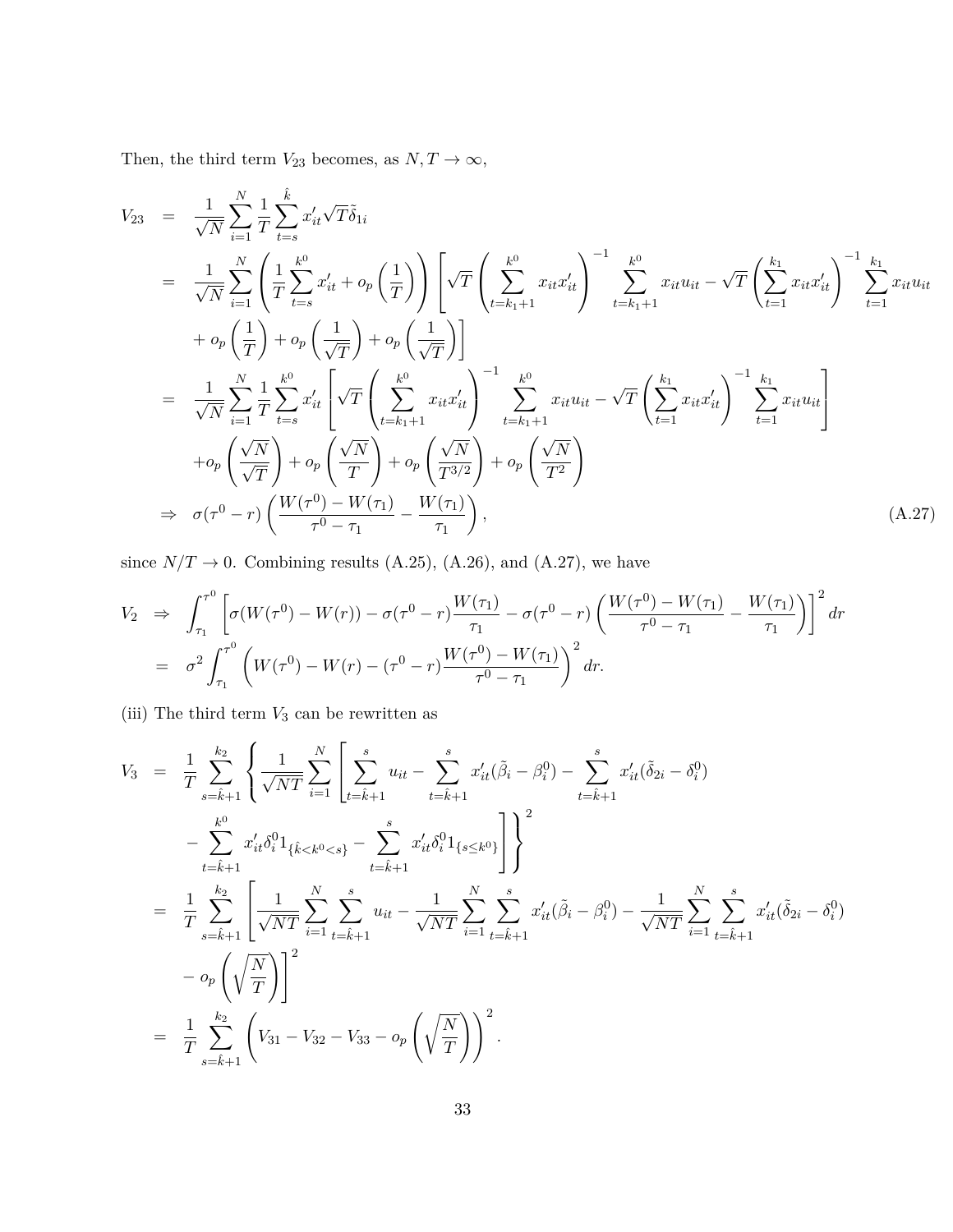Similar to (A.25) and (A.27), we can find that

$$
V_{31} \Rightarrow \sigma(W(r) - W(\tau^{0})),
$$
\n
$$
V_{32} = \frac{1}{\sqrt{N}} \sum_{i=1}^{N} \left( \frac{1}{T} \sum_{t=k^{0}+1}^{s} x'_{it} + o_{p} \left( \frac{1}{T} \right) \right) \left( \frac{1}{T} \sum_{t=1}^{k_{1}} x_{it} x'_{it} \right)^{-1} \frac{1}{\sqrt{T}} \sum_{t=1}^{k_{1}} x_{it} u_{it}
$$
\n
$$
\Rightarrow \sigma(r - \tau^{0}) \frac{W(\tau_{1})}{\tau_{1}}.
$$
\n(A.29)

The coefficient  $\delta_{2i}$  is estimated as

$$
\tilde{\delta}_{2i} = \left(\sum_{t=\hat{k}+1}^{k_2} x_{it} x_{it}' \right)^{-1} \sum_{t=\hat{k}+1}^{k_2} x_{it} y_{it} - \left(\sum_{t=1}^{k_1} x_{it} x_{it}' \right)^{-1} \sum_{t=1}^{k_1} x_{it} y_{it}
$$
\n
$$
= \left(\sum_{t=\hat{k}+1}^{k_2} x_{it} x_{it}' \right)^{-1} \left\{ \sum_{t=\hat{k}+1}^{k_2} x_{it} (x_{it}' \beta_i^0 + x_{it}' \delta_i^0 + u_{it}) 1_{\{k^0 \leq \hat{k}\}} + \left[ \sum_{t=\hat{k}+1}^{k^0} x_{it} (x_{it}' \beta_i^0 + u_{it}) + \sum_{t=k^0+1}^{k_2} x_{it} (x_{it}' \beta_i^0 + x_{it}' \delta_i^0 + u_{it}) \right] 1_{\{k^0 < \hat{k}\}} \right\} - \left[ \beta_i^0 + \left( \sum_{t=1}^{k_1} x_{it} x_{it}' \right)^{-1} \sum_{t=1}^{k_1} x_{it} u_{it} \right]
$$
\n
$$
= \delta_i^0 + \left( \sum_{t=\hat{k}+1}^{k_2} x_{it} x_{it}' \right)^{-1} \sum_{t=\hat{k}+1}^{k_2} x_{it} u_{it} - \left( \sum_{t=1}^{k_1} x_{it} x_{it}' \right)^{-1} \sum_{t=1}^{k_1} x_{it} u_{it} - o_p \left( \frac{1}{T} \right).
$$

Then, similar to  $V_{23}$ , the term  $V_{33}$  becomes, as  $N, T \rightarrow \infty$ ,

$$
\frac{1}{\sqrt{N}} \sum_{i=1}^{N} \frac{1}{T} \sum_{t=\hat{k}+1}^{s} x'_{it} \sqrt{T} (\tilde{\delta}_{2i} - \delta_{i}^{0})
$$
\n
$$
= \frac{1}{\sqrt{N}} \sum_{i=1}^{N} \left( \frac{1}{T} \sum_{t=k^{0}+1}^{s} x'_{it} + o_{p} \left( \frac{1}{T} \right) \right) \left[ \sqrt{T} \left( \sum_{t=k^{0}+1}^{k_{2}} x_{it} x'_{it} \right)^{-1} \sum_{t=k^{0}+1}^{k_{2}} x_{it} u_{it} - \sqrt{T} \left( \sum_{t=1}^{k_{1}} x_{it} x'_{it} \right)^{-1} \sum_{t=1}^{k_{1}} x_{it} u_{it}
$$
\n
$$
+ o_{p} \left( \frac{1}{T} \right) + o_{p} \left( \frac{1}{\sqrt{T}} \right) + o_{p} \left( \frac{1}{\sqrt{T}} \right) \right]
$$
\n
$$
= \frac{1}{\sqrt{N}} \sum_{i=1}^{N} \frac{1}{T} \sum_{t=k^{0}+1}^{s} x'_{it} \left[ \sqrt{T} \left( \sum_{t=k^{0}+1}^{k_{2}} x_{it} x'_{it} \right)^{-1} \sum_{t=k^{0}+1}^{k_{2}} x_{it} u_{it} - \sqrt{T} \left( \sum_{t=1}^{k_{1}} x_{it} x'_{it} \right)^{-1} \sum_{t=1}^{k_{1}} x_{it} u_{it} \right]
$$
\n
$$
+ o_{p} \left( \frac{\sqrt{N}}{\sqrt{T}} \right) + o_{p} \left( \frac{\sqrt{N}}{T} \right) + o_{p} \left( \frac{\sqrt{N}}{T^{3/2}} \right) + o_{p} \left( \frac{\sqrt{N}}{T^{2}} \right)
$$
\n
$$
\Rightarrow o(r - \tau^{0}) \left( \frac{W(\tau_{2}) - W(\tau^{0})}{\tau_{2} - \tau^{0}} - \frac{W(\tau_{1})}{\tau_{1}} \right), \qquad (A.30)
$$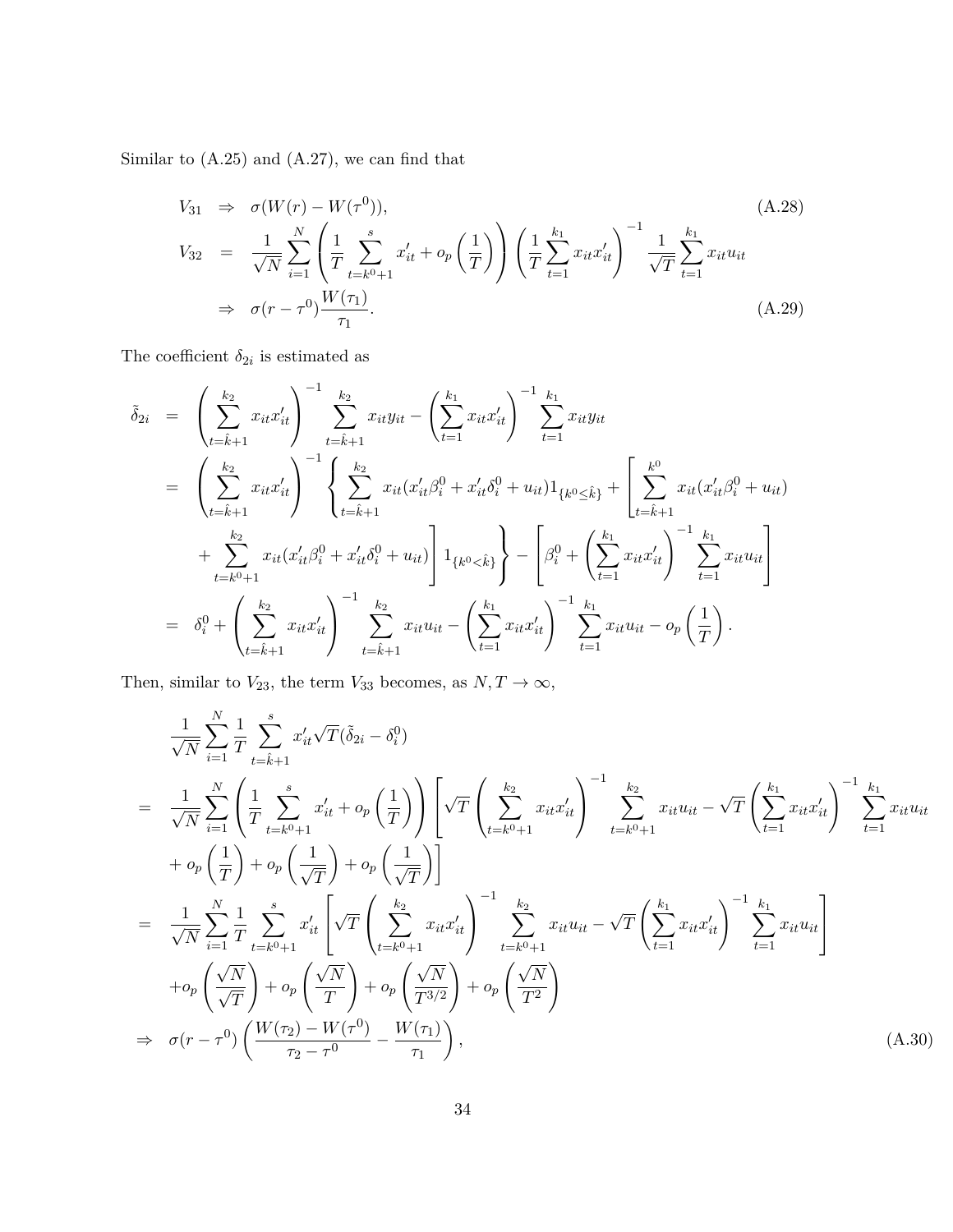since  $N/T \rightarrow 0$ . Combining results (A.28), (A.29), and (A.30), we have

$$
V_3 \Rightarrow \sigma^2 \int_{\tau^0}^{\tau_2} \left( W(r) - W(\tau^0) - (r - \tau^0) \frac{W(\tau_2) - W(\tau^0)}{\tau_2 - \tau^0} \right)^2 dr.
$$

(iv) The fourth term  $V_4$  can be rewritten as

$$
V_4 = \frac{1}{T} \sum_{s=k_2+1}^T \left\{ \frac{1}{\sqrt{NT}} \sum_{i=1}^N \left[ \sum_{t=s}^T u_{it} - \sum_{t=s}^T x'_{it} (\tilde{\beta}_i - \beta_i^0) - \sum_{t=s}^T x'_{it} (\tilde{\delta}_{3i} - \delta_i^0) \right] \right\}^2
$$
  
\n
$$
= \frac{1}{T} \sum_{s=k_2+1}^T \left[ \frac{1}{\sqrt{NT}} \sum_{i=1}^N \sum_{t=s}^T u_{it} - \frac{1}{\sqrt{NT}} \sum_{i=1}^N \sum_{t=s}^T u_{it} x'_{it} (\tilde{\beta}_i - \beta_i^0) - \frac{1}{\sqrt{NT}} \sum_{i=1}^N \sum_{t=s}^T u_{it} x'_{it} (\tilde{\delta}_{3i} - \delta_i^0) \right]^2
$$
  
\n
$$
= \frac{1}{T} \sum_{s=k_2+1}^T (V_{41} - V_{42} - V_{43})^2.
$$

It is easily seen that

$$
V_{41} \Rightarrow \sigma(W(1) - W(r)),
$$
\n
$$
V_{42} = \frac{1}{\sqrt{N}} \sum_{i=1}^{N} \left( \frac{1}{T} \sum_{t=s}^{T} x'_{it} \right) \left( \frac{1}{T} \sum_{t=1}^{k_1} x_{it} x'_{it} \right)^{-1} \frac{1}{\sqrt{T}} \sum_{t=1}^{k_1} x_{it} u_{it}
$$
\n
$$
\Rightarrow \sigma(1-r) \frac{W(\tau_1)}{\tau_1}.
$$
\n(A.32)

The coefficient estimator  $\tilde{\delta}_{3i}$  can be written as

$$
\tilde{\delta}_{3i} = \left(\sum_{t=k_2+1}^{T} x_{it} x_{it}' \right)^{-1} \sum_{t=k_2+1}^{T} x_{it} y_{it} - \left(\sum_{t=1}^{k_1} x_{it} x_{it}' \right)^{-1} \sum_{t=1}^{k_1} x_{it} y_{it}
$$
\n
$$
= \left(\sum_{t=k_2+1}^{T} x_{it} x_{it}' \right)^{-1} \left[\sum_{t=k_2+1}^{T} x_{it} (x_{it}' \beta_i^0 + x_{it}' \delta_i^0 + u_{it})\right] - \left[\beta_i^0 + \left(\sum_{t=1}^{k_1} x_{it} x_{it}' \right)^{-1} \sum_{t=1}^{k_1} x_{it} u_{it}\right]
$$
\n
$$
= \delta_i^0 + \left(\sum_{t=k_2+1}^{T} x_{it} x_{it}' \right)^{-1} \sum_{t=k_2+1}^{T} x_{it} u_{it} - \left(\sum_{t=1}^{k_1} x_{it} x_{it}' \right)^{-1} \sum_{t=1}^{k_1} x_{it} u_{it}.
$$

Then, it is shown that, as  $N, T \rightarrow \infty$ ,

$$
V_{43} = \frac{1}{\sqrt{N}} \sum_{i=1}^{N} \frac{1}{T} \sum_{t=s}^{T} x'_{it} \sqrt{T} (\tilde{\delta}_{3i} - \delta_{i}^{0})
$$
  
\n
$$
= \frac{1}{\sqrt{N}} \sum_{i=1}^{N} \left( \frac{1}{T} \sum_{t=s}^{T} x'_{it} \right) \sqrt{T} \left[ \left( \sum_{t=k_{2}+1}^{T} x_{it} x'_{it} \right)^{-1} \sum_{t=k_{2}+1}^{T} x_{it} u_{it} - \left( \sum_{t=1}^{k_{1}} x_{it} x'_{it} \right)^{-1} \sum_{t=1}^{k_{1}} x_{it} u_{it} \right]
$$
  
\n
$$
\Rightarrow \sigma (1-r) \left( \frac{W(1) - W(\tau_{2})}{1 - \tau_{2}} - \frac{W(\tau_{1})}{\tau_{1}} \right), \qquad (A.33)
$$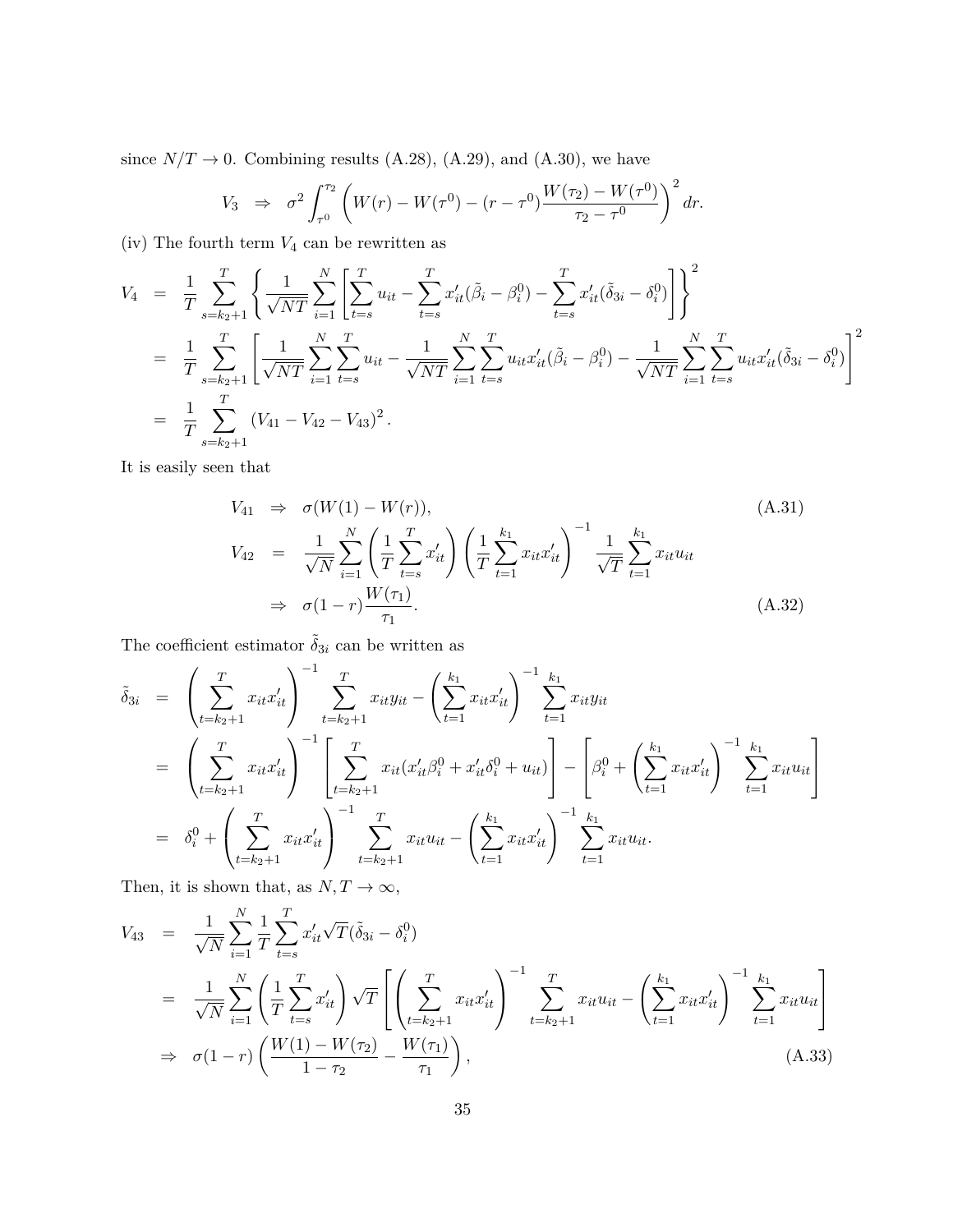since  $N/T \to 0$ . From (A.31), (A.32), and (A.33), we have

$$
V_4 \Rightarrow \sigma^2 \int_{\tau_2}^1 \left[ W(1) - W(r) - \frac{1 - r}{1 - \tau_2} \left( W(1) - W(\tau_2) \right) \right]^2 dr.
$$

The proof of Lemma A.2 is complete. ■

**Proof of Theorem 1.** Combining the asymptotic distributions in  $(A.20)$  and Lemma A.2, we can complete the proof.■

### **Appendix B. Proof of Theorem 2**

We first investigate the statistical properties of the common break estimator  $\hat{k}$  under the alternative hypothesis in Proposition 1. The proof follows the proof of Lemmas 1–2 and Theorem 1 in Baltagi *et al.* (2016). Suppose that there are two groups and the individuals in the same group share a common break date. These groups are denoted by  $G_1 = \{i :$ individuals in group 1 with a common break  $k_1^0$  and  $G_2 = \{i : \text{ individuals in group 2 with } \}$ common break  $k_2^0$ . The model under the alternative can be specified as

$$
\begin{cases} y_{it} = x'_{it}\beta_i^0 + x'_{it}\delta_i^0 1_{(t>k_1^0)} + u_{it} & t = 1, \cdots, T, \text{ for } i \in G_1, \\ y_{it} = x'_{it}\beta_i^0 + x'_{it}\delta_i^0 1_{(t>k_2^0)} + u_{it} & t = 1, \cdots, T, \text{ for } i \in G_2. \end{cases}
$$

The vector form can be rewritten as

$$
Y_i = [X_i, Z_i(k_j^0)]b_i^0 + u_i
$$
, for  $i \in G_j, j = 1, 2$ .

The common break point is estimated in (3) by minimizing the total sum of the squared OLS residuals. Let  $SSR_i$  denote the sum of the squared residuals of regression  $Y_i$  on  $X_i$  (no break case). Using the equality on page 185 of Baltagi *et al.* (2016),

$$
SSR_i - SSR_i(k^*) = \hat{\delta}_i(k^*)'[Z_i(k^*)'M_iZ_i(k^*)]\hat{\delta}_i(k^*),
$$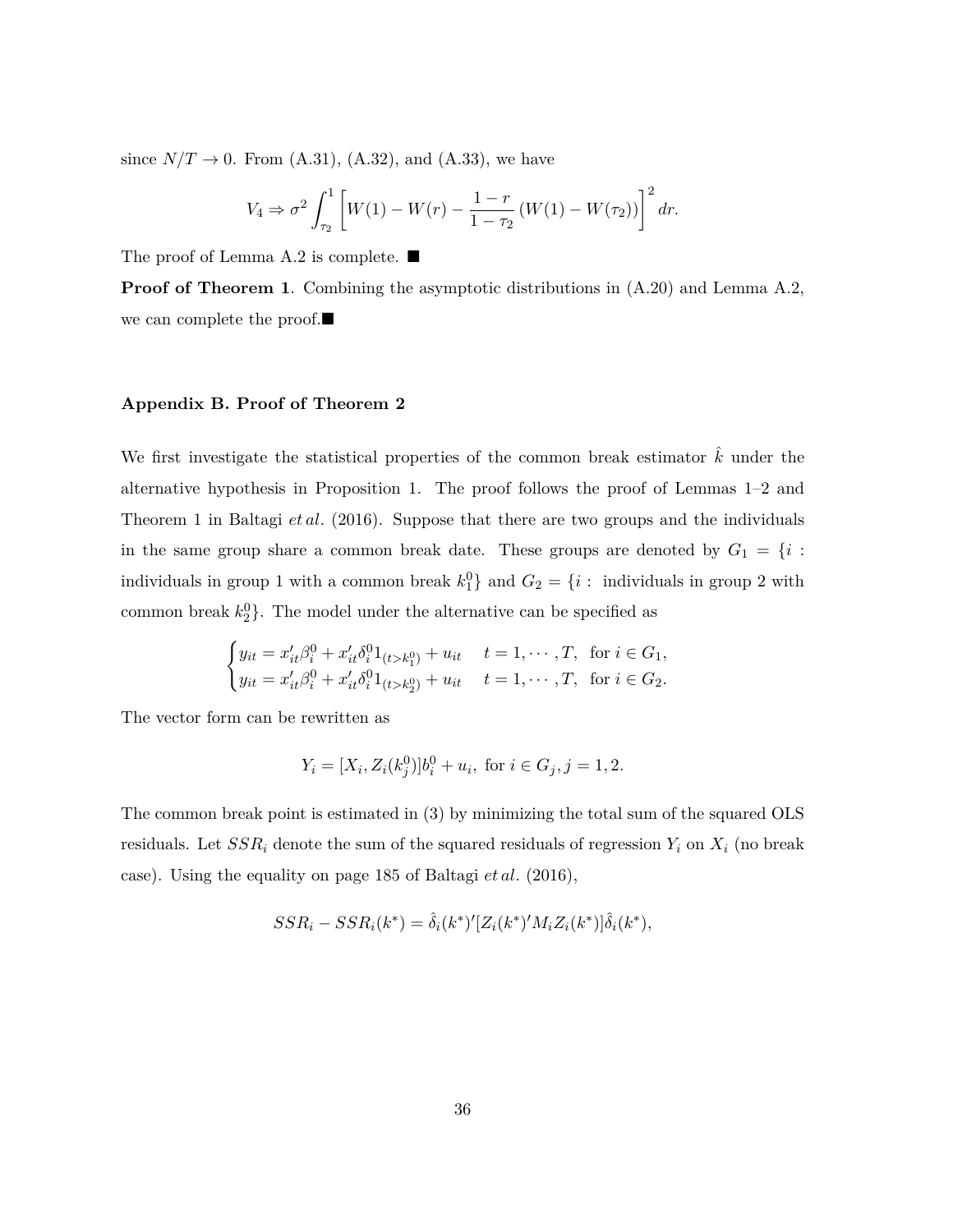estimation (3) can be transformed into

$$
\hat{k} = \arg \min_{1 \le k^* \le T-1} \sum_{i=1}^N SSR_i(k^*)
$$
\n
$$
= \arg \max_{1 \le k^* \le T-1} \sum_{i=1}^N (SSR_i - SSR_i(k^*))
$$
\n
$$
= \arg \max_{1 \le k^* \le T-1} \sum_{i=1}^N SV_i(k^*)
$$
\n
$$
= \arg \max_{1 \le k^* \le T-1} \left[ \sum_{i \in G_1} (SV_i(k^*) - SV_i(k_1^0)) + \sum_{i \in G_2} (SV_i(k^*) - SV_i(k_1^0)) \right], \quad (B.1)
$$

where

$$
M_i = I - X_i (X_i' X_i)^{-1} X_i',
$$
  
\n
$$
SV_i(k^*) = \hat{\delta}_i(k^*)'[Z_i(k^*)' M_i Z_i(k^*)] \hat{\delta}_i(k^*),
$$
  
\n
$$
SV_i(k_j^0) = \hat{\delta}_i(k_j^0)' [Z_i(k_j^0)' M_i Z_i(k_j^0)] \hat{\delta}_i(k_j^0), \text{ for, } j = 1, 2.
$$

For individuals in group 1, we can see that the coefficient estimators are given by

$$
\begin{array}{rcl}\n\hat{\delta}_i(k^*) & = & [Z_i(k^*)'M_iZ_i(k^*)]^{-1}Z_i(k^*)M_iY_i, \\
\hat{\delta}_i(k_1^0) & = & [Z_i(k_1^0)'M_iZ_i(k_1^0)]^{-1}Z_i(k_1^0)M_iY_i.\n\end{array}
$$

Replacing  $Y_i$  with

$$
Y_i = X_i \beta_i^0 + Z_i(k_1^0) \delta_i^0 + u_i,
$$

we have

$$
\hat{\delta}_{i}(k^{*}) = [Z_{i}(k^{*})'M_{i}Z_{i}(k^{*})]^{-1}Z_{i}(k^{*})'M_{i}[X_{i}\beta_{i}^{0} + Z_{i}(k_{1}^{0})\delta_{i}^{0} + u_{i}]
$$
\n
$$
= [Z_{i}(k^{*})'M_{i}Z_{i}(k^{*})]^{-1}Z_{i}(k^{*})'M_{i}Z_{i}(k_{1}^{0})\delta_{i}^{0} + [Z_{i}(k^{*})'M_{i}Z_{i}(k^{*})]^{-1}Z_{i}(k^{*})'M_{i}u_{i},
$$
\n
$$
\hat{\delta}_{i}(k_{1}^{0}) = [Z_{i}(k_{1}^{0})'M_{i}Z_{i}(k_{1}^{0})]^{-1}Z_{i}(k_{1}^{0})'M_{i}[X_{i}\beta_{i}^{0} + Z_{i}(k_{1}^{0})\delta_{i}^{0} + u_{i}]
$$
\n
$$
= \delta_{i}^{0} + [Z_{i}(k_{1}^{0})'M_{i}Z_{i}(k_{1}^{0})]^{-1}Z_{i}(k_{1}^{0})'M_{i}u_{i}.
$$

Similarly, for individuals in group 2, by replacing  $Y_i$  with

$$
Y_i = X_i \beta_i^0 + Z_i(k_2^0)\delta_i^0 + u_i,
$$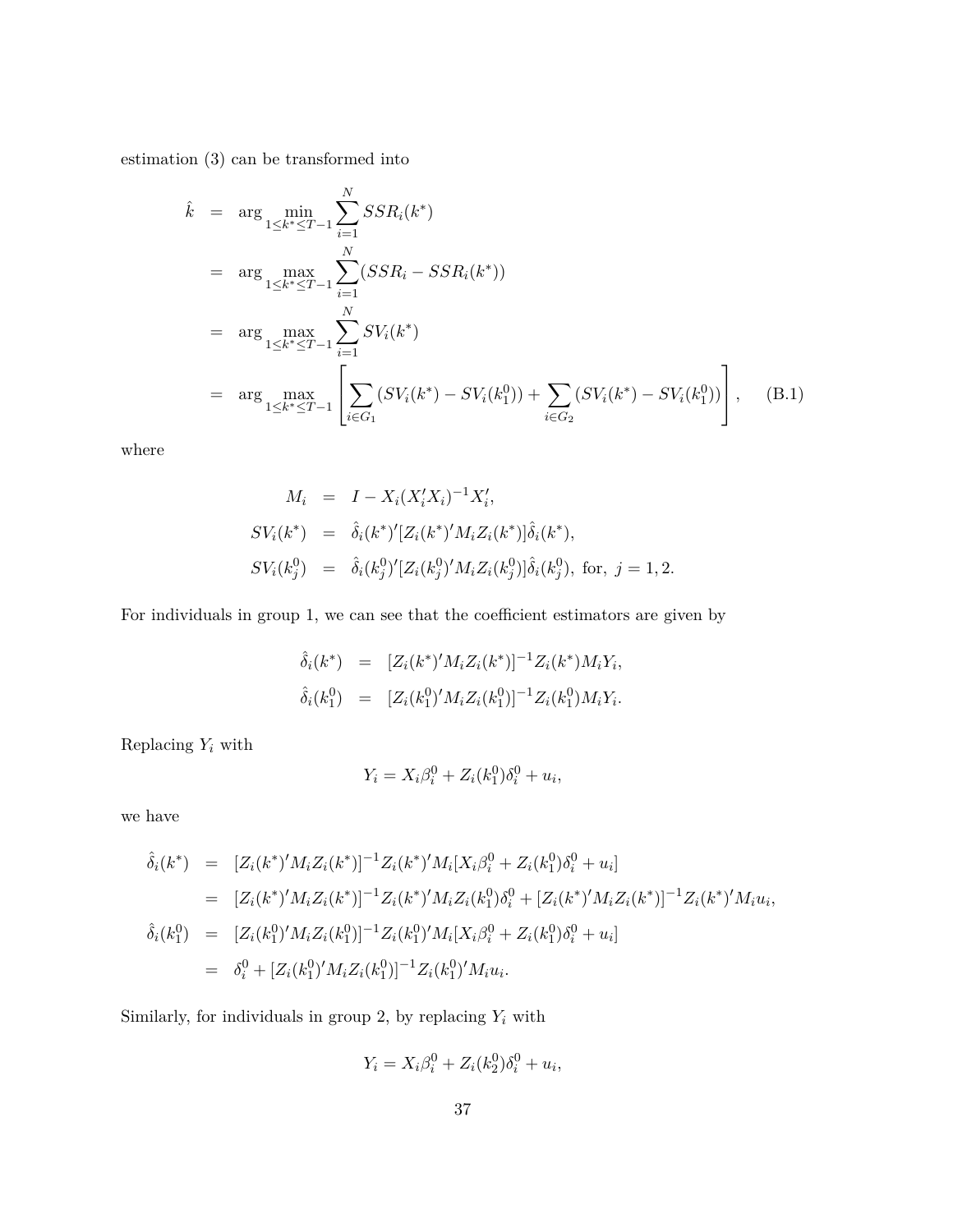the coefficients estimators are rewritten as

$$
\hat{\delta}_{i}(k^{*}) = [Z_{i}(k^{*})'M_{i}Z_{i}(k^{*})]^{-1}Z_{i}(k^{*})'M_{i}[X_{i}\beta_{i}^{0} + Z_{i}(k_{2}^{0})\delta_{i}^{0} + u_{i}]
$$
\n
$$
= [Z_{i}(k^{*})'M_{i}Z_{i}(k^{*})]^{-1}Z_{i}(k^{*})'M_{i}Z_{i}(k_{2}^{0})\delta_{i}^{0} + [Z_{i}(k^{*})'M_{i}Z_{i}(k^{*})]^{-1}Z_{i}(k^{*})'M_{i}u_{i},
$$
\n
$$
\hat{\delta}_{i}(k_{1}^{0}) = [Z_{i}(k_{1}^{0})'M_{i}Z_{i}(k_{1}^{0})]^{-1}Z_{i}(k_{1}^{0})'M_{i}[X_{i}\beta_{i}^{0} + Z_{i}(k_{2}^{0})\delta_{i}^{0} + u_{i}]
$$
\n
$$
= [Z_{i}(k_{1}^{0})'M_{i}Z_{i}(k_{1}^{0})]^{-1}Z_{i}(k_{1}^{0})'M_{i}Z_{i}(k_{2}^{0})\delta_{i}^{0} + [Z_{i}(k_{1}^{0})'M_{i}Z_{i}(k_{1}^{0})]^{-1}Z_{i}(k_{1}^{0})'M_{i}u_{i}.
$$

To simplify the notations, we use  $Z_i$ ,  $Z_{1i}^0$ ,  $Z_{2i}^0$  to replace  $Z_i(k^*)$ ,  $Z_i(k_1^0)$ ,  $Z_i(k_2^0)$ . For the individuals in group 1, we have

$$
SV_i(k^*) = \delta_i^{0'} Z_{1i}^{0'} M_i Z_i (Z_i' M_i Z_i)^{-1} Z_i' M_i Z_{1i}^{0} \delta_i^{0} + 2 \delta_i^{0'} Z_{1i}^{0'} M_i Z_i (Z_i' M_i Z_i)^{-1} Z_i' M_i u_i + u_i' M_i Z_i' (Z_i' M_i Z_i)^{-1} Z_i' M_i u_i,
$$
\n(B.2)

$$
SV_i(k_1^0) = \delta_i^{0'} Z_{1i}^{0'} M_i Z_{1i}^{0} \delta_i^0 + 2\delta_i^{0'} Z_{1i}^{0'} M_i u_i + u_i' M_i Z_{1i}^{0} (Z_{1i}^{0'} M_i Z_{1i}^{0})^{-1} Z_{1i}^{0'} M_i u_i.
$$
 (B.3)

Using (B.2) and (B.3),  $SV_i(k^*) - SV_i(k_1^0)$  becomes

$$
SV_i(k^*) - SV_i(k_1^0) = -\delta_i^{0'} \left[ Z_{1i}^{0'} M_i Z_{1i}^0 - Z_{1i}^{0'} M_i Z_i (Z_i' M_i Z_i)^{-1} Z_i' M_i Z_{1i}^0 \right] \delta_i^0
$$
  
+2\delta\_i^{0'} Z\_{1i}^{0'} M\_i Z\_i (Z\_i' M\_i Z\_i)^{-1} Z\_i' M\_i u\_i - 2\delta\_i^{0'} Z\_{1i}^{0'} M\_i u\_i  
+u\_i' M\_i Z\_i' (Z\_i' M\_i Z\_i)^{-1} Z\_i' M\_i u\_i - u\_i' M\_i Z\_{1i}^0 (Z\_{1i}^{0'} M\_i Z\_{1i}^0)^{-1} Z\_{1i}^{0'} M\_i u\_i,

and can be decomposed into the term defined by

$$
J_{1i}(k^*) = \delta_i^{0'} \left[ Z_{1i}^{0'} M_i Z_{1i}^0 - Z_{1i}^{0'} M_i Z_i (Z_i' M_i Z_i)^{-1} Z_i' M_i Z_{1i}^0 \right] \delta_i^0
$$
(B.4)

and the term related to disturbance  $u_i$  defined by

$$
H_{1i}(k^{*}) = 2\delta_{i}^{0'}Z_{1i}^{0'}M_{i}Z_{i}(Z_{i}'M_{i}Z_{i})^{-1}Z_{i}'M_{i}u_{i} - 2\delta_{i}^{0'}Z_{1i}^{0'}M_{i}u_{i}
$$
  
+ $u'_{i}M_{i}Z_{i}'(Z_{i}'M_{i}Z_{i})^{-1}Z_{i}'M_{i}u_{i} - u'_{i}M_{i}Z_{1i}^{0}(Z_{1i}^{0'}M_{i}Z_{1i}^{0})^{-1}Z_{1i}^{0'}M_{i}u_{i}.$  (B.5)

Then, we have  $SV_i(k^*) - SV_i(k_1^0) = -J_{1i}(k^*) + H_{1i}(k^*)$  for  $i \in G_1$ . A similar transformation for individuals in group 2 shows that

$$
SV_i(k^*) = \delta_i^{0'} Z_{2i}^{0'} M_i Z_i (Z_i' M_i Z_i)^{-1} Z_i' M_i Z_{2i}^{0} \delta_i^{0} + 2 \delta_i^{0'} Z_{2i}^{0'} M_i Z_i (Z_i' M_i Z_i)^{-1} Z_i' M_i u_i + u_i' M_i Z_i' (Z_i' M_i Z_i)^{-1} Z_i' M_i u_i,
$$
\n(B.6)

$$
SV_i(k_1^0) = \delta_i^{0'} Z_{2i}^{0'} M_i Z_{1i}^{0} (Z_{1i}^{0'} M_i Z_{1i}^{0})^{-1} Z_{1i}^{0} M_i Z_{2i}^{0} \delta_i^{0} + 2 \delta_i^{0'} Z_{2i}^{0'} M_i Z_{1i}^{0} (Z_{1i}^{0'} M_i Z_{1i}^{0})^{-1} Z_{1i}^{0} M_i u_i
$$
  
+  $u'_i M_i Z_{1i}^{0} (Z_{1i}^{0'} M_i Z_{1i}^{0})^{-1} Z_{1i}^{0'} M_i u_i.$  (B.7)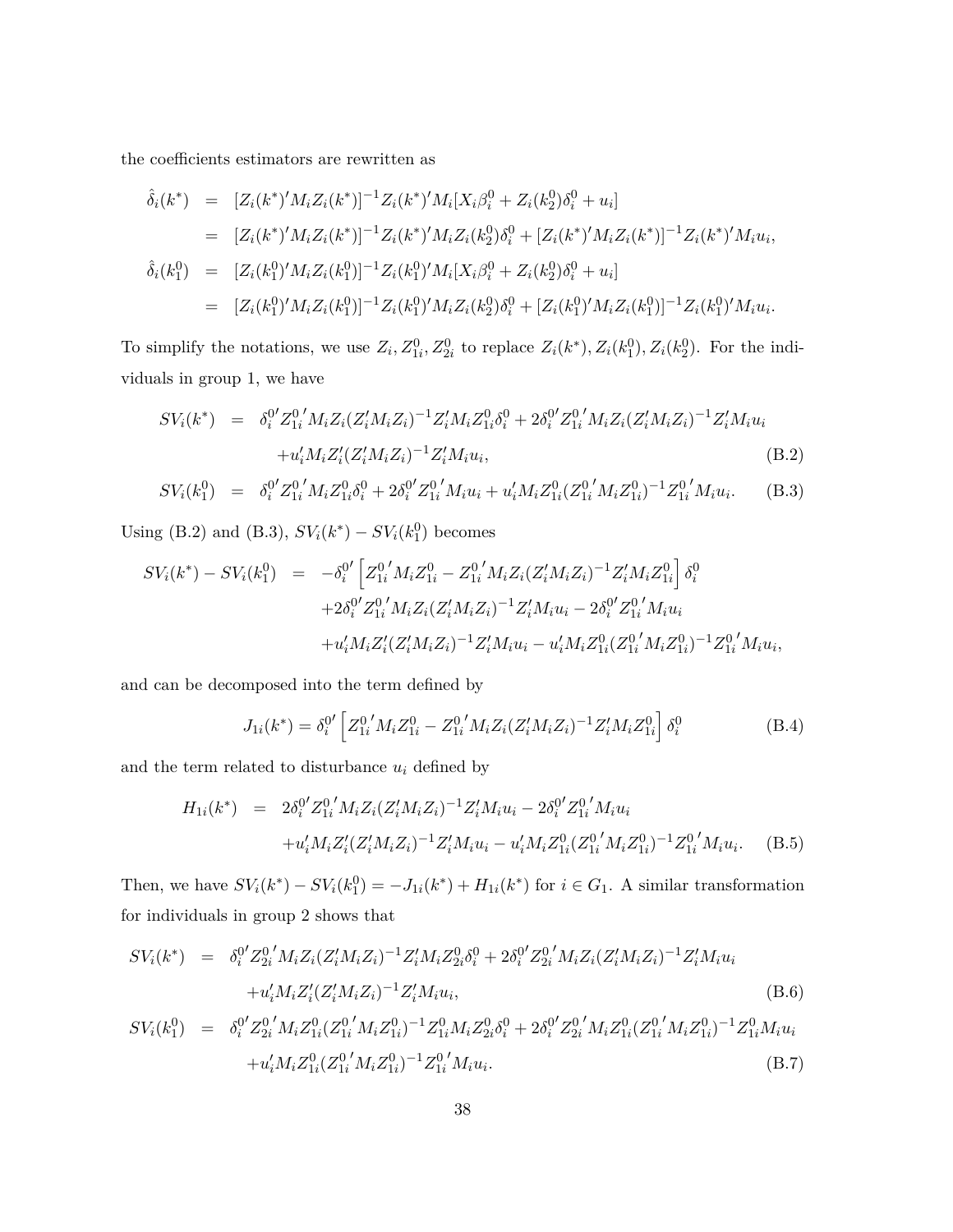Using (B.6) and (B.7), we can see that, for  $i \in G_2$ ,

$$
SV_i(k^*) - SV_i(k_1^0) = -J_{2i}(k^*) + H_{2i}(k^*),
$$

where the term  $J_{2i}(k^*)$  is denoted by

$$
J_{2i}(k^*) = \delta_i^{0'} \left[ Z_{2i}^{0'} M_i Z_{1i}^0 (Z_{1i}^{0'} M_i Z_{1i}^0)^{-1} Z_{1i}^0 M_i Z_{2i}^0 - Z_{2i}^{0'} M_i Z_i (Z_i' M_i Z_i)^{-1} Z_i' M_i Z_{2i}^0 \right] \delta_i^0 \quad \text{(B.8)}
$$

and the term  $H_{2i}(k^*)$  related to disturbance is denoted by

$$
H_{2i}(k^{*}) = 2\delta_{i}^{0'}Z_{2i}^{0'}M_{i}Z_{i}(Z_{i}'M_{i}Z_{i})^{-1}Z_{i}'M_{i}u_{i} - 2\delta_{i}^{0'}Z_{2i}^{0'}M_{i}Z_{1i}^{0}(Z_{1i}^{0'}M_{i}Z_{1i}^{0})^{-1}Z_{1i}^{0}M_{i}u_{i} + u_{i}'M_{i}Z_{i}'(Z_{i}'M_{i}Z_{i})^{-1}Z_{i}'M_{i}u_{i} - u_{i}'M_{i}Z_{1i}^{0}(Z_{1i}^{0'}M_{i}Z_{1i}^{0})^{-1}Z_{1i}^{0'}M_{i}u_{i}.
$$
 (B.9)

Thus, (B.1) can be rewritten as

$$
\hat{k} = \arg \max_{1 \leq k^* \leq T-1} \left[ \sum_{i \in G_1} (-J_{1i}(k^*) + H_{1i}(k^*)) + \sum_{i \in G_2} (-J_{2i}(k^*) + H_{2i}(k^*)) \right].
$$

Define the sets  $K(C_1) = \{k : 1 \le k < k_1^0 - C_1\}$ ,  $K(C_2) = \{k : k_2^0 + C_2 < k \le T\}$ , and  $K(C) = K(C_1) \cup K(C_2) = \{k : 1 \le k < k_1^0 - C_1 \text{ or } k_2^0 + C_2 < k \le T\}$  with positive constants  $C_1, C_2$ . Next, we show that the common break estimator cannot appear in the set  $K(C_1)$  by Lemmas B.1–B.2. A similar result can be obtained for the set  $K(C_2)$  by symmetry; thus, the details are omitted. Define

$$
Z_{1i}^{\Delta} = \begin{cases} Z_i(k^*) - Z_i(k_1^0) & \text{if } k^* < k_1^0\\ - (Z_i(k^*) - Z_i(k_1^0)) & \text{if } k^* \ge k_1^0 \end{cases} \text{ and } Z_{2i}^{\Delta} = \begin{cases} Z_i(k^*) - Z_i(k_2^0) & \text{if } k^* < k_2^0\\ - (Z_i(k^*) - Z_i(k_2^0)) & \text{if } k^* \ge k_2^0 \end{cases}.
$$

**Lemma B.1** *Under Assumptions 1–6, for all large N and T, with probability tending to 1,*

$$
\inf_{k^* \in K(C_1)} \frac{1}{k_1^0 - k^*} \left( \sum_{i \in G_1} J_{1i}(k^*) + \sum_{i \in G_2} J_{2i}(k^*) \right) \ge \lambda \phi_N.
$$

**Proof of Lemma B.1**. We first show that the summation of part  $J_{1i}(k^*)$  has a lower bound in the case of  $k^*$  ∈  $K(C_1)$ . From Lemma A.2 in Bai(1997), if  $k^*$  <  $k_1^0$ ,

$$
J_{1i}(k^*) = \delta_i^{0'} \left[ Z_{1i}^{0'} M_i Z_{1i}^0 - Z_{1i}^{0'} M_i Z_i (Z_i' M_i Z_i)^{-1} Z_i' M_i Z_{1i}^0 \right] \delta_i^0
$$
  

$$
= \delta_i^{0'} Z_{1i}^{\Delta'} Z_{1i}^{\Delta} (Z_i' Z_i)^{-1} Z_{1i}^{0'} Z_{1i}^0 \delta_i^0.
$$
 (B.10)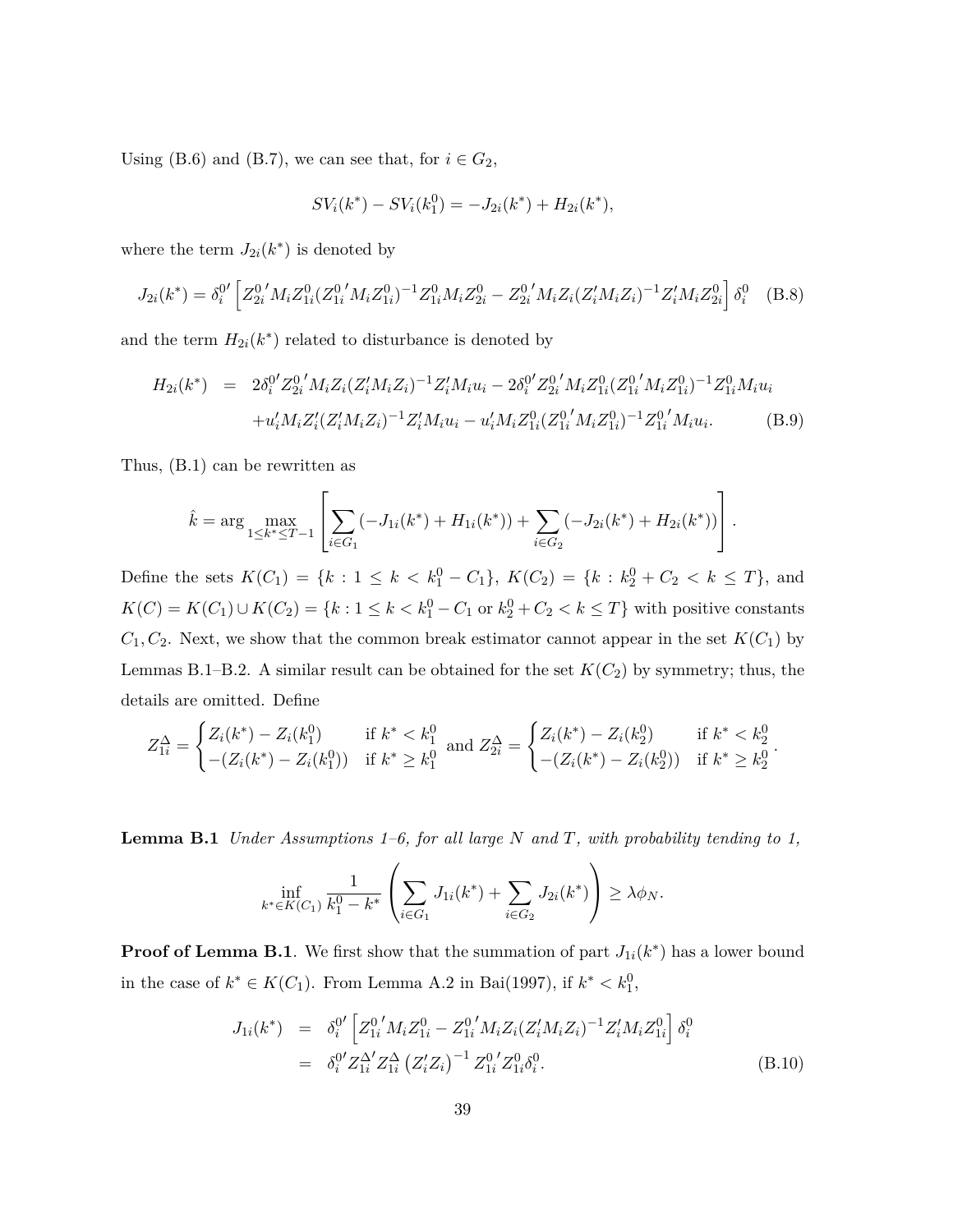Since the matrix

$$
\frac{Z_{1i}^{\Delta'} Z_{1i}^{\Delta}}{k_1^0 - k^*} \left(\frac{Z_i' Z_i}{T}\right)^{-1} \frac{Z_{1i}^0 Z_{1i}^0}{T}
$$
\n(B.11)

is symmetric and positive definite from Assumption 4, we have

$$
\frac{1}{k_1^0 - k^*} \sum_{i \in G_1} J_{1i}(k^*) = \sum_{i \in G_1} \delta_i^{0'} S_i' \Lambda_i S_i \delta_i^0 = \sum_{i \in G_1} \tilde{\delta}_i^{0'} \Lambda_i \tilde{\delta}_i^0 \ge \sum_{i \in G_1} \lambda_i \tilde{\delta}_i^{0'} \tilde{\delta}_i^0,
$$
(B.12)

where  $\Lambda_i$  is a diagonal matrix comprising of the eigenvalues of matrix (B.11),  $\tilde{\delta}_i^0 = S_i \delta_i^0$ , and  $\lambda_i$  is the minimum eigenvalue of (B.11). Since  $\tilde{\delta}_i^{0'}\tilde{\delta}_i^0 = \delta_i^{0'}S_i'S_i\delta_i^0 = \delta_i^{0'}\delta_i^0$ , with probability tending to one for large N and T, we show that

$$
\frac{1}{k_1^0 - k^*} \sum_{i \in G_1} J_{1i}(k^*) \ge \lambda_1 \sum_{i \in G_1} \delta_i^{0'} \delta_i^0 = \lambda_1 \phi_{N_1},\tag{B.13}
$$

where  $\lambda_1 = min_{i \in G_1} {\lambda_i}$ . Next, we investigate the lower bound of  $J_{2i}(k^*)$  for individuals in group 2. Denote

$$
V_i(a,b) = \begin{bmatrix} x'_{i(a+1)} \\ x'_{i(a+2)} \\ \vdots \\ x'_{ib} \end{bmatrix}, \quad V_i^0(a,b,c) = \begin{bmatrix} 0_{(b-a)\times p} \\ x'_{i(b+1)} \\ x'_{i(b+2)} \\ \vdots \\ x'_{ic} \end{bmatrix}, \quad \text{and} \quad S = \begin{bmatrix} I & 0 \\ -I & I \end{bmatrix},
$$

where  $V_i(a, b)$  is a  $(b - a) \times p$  matrix whose *j*th row is the same as the  $(a + j)$ th row of  $X_i$ ,  $V_i^0(a, b, c)$  is a  $(c - a) \times p$  matrix whose first *b* − *a* rows are zeros and the *j*th row is the same as the  $(a + j)$ th row of  $X_i$  for  $j > b - a$ , and  $S$  is a  $2p \times 2p$  matrix constructed by  $p \times p$ identity matrix *I*. The second term  $J_{2i}(k)$  can be transformed into

$$
J_{2i}(k^*) = \delta_i^{0'} \Big[ Z_{2i}^{0'} M_i Z_{1i}^{0} (Z_{1i}^{0'} M_i Z_{1i}^{0})^{-1} Z_{1i}^{0} M_i Z_{2i}^{0} - Z_{2i}^{0'} M_i Z_i (Z_i' M_i Z_i)^{-1} Z_i' M_i Z_{2i}^{0} \Big] \delta_i^{0}
$$
  
\n
$$
= \delta_i^{0'} Z_{2i}^{0'} \Big[ M_i Z_{1i}^{0} (Z_{1i}^{0'} M_i Z_{1i}^{0})^{-1} Z_{1i}^{0} M_i - M_i Z_i (Z_i' M_i Z_i)^{-1} Z_i' M_i \Big] Z_{2i}^{0} \delta_i^{0}
$$
  
\n
$$
= \delta_i^{0'} Z_{2i}^{0'} \Big[ M_i - M_i Z_i (Z_i' M_i Z_i)^{-1} Z_i' M_i - \Big( M_i - M_i Z_{1i}^{0} (Z_{1i}^{0'} M_i Z_{1i}^{0})^{-1} Z_{1i}^{0} M_i \Big) \Big] Z_{2i}^{0} \delta_i^{0}
$$
  
\n
$$
= \delta_i^{0'} Z_{2i}^{0'} \Big( M_W - M_{W_1^0} \Big) Z_{2i}^{0} \delta_i^{0}
$$
  
\n
$$
= \delta_i^{0'} Z_{2i}^{0'} \Big( M_{\bar{W}} - M_{\bar{W}_1^0} \Big) Z_{2i}^{0} \delta_i^{0},
$$
  
\n(B.14)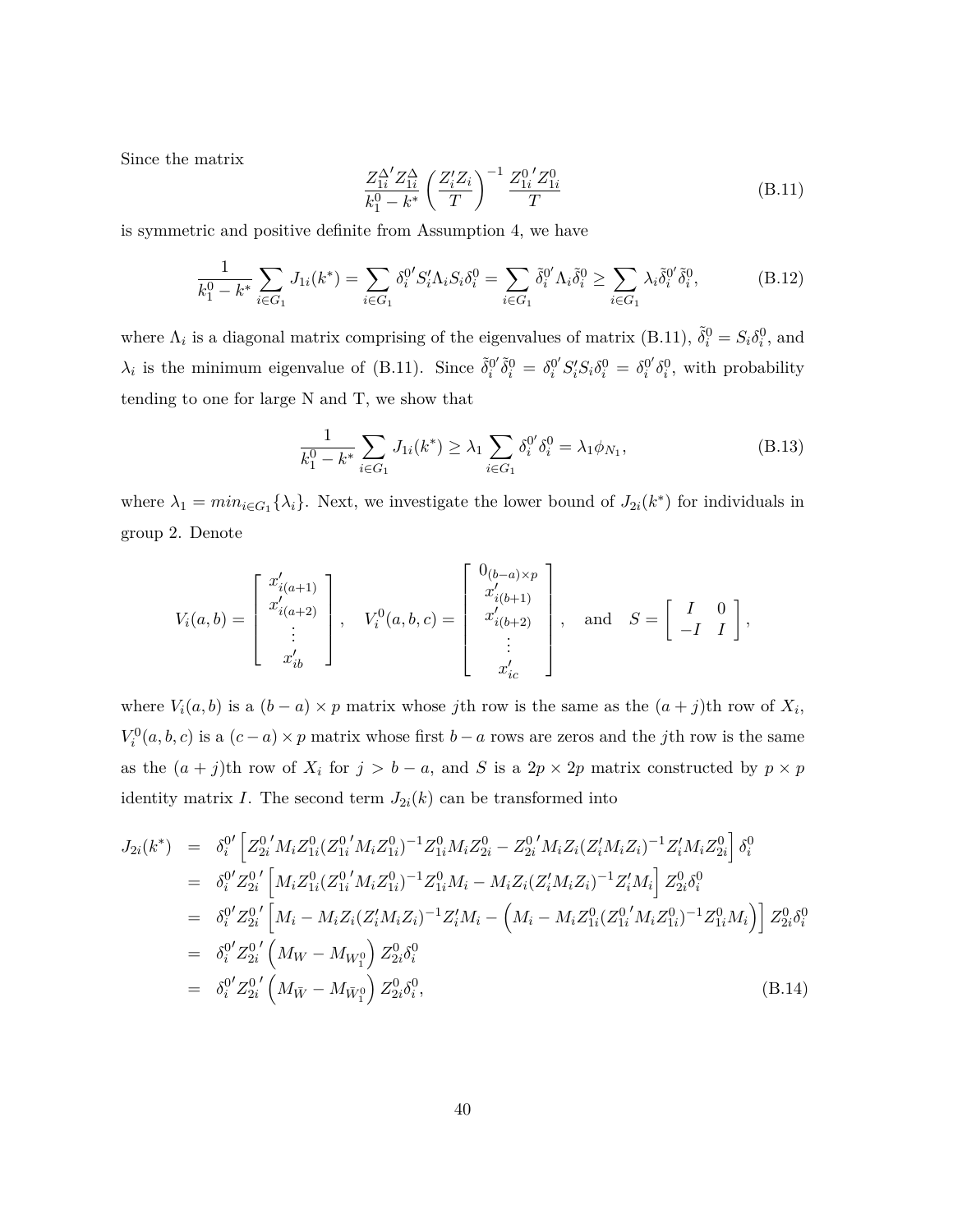where

$$
W = [X_i, Z_i(k^*)] = \begin{bmatrix} V_i(0, k^*) & 0 \\ V_i(k^*, T) & V_i(k^*, T) \end{bmatrix}, \quad W_1^0 = [X_i, Z_i(k_1^0)] = \begin{bmatrix} V_i(0, k_1^0) & 0 \\ V_i(k_1^0, T_1^0) & V_i(k_1^0, T) \end{bmatrix},
$$
  
\n
$$
\bar{W} = \begin{bmatrix} V_i(0, k^*) & 0 \\ 0 & V_i(k^*, T) \end{bmatrix}, \quad \bar{W}_1^0 = \begin{bmatrix} V_i(0, k_1^0) & 0 \\ 0 & V_i(k_1^0, T) \end{bmatrix},
$$
  
\n
$$
M_X = I - X(X'X)^{-1}X',
$$
 for matrix X.

The final equality (B.14) holds because

$$
M_W = I - W(W'W)^{-1}W' = I - WS(S'W'WS)^{-1}S'W' = I - \bar{W} (\bar{W}'\bar{W})^{-1} \bar{W} = M_{\bar{W}},
$$
  
\n
$$
M_{W_1^0} = I - W_1^0 (W_1^0 W_1^0)^{-1} W_1^0' = I - W_1^0 S(S'W_1^0 W_1^0 S)^{-1} S'W_1^0' = I - \bar{W}_1^0 (\bar{W}_1^0 \bar{W}_1^0)^{-1} \bar{W}_1^0' = M_{\bar{W}_1^0}.
$$

Since  $\bar{W}$  and  $\bar{W}^0_1$  are block matrices, it follows that

$$
Z_{2i}^{0'} M_{\bar{W}} Z_{2i}^{0}
$$
  
\n
$$
= Z_{2i}^{0'} [I - \bar{W} (\bar{W}' \bar{W})^{-1} \bar{W}] Z_{2i}^{0}
$$
  
\n
$$
= [0, V_{i}^{0}(k^{*}, k_{2}^{0}, T)]' [I - \bar{W} (\bar{W}' \bar{W})^{-1} \bar{W}] [V_{i}^{0}(k^{*}, k_{2}^{0}, T)]
$$
  
\n
$$
= V_{i}^{0}(k^{*}, k_{2}^{0}, T)' V_{i}^{0}(k^{*}, k_{2}^{0}, T) - V_{i}^{0}(k^{*}, k_{2}^{0}, T)' V_{i}(k^{*}, T) (V_{i}(k^{*}, T)' V_{i}(k^{*}, T))^{-1} V_{i}(k^{*}, T) V_{i}^{0}(k^{*}, k_{2}^{0}, T)
$$
  
\n
$$
= V_{i}(k_{2}^{0}, T)' V_{i}(k_{2}^{0}, T) - V_{i}(k_{2}^{0}, T)' V_{i}(k_{2}^{0}, T) (V_{i}(k^{*}, T)' V_{i}(k^{*}, T))^{-1} V_{i}(k_{2}^{0}, T)' V_{i}(k_{2}^{0}, T)
$$
  
\n
$$
= V_{i}(k_{2}^{0}, T)' V_{i}(k_{2}^{0}, T) \left[ (V_{i}(k_{2}^{0}, T)' V_{i}(k_{2}^{0}, T))^{-1} - (V_{i}(k^{*}, T)' V_{i}(k^{*}, T))^{-1} \right] V_{i}(k_{2}^{0}, T)' V_{i}(k_{2}^{0}, T), (B.15)
$$

$$
Z_{2i}^{0'} M_{\bar{W}_{1}^{0}} Z_{2i}^{0}
$$
\n
$$
= Z_{2i}^{0'} \left[ I - \bar{W}_{1}^{0} \left( \bar{W}_{1}^{0'} \bar{W}_{1}^{0} \right)^{-1} \bar{W}_{1}^{0'} \right] Z_{2i}^{0}
$$
\n
$$
= [0, V_{i}^{0}(k_{1}^{0}, k_{2}^{0}, T)]' \left[ I - \bar{W}_{1}^{0} \left( \bar{W}_{1}^{0'} \bar{W}_{1}^{0} \right)^{-1} \bar{W}_{1}^{0'} \right] \left[ \begin{array}{c} 0 \\ V_{i}^{0}(k_{1}^{0}, k_{2}^{0}, T) \end{array} \right]
$$
\n
$$
= V_{i}^{0}(k_{1}^{0}, k_{2}^{0}, T)' V_{i}^{0}(k_{1}^{0}, k_{2}^{0}, T) - V_{i}^{0}(k_{1}^{0}, k_{2}^{0}, T)' V_{i}(k_{1}^{0}, T) \left( V_{i}(k_{1}^{0}, T)' V_{i}(k_{1}^{0}, T) \right)^{-1} V_{i}(k_{1}^{0}, T) V_{i}^{0}(k_{1}^{0}, k_{2}^{0}, T)
$$
\n
$$
= V_{i}(k_{2}^{0}, T)' V_{i}(k_{2}^{0}, T) \left[ \left( V_{i}(k_{2}^{0}, T)' V_{i}(k_{2}^{0}, T) \right)^{-1} - \left( V_{i}(k_{1}^{0}, T)' V_{i}(k_{1}^{0}, T) \right)^{-1} \right] V_{i}(k_{2}^{0}, T)' V_{i}(k_{2}^{0}, T). \quad (B.16)
$$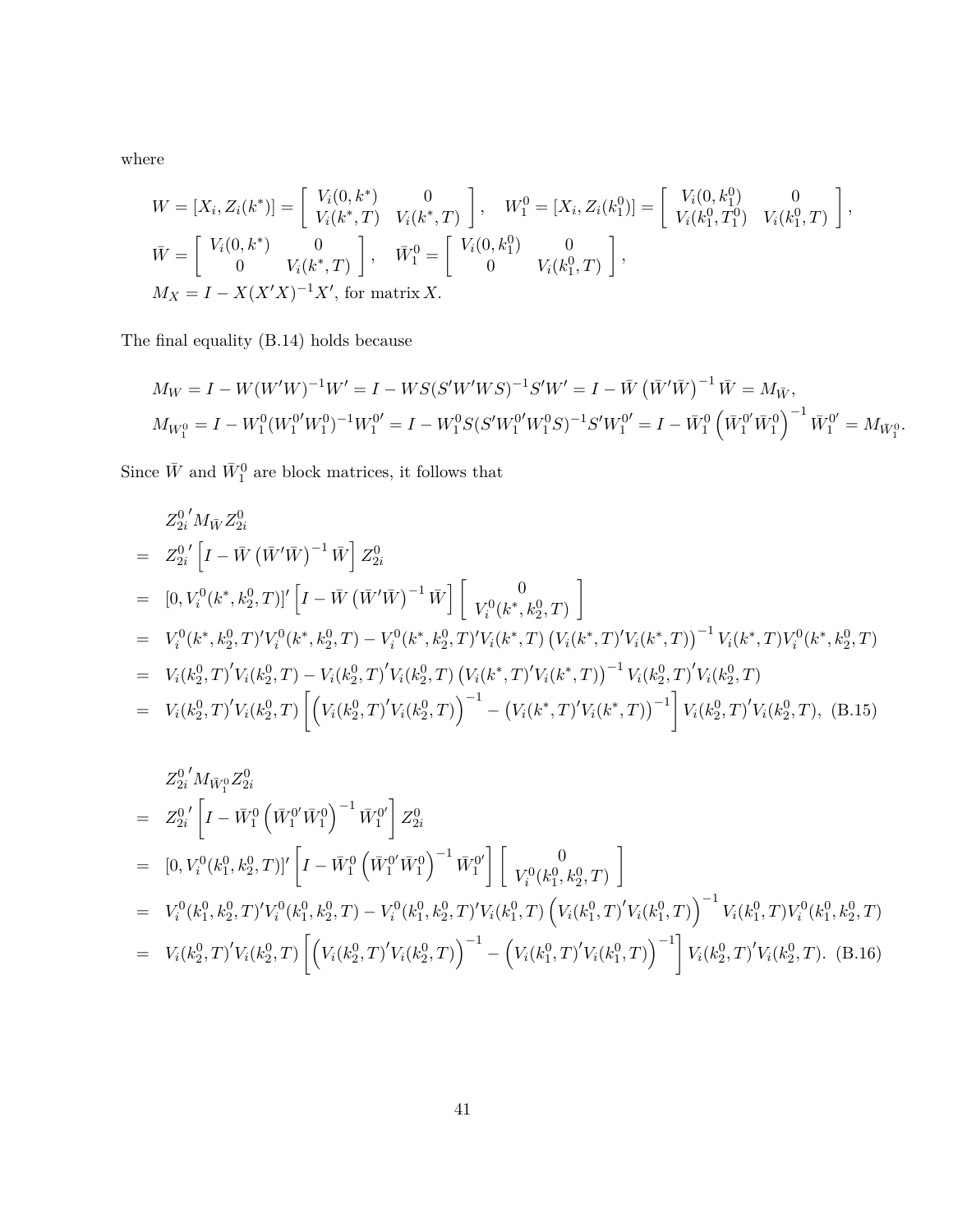Substituting  $(B.15)$  and  $(B.16)$  into  $(B.14)$ , we have

$$
J_{2i}(k^{*}) = \delta_{i}^{0'} V_{i}(k_{2}^{0}, T)^{'} V_{i}(k_{2}^{0}, T) \left[ \left( V_{i}(k_{1}^{0}, T)^{'} V_{i}(k_{1}^{0}, T) \right)^{-1} - \left( V_{i}(k^{*}, T)^{'} V_{i}(k^{*}, T) \right)^{-1} \right] V_{i}(k_{2}^{0}, T)^{'} V_{i}(k_{2}^{0}, T) \delta_{i}^{0}
$$
  
\n
$$
= \delta_{i}^{0'} Z_{2i}^{0'} Z_{2i}^{0} \left[ \left( Z_{1i}^{0'} Z_{1i}^{0} \right)^{-1} - \left( Z_{i}' Z_{i} \right)^{-1} \right] Z_{2i}^{0'} Z_{2i}^{0} \delta_{i}^{0}
$$
  
\n
$$
= \delta_{i}^{0'} Z_{2i}^{0'} Z_{2i}^{0} \left( Z_{i}' Z_{i} \right)^{-1} \left( Z_{i}' Z_{i} - Z_{1i}^{0'} Z_{1i}^{0} \right) \left( Z_{1i}^{0'} Z_{1i}^{0} \right)^{-1} Z_{2i}^{0'} Z_{2i}^{0} \delta_{i}^{0}
$$
  
\n
$$
= \delta_{i}^{0'} Z_{2i}^{0'} Z_{2i}^{0} \left( Z_{i} Z_{i} \right)^{-1} Z_{1i}^{\Delta'} Z_{1i}^{\Delta} \left( Z_{1i}^{0'} Z_{1i}^{0} \right)^{-1} Z_{2i}^{0'} Z_{2i}^{0} \delta_{i}^{0}, \tag{B.17}
$$

which is symmetric from the first equality. Hence, under Assumptions 4 and 5,

$$
\frac{Z_{2i}^{0'}Z_{2i}^{0}}{T} \left(\frac{Z_i'Z_i}{T}\right)^{-1} \frac{Z_{1i}^{\Delta'}Z_{1i}^{\Delta}}{k_1^0 - k^*} \left(\frac{Z_{1i}^{0'}Z_{1i}^0}{T}\right)^{-1} \frac{Z_{2i}^{0'}Z_{2i}^0}{T}
$$
(B.18)

is positive definite. Then, we have

$$
\frac{1}{k_1^0 - k^*} \sum_{i \in G_2} J_{2i}(k^*) \ge \lambda_2 \sum_{i \in G_2} \delta_i^{0'} \delta_i^0 = \lambda_2 \phi_{N_2},
$$
\n(B.19)

where  $\lambda_2 = min_{i \in G_2} {\lambda_i}$ , and  $\lambda_i$  is the minimum eigenvalue of matrix (B.18). From inequalities (B.13) and (B.19), the proof of Lemma B.1 is complete.■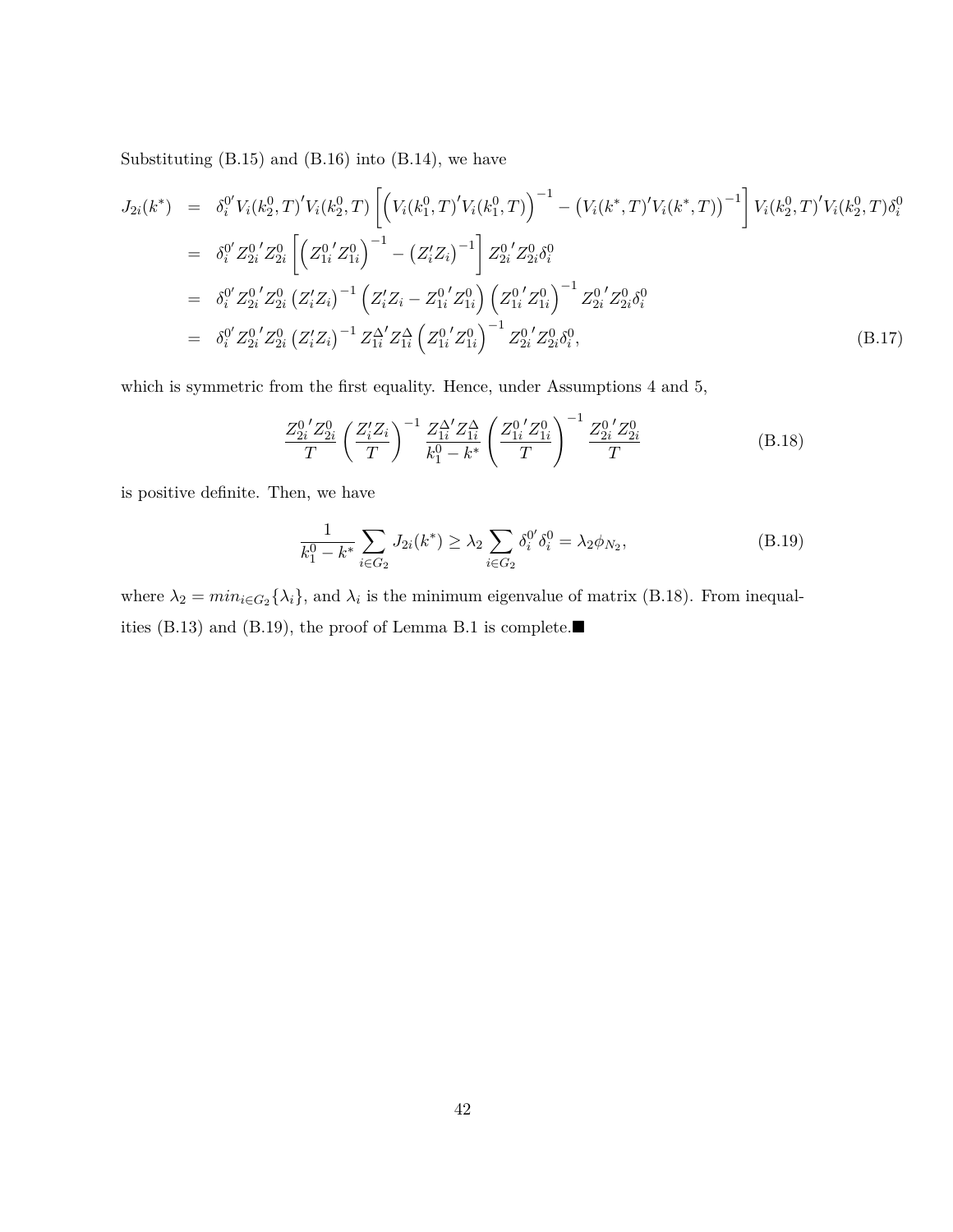**Lemma B.2** *Under Assumptions 1–6, uniformly on*  $k^* \in K(C_1)$ *,* 

$$
(i) \sum_{i \in G_1} \frac{1}{k_1^0 - k^*} \delta_i^0 Z_{1i}^{\Delta'} u_i = O_p(\sqrt{\phi_{N_1}}),
$$
  
\n
$$
(ii) \sum_{i \in G_1} \frac{1}{k_1^0 - k^*} \delta_i^0 Z_{1i}^{\Delta'} X_i (X_i' X_i)^{-1} X_i' u_i = O_p \left( \sqrt{\frac{\phi_{N_1}}{T}} \right),
$$
  
\n
$$
(iii) \sum_{i \in G_1} \frac{1}{k_1^0 - k^*} \delta_i^0 Z_{1i}^{\Delta'} M_i Z_i (Z_i' M_i Z_i)^{-1} Z_i' M_i u_i = O_p \left( \sqrt{\frac{\phi_{N_1}}{T}} \right),
$$
  
\n
$$
\sum_{i \in G_2} \frac{1}{k_1^0 - k^*} \delta_i^0 Z_{2i}^0 M_i Z_{1i}^{\Delta} (Z_i' M_i Z_i)^{-1} Z_i' M_i u_i = O_p \left( \sqrt{\frac{\phi_{N_2}}{T}} \right),
$$
  
\n
$$
\sum_{i \in G_2} \frac{1}{k_1^0 - k^*} \delta_i^0 Z_{2i}^0 M_i Z_{1i}^0 (Z_i' M_i Z_i)^{-1} Z_{1i}^{\Delta'} M_i u_i = O_p \left( \sqrt{\phi_{N_2}} \right) + O_p \left( \sqrt{\frac{\phi_{N_2}}{T}} \right),
$$
  
\n
$$
\sum_{i \in G_2} \frac{1}{k_1^0 - k^*} \delta_i^0 Z_{2i}^0 M_i Z_{1i}^0 \left[ (Z_i' M_i Z_i)^{-1} - (Z_{1i}^0' M_i Z_{1i}^0)^{-1} \right] Z_{1i}^0 M_i u_i = O_p \left( \sqrt{\frac{\phi_{N_2}}{T}} \right),
$$
  
\n
$$
(iv) \sum_{i=1}^N \frac{1}{k_1^0 - k^*} u_i' M_i Z_{1i}^{\Delta} (Z_i' M_i Z_i)^{-1} Z_{1i}^{\Delta'} M_i u_i = O_p \left( \frac{N}{T} \right),
$$
  
\n
$$
(v) \sum_{i=1}^N \frac{1}{k_1^0 - k^*} u_i' M_i Z_{1i}^{\Delta} (Z_i' M_i Z_i)^{-
$$

**Proof of Lemma B.2**. (i) It is shown that

$$
\frac{1}{\sqrt{k_1^0 - k^*}} Z_{1i}^{\Delta'} u_i = O_p(1), \text{ since } Var\left(\frac{1}{\sqrt{k_1^0 - k^*}} Z_{1i}^{\Delta'} u_i\right) < \infty.
$$

Then, we have

$$
\sum_{i \in G_1} \frac{1}{k_1^0 - k^*} \delta_i^{0'} Z_{1i}^{\Delta'} u_i = O_p(\sqrt{\phi_{N_1}}).
$$

(ii) We can show that

$$
\sum_{i \in G_1} \frac{1}{k_1^0 - k^*} \delta_i^{0'} Z_{1i}^{\Delta'} X_i \left(X_i' X_i\right)^{-1} X_i' u_i = \frac{1}{\sqrt{T}} \sum_{i \in G_1} \delta_i^{0'} \frac{Z_{1i}^{\Delta'} X_i}{k_1^0 - k^*} \left(\frac{X_i' X_i}{T}\right)^{-1} \frac{1}{\sqrt{T}} X_i' u_i = O_p\left(\sqrt{\frac{\phi_{N_1}}{T}}\right),
$$

since for large T

$$
\frac{1}{\sqrt{T}}X_i'u_i = O_p(1).
$$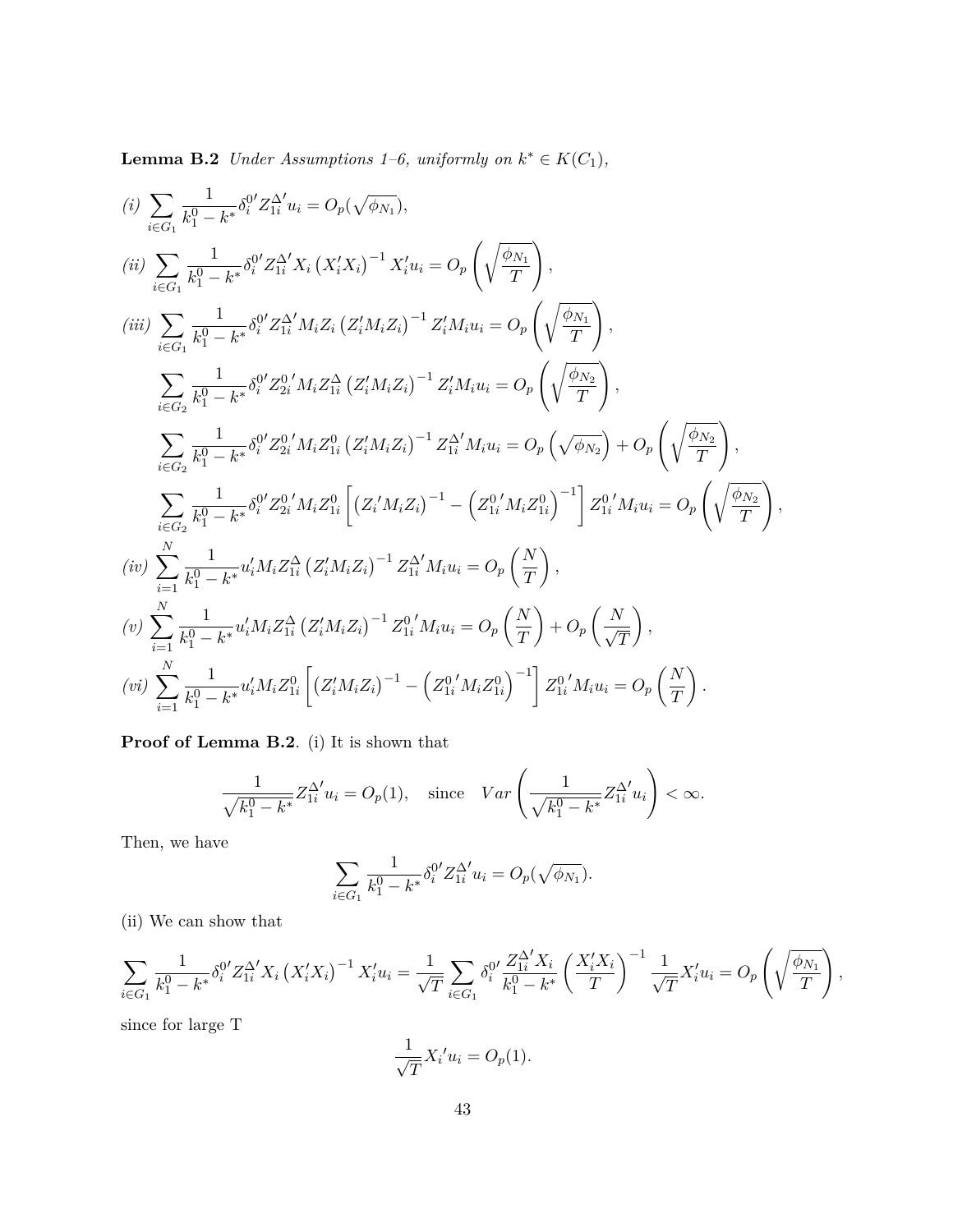(iii) By expanding  $M_i$ , we can show that

$$
\sum_{i \in G_1} \frac{1}{k_1^0 - k^*} \delta_i^{0'} Z_{1i}^{\Delta'} M_i Z_i (Z_i' M_i Z_i)^{-1} Z_i' M_i u_i
$$
\n
$$
= \frac{1}{\sqrt{T}} \sum_{i \in G_1} \delta_i^{0'} \frac{Z_{1i}^{\Delta'} Z_i}{k_1^0 - k^*} \left(\frac{Z_i' M_i Z_i}{T}\right)^{-1} \frac{1}{\sqrt{T}} Z_i' M_i u_i
$$
\n
$$
- \frac{1}{\sqrt{T}} \sum_{i \in G_1} \delta_i^{0'} \frac{Z_{1i}^{\Delta'} X_i}{k_1^0 - k^*} \left(\frac{X_i' X_i}{T}\right)^{-1} \frac{X_i' Z_i}{T} \left(\frac{Z_i' M_i Z_i}{T}\right)^{-1} \frac{1}{\sqrt{T}} Z_i' M_i u_i
$$
\n
$$
= O_p\left(\sqrt{\frac{\phi_{N_1}}{T}}\right).
$$

To prove the second order, since  $Z_{2i}^0$  $'Z_{1i}^{\Delta} = 0$ , we have

$$
\sum_{i \in G_2} \frac{1}{k_1^0 - k^*} \delta_i^{0'} Z_{2i}^{0'} M_i Z_{1i}^{\Delta} (Z_i' M_i Z_i)^{-1} Z_i' M_i u_i
$$
\n
$$
= \sum_{i \in G_2} \frac{1}{k_1^0 - k^*} \delta_i^{0'} Z_{2i}^{0'} Z_{1i}^{\Delta} (Z_i' M_i Z_i)^{-1} Z_i' M_i u_i
$$
\n
$$
- \frac{1}{\sqrt{T}} \sum_{i \in G_2} \delta_i^{0'} \frac{Z_{2i}^{0'} X_i}{T} \left(\frac{X_i' X_i}{T}\right)^{-1} \frac{X_i' Z_{1i}^{\Delta}}{k_1^0 - k^*} \left(\frac{Z_i' M_i Z_i}{T}\right)^{-1} \frac{1}{\sqrt{T}} Z_i' M_i u_i
$$
\n
$$
= O_p\left(\sqrt{\frac{\phi_{N_2}}{T}}\right).
$$

Considering the third order, we can show that

$$
\sum_{i \in G_2} \frac{1}{k_1^0 - k^*} \delta_i^{0'} Z_{2i}^{0'} M_i Z_{1i}^0 (Z_i' M_i Z_i)^{-1} Z_{1i}^{\Delta'} M_i u_i
$$
\n
$$
= \sum_{i \in G_2} \frac{1}{k_1^0 - k^*} \delta_i^{0'} Z_{2i}^{0'} M_i Z_{1i}^0 (Z_i' M_i Z_i)^{-1} Z_{1i}^{\Delta'} u_i
$$
\n
$$
- \sum_{i \in G_2} \frac{1}{k_1^0 - k^*} \delta_i^{0'} Z_{2i}^{0'} M_i Z_{1i}^0 (Z_i' M_i Z_i)^{-1} Z_{1i}^{\Delta'} X_i (X_i' X_i)^{-1} X_i' u_i
$$
\n
$$
= \frac{1}{\sqrt{k_1^0 - k^*}} O_p (\sqrt{\phi_{N_2}}) + O_p (\sqrt{\frac{\phi_{N_2}}{T}})
$$
\n
$$
= O_p (\sqrt{\phi_{N_2}}) + O_p (\sqrt{\frac{\phi_{N_2}}{T}}).
$$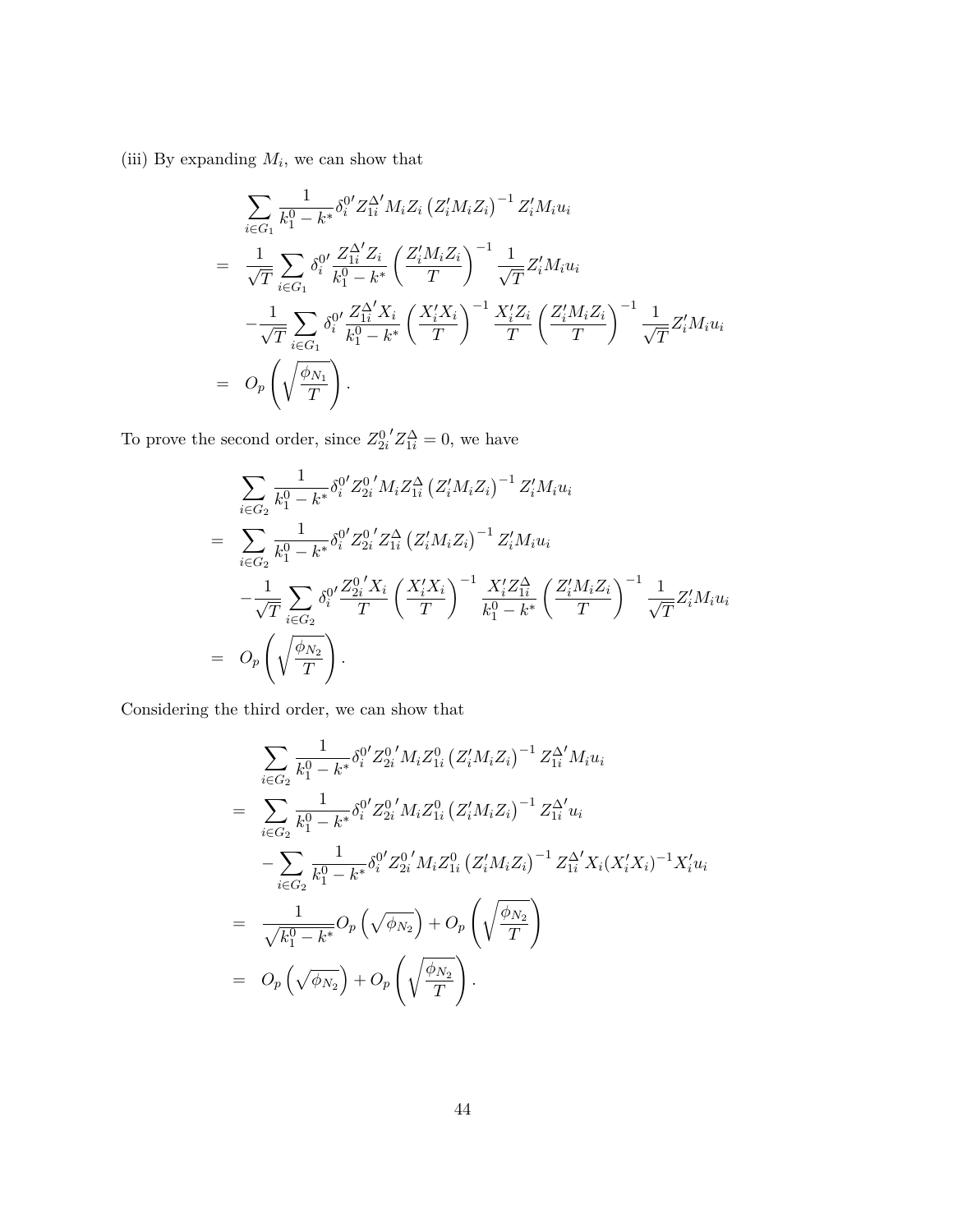The last term can be transformed into

$$
\sum_{i \in G_2} \frac{1}{k_1^0 - k^*} \delta_i^{0'} Z_{2i}^{0'} M_i Z_{1i}^0 (Z_i' M_i Z_i)^{-1} (Z_{1i}^{0'} M_i Z_{1i}^0 - Z_i' M_i Z_i) (Z_{1i}^{0'} M_i Z_{1i}^0)^{-1} Z_{1i}^{0'} M_i u_i
$$
\n
$$
= \sum_{i \in G_2} \frac{1}{k_1^0 - k^*} \delta_i^{0'} Z_{2i}^{0'} M_i Z_{1i}^0 (Z_i' M_i Z_i)^{-1} (-Z_{1i}^{\Delta'} Z_{1i}^{\Delta} - Z_{1i}^{\Delta'} M_i Z_{1i}^0 - Z_{1i}^{0'} M_i Z_{1i}^{\Delta}) (Z_{1i}^{0'} M_i Z_{1i}^0)^{-1} Z_{1i}^{0'} M_i u_i
$$
\n
$$
+ \sum_{i \in G_2} \frac{1}{k_1^0 - k^*} \delta_i^{0'} Z_{2i}^{0'} M_i Z_{1i}^0 (Z_i' M_i Z_i)^{-1} (Z_{1i}^{\Delta'} X_i (X_i' X_i)^{-1} X_i' Z_{1i}^{\Delta}) (Z_{1i}^{0'} M_i Z_{1i}^0)^{-1} Z_{1i}^{0'} M_i u_i
$$
\n
$$
= O_p \left( \sqrt{\frac{\phi_{N_2}}{T}} \right) + O_p \left( \sqrt{\frac{\phi_{N_2}}{T}} \right).
$$

(iv) The term  $\sum_{i=1}^{N} \frac{1}{T(k_i^0)}$  $\frac{1}{T(k_1^0-k^*)}u'_iM_iZ_{1i}^{\Delta}\left(\frac{Z_i'M_iZ_i}{T}\right)^{-1}Z_{1i}^{\Delta'}M_iu_i$  has the same order as that of  $\sum_{i=1}^{N} \frac{1}{T(k_i^0)}$  $\frac{1}{T(k_1^0-k^*)}u'_iM_iZ_{1i}^{\Delta}Z_{1i}^{\Delta'}M_iu_i$  since the matrix  $\frac{Z_i'M_iZ_i}{T} = O_p(1)$  for large T. Expanding matrix  $M_i$ , we have

$$
\sum_{i=1}^{N} \frac{1}{T(k_1^0 - k^*)} u_i' M_i Z_{1i}^{\Delta} Z_{1i}^{\Delta'} M_i u_i
$$
\n
$$
= \frac{1}{T(k_1^0 - k^*)} \sum_{i=1}^{N} u_i' Z_{1i}^{\Delta} Z_{1i}^{\Delta'} u_i - \frac{2}{T(k_1^0 - k^*)} \sum_{i=1}^{N} u_i' X_i (X_i' X_i)^{-1} X_i' Z_{1i}^{\Delta} Z_{1i}^{\Delta'} u_i
$$
\n
$$
+ \frac{1}{T(k_1^0 - k^*)} \sum_{i=1}^{N} u_i' X_i (X_i' X_i)^{-1} X_i' Z_{1i}^{\Delta} Z_{1i}^{\Delta'} X_i (X_i' X_i)^{-1} X_i' u_i
$$
\n(B.20)

Consider the first term in (B.20),

$$
\frac{1}{T(k_1^0 - k^*)} \sum_{i=1}^N u'_i Z_{1i}^{\Delta} Z_{1i}^{\Delta'} u_i = O_p\left(\frac{N}{T}\right).
$$

Similarly, it can be shown that the second term,

$$
\frac{1}{T(k_1^0 - k^*)} \sum_{i=1}^N u_i' X_i (X_i' X_i)^{-1} X_i' Z_{1i}^{\Delta} Z_{1i}^{\Delta'} u_i
$$
\n
$$
= \sqrt{\frac{k_1^0 - k^*}{T}} \frac{1}{T} \sum_{i=1}^N \frac{u_i' X_i}{\sqrt{T}} \left(\frac{X_i' X_i}{T}\right)^{-1} \frac{X_i' Z_{1i}^{\Delta}}{k_1^0 - k^*} \frac{Z_{1i}^{\Delta'} u_i}{\sqrt{k_1^0 - k^*}} = O_p\left(\frac{N}{T}\right),
$$

and the third term,

$$
\frac{1}{T(k_1^0 - k^*)} \sum_{i=1}^N u_i' X_i (X_i' X_i)^{-1} X_i' Z_{1i}^{\Delta} Z_{1i}^{\Delta'} X_i (X_i' X_i)^{-1} X_i' u_i
$$
\n
$$
= \frac{k_1^0 - k^*}{T} \frac{1}{T} \sum_{i=1}^N \frac{u_i' X_i}{\sqrt{T}} \left(\frac{X_i' X_i}{T}\right)^{-1} \frac{X_i' Z_{1i}^{\Delta}}{k_1^0 - k^*} \frac{Z_{1i}^{\Delta'} X_i}{k_1^0 - k^*} \left(\frac{X_i' X_i}{T}\right)^{-1} \frac{X_i' u_i}{\sqrt{T}} = O_p\left(\frac{N}{T}\right).
$$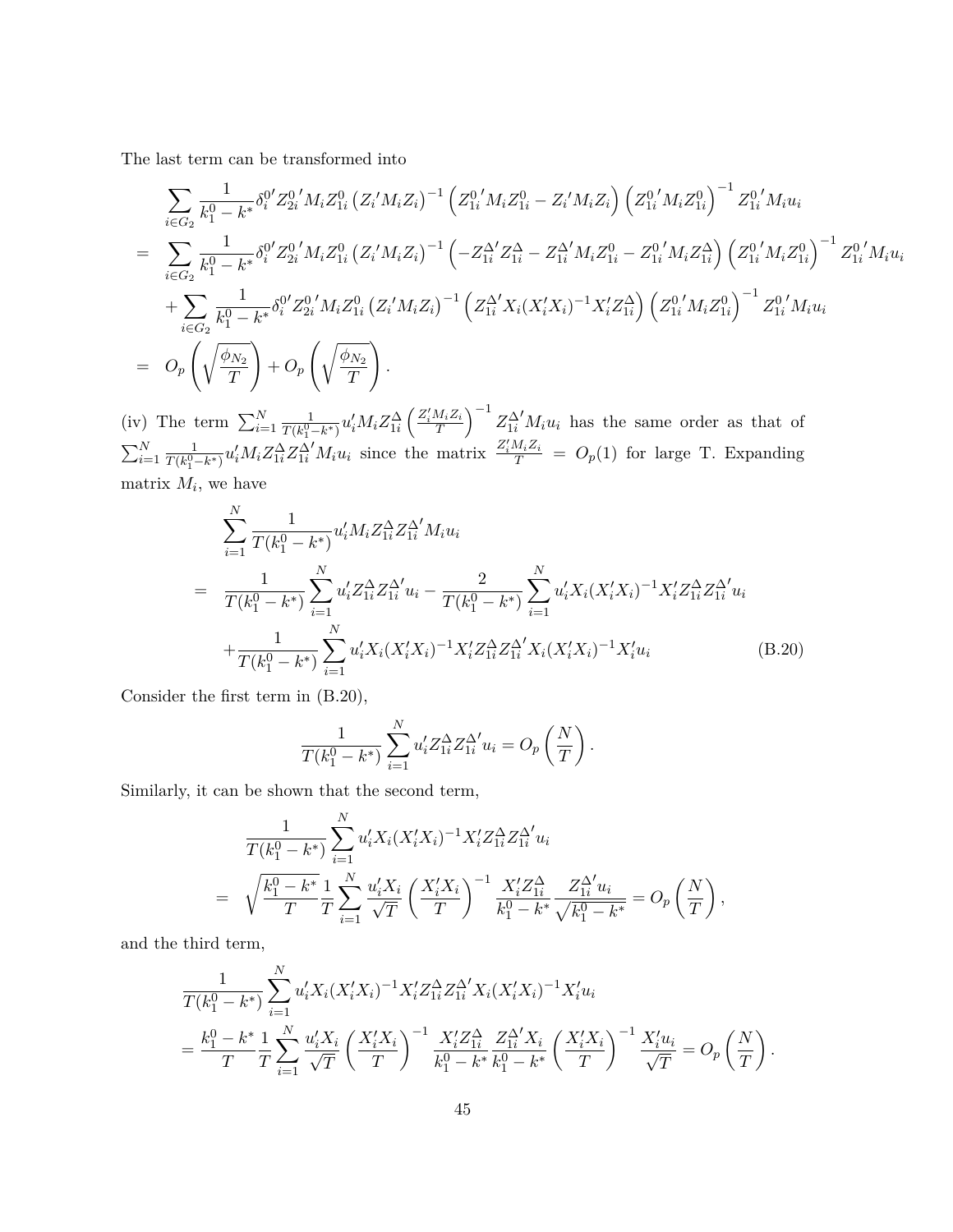Thus, we have

$$
\sum_{i=1}^{N} \frac{1}{k_1^0 - k^*} u'_i M_i Z_{1i}^{\Delta} (Z'_i M_i Z_i)^{-1} Z_{1i}^{\Delta'} M_i u_i = O_p \left( \frac{N}{T} \right).
$$

 $(v)$  By expanding  $M_i$ , we show that

$$
\sum_{i=1}^{N} \frac{1}{k_1^0 - k^*} u_i' M_i Z_{1i}^{\Delta} (Z_i' M_i Z_i)^{-1} Z_{1i}^{0'} M_i u_i
$$
\n
$$
= \sum_{i=1}^{N} \frac{1}{k_1^0 - k^*} u_i' Z_{1i}^{\Delta} (Z_i' M_i Z_i)^{-1} Z_{1i}^{0'} M_i u_i - \sum_{i=1}^{N} \frac{1}{k_1^0 - k^*} u_i' X_i (X_i' X_i)^{-1} X_i' Z_{1i}^{\Delta} (Z_i' M_i Z_i)^{-1} Z_{1i}^{0'} M_i u_i
$$
\n
$$
= O_p\left(\frac{N}{\sqrt{T}}\right) + O_p\left(\frac{N}{T}\right).
$$

(vi) We show that

$$
\sum_{i=1}^{N} \frac{1}{k_1^0 - k^*} u_i' M_i Z_{1i}^0 (Z_i' M_i Z_i)^{-1} (Z_{1i}^0' M_i Z_{1i}^0 - Z_i' M_i Z_i) (Z_{1i}^0' M_i Z_{1i}^0)^{-1} Z_{1i}^0' M_i u_i
$$
\n
$$
= \sum_{i=1}^{N} \frac{1}{k_1^0 - k^*} u_i' M_i Z_{1i}^0 (Z_i' M_i Z_i)^{-1} (-Z_{1i}^{\Delta'} M_i Z_{1i}^{\Delta} - Z_{1i}^{\Delta'} M_i Z_{1i}^0 - Z_{1i}^0' M_i Z_{1i}^{\Delta}) (Z_{1i}^0' M_i Z_{1i}^0)^{-1} Z_{1i}^0' M_i u_i
$$
\n
$$
= O_p\left(\frac{N}{T}\right).
$$

The proof of Lemma B.2 is complete.■

**Proof of Proposition 1**. We first show that for any given  $\epsilon > 0$ ,

$$
P\left(\sup_{K(C_1)}\left|\frac{\sum_{i\in G_1}H_{1i}(k^*)+\sum_{i\in G_2}H_{2i}(k^*)}{k_1^0-k^*}\right|\geq \lambda \phi_N\right)<\epsilon.
$$
 (B.21)

Using (B.5) and (B.9), we see that the sum of  $H_{1i}(k^*) + H_{2i}(k^*)$  can be decomposed into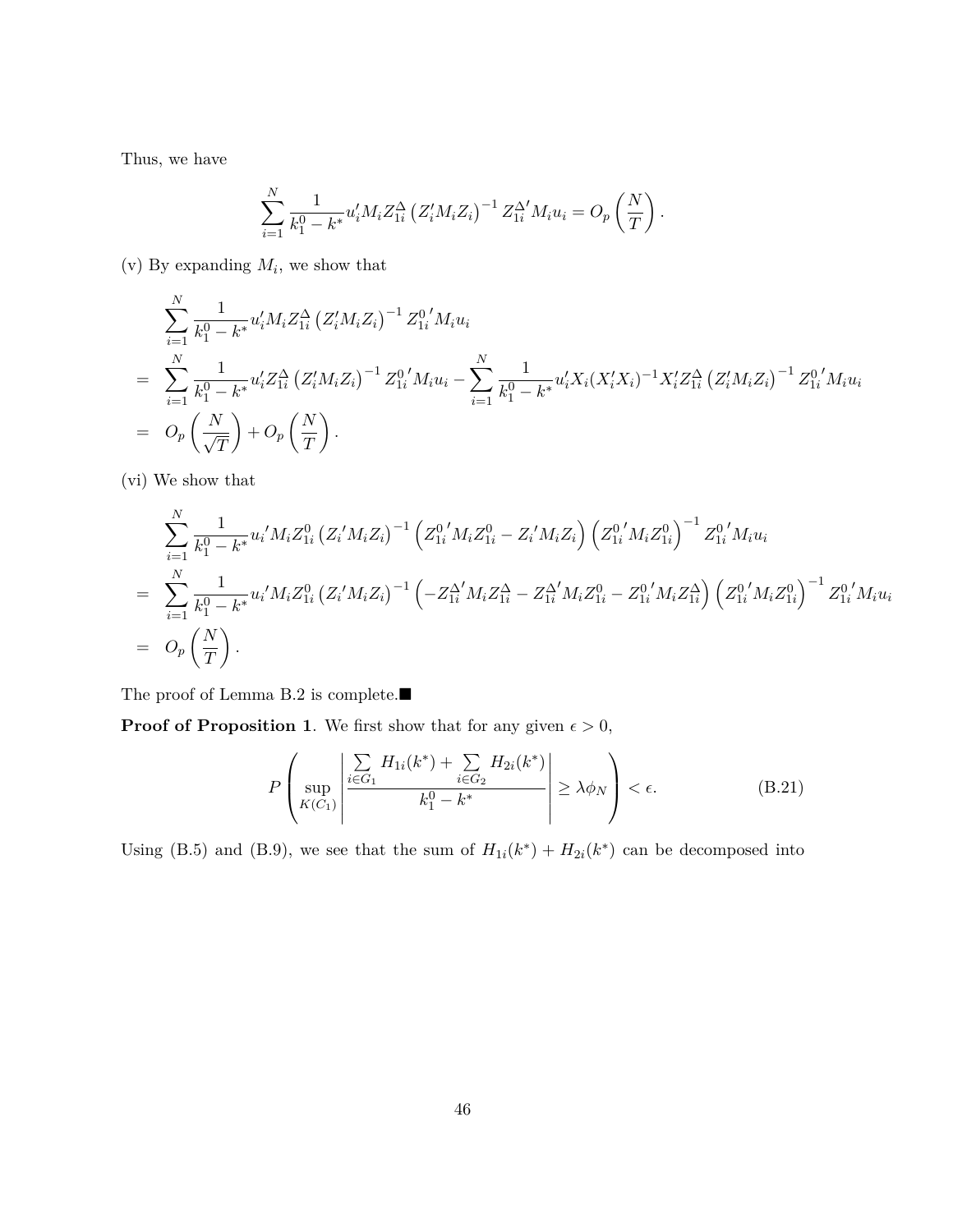three parts:

$$
\frac{1}{k_1^0 - k^*} \left( \sum_{i \in G_1} H_{1i}(k^*) + \sum_{i \in G_2} H_{2i}(k^*) \right)
$$
\n
$$
= \frac{1}{k_1^0 - k^*} \left[ \sum_{i \in G_1} 2 \delta_i^{0'} Z_{1i}^{0'} M_i Z_i (Z_i' M_i Z_i)^{-1} Z_i' M_i u_i - \sum_{i \in G_1} 2 \delta_i^{0'} Z_{1i}^{0'} M_i u_i \right]
$$
\n
$$
+ \frac{1}{k_1^0 - k^*} \left[ \sum_{i \in G_2} 2 \delta_i^{0'} Z_{2i}^{0'} M_i Z_i (Z_i' M_i Z_i)^{-1} Z_i' M_i u_i - \sum_{i \in G_2} 2 \delta_i^{0'} Z_{2i}^{0'} M_i Z_{1i}^{0} (Z_{1i}^{0'} M_i Z_{1i}^{0})^{-1} Z_{1i}^{0} M_i u_i \right]
$$
\n
$$
+ \frac{1}{k_1^0 - k^*} \left[ \sum_{i=1}^N u_i' M_i Z_i' (Z_i' M_i Z_i)^{-1} Z_i' M_i u_i - \sum_{i=1}^N u_i' M_i Z_{1i}^{0} (Z_{1i}^{0'} M_i Z_{1i}^{0})^{-1} Z_{1i}^{0'} M_i u_i \right]
$$
\n
$$
= H_1 + H_2 + H_3.
$$

Consider the first term by replacing  $Z_{1i}^0$  with  $Z_i - Z_{1i}^{\Delta}$ ,

$$
|H_{1}| = 2\left|\frac{1}{k_{1}^{0} - k^{*}} \sum_{i \in G_{1}} \left[\delta_{i}^{0\prime} Z_{1i}^{0\prime} M_{i} Z_{i} (Z_{i}^{\prime} M_{i} Z_{i})^{-1} Z_{i}^{\prime} M_{i} u_{i} - \delta_{i}^{0\prime} Z_{1i}^{0\prime} M_{i} u_{i}\right]\right|
$$
  
\n
$$
= 2\left|\frac{1}{k_{1}^{0} - k^{*}} \sum_{i \in G_{1}} \left[\delta_{i}^{0\prime} Z_{i}^{\prime} M_{i} u_{i} - \delta_{i}^{0\prime} Z_{1i}^{\Delta} M_{i} Z_{i} (Z_{i}^{\prime} M_{i} Z_{i})^{-1} Z_{i}^{\prime} M_{i} u_{i} - \delta_{i}^{0\prime} Z_{i}^{\Delta} M_{i} u_{i} + \delta_{i}^{0\prime} Z_{1i}^{\Delta} M_{i} u_{i}\right]\right|
$$
  
\n
$$
= 2\left|\frac{1}{k_{1}^{0} - k^{*}} \sum_{i \in G_{1}} \left[\delta_{i}^{0\prime} Z_{1i}^{\Delta} M_{i} u_{i} - \delta_{i}^{0\prime} Z_{1i}^{\Delta} M_{i} Z_{i} (Z_{i}^{\prime} M_{i} Z_{i})^{-1} Z_{i}^{\prime} M_{i} u_{i}\right]\right|
$$
  
\n
$$
\leq 2\left|\frac{1}{k_{1}^{0} - k^{*}} \sum_{i \in G_{1}} \delta_{i}^{0\prime} Z_{1i}^{\Delta} M_{i} u_{i}\right| + 2\left|\frac{1}{k_{1}^{0} - k^{*}} \sum_{i \in G_{1}} \delta_{i}^{0\prime} Z_{1i}^{\Delta} X_{i} (X_{i}^{\prime} X_{i})^{-1} X_{i}^{\prime} u_{i}\right|
$$
  
\n
$$
+ 2\left|\frac{1}{k_{1}^{0} - k^{*}} \sum_{i \in G_{1}} \delta_{i}^{0\prime} Z_{1i}^{\Delta} M_{i} Z_{i} (Z_{i}^{\prime} M_{i} Z_{i})^{-1} Z_{i}^{\prime} M_{i} u_{i}\right|
$$
  
\n
$$
= O_{p}(\sqrt
$$

where the inequality is obtained by expanding  $M_i$ , and the final equality uses the orders in  $(i)$ –(iii) of Lemma B.2.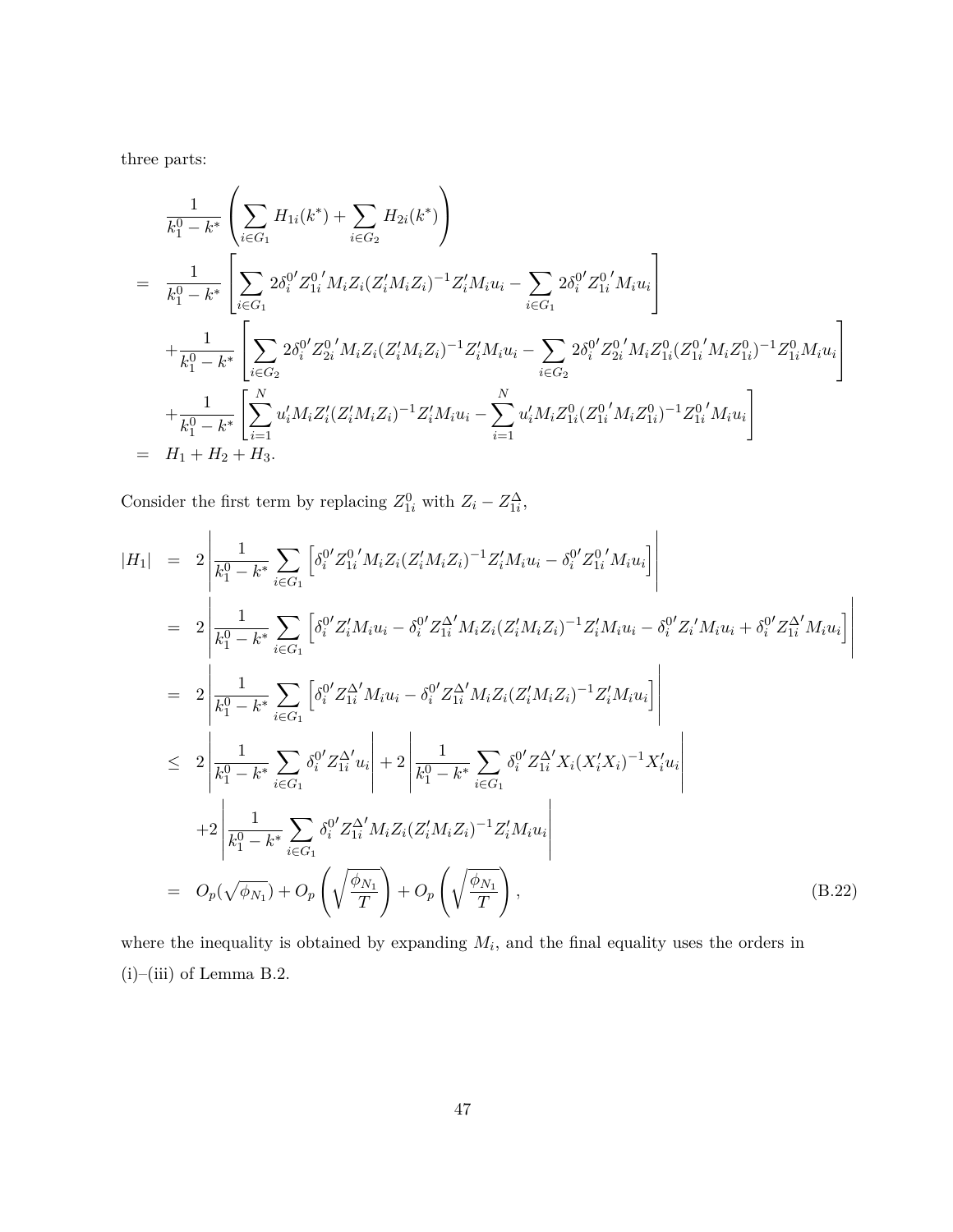For the second term  $H_2$ , replacing  $Z_i$  with  $Z_{1i}^{\Delta} + Z_{1i}^0$ , and using (iii) of Lemma B.2,

$$
|H_{2}| = 2 \left| \frac{1}{k_{1}^{0} - k^{*}} \sum_{i \in G_{2}} \left[ 2\delta_{i}^{0\prime} Z_{2i}^{0\prime} M_{i} Z_{i} (Z_{i}^{\prime} M_{i} Z_{i})^{-1} Z_{i}^{\prime} M_{i} u_{i} - 2\delta_{i}^{0\prime} Z_{2i}^{0\prime} M_{i} Z_{1i}^{0} (Z_{1i}^{0\prime} M_{i} Z_{1i}^{0})^{-1} Z_{1i}^{0\prime} M_{i} u_{i} \right] \right|
$$
  
\n
$$
= 2 \left| \frac{1}{k_{1}^{0} - k^{*}} \sum_{i \in G_{2}} \left[ \delta_{i}^{0\prime} Z_{2i}^{0\prime} M_{i} Z_{1i}^{2} (Z_{i}^{\prime} M_{i} Z_{i})^{-1} Z_{i}^{\prime} M_{i} u_{i} + \delta_{i}^{0\prime} Z_{2i}^{0\prime} M_{i} Z_{1i}^{0} (Z_{i}^{\prime} M_{i} Z_{i})^{-1} Z_{i}^{\prime} M_{i} u_{i} \right] \right|
$$
  
\n
$$
= 2 \left| \frac{1}{k_{1}^{0} - k^{*}} \sum_{i \in G_{2}} \left[ \delta_{i}^{0\prime} Z_{2i}^{0\prime} M_{i} Z_{1i}^{0})^{-1} Z_{1i}^{0} M_{i} u_{i} \right] \right|
$$
  
\n
$$
= 2 \left| \frac{1}{k_{1}^{0} - k^{*}} \sum_{i \in G_{2}} \left[ \delta_{i}^{0\prime} Z_{2i}^{0\prime} M_{i} Z_{1i}^{2} (Z_{i}^{\prime} M_{i} Z_{i})^{-1} Z_{i}^{\prime} M_{i} u_{i} + \delta_{i}^{0\prime} Z_{2i}^{0\prime} M_{i} Z_{1i}^{0} (Z_{i}^{\prime} M_{i} Z_{i})^{-1} Z_{1i}^{\prime} M_{i} u_{i} \right| \right|
$$
  
\n
$$
\leq 2 \left| \frac{1}{k_{1}^{0} - k^{*}} \sum_{i \in G_{2}} \delta_{i}^{0\prime} Z_{2i}^{0\prime} M_{i} Z_{1i}^{2} (
$$

By (iv)–(vi) of Lemma B.2, the order of the third term is

$$
|H_{3}| = \left| \frac{1}{k_{1}^{0} - k^{*}} \sum_{i=1}^{N} \left[ u_{i}'M_{i}Z_{i}'(Z_{i}'M_{i}Z_{i})^{-1}Z_{i}'M_{i}u_{i} - u_{i}'M_{i}Z_{1i}^{0}(Z_{1i}^{0'}M_{i}Z_{1i}^{0})^{-1}Z_{1i}^{0'}M_{i}u_{i} \right] \right|
$$
  
\n
$$
\leq \left| \frac{1}{k_{1}^{0} - k^{*}} \sum_{i=1}^{N} u_{i}'M_{i}Z_{1i}^{\Delta'}(Z_{i}'M_{i}Z_{i})^{-1}Z_{1i}^{\Delta'}M_{i}u_{i} \right| + \left| \frac{2}{k_{1}^{0} - k^{*}} \sum_{i=1}^{N} u_{i}'M_{i}Z_{1i}^{\Delta'}(Z_{i}'M_{i}Z_{i})^{-1}Z_{1i}^{0'}M_{i}u_{i} \right|
$$
  
\n
$$
+ \left| \sum_{i=1}^{N} \frac{1}{k_{1}^{0} - k^{*}} u_{i}'M_{i}Z_{1i}^{0} \left[ (Z_{i}'M_{i}Z_{i})^{-1} - (Z_{1i}'M_{i}Z_{1i}^{0})^{-1} \right] Z_{1i}^{0'}M_{i}u_{i} \right|
$$
  
\n
$$
= O_{p}\left(\frac{N}{T}\right) + O_{p}\left(\frac{N}{T}\right) + O_{p}\left(\frac{N}{\sqrt{T}}\right) + O_{p}\left(\frac{N}{T}\right).
$$
 (B.25)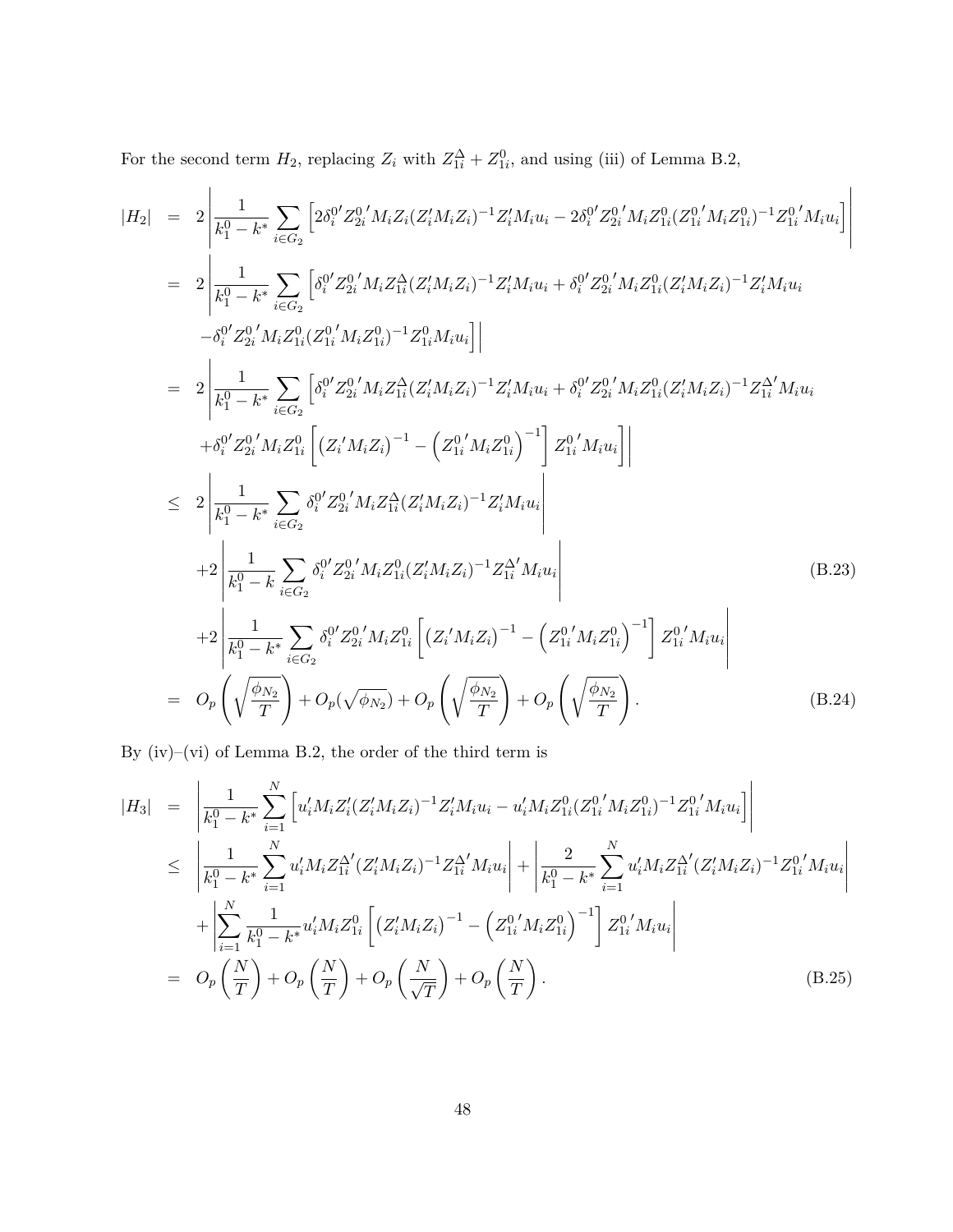Combining (B.22), (B.24), and (B.25) under Assumption 2, the term,

$$
\frac{1}{\phi_N} \left| \frac{\sum\limits_{i \in G_1} H_{1i}(k^*) + \sum\limits_{i \in G_2} H_{2i}(k^*)}{k_1^0 - k^*} \right|
$$
\n
$$
= \frac{1}{\phi_N} \left| \left[ O_p(\sqrt{\phi_{N_1}}) + O_p(\sqrt{\phi_{N_2}}) + O_p\left(\sqrt{\frac{\phi_{N_1}}{T}}\right) + O_p\left(\sqrt{\frac{\phi_{N_2}}{T}}\right) + O_p\left(\frac{N}{\sqrt{T}}\right) + O_p\left(\frac{N}{T}\right) \right] \right|
$$
\n
$$
\to 0,
$$

will vanish for any  $k^* \in K(C_1)$ . On the other hand, the part  $\phi_N^{-1}(k_1^0 - k^*)^{-1}$   $\sum$ *i∈G*<sup>1</sup>  $J_{1i}(k^*) + \sum_{i}$ *i∈G*<sup>2</sup>  $J_{2i}(k^*)$  $\begin{array}{c} \hline \end{array}$ has a lower bound from Lemma B.1. Hence, for any  $\epsilon > 0$ , *P*  $\sqrt{ }$  $\left\{ \begin{array}{l} \sup\n\\ K(C_1)\end{array} \right.$   $\sum$ *i∈G*<sup>1</sup>  $H_{1i}(k^*) + \sum$ *i∈G*<sup>2</sup>  $H_{2i}(k^*)$  $k_1^0 - k^*$  *≥* sup  $K(C_1)$   $\sum$ *i∈G*<sup>1</sup>  $J_{1i}(k^*) + \sum_{i}$ *i∈G*<sup>2</sup>  $J_{2i}(k^*)$  $k_1^0 - k^*$   $\setminus$  $\Big\vert < \epsilon,$ 

which implies that

$$
P\left(\sup_{K(C_1)} \sum_{i \in G_1} -J_{1i}(k^*) + H_{1i}(k^*) + \sum_{i \in G_2} -J_{2i}(k^*) + H_{2i}(k^*) \ge 0\right) < \epsilon,
$$
  

$$
P\left(\sup_{K(C_1)} \sum_{i=1}^N \left[SV_i(k^*) - SV_i(k_1^0)\right] \ge 0\right) < \epsilon.
$$

Finally, we obtain that for any given  $\epsilon > 0$ , and both large *N* and *T*,

$$
P(\hat{k} \in K(C_1)) < \epsilon.
$$

In other words, the total sum of squared residuals cannot be maximized in the case of *k <sup>∗</sup> ∈*  $K(C_1)$ . By symmetry, the estimation of the common break point (3) can be transformed into

$$
\hat{k} = \arg \max_{1 \leq k^* \leq T-1} \left[ \sum_{i \in G_1} (SV_i(k^*) - SV_i(k_2^0)) + \sum_{i \in G_2} (SV_i(k^*) - SV_i(k_2^0)) \right].
$$

Similarly, we can show that, for any given  $\epsilon > 0$ ,

$$
P(\hat{k} \in K(C_2)) < \epsilon.
$$

The common break point estimator is obtained in set  $K(C_2)$  with probability tending to zero. Thus, we complete the proof of Proposition 1. ■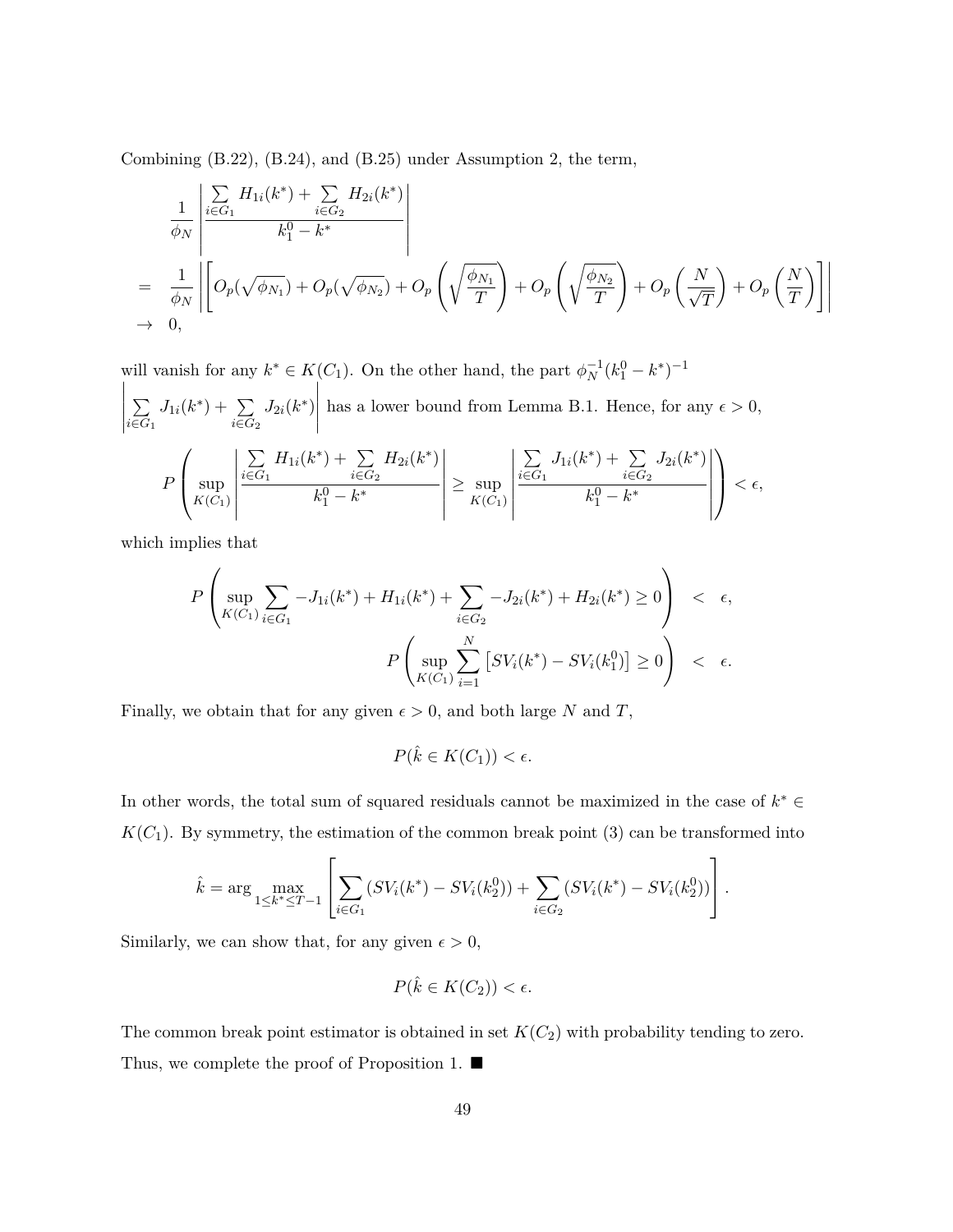Proposition 1 indicates that the estimated common break is stochastically bounded by either true break points or located between  $k_1^0$  and  $k_2^0$ . Then, we can say that

$$
\frac{k_1^0 - \hat{k}}{T} = O_p\left(\frac{1}{T}\right), \quad \text{if} \quad \hat{k} \le k_1^0,
$$
\n(B.26)

$$
\frac{\hat{k} - k_2^0}{T} = O_p\left(\frac{1}{T}\right), \quad \text{if} \quad \hat{k} \ge k_2^0. \tag{B.27}
$$

Using this property of the common break estimator under the alternative, we next show that the numerator of the statistic will diverge under  ${\cal H}_{1A}.$ 

**Proof of Proposition 2**. Under the alternative, from (A.4), the CUSUM of the residuals for individuals in group  $j$  ( $j = 1, 2$ ) are calculated as

$$
\begin{split} &\frac{1}{\sqrt{NT}}\sum_{i\in G_j}\sum_{t=1}^k \hat{u}_{it}\\ &=\frac{1}{\sqrt{NT}}\sum_{i\in G_j}\sum_{t=1}^k u_{it}-\frac{1}{\sqrt{NT}}\sum_{i\in G_j}\sum_{t=1}^k x_{it}'(\hat{\beta}_i-\beta_i^0)-\frac{1}{\sqrt{NT}}\sum_{i\in G_j}\sum_{t=k+1}^k x_{it}'(\hat{\delta}_i-\delta_i^0)1_{\{k>\hat{k}\}}\\ &+\frac{1}{\sqrt{NT}}\sum_{i\in G_j}\sum_{t=k_j^0+1}^k x_{it}'\delta_i^01_{\{k_j^0
$$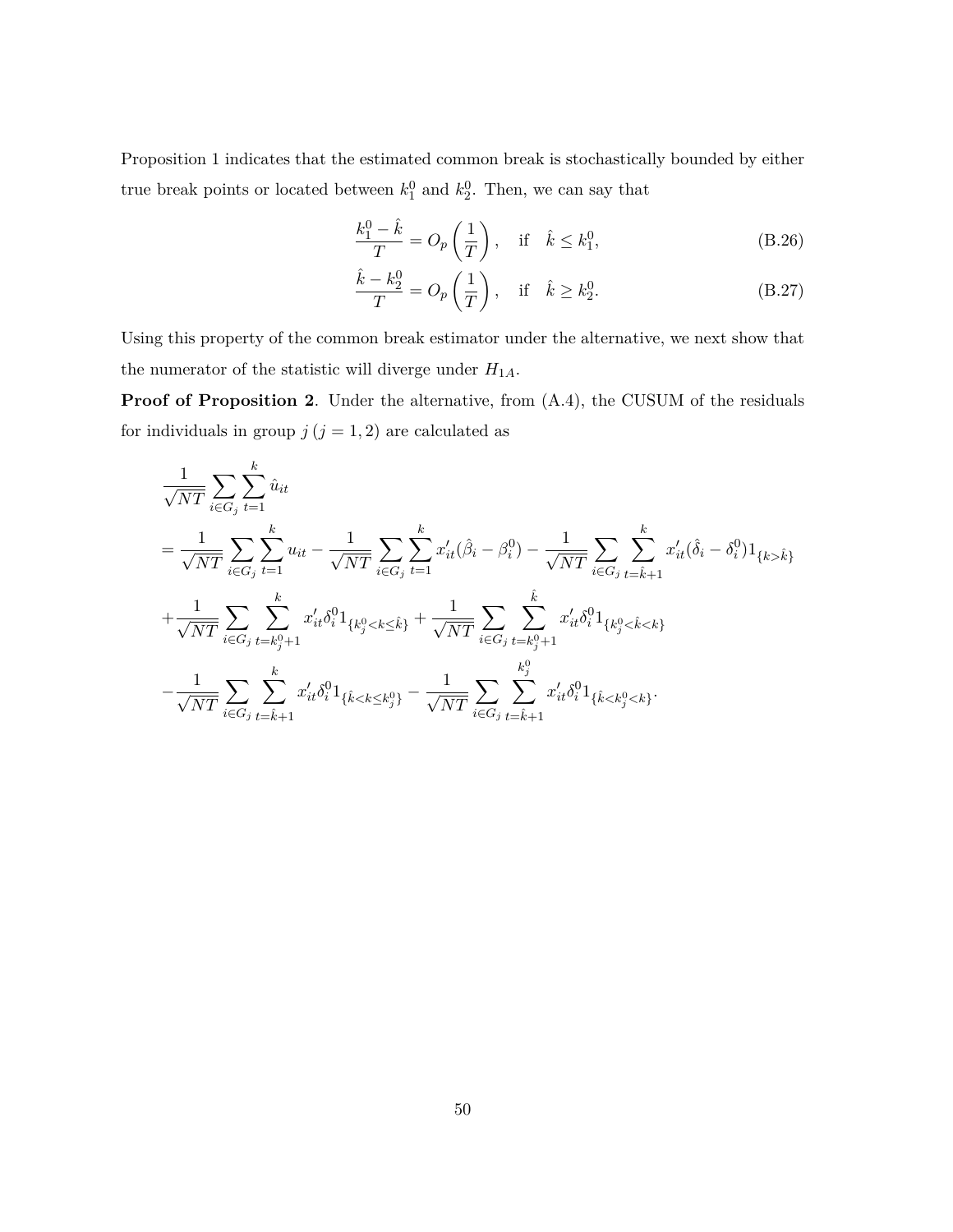Then, the total sum of the squared residuals  $\frac{1}{\sqrt{\lambda}}$  $\frac{1}{NT} \sum_{i=1}^{N} \sum_{t=1}^{k} \hat{u}_{it}$  is expressed as

$$
\frac{1}{\sqrt{NT}} \sum_{i=1}^{N} \sum_{t=1}^{k} u_{it} - \frac{1}{\sqrt{NT}} \sum_{i=1}^{N} \sum_{t=1}^{k} x'_{it} (\hat{\beta}_{i}(\hat{k}) - \beta_{i}^{0}) - \frac{1}{\sqrt{NT}} \sum_{i=1}^{N} \sum_{t=\hat{k}+1}^{k} x'_{it} (\hat{\delta}_{i}(\hat{k}) - \delta_{i}^{0}) \mathbf{1}_{\{k > \hat{k}\}}
$$
\n
$$
+ \frac{1}{\sqrt{NT}} \sum_{i \in G_{1}} \sum_{t=k_{1}^{0}+1} x'_{it} \delta_{i}^{0} \mathbf{1}_{\{k_{1}^{0} < k \leq \hat{k}\}} + \frac{1}{\sqrt{NT}} \sum_{i \in G_{1}} \sum_{t=k_{1}^{0}+1} x'_{it} \delta_{i}^{0} \mathbf{1}_{\{k_{1}^{0} < \hat{k} < k\}}
$$
\n
$$
- \frac{1}{\sqrt{NT}} \sum_{i \in G_{1}} \sum_{t=\hat{k}+1} x'_{it} \delta_{i}^{0} \mathbf{1}_{\{\hat{k} < k \leq k_{1}^{0}\}} - \frac{1}{\sqrt{NT}} \sum_{i \in G_{1}} \sum_{t=\hat{k}+1} x'_{it} \delta_{i}^{0} \mathbf{1}_{\{\hat{k} < k_{1}^{0} < k\}}
$$
\n
$$
+ \frac{1}{\sqrt{NT}} \sum_{i \in G_{2}} \sum_{t=k_{2}^{0}+1} x'_{it} \delta_{i}^{0} \mathbf{1}_{\{k_{2}^{0} < k \leq \hat{k}\}} + \frac{1}{\sqrt{NT}} \sum_{i \in G_{2}} \sum_{t=k_{2}^{0}+1} x'_{it} \delta_{i}^{0} \mathbf{1}_{\{k_{2}^{0} < \hat{k} < k\}}
$$
\n
$$
- \frac{1}{\sqrt{NT}} \sum_{i \in G_{2}} \sum_{t=k_{1}^{0}+1} x'_{it} \delta_{i}^{0} \mathbf{1}_{\{\hat{k} < k \leq k_{2}^{0}\}} - \frac{1}{\sqrt{NT}} \sum_{i \in G_{2}} \sum_{t=k_{1}^{0}+1} x'_{it}
$$

Since  $\hat{k} < k_1^0$  in  $U_6^{H_1}$ ,  $U_7^{H_1}$ , and  $\hat{k} > k_2^0$  in  $U_8^{H_1}$ ,  $U_9^{H_1}$ , using the orders (B.26) and (B.27), we have

$$
U_6^{H_1} = O_p\left(\sqrt{\frac{N}{T}}\right), U_7^{H_1} = O_p\left(\sqrt{\frac{N}{T}}\right), U_8^{H_1} = O_p\left(\sqrt{\frac{N}{T}}\right), U_9^{H_1} = O_p\left(\sqrt{\frac{N}{T}}\right). \tag{B.29}
$$

From (A.10), we know that for  $i \in G_j$ ,  $j = 1, 2$ ,

$$
\sqrt{T}(\hat{\beta}_{i} - \beta_{i}^{0}) = \sqrt{T} \left( \sum_{t=1}^{\hat{k}} x_{it} x_{it}' \right)^{-1} \sum_{t=1}^{\hat{k}} x_{it} u_{it} + \sqrt{T} \left( \sum_{t=1}^{\hat{k}} x_{it} x_{it}' \right)^{-1} \sum_{t=k_{j}^{0}+1}^{\hat{k}} x_{it} x_{it}' \delta_{i}^{0} 1_{\{\hat{k} > k_{j}^{0}\}}
$$

$$
= \begin{cases} \sqrt{T} \left( \sum_{t=1}^{\hat{k}} x_{it} x_{it}' \right)^{-1} \sum_{t=1}^{\hat{k}} x_{it} u_{it} + \sqrt{T} \left( \sum_{t=1}^{\hat{k}} x_{it} x_{it}' \right)^{-1} \sum_{t=k_{j}^{0}+1}^{\hat{k}} x_{it} x_{it}' \delta_{i}^{0} 1_{\{\hat{k} > k_{j}^{0}\}} & \text{if } j = 1, \\ \sqrt{T} \left( \sum_{t=1}^{\hat{k}} x_{it} x_{it}' \right)^{-1} \sum_{t=1}^{\hat{k}} x_{it} u_{it} + O_{p} \left( \frac{1}{\sqrt{T}} \right) & \text{if } j = 2, \end{cases}
$$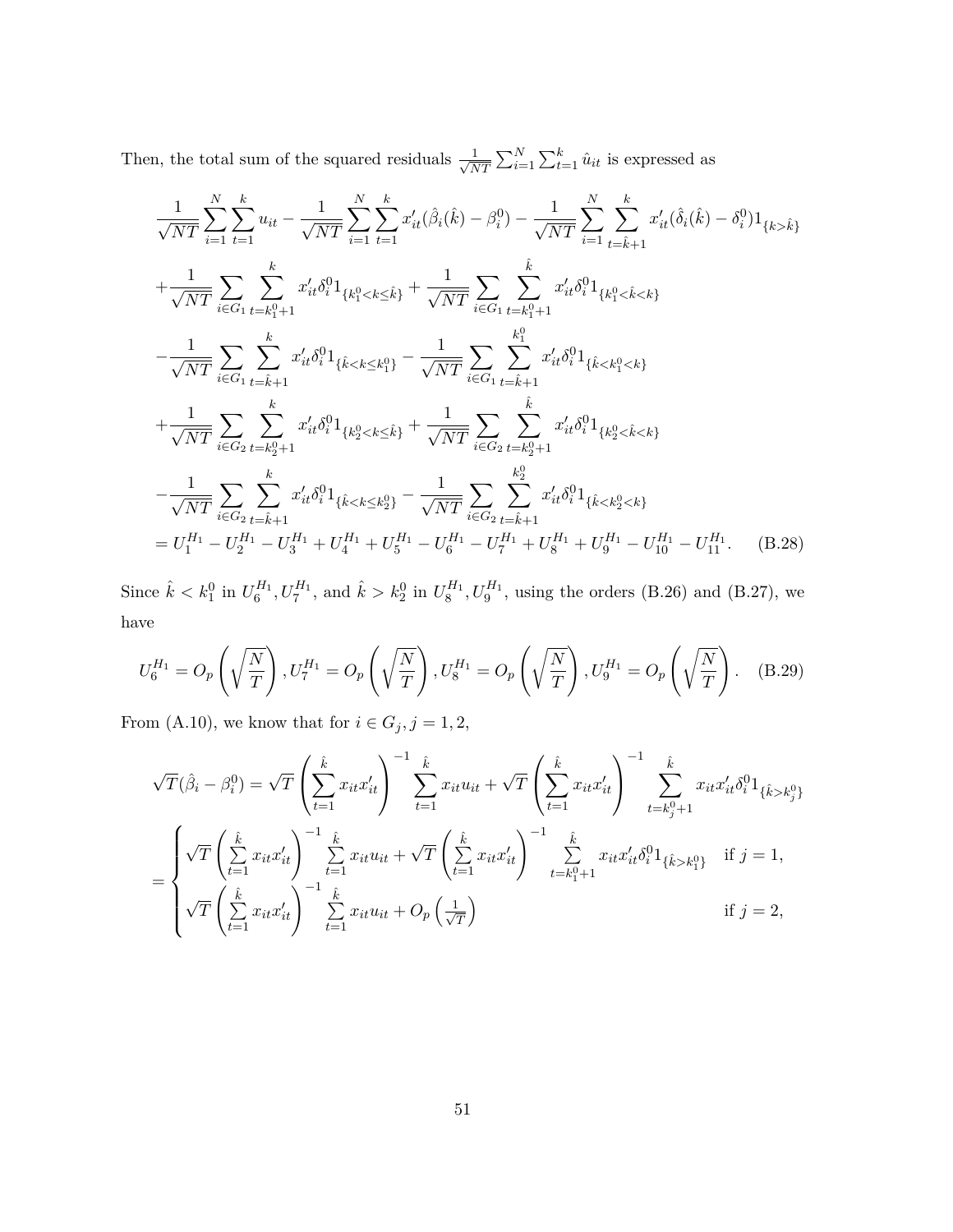using order (B.27). Then, the second term  $U_2^{H_1}$  becomes

$$
\frac{1}{\sqrt{N}} \sum_{i \in G_1} \frac{1}{T} \sum_{t=1}^k x'_{it} \sqrt{T} \left[ \left( \sum_{t=1}^{\hat{k}} x_{it} x'_{it} \right)^{-1} \sum_{t=1}^{\hat{k}} x_{it} u_{it} + \left( \sum_{t=1}^{\hat{k}} x_{it} x'_{it} \right)^{-1} \sum_{t=k_1^0+1}^{\hat{k}} x_{it} x'_{it} \delta_i^0 1_{\{\hat{k} > k_1^0\}} \right]
$$
\n
$$
+ \frac{1}{\sqrt{N}} \sum_{i \in G_2} \frac{1}{T} \sum_{t=1}^k x'_{it} \left[ \sqrt{T} \left( \sum_{t=1}^{\hat{k}} x_{it} x'_{it} \right)^{-1} \sum_{t=1}^{\hat{k}} x_{it} u_{it} + O_p \left( \frac{1}{\sqrt{T}} \right) \right]
$$
\n
$$
= O_p(1) + \frac{1}{\sqrt{N}} \sum_{i \in G_1} \frac{1}{T} \sum_{t=1}^k x'_{it} \left( \frac{1}{T} \sum_{t=1}^{\hat{k}} x_{it} x'_{it} \right)^{-1} \frac{1}{\sqrt{T}} \sum_{t=k_1^0+1}^{\hat{k}} x_{it} x'_{it} \delta_i^0 1_{\{\hat{k} > k_1^0\}}
$$
\n
$$
+ O_p(1) + O_p \left( \sqrt{\frac{N}{T}} \right)
$$
\n
$$
= O_p(1) + U_{21}^{H_1} 1_{\{\hat{k} > k_1^0\}} + O_p(1) + O_p \left( \sqrt{\frac{N}{T}} \right).
$$
\n(B.30)

Considering the third term  $U_3^{H_1}$ , for individuals  $i \in G_j$ , the coefficient estimator is

$$
\hat{\delta}_{i} = \left(\sum_{t=\hat{k}+1}^{T} x_{it} x_{it}' \right)^{-1} \sum_{t=\hat{k}+1}^{T} x_{it} y_{it} - \left(\sum_{t=1}^{\hat{k}} x_{it} x_{it}' \right)^{-1} \sum_{t=1}^{\hat{k}} x_{it} y_{it}
$$
\n
$$
= \left(\sum_{t=\hat{k}+1}^{T} x_{it} x_{it}' \right)^{-1} \left(\sum_{t=\hat{k}+1}^{T} x_{it} (x_{it}' \beta_{i}^{0} + x_{it}' \delta_{i}^{0} + u_{it}) 1_{\{\hat{k} \geq k_{j}^{0}\}} + \left[\sum_{t=\hat{k}+1}^{k_{j}^{0}} x_{it} (x_{it}' \beta_{i}^{0} + u_{it}) + \sum_{t=k_{j}^{0}+1}^{T} x_{it} (x_{it}' \beta_{i}^{0} + x_{it}' \delta_{i}^{0} + u_{it}) \right] 1_{\{\hat{k} < k_{j}^{0}\}} \right\}
$$
\n
$$
- \left[\beta_{i}^{0} + \left(\sum_{t=1}^{\hat{k}} x_{it} x_{it}' \right)^{-1} \sum_{t=1}^{\hat{k}} x_{it} u_{it} + \left(\sum_{t=1}^{\hat{k}} x_{it} x_{it}' \right)^{-1} \sum_{t=k_{j}^{0}+1}^{k} x_{it} x_{it}' \delta_{i}^{0} 1_{\{\hat{k} > k_{j}^{0}\}} \right]
$$
\n
$$
= \delta_{i}^{0} + \left(\sum_{t=\hat{k}+1}^{T} x_{it} x_{it}' \right)^{-1} \sum_{t=\hat{k}+1}^{T} x_{it} u_{it} - \left(\sum_{t=1}^{\hat{k}} x_{it} x_{it}' \right)^{-1} \sum_{t=1}^{\hat{k}} x_{it} u_{it}
$$
\n
$$
- \left(\sum_{t=\hat{k}+1}^{T} x_{it} x_{it}' \right)^{-1} \sum_{t=\hat{k}+1}^{k_{j}^{0}} x_{it} x_{it}' \delta_{i}^{0} 1_{\{\hat{k} < k_{j}^{0}\}} - \left(\sum_{t=1}^{\hat{k}} x_{it} x_{it}' \right)^{-1} \sum_{t=k_{j}^{0}+1}^{k} x_{it} x
$$

where the fourth term in the final equality is  $O_p(1/T)$  for individuals in group 1 using order (B.26), while the fifth term is  $O_p(1/T)$  for individuals in group 2 using order (B.27). Then,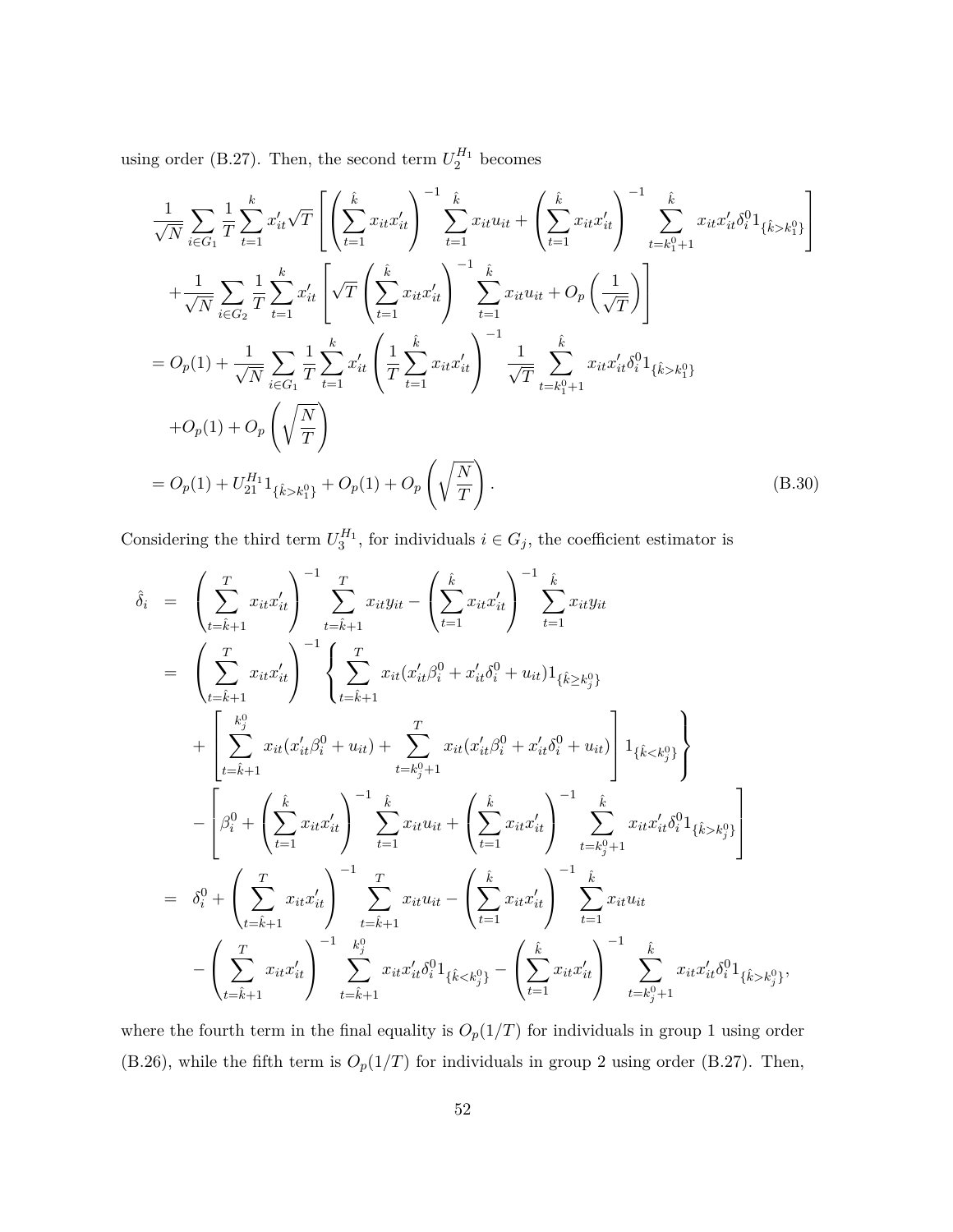the third term  $U_3^{H_1}$  can be rewritten as

$$
\begin{split}\n&\left\{\frac{1}{\sqrt{N}}\sum_{i=1}^{N}\frac{1}{T}\sum_{t=\hat{k}+1}^{k}x_{it}'\sqrt{T}\left[\left(\sum_{t=\hat{k}+1}^{T}x_{it}x_{it}'\right)^{-1}\sum_{t=\hat{k}+1}^{T}x_{it}u_{it} - \left(\sum_{t=1}^{\hat{k}}x_{it}x_{it}'\right)^{-1}\sum_{t=1}^{k}x_{it}u_{it}\right] \\
&-O_{p}\left(\sqrt{\frac{N}{T}}\right) - \frac{1}{\sqrt{N}}\sum_{i\in G_{1}}\frac{1}{T}\sum_{t=\hat{k}+1}^{k}x_{it}'\left(\sum_{t=1}^{\hat{k}}x_{it}x_{it}'\right)^{-1}\sum_{t=k_{1}^{0}+1}^{k}x_{it}x_{it}'\delta_{i}^{0}1_{\{\hat{k}>k_{1}^{0}\}} \\
&- \frac{1}{\sqrt{N}}\sum_{i\in G_{2}}\frac{1}{T}\sum_{t=\hat{k}+1}^{k}x_{it}'\left(\frac{1}{T}\sum_{t=\hat{k}+1}^{T}x_{it}x_{it}'\right)^{-1}\frac{1}{\sqrt{T}}\sum_{t=\hat{k}+1}^{k_{2}^{0}}x_{it}x_{it}'\delta_{i}^{0}1_{\{\hat{k}\hat{k}\}} \\
&=\left[O_{p}(1)-O_{p}\left(\sqrt{\frac{N}{T}}\right)-U_{31}^{H_{1}}1_{\{\hat{k}>k_{1}^{0}\}} - U_{32}^{H_{1}}1_{\{\hat{k}\hat{k}\}}.\n\end{split} \tag{B.31}
$$

Thus, from (B.29), (B.30), and (B.31), (B.28) can be rewritten as

$$
\frac{1}{\sqrt{NT}} \sum_{i=1}^{N} \sum_{t=1}^{k} \hat{u}_{it}
$$
\n
$$
= O_p(1) - \left[ O_p(1) + U_{21}^{H_1} 1_{\{\hat{k} > k_1^0\}} + O_p(1) + O_p\left(\sqrt{\frac{N}{T}}\right) \right]
$$
\n
$$
- \left[ O_p(1) - O_p\left(\sqrt{\frac{N}{T}}\right) - U_{31}^{H_1} 1_{\{\hat{k} > k_1^0\}} - U_{32}^{H_1} 1_{\{\hat{k} < k_2^0\}} - O_p\left(\sqrt{\frac{N}{T}}\right) \right] 1_{\{k > \hat{k}\}}
$$
\n
$$
+ U_4^{H_1} + U_5^{H_1} + O_p\left(\sqrt{\frac{N}{T}}\right) - U_{10}^{H_1} - U_{11}^{H_1}
$$
\n
$$
= -U_{21}^{H_1} 1_{\{\hat{k} > k_1^0\}} + \left[ U_{31}^{H_1} 1_{\{\hat{k} > k_1^0\}} + U_{32}^{H_1} 1_{\{\hat{k} < k_2^0\}} \right] 1_{\{k > \hat{k}\}} + U_4^{H_1} + U_5^{H_1} - U_{10}^{H_1} - U_{11}^{H_1}
$$
\n
$$
+ O_p(1) + O_p\left(\sqrt{\frac{N}{T}}\right).
$$
\n(B.32)

Next, we show that (B.32) diverges at the rate of  $\sqrt{NT}$  under the alternative in the following three cases.

**Case (i).** Suppose that  $\hat{k} < k_1^0 < k_2^0$ , we have

$$
U_{21}^{H_1} 1_{\{\hat{k} > k_1^0\}} = 0, U_{31}^{H_1} 1_{\{\hat{k} > k_1^0\}} = 0, U_4^{H_1} = 0, U_5^{H_1} = 0.
$$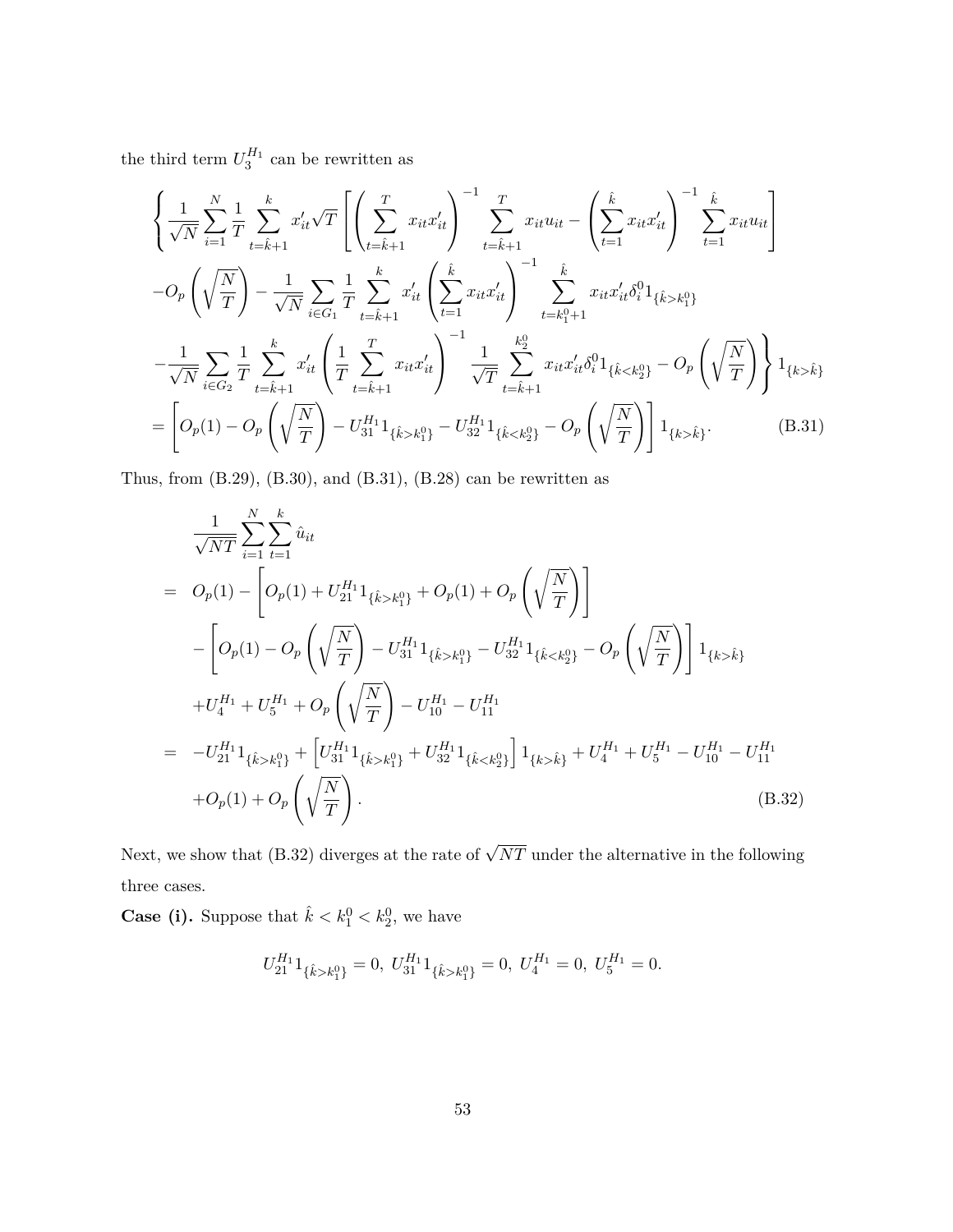Choosing  $k \in (k_1^0 + C_1, k_2^0]$ , we can see that  $U_{11}^{H_1} = 0$ , and

$$
-U_{10}^{H_1} + U_{32}^{H_1} 1_{\{\hat{k} < k_2^0\}} 1_{\{k > \hat{k}\}}
$$
\n
$$
= -\frac{1}{\sqrt{NT}} \sum_{i \in G_2} \sum_{t = \hat{k} + 1}^k x_{it}' \delta_i^0 + \frac{1}{\sqrt{NT}} \sum_{i \in G_2} \sum_{t = \hat{k} + 1}^k x_{it}' \left(\sum_{t = \hat{k} + 1}^T x_{it} x_{it}'\right)^{-1} \sum_{t = \hat{k} + 1}^{k_2^0} x_{it} x_{it}' \delta_i^0
$$
\n
$$
= -\sqrt{\frac{T}{N}} \sum_{i \in G_2} \frac{1}{T} \sum_{t = \hat{k} + 1}^k x_{it}' \left(\frac{1}{T} \sum_{t = \hat{k} + 1}^T x_{it} x_{it}'\right)^{-1} \frac{1}{T} \sum_{t = k_2^0 + 1}^T x_{it} x_{it}' \delta_i^0
$$
\n
$$
= O_p(\sqrt{NT}).
$$

Thus, we have

$$
\sup_{k \in [1,T-1]} US_{NT}(k, \hat{k}) \ge \sup_{k \in (k_1^0 + C_1, k_2^0]} US_{NT}(k, \hat{k})
$$
  
= 
$$
\sup_{k \in (k_1^0 + C_1, k_2^0]} \left( U_{32}^{H_1} - U_{10}^{H_1} + O_p(1) + O_p\left(\sqrt{\frac{N}{T}}\right) \right)^2 = O_p(NT).
$$

**Case (ii).** Suppose that  $k_1^0 \leq \hat{k} \leq k_2^0$ . If  $\hat{k} \in (k_1^0 + C_1, k_2^0]$ , choosing  $k \in [k_1^0, k_1^0 + C_1]$ , we have

$$
U_{31}^{H_1}1_{\{k>\hat{k}\}} = 0, U_{32}^{H_1}1_{\{k>\hat{k}\}} = 0, U_{5}^{H_1} = 0, U_{10}^{H_1} = 0, U_{11}^{H_1} = 0,
$$
  

$$
U_{4}^{H_1} = \frac{1}{\sqrt{NT}} \sum_{i \in G_1} \sum_{t=k_1^0+1}^k x_{it}' \delta_i^0 = O_p\left(\sqrt{\frac{N}{T}}\right),
$$

since  $k < \hat{k}$ , and

$$
U_{21}^{H_1} = \sqrt{\frac{T}{N}} \sum_{i \in G_1} \frac{1}{T} \sum_{t=1}^k x_{it}' \left( \frac{1}{T} \sum_{t=1}^{\hat{k}} x_{it} x_{it}' \right)^{-1} \frac{1}{T} \sum_{t=k_1^0+1}^{\hat{k}} x_{it} x_{it}' \delta_i^0 = O_p(\sqrt{NT}).
$$

Thus, we have

$$
\sup_{k \in [1,T-1]} US_{NT}(k, \hat{k}) \ge \sup_{k \in [k_1^0, k_1^0 + C_1]} US_{NT}(k, \hat{k})
$$
  
= 
$$
\sup_{k \in [k_1^0, k_1^0 + C_1]} \left( U_{21}^{H_1} + O_p(1) + O_p\left(\sqrt{\frac{N}{T}}\right) \right)^2 = O_p(NT).
$$

If  $\hat{k} \in [k_1^0, k_1^0 + C_1]$ , since  $(\hat{k} - k_1^0)/T = O_p(1/T)$ ,  $U_{21}^{H_1} 1_{\{\hat{k} > k_1^0\}} = O_p$  $\sqrt{N}$ *T*  $\Bigg), U_{31}^{H_1} 1_{\{\hat{k} > k_1^0\}} = O_p$  $\sqrt{N}$ *T*  $\Bigg), U_4^{H_1} = O_p$  $\sqrt{N}$ *T*  $\Bigg), U_5^{H_1} = O_p$  $\sqrt{N}$ *T*  $\setminus$ *.*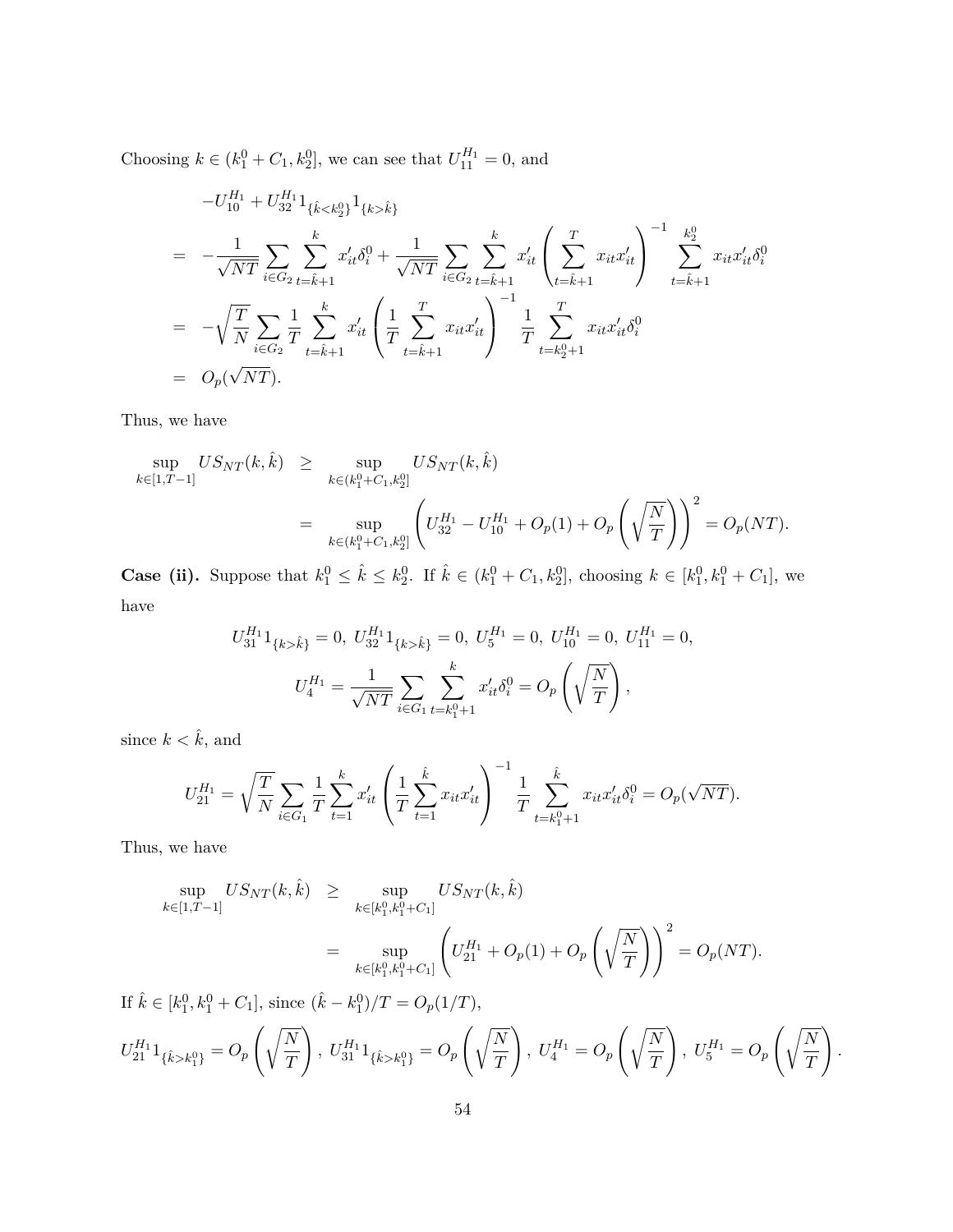Choosing  $k = k_2^0$ , we have  $U_{11}^{H_1} = 0$ , and

$$
U_{32}^{H_1} 1_{\{\hat{k} < k_2^0\}} - U_{10}^{H_1}
$$
\n
$$
= \frac{1}{\sqrt{NT}} \sum_{i \in G_2} \sum_{t=\hat{k}+1}^{k_2^0} x'_{it} \left( \sum_{t=\hat{k}+1}^T x_{it} x'_{it} \right)^{-1} \sum_{t=\hat{k}+1}^{k_2^0} x_{it} x'_{it} \delta_i^0 - \frac{1}{\sqrt{NT}} \sum_{i \in G_2} \sum_{t=\hat{k}+1}^{k_2^0} x'_{it} \delta_i^0
$$
\n
$$
= -\sqrt{\frac{T}{N}} \sum_{i \in G_2} \frac{1}{T} \sum_{t=\hat{k}+1}^{k_2^0} x'_{it} \left( \frac{1}{T} \sum_{t=\hat{k}+1}^T x_{it} x'_{it} \right)^{-1} \frac{1}{T} \sum_{t=k_2^0+1}^T x_{it} x'_{it} \delta_i^0
$$
\n
$$
= O_p\left(\sqrt{NT}\right).
$$

Thus, we have

$$
\sup_{k \in [1,T-1]} US_{NT}(k, \hat{k}) \ge US_{NT}(k_2^0, \hat{k}) = \left( U_{32}^{H_1} - U_{10}^{H_1} + O_p(1) + O_p\left(\sqrt{\frac{N}{T}}\right) \right)^2 = O_p(NT).
$$

**Case (iii).** Suppose that  $k_1^0 < k_2^0 < \hat{k}$ , then we have

$$
U_{32}^{H_1} 1_{\{\hat{k} < k_2^0\}} = 0, \ U_{10}^{H_1} = 0, \ U_{11}^{H_1} = 0.
$$

Choosing  $k \in (k_1^0, k_1^0 + C_1]$ , we can see that  $U_{31}^{H_1}1_{\{k > \hat{k}\}} = 0$ ,  $U_5^{H_1} = 0$ ,  $U_4^{H_1} = O_p\left(\sqrt{N/T}\right)$ , and

$$
U_{21}^{H_1}1_{\{\hat{k}>k_1^0\}} = \frac{1}{\sqrt{NT}} \sum_{i=1}^N \sum_{t=1}^k x_{it}' \left(\sum_{t=1}^{\hat{k}} x_{it} x_{it}'\right)^{-1} \sum_{t=k_1^0+1}^{\hat{k}} x_{it} x_{it}' \delta_i^0
$$
  

$$
= \sqrt{\frac{T}{N}} \sum_{i=1}^N \frac{1}{T} \sum_{t=1}^k x_{it}' \left(\frac{1}{T} \sum_{t=1}^{\hat{k}} x_{it} x_{it}'\right)^{-1} \frac{1}{T} \sum_{t=k_1^0+1}^{\hat{k}} x_{it} x_{it}' \delta_i^0
$$
  

$$
= O_p(\sqrt{NT}).
$$

Thus, we have

$$
\sup_{k \in [1,T-1]} US_{NT}(k, \hat{k}) \ge \sup_{k \in (k_1^0, k_1^0 + C_1]} US_{NT}(k, \hat{k})
$$
  
= 
$$
\sup_{k \in (k_1^0, k_1^0 + C_1]} \left( U_{21}^{H_1} + O_p(1) + O_p\left(\sqrt{\frac{N}{T}}\right) \right)^2 = O_p(NT).
$$

The proof of Proposition 2 is complete.  $\blacksquare$ 

**Proof of Proposition 3.** From Proposition 1, under the alternative  $H_{1A}$ , the estimated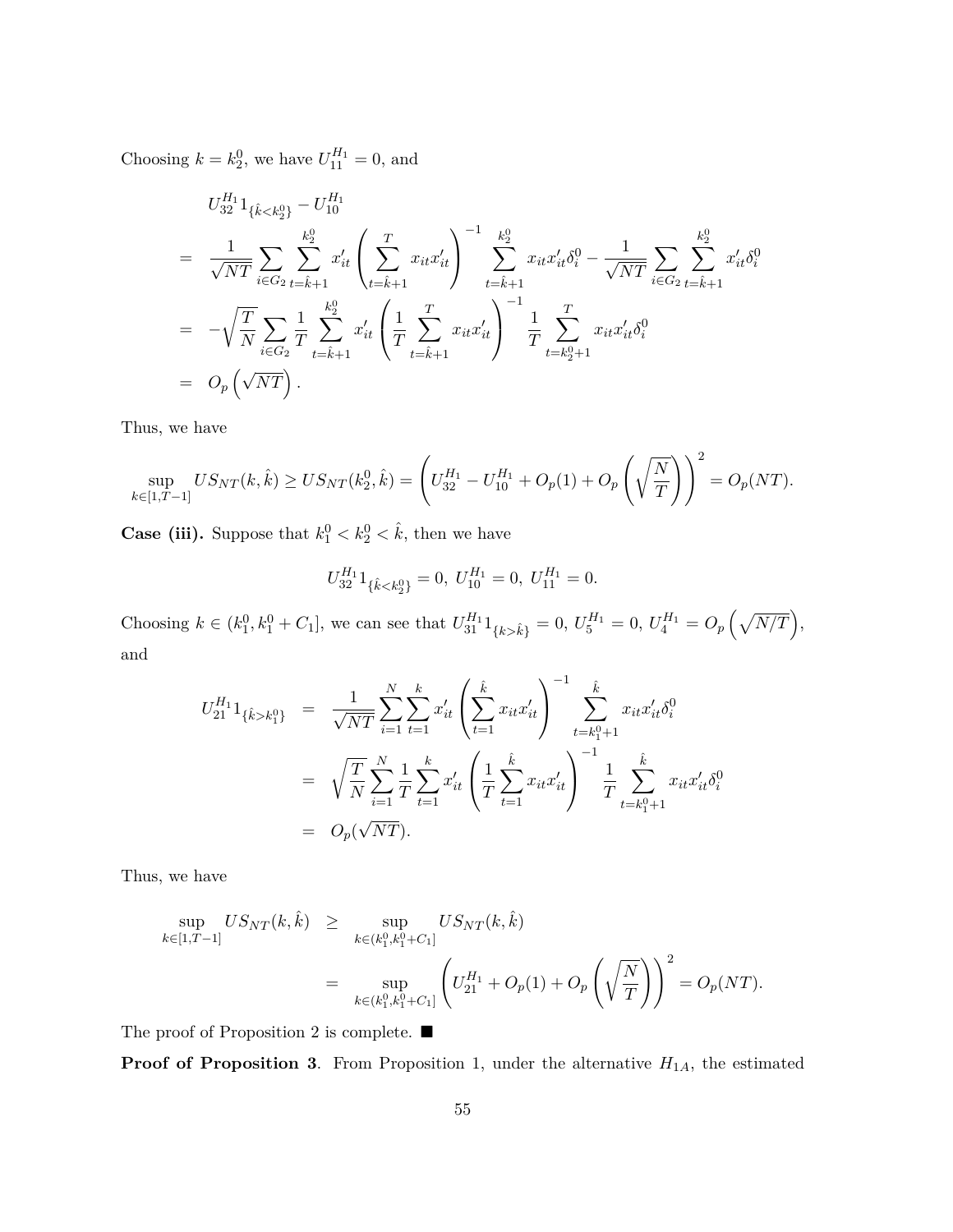common break  $\hat{k}$  takes a value in  $[k_1^0 - C_1, k_2^0 + C_2]$  with probability approaching one, for arbitrary positive constants  $C_1, C_2$ . Thus, we investigate the limiting properties of the nor- $\text{malization factor in three cases that } k_1^0 - C_1 \leq \hat{k} < k_1^0, k_1^0 \leq \hat{k} \leq k_2^0, \text{ and } k_2^0 < \hat{k} \leq k_2^0 + C_2.$ **Case (i).** Suppose that  $k_1^0 - C_1 \leq \hat{k} < k_1^0$ , we have,

$$
\inf_{(k_1,k_2)\in\Omega(\epsilon)} V_{NT}(k_1,\hat{k},k_2) \leq V_{NT}(k_1,\hat{k},k_2^0), \text{ for } k_1 \in \Omega(\epsilon).
$$

To show that the minimum value of  $V_{NT}(k_1, k, k_2)$  is stochastically bounded, it is sufficient to show that for any  $k_1 \in \Omega(\epsilon)$ ,

$$
V_{NT}(k_1, \hat{k}, k_2^0) = O_p(1).
$$

In this case, the model is estimated by regressing  $Y_i$  on  $[X_i, X_{1i}(k_1, \hat{k}), X_{2i}(\hat{k}, k_2^0), X_{3i}(k_2^0)],$ which is expressed as

$$
Y_i = [X_i, X_{1i}(k_1, \hat{k}), X_{2i}(\hat{k}, k_2^0), X_{3i}(k_2^0)] \begin{bmatrix} \beta_i \\ \delta_{1i} \\ \delta_{2i} \\ \delta_{3i} \end{bmatrix} + u_i
$$
  
=  $\tilde{X}_i(k_1, \hat{k}, k_2^0) b_{1i} + u_i,$  (B.33)

while the true model with distinct common breaks is defined by

$$
Y_i = [X_i, X_{1i}(\hat{k}, k_1^0), X_{2i}(k_1^0, k_2^0), X_{3i}(k_2^0)]b_{1i}^0 + u_i
$$
  
\n
$$
= \tilde{X}_i(\hat{k}, k_1^0, k_2^0)b_{1i}^0 + u_i
$$
  
\n
$$
b_{1i}^0 = \begin{cases} [\beta_i^{0'}, 0, \delta_i^{0'}, \delta_i^{0'}]' & \text{if } i \in G_1, \\ [\beta_i^{0'}, 0, 0, \delta_i^{0'}]' & \text{if } i \in G_2. \end{cases}
$$
\n(B.34)

Replacing  $Y_i$  in (B.33) by (B.34), the residuals can be written by, for individuals in group 1,

$$
\tilde{u}_{i} = \tilde{X}_{i}(\hat{k}, k_{1}^{0}, k_{2}^{0})b_{1i}^{0} + u_{i} - \tilde{X}_{i}(k_{1}, \hat{k}, k_{2}^{0})\tilde{b}_{1i}(\hat{k}) \n= u_{i} - \tilde{X}_{i}(k_{1}, \hat{k}, k_{2}^{0})[\tilde{b}_{1i}(\hat{k}) - b_{1i}^{0}] + [\tilde{X}_{i}(\hat{k}, k_{1}^{0}, k_{2}^{0}) - \tilde{X}_{i}(k_{1}, \hat{k}, k_{2}^{0})]b_{1i}^{0} \n= u_{i} - \tilde{X}_{i}(k_{1}, \hat{k}, k_{2}^{0})\begin{bmatrix} \tilde{\beta}_{i} - \beta_{i}^{0} \\ \tilde{\delta}_{1i} \\ \tilde{\delta}_{2i} - \delta_{i}^{0} \\ \tilde{\delta}_{3i} - \delta_{i}^{0} \end{bmatrix} + [0, X_{1i}(\hat{k}, k_{1}^{0}) - X_{1i}(k_{1}, \hat{k}), X_{2i}(k_{1}^{0}, k_{2}^{0}) - X_{2i}(\hat{k}, k_{2}^{0}), 0] \begin{bmatrix} \beta_{i}^{0} \\ 0 \\ \delta_{i}^{0} \\ \delta_{i}^{0} \end{bmatrix} \n= u_{i} - X_{i}(\tilde{\beta}_{i} - \beta_{i}^{0}) - X_{1i}(k_{1}, \hat{k})\tilde{\delta}_{1i} - X_{2i}(\hat{k}, k_{2}^{0})(\tilde{\delta}_{2i} - \delta_{i}^{0}) - X_{3i}(k_{2}^{0})(\tilde{\delta}_{3i} - \delta_{i}^{0}) \n+ [X_{2i}(k_{1}^{0}, k_{2}^{0}) - X_{2i}(\hat{k}, k_{2}^{0})]\delta_{i}^{0}.
$$
\n(B.35)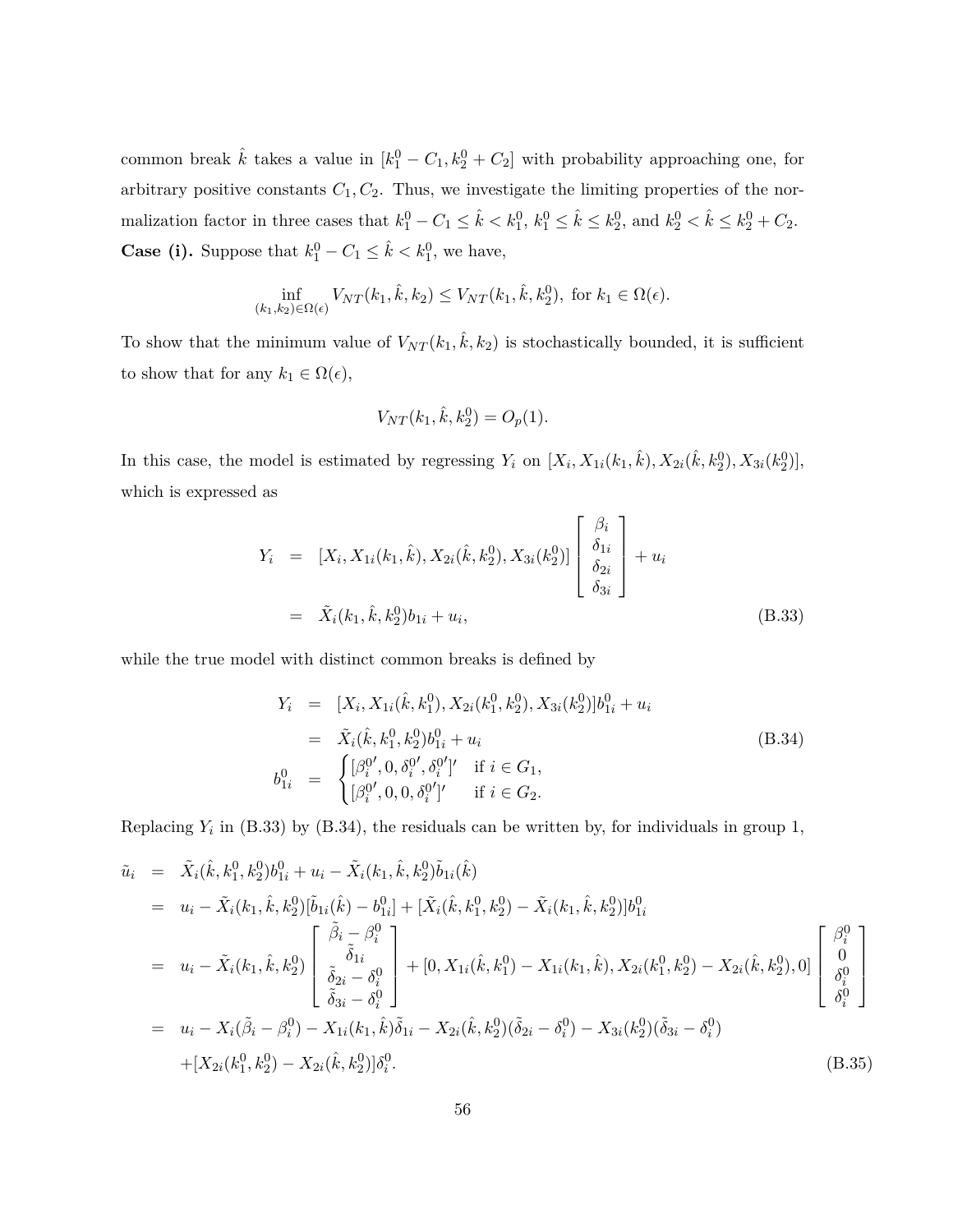For individuals in group 2, we have

$$
\tilde{u}_i = u_i - \tilde{X}_i(k_1, \hat{k}, k_2^0) \begin{bmatrix} \tilde{\beta}_i - \beta_i^0 \\ \tilde{\delta}_{1i} \\ \tilde{\delta}_{2i} \\ \tilde{\delta}_{3i} - \delta_i^0 \end{bmatrix} + [0, X_{1i}(\hat{k}, k_1^0) - X_{1i}(k_1, \hat{k}), X_{2i}(k_1^0, k_2^0) - X_{2i}(\hat{k}, k_2^0), 0] \begin{bmatrix} \beta_i^0 \\ 0 \\ 0 \\ \delta_i^0 \end{bmatrix}
$$

$$
= u_i - X_i(\tilde{\beta}_i - \beta_i^0) - X_{1i}(k_1, \hat{k})\tilde{\delta}_{1i} - X_{2i}(\hat{k}, k_2^0)\tilde{\delta}_{2i} - X_{3i}(k_2^0)(\tilde{\delta}_{3i} - \delta_i^0). \tag{B.36}
$$

By the definition of the denominator,  $V_{NT}(k_1, \hat{k}, k_2^0)$  can be decomposed into four parts  $V_1^{H_1}$ ,  $V_2^{H_1}$ ,  $V_3^{H_1}$ , and  $V_4^{H_1}$ , defined by

$$
V_1^{H_1} = \frac{1}{T} \sum_{s=1}^{k_1} \left( \frac{1}{\sqrt{NT}} \sum_{i=1}^N \sum_{t=1}^s \tilde{u}_{it} \right)^2, V_2^{H_1} = \frac{1}{T} \sum_{s=k_1+1}^{\hat{k}} \left( \frac{1}{\sqrt{NT}} \sum_{i=1}^N \sum_{t=s}^{\hat{k}} \tilde{u}_{it} \right)^2,
$$
  

$$
V_3^{H_1} = \frac{1}{T} \sum_{s=\hat{k}+1}^{k_2} \left( \frac{1}{\sqrt{NT}} \sum_{i=1}^N \sum_{t=\hat{k}+1}^s \tilde{u}_{it} \right)^2, V_4^{H_1} = \frac{1}{T} \sum_{s=k_2^0+1}^T \left( \frac{1}{\sqrt{NT}} \sum_{i=1}^N \sum_{t=s}^T \tilde{u}_{it} \right)^2.
$$

From (B.35) and (B.36), for  $t \leq \hat{k}$ , the residuals  $\tilde{u}_{it}$  are calculated on the basis of subsamples  ${x_{i1}, \cdots, x_{ik_1}}$ , and  ${x_{i(k_1+1)}, \cdots, x_{ik}}$ , which are the same as those in (A.22) under the null hypothesis. Using the asymptotic distribution of  $(A.23)$ – $(A.27)$  and  $k_1^0 - \hat{k} = O_p(1)$ , we can derive the limiting distributions of the terms  $V_1^{H_1}$  and  $V_2^{H_1}$  as follows:

$$
V_1^{H_1} + V_2^{H_1} \Rightarrow \sigma^2 \int_0^{\tau_1} \left( W(r) - \frac{r}{\tau_1} W(\tau_1) \right)^2 dr + \sigma^2 \int_{\tau_1}^{\tau_1^0} \left[ W(\tau_1^0) - W(r) - \frac{\tau_1^0 - r}{\tau_1^0 - \tau_1} (W(\tau_1^0) - W(\tau_1)) \right]^2.
$$
  
We next consider the third term, which can be rewritten as

We next consider the third term, which can be rewritten as

$$
V_3^{H_1} = \frac{1}{T} \sum_{s=\hat{k}+1}^{k_2^0} \left[ \frac{1}{\sqrt{NT}} \sum_{i=1}^N \sum_{t=\hat{k}+1}^s u_{it} - \frac{1}{\sqrt{NT}} \sum_{i=1}^N \sum_{t=\hat{k}+1}^s x'_{it} (\tilde{\beta}_i - \beta_i^0) - \frac{1}{\sqrt{NT}} \sum_{i \in G_1} \sum_{t=\hat{k}+1}^s x'_{it} (\tilde{\delta}_{2i} - \delta_i^0) \right] - \frac{1}{\sqrt{NT}} \sum_{i \in G_1} \left( \sum_{t=\hat{k}+1}^s x'_{it} \delta_i^0 1_{\{s \le k_1^0\}} + \sum_{t=\hat{k}+1}^k x'_{it} \delta_i^0 1_{\{s > k_1^0\}} \right) - \frac{1}{\sqrt{NT}} \sum_{i \in G_2} \sum_{t=\hat{k}+1}^s x'_{it} \tilde{\delta}_{2i} \right]^2 \quad (B.37)
$$
  
= 
$$
\frac{1}{T} \sum_{s=\hat{k}+1}^{k_2^0} \left[ \frac{1}{\sqrt{NT}} \sum_{i=1}^N \sum_{t=\hat{k}+1}^s u_{it} - \frac{1}{\sqrt{NT}} \sum_{i=1}^N \sum_{t=\hat{k}+1}^s x'_{it} (\tilde{\beta}_i - \beta_i^0) - \frac{1}{\sqrt{NT}} \sum_{i \in G_1} \sum_{t=\hat{k}+1}^s x'_{it} (\tilde{\delta}_{2i} - \delta_i^0) \right]
$$
  
- 
$$
O_p\left(\sqrt{\frac{N}{T}}\right) - \frac{1}{\sqrt{NT}} \sum_{i \in G_2} \sum_{t=\hat{k}+1}^s x'_{it} \tilde{\delta}_{2i} \right]^2
$$
  
= 
$$
\frac{1}{T} \sum_{s=\hat{k}+1}^{k_2^0} \left( V_{31}^{H_1} - V_{32}^{H_1} - V_{33}^{H_1} - O_p\left(\sqrt{\frac{N}{T}}\right) - V_{34}^{H_1} \right)^2.
$$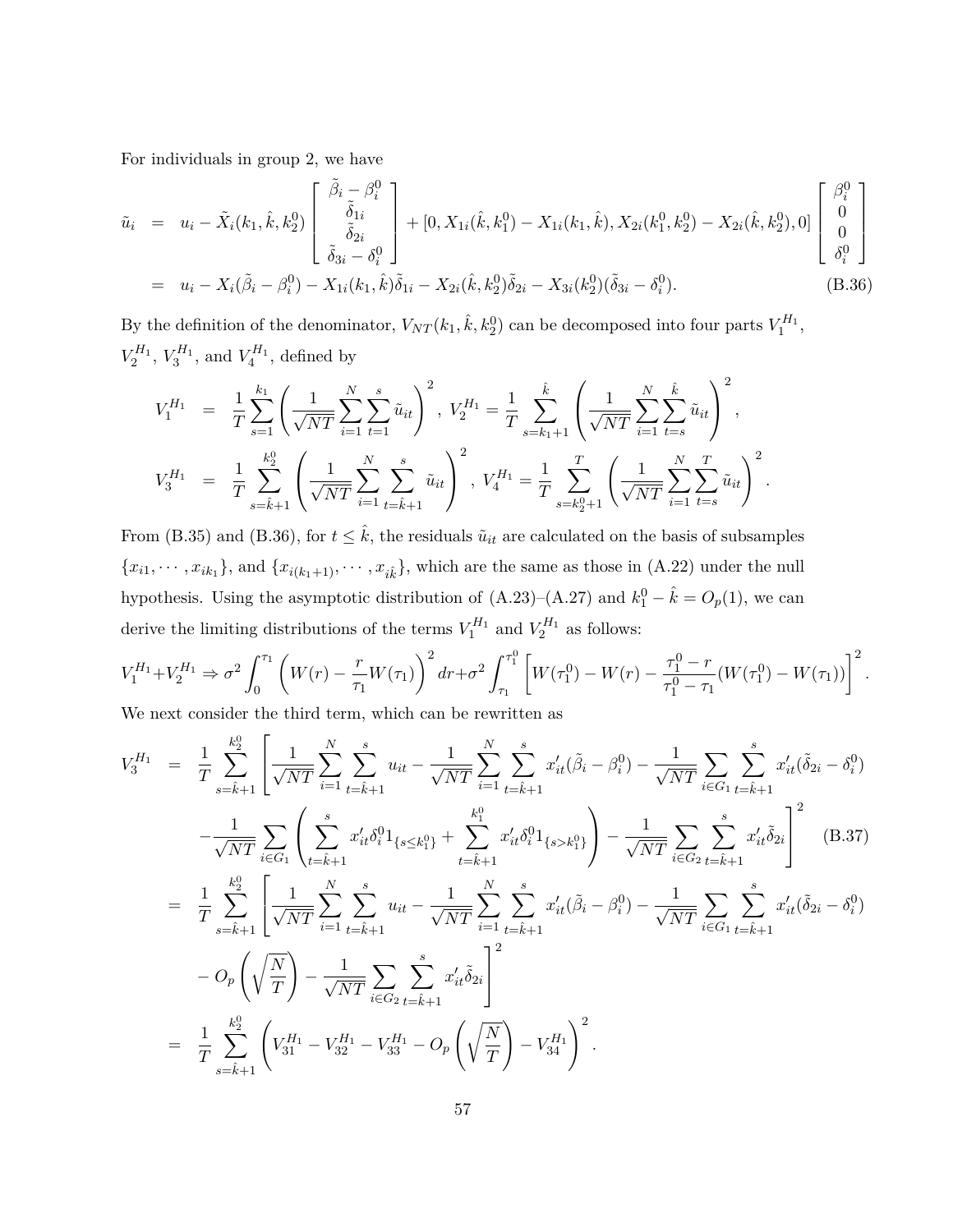Since  $k_1^0 - \hat{k} = O_p(1)$ , the terms in parentheses in (B.37) are  $o_p(1)$  and will vanish as  $N, T \rightarrow$  $\infty$ . Similar to *V*<sub>31</sub> and *V*<sub>32</sub>, we have

$$
V_{31}^{H_1} \Rightarrow \sigma(W(r) - W(\tau_1^0)), \tag{B.38}
$$

$$
V_{32}^{H_1} \Rightarrow \sigma(r - \tau_1^0) \frac{W(\tau_1)}{\tau_1}.
$$
 (B.39)

The coefficient estimator  $\tilde{\delta}_{2i}$  is calculated by, for  $i \in G_1$ ,

$$
\tilde{\delta}_{2i} = \left( \sum_{t=\hat{k}+1}^{k_2^0} x_{it} x_{it}' \right)^{-1} \sum_{t=\hat{k}+1}^{k_2^0} x_{it} y_{it} - \left( \sum_{t=1}^{k_1} x_{it} x_{it}' \right)^{-1} \sum_{t=1}^{k_1} x_{it} y_{it}
$$
\n
$$
= \left( \sum_{t=\hat{k}+1}^{k_2^0} x_{it} x_{it}' \right)^{-1} \left[ \sum_{t=\hat{k}+1}^{k_1^0} x_{it} (x_{it}' \beta_i^0 + u_{it}) + \sum_{t=k_1^0+1}^{k_2^0} x_{it} (x_{it}' \beta_i^0 + x_{it}' \delta_i^0 + u_{it}) \right]
$$
\n
$$
- \left[ \beta_i^0 + \left( \sum_{t=1}^{k_1} x_{it} x_{it}' \right)^{-1} \sum_{t=1}^{k_1} x_{it} u_{it} \right]
$$
\n
$$
= \delta_i^0 + \left( \sum_{t=\hat{k}+1}^{k_2^0} x_{it} x_{it}' \right)^{-1} \sum_{t=\hat{k}+1}^{k_2^0} x_{it} u_{it} - \left( \sum_{t=1}^{k_1} x_{it} x_{it}' \right)^{-1} \sum_{t=1}^{k_1} x_{it} u_{it} - O_p \left( \frac{1}{T} \right),
$$

for  $i \in G_2$ ,

$$
\tilde{\delta}_{2i} = \left( \sum_{t=\hat{k}+1}^{k_2^0} x_{it} x_{it}' \right)^{-1} \sum_{t=\hat{k}+1}^{k_2^0} x_{it} (x_{it}' \beta_i^0 + u_{it}) - \left[ \beta_i^0 + \left( \sum_{t=1}^{k_1} x_{it} x_{it}' \right)^{-1} \sum_{t=1}^{k_1} x_{it} u_{it} \right]
$$
\n
$$
= \left( \sum_{t=\hat{k}+1}^{k_2^0} x_{it} x_{it}' \right)^{-1} \sum_{t=\hat{k}+1}^{k_2^0} x_{it} u_{it} - \left( \sum_{t=1}^{k_1} x_{it} x_{it}' \right)^{-1} \sum_{t=1}^{k_1} x_{it} u_{it}.
$$

Then, we have

$$
V_{33}^{H_1} + V_{34}^{H_1} = \frac{1}{\sqrt{N}} \sum_{i=1}^N \left( \frac{1}{T} \sum_{t=k_1^0+1}^s x'_{it} + O_p\left(\frac{1}{T}\right) \right) \sqrt{T} \left[ \left( \sum_{t=k_1^0+1}^{k_2^0} x_{it} x'_{it} \right)^{-1} \sum_{t=k_1^0+1}^{k_2^0} x_{it} u_{it} \right. \\ - \left( \sum_{t=1}^{k_1} x_{it} x'_{it} \right)^{-1} \sum_{t=1}^{k_1} x_{it} u_{it} + O_p\left(\frac{1}{T}\right) + O_p\left(\frac{1}{\sqrt{T}}\right) + O_p\left(\frac{1}{T}\right) \right] \\ \Rightarrow \sigma(r - \tau_1^0) \left( \frac{W(\tau_2^0) - W(\tau_1^0)}{\tau_2^0 - \tau_1^0} - \frac{W(\tau_1)}{\tau_1} \right).
$$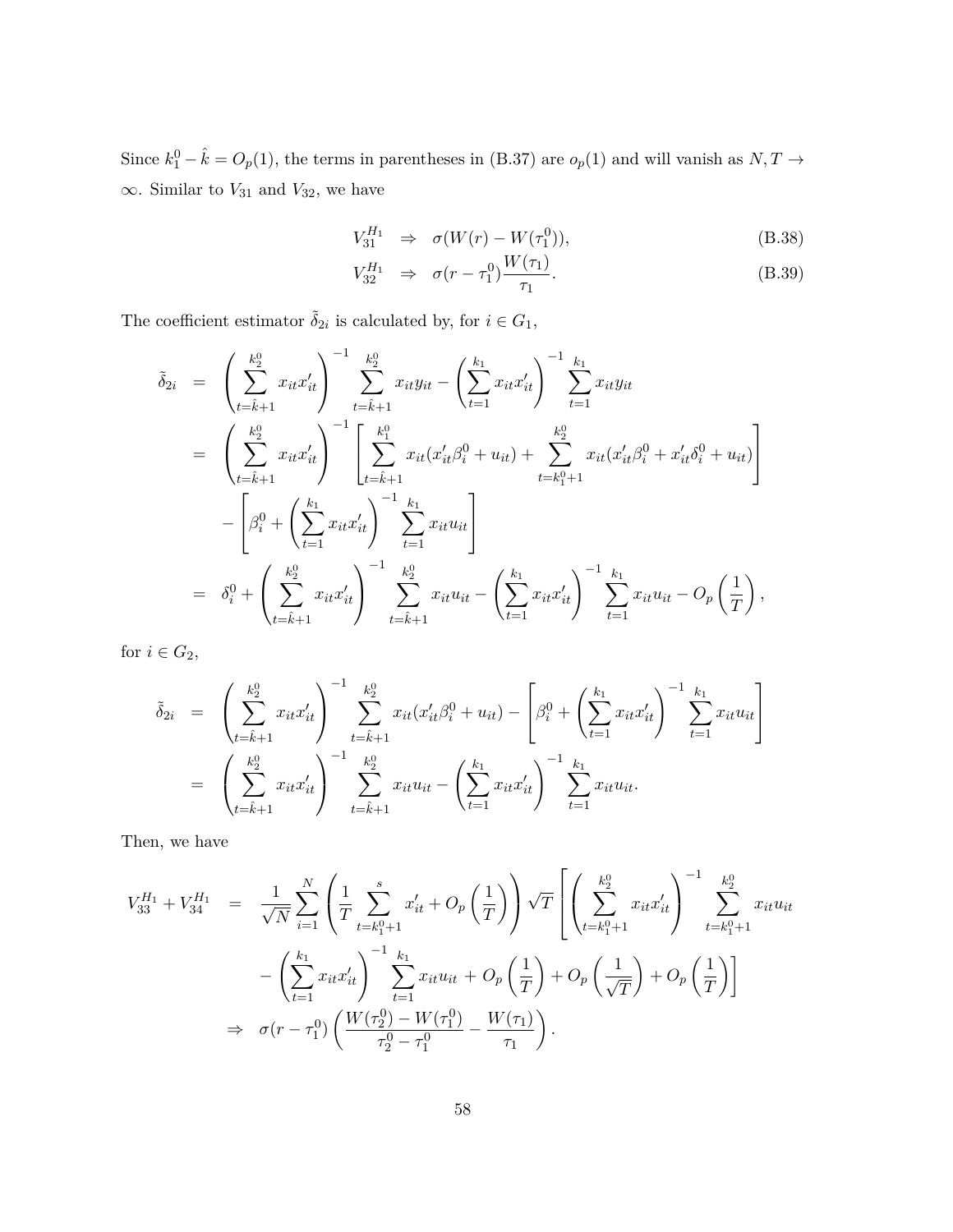Thus, we can find that the limiting distribution of  $V_3^{H_1}$  is

$$
\sigma^2 \int_{\tau_1^0}^{\tau_2^0} \left[ W(r) - W(\tau_1^0) - \frac{r - \tau_1^0}{\tau_2^0 - \tau_1^0} (W(\tau_2^0) - W(\tau_1^0)) \right]^2 dr.
$$

Since the coefficient estimator  $\hat{\delta}_{3i}$  remains the same in groups 1 and 2, we have

$$
V_4^{H_1} = \frac{1}{T} \sum_{s=k_2^0+1}^T \left\{ \frac{1}{\sqrt{NT}} \sum_{i=1}^N \left[ \sum_{t=s}^T u_{it} - \sum_{t=s}^T x'_{it} (\hat{\beta}_{1i} - \beta_i^0) - \sum_{t=s}^T x'_{it} (\hat{\delta}_{3i} - \delta_i^0) \right] \right\}^2
$$
  
\n
$$
\Rightarrow \sigma^2 \int_{\tau_2^0}^1 \left[ W(1) - W(r) - \frac{1-r}{1-\tau_2^0} \left( W(1) - W(\tau_2^0) \right) \right]^2 dr.
$$

Thus, we can say that

$$
\inf_{(k_1,k_2)\in\Omega(\epsilon)} V_{NT}(k_1,\hat{k},k_2) \leq V_{NT}(k_1,\hat{k},k_2^0) = V_1^{H_1} + V_2^{H_1} + V_3^{H_1} + V_4^{H_1} = O_p(1).
$$

The proof of Proposition 2(i) is complete.

**Case (ii)** Suppose that  $k_1^0 \leq \hat{k} \leq k_2^0$ . In this case, we have

$$
\inf_{(k_1,k_2)\in\Omega(\epsilon)} V_{NT}(k_1,\hat{k},k_2) \leq V_{NT}(k_1^0,\hat{k},k_2^0).
$$

We can easily find that the term  $V_{NT}(k_1^0, \hat{k}, k_2^0)$  estimated using true break points will have a finite limiting distribution.

**Case (iii)** Suppose that  $k_2^0 < \hat{k} \leq k_2^0 + C_2$ . In this case, from (B.27), we have  $\hat{k} - k_2^0 = O_p(1)$ . Similar to the proof of case (i), we can show that

$$
\inf_{(k_1,k_2)\in\Omega(\epsilon)} V_{NT}(k_1,\hat{k},k_2) \le V_{NT}(k_1^0,\hat{k},k_2) = O_p(1), \text{ for any } k_2 \in \Omega(\epsilon).
$$

Thus, we complete the proof of Proposition 3. ■

**Proof of Theorem 2**. From Proposition 1, we show that  $P(\hat{k} \in [k_1^0 - C_1, k_2^0 + C_2]) \rightarrow 1$ . Furthermore, for any  $\hat{k} \in [k_1^0 - C_1, k_2^0 + C_2],$ 

$$
\sup_{k \in \Omega(\epsilon)} US_{NT}(k, \hat{k}) = O_p(NT),
$$
  
\n
$$
\sup_{(k_1, k_2) \in \Omega(\epsilon)} V_{NT}^{-1}(k_1, \hat{k}, k_2) = O_p(1) \text{ (or } \infty),
$$

from Propositions 2 and 3. Thus, the proof of Theorem 2 is complete. ■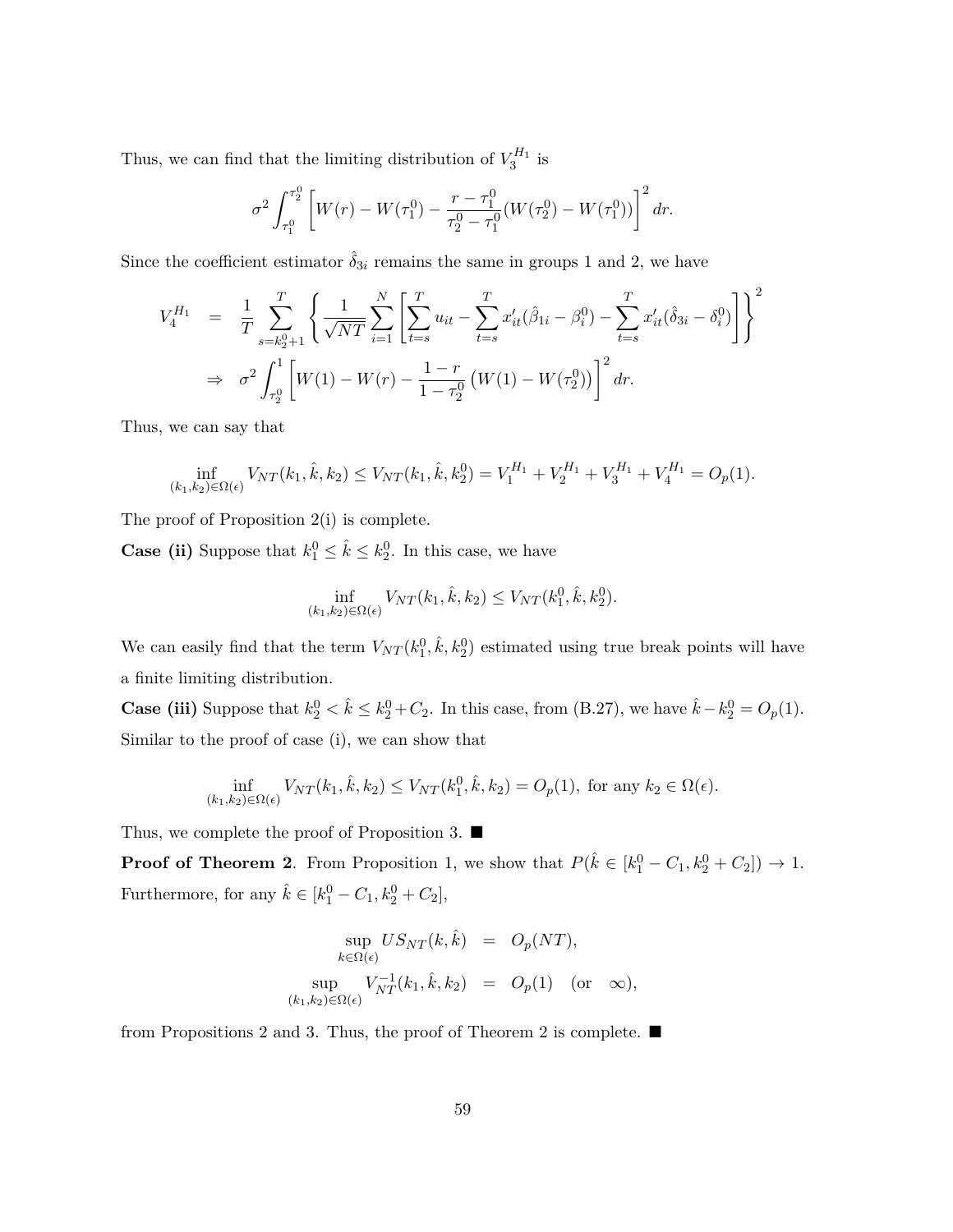| $c_{\tau^0}$ | 10%    | $5\%$  | $1\%$  |
|--------------|--------|--------|--------|
| $c_{0.1}$    | 43.425 | 56.822 | 92.840 |
| $c_{0,2}$    | 43.912 | 57 249 | 92.341 |
| $c_{0.3}$    | 45.501 | 57.962 | 93.689 |
| $c_{0.4}$    | 45.427 | 57.997 | 90.335 |
| $c_{0.5}$    | 45.540 | 57.842 | 85.984 |
| $c_{0.6}$    | 45.250 | 57 276 | 90.397 |
| $c_{0.7}$    | 46.489 | 59.175 | 93.728 |
| $c_{0.8}$    | 45.201 | 59.248 | 94.886 |
| $c_{0.9}$    | 43.515 | 57.203 | 92.908 |
|              |        |        |        |

Table 1: Critical values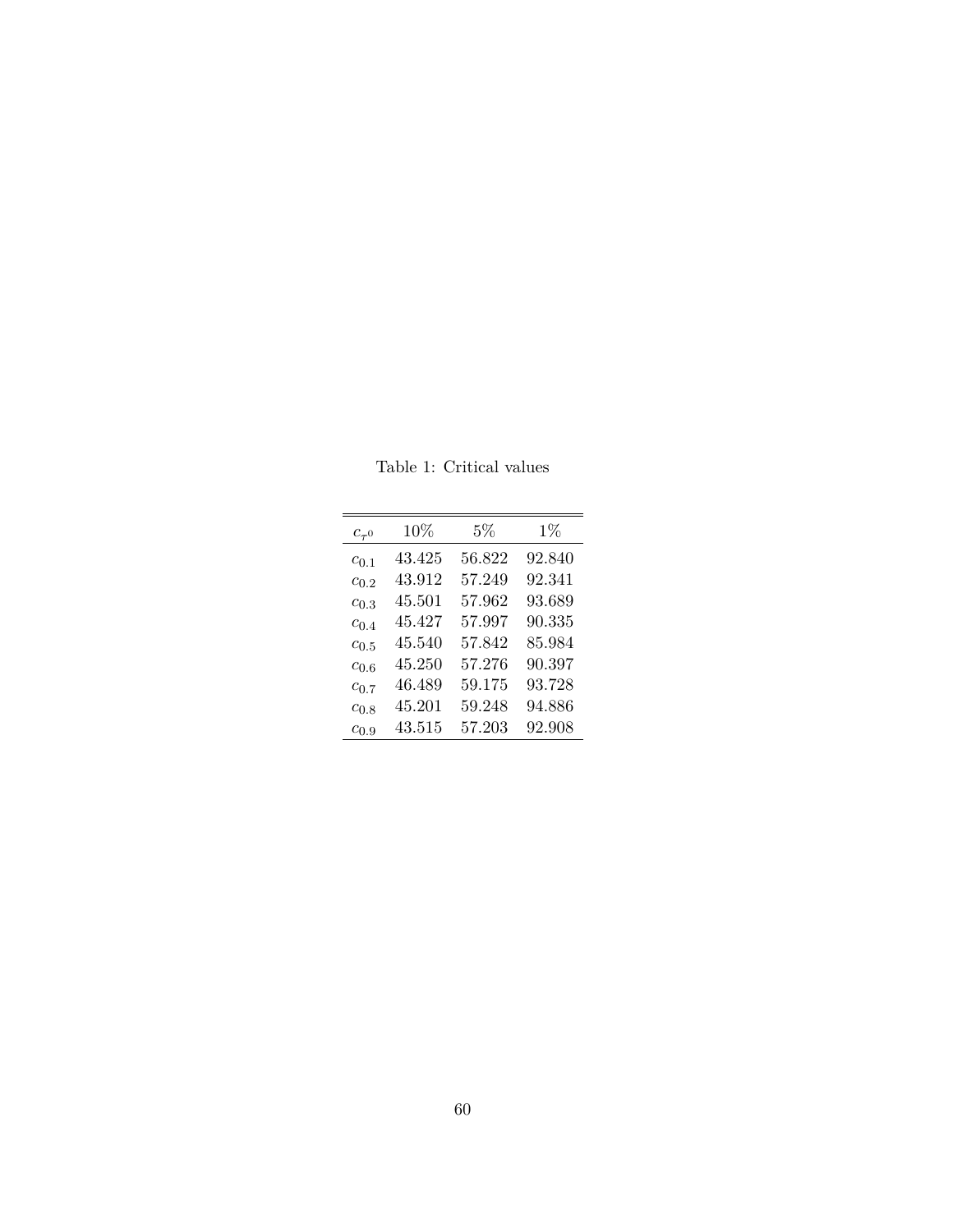| Τ                    | N          | 10%       | $5\%$ | $1\%$ |
|----------------------|------------|-----------|-------|-------|
| (a)                  | $\rho = 0$ |           |       |       |
| 20                   | 10         | 0.145     | 0.089 | 0.034 |
|                      | 50         | 0.136     | 0.074 | 0.026 |
|                      | 100        | 0.098     | 0.053 | 0.015 |
| 50                   | 10         | 0.086     | 0.048 | 0.011 |
|                      | 50         | 0.076     | 0.036 | 0.009 |
|                      | 100        | 0.063     | 0.027 | 0.006 |
| 100                  | 10         | 0.073     | 0.032 | 0.005 |
|                      | 50         | 0.072     | 0.034 | 0.006 |
|                      | 100        | 0.064     | 0.033 | 0.004 |
| 200                  | 10         | 0.083     | 0.037 | 0.008 |
|                      | 50         | 0.075     | 0.032 | 0.006 |
|                      | 100        | 0.086     | 0.041 | 0.008 |
| (b)<br>$\mathcal{D}$ | $= 0.4$    |           |       |       |
| 20                   | 10         | ${0.226}$ | 0.146 | 0.060 |
|                      | 50         | 0.234     | 0.153 | 0.069 |
|                      | 100        | 0.231     | 0.143 | 0.058 |
| 50                   | 10         | 0.134     | 0.068 | 0.022 |
|                      | 50         | 0.151     | 0.084 | 0.028 |
|                      | 100        | 0.145     | 0.084 | 0.024 |
| 100                  | 10         | 0.113     | 0.063 | 0.017 |
|                      | 50         | 0.105     | 0.058 | 0.016 |
|                      | 100        | 0.101     | 0.055 | 0.016 |
| 200                  | 10         | 0.107     | 0.048 | 0.013 |
|                      | 50         | 0.091     | 0.043 | 0.009 |
|                      | 100        | 0.091     | 0.050 | 0.013 |

Table 2: Size of the test DGP.1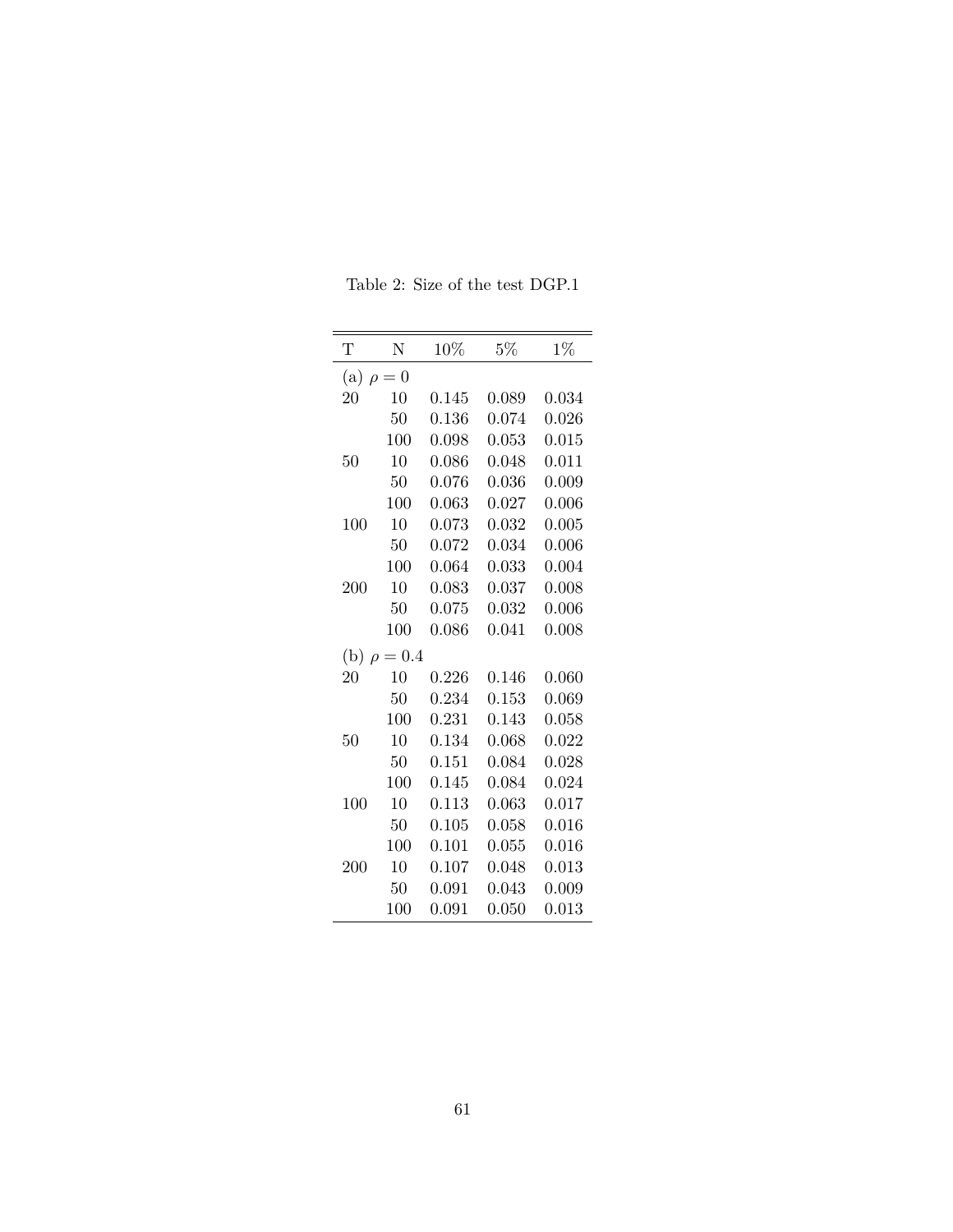| Τ   | N                | 10%   | $5\%$ | $1\%$ |  |  |  |
|-----|------------------|-------|-------|-------|--|--|--|
|     | (a) $\rho = 0$   |       |       |       |  |  |  |
| 20  | 10               | 0.149 | 0.088 | 0.021 |  |  |  |
|     | 50               | 0.586 | 0.455 | 0.222 |  |  |  |
|     | 100              | 0.846 | 0.741 | 0.474 |  |  |  |
| 50  | 10               | 0.281 | 0.174 | 0.046 |  |  |  |
|     | 50               | 0.918 | 0.847 | 0.614 |  |  |  |
|     | 100              | 0.993 | 0.982 | 0.911 |  |  |  |
| 100 | 10               | 0.561 | 0.425 | 0.190 |  |  |  |
|     | 50               | 0.996 | 0.980 | 0.916 |  |  |  |
|     | 100              | 1.000 | 1.000 | 0.992 |  |  |  |
|     | (b) $\rho = 0.4$ |       |       |       |  |  |  |
| 20  | 10               | 0.304 | 0.216 | 0.100 |  |  |  |
|     | 50               | 0.803 | 0.722 | 0.519 |  |  |  |
|     | 100              | 0.965 | 0.929 | 0.789 |  |  |  |
| 50  | 10               | 0.390 | 0.276 | 0.121 |  |  |  |
|     | 50               | 0.950 | 0.901 | 0.742 |  |  |  |
|     | 100              | 0.997 | 0.991 | 0.946 |  |  |  |
| 100 | 10               | 0.611 | 0.491 | 0.258 |  |  |  |
|     | 50               | 0.994 | 0.985 | 0.932 |  |  |  |
|     | 100              | 1.000 | 1.000 | 0.994 |  |  |  |

Table 3: Power of the test DGP.2 (under  $H_{1A}$ )

<sup>1</sup>  $k_1^0 = [T/4], k_2^0 = [3T/4],$ 

 $N_1$  :  $N_2 = 5:5$ .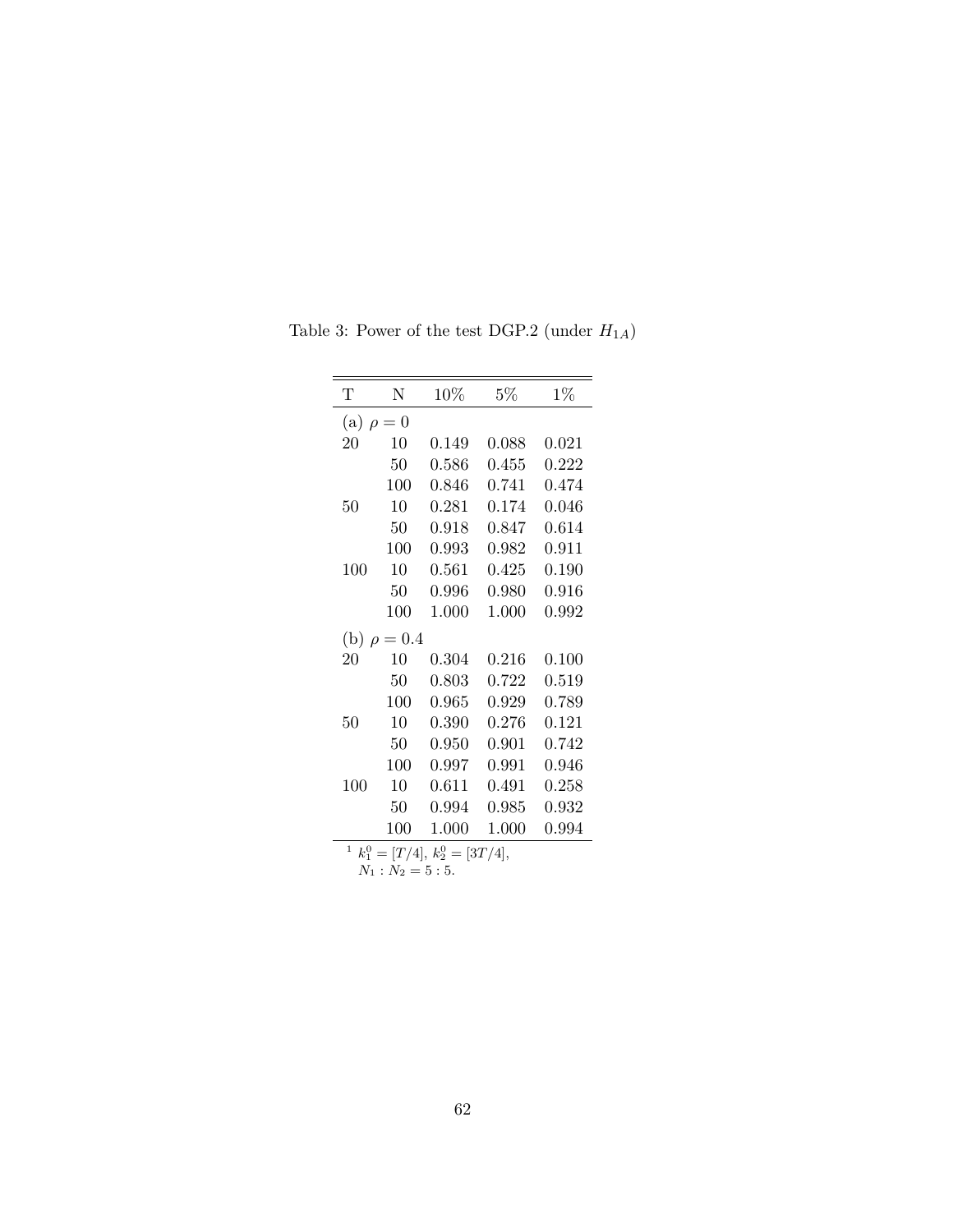| $\rho$      | $\delta_{1i}, \, \delta_{2i}$ | 10%   | $5\%$ | $1\%$ |
|-------------|-------------------------------|-------|-------|-------|
| $\Omega$    | U(0,0.1)                      | 0.130 | 0.064 | 0.012 |
|             | U(0.1, 0.2)                   | 0.538 | 0.401 | 0.167 |
|             | U(0.2, 0.3)                   | 0.918 | 0.850 | 0.611 |
|             | U(0.3, 0.4)                   | 0.995 | 0.984 | 0.919 |
|             | U(0.4, 0.5)                   | 1.000 | 0.999 | 0.986 |
|             | U(0.5, 0.6)                   | 1.000 | 1.000 | 0.998 |
|             | U(0.6, 0.7)                   | 1.000 | 1.000 | 1.000 |
|             | U(0.7, 0.8)                   | 1.000 | 1.000 | 1.000 |
|             | U(0.8, 0.9)                   | 1.000 | 1.000 | 1.000 |
|             | U(0.9, 1.0)                   | 1.000 | 1.000 | 1.000 |
|             | U(1.4, 1.5)                   | 1.000 | 1.000 | 1.000 |
| 0.4         | U(0,0.1)                      | 0.206 | 0.138 | 0.037 |
|             | U(0.1, 0.2)                   | 0.652 | 0.540 | 0.292 |
|             | U(0.2, 0.3)                   | 0.955 | 0.913 | 0.750 |
|             | U(0.3, 0.4)                   | 0.997 | 0.992 | 0.949 |
|             | U(0.4, 0.5)                   | 1.000 | 1.000 | 0.993 |
|             | U(0.5, 0.6)                   | 1.000 | 1.000 | 1.000 |
|             | U(0.6, 0.7)                   | 1.000 | 1.000 | 1.000 |
|             | U(0.7, 0.8)                   | 1.000 | 1.000 | 1.000 |
|             | U(0.8, 0.9)                   | 1.000 | 1.000 | 1.000 |
|             | U(0.9, 1.0)                   | 1.000 | 1.000 | 1.000 |
|             | U(1.4, 1.5)                   | 1.000 | 1.000 | 1.000 |
| 1<br>$\tau$ | $E \cap M = E \cap$           |       |       |       |

Table 4: Power of the test DGP.2 (under  ${\cal H}_{1A})$ 

<sup>1</sup>  $T = 50, N = 50.$ <br>
<sup>2</sup>  $k_1^0 = [T/4], k_2^0 = [3T/4], N_1 : N_2 = 5 : 5.$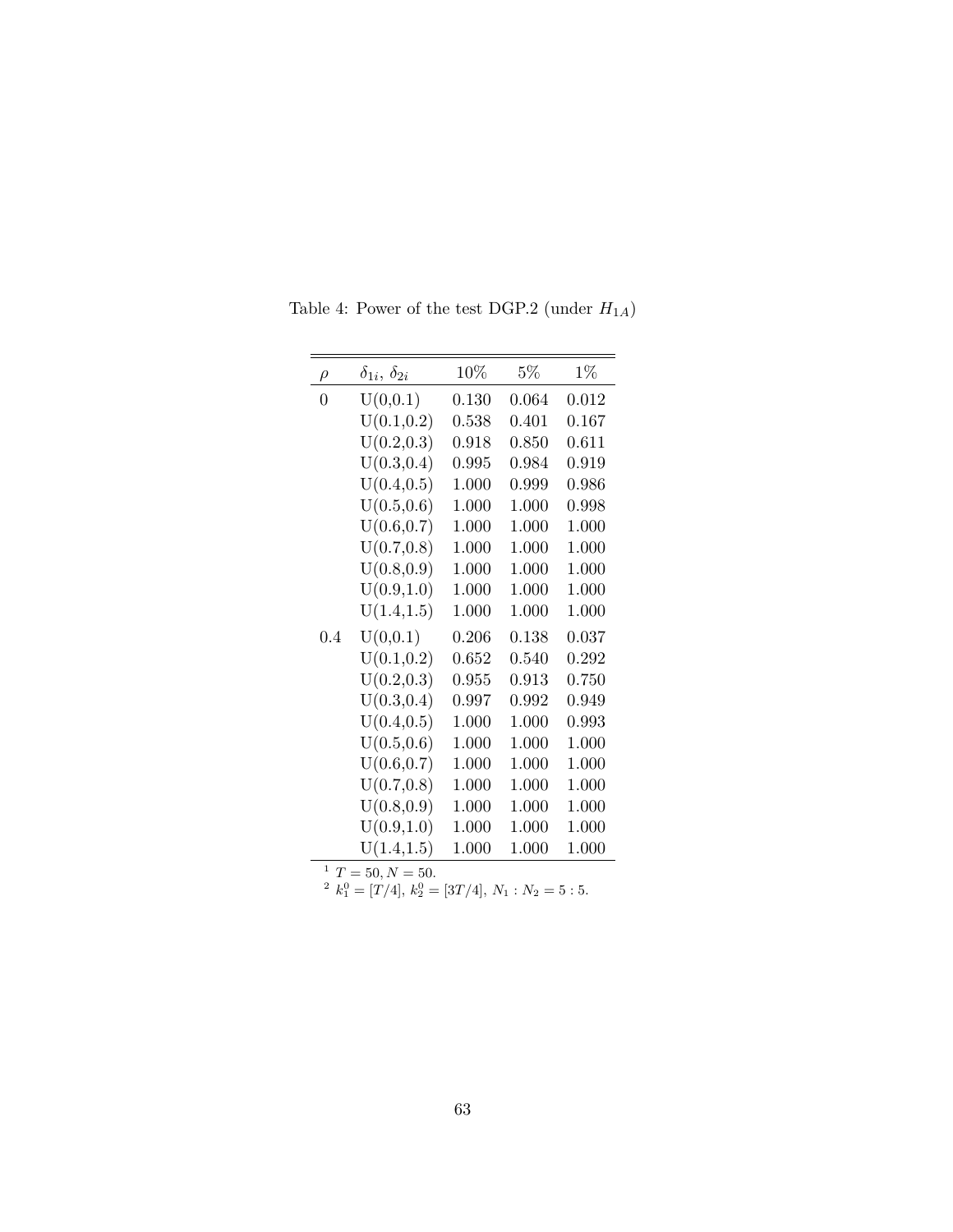| $k_1^0$                                                       | $k_2^0$ | 10%   | $5\%$ | $1\%$ |  |  |
|---------------------------------------------------------------|---------|-------|-------|-------|--|--|
| [0.2T]                                                        | [0.25T] | 0.120 | 0.066 | 0.018 |  |  |
|                                                               | [0.3T]  | 0.325 | 0.225 | 0.070 |  |  |
|                                                               | [0.4T]  | 0.801 | 0.695 | 0.465 |  |  |
|                                                               | [0.5T]  | 0.941 | 0.891 | 0.734 |  |  |
|                                                               | [0.6T]  | 0.955 | 0.918 | 0.764 |  |  |
|                                                               | [0.7T]  | 0.925 | 0.875 | 0.692 |  |  |
|                                                               | [0.8T]  | 0.859 | 0.771 | 0.558 |  |  |
| <sup>1</sup> $N = T = 50, \ \rho = 0.4, \ N_1 : N_2 = 5 : 5.$ |         |       |       |       |  |  |

Table 5: Power of the test DGP.2 (under  ${\cal H}_{1A})$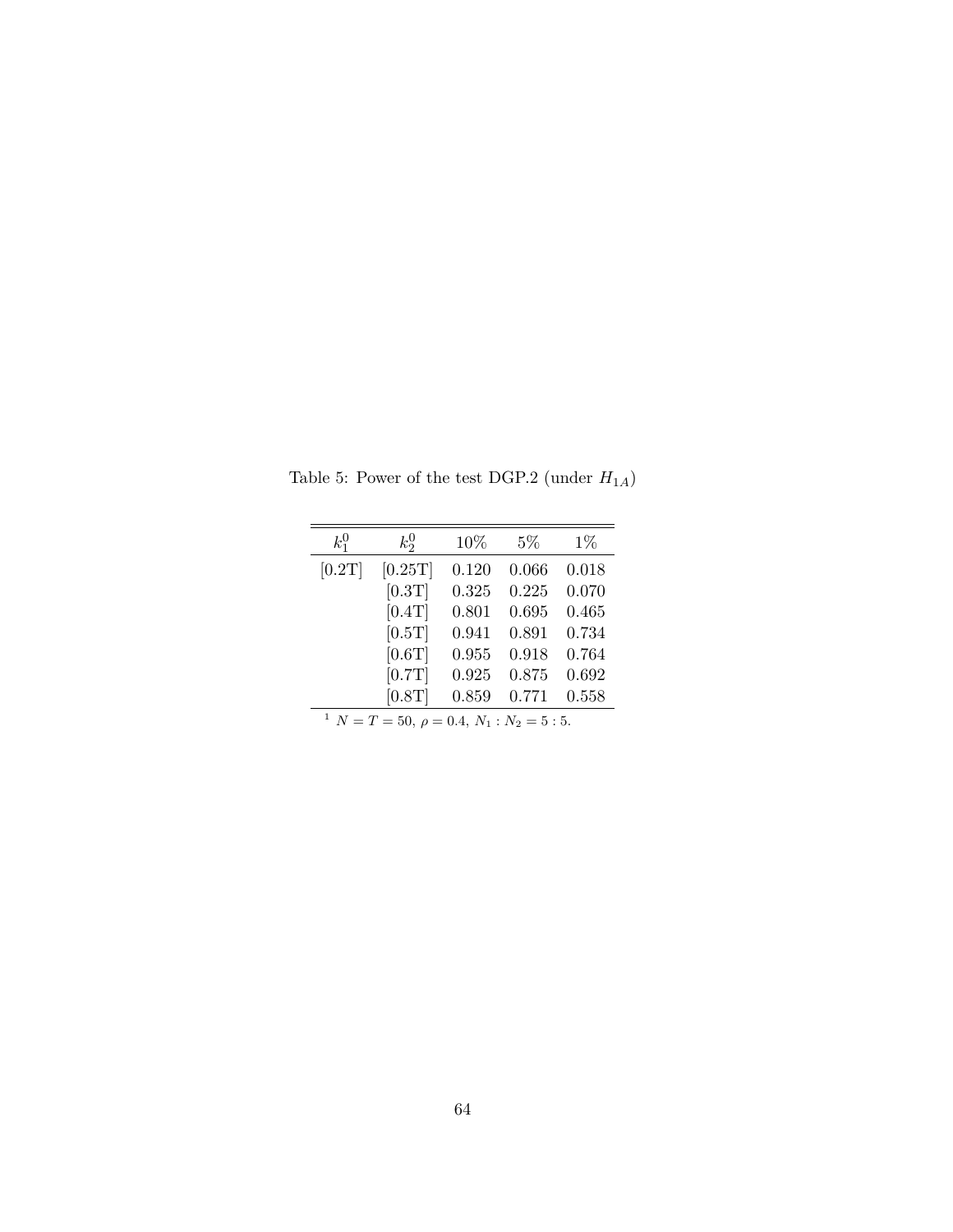| $N_1:N_2$ | 10%   | $5\%$ | $1\%$ |
|-----------|-------|-------|-------|
| $2:N-2$   | 0.168 | 0.105 | 0.037 |
| 1:9       | 0.262 | 0.187 | 0.073 |
| 2:8       | 0.546 | 0.447 | 0.241 |
| 3:7       | 0.811 | 0.719 | 0.500 |
| 4:6       | 0.938 | 0.888 | 0.737 |
| 5:5       | 0.978 | 0.950 | 0.840 |

Table 6: Power of the test DGP.2 (under  ${\cal H}_{1A})$ 

 $\frac{1}{2}$   $N = T = 50, \ \rho = 0.4.$ <br>  $\frac{1}{2}$   $k_1^0 = [0.3T], \ k_2^0 = [0.7T].$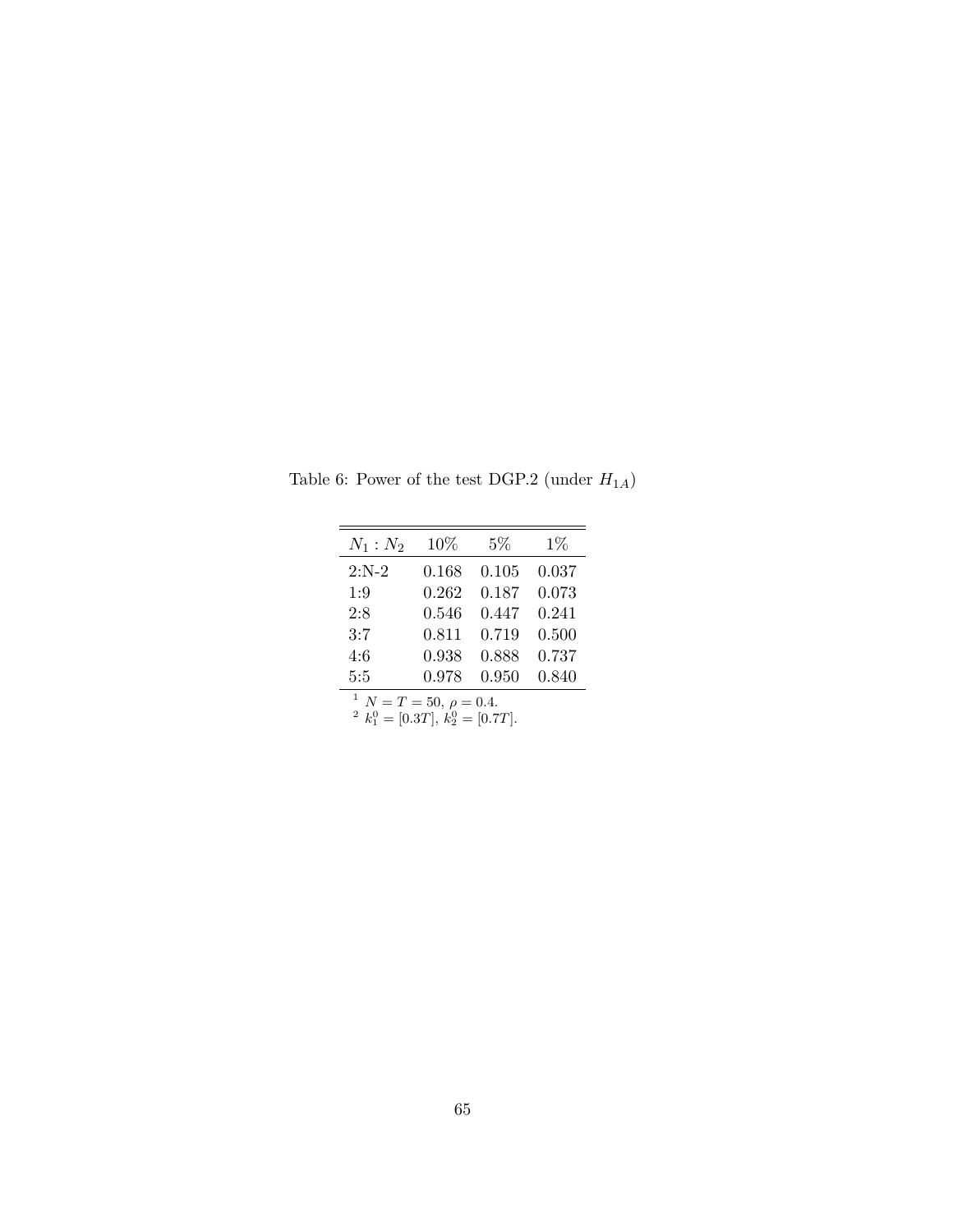| $k_1^0$ | $k_2^0$ | $k_3^0$ | $N_1 : N_2 : N_3$ | T      | N               | 10%                     | $5\%$                   | $1\%$                   |
|---------|---------|---------|-------------------|--------|-----------------|-------------------------|-------------------------|-------------------------|
| [T/6]   | [3T/6]  | [4T/6]  | 3:3:4             | $50\,$ | 10<br>50<br>100 | 0.296<br>0.646<br>0.740 | 0.204<br>0.522<br>0.642 | 0.080<br>0.284<br>0.445 |
| [0.4T]  | [0.5T]  | [0.6T]  | 3:3:4             | 50     | 10<br>50<br>100 | 0.248<br>0.485<br>0.629 | 0.165<br>0.381<br>0.506 | 0.058<br>0.211<br>0.296 |
| [0.2T]  | [0.25T] | [0.5T]  | 3:3:4             | 50     | 10<br>50<br>100 | 0.342<br>0.835<br>0.964 | 0.239<br>0.750<br>0.923 | 0.109<br>0.562<br>0.809 |
| [0.2T]  | [0.3T]  | [0.8T]  | 3:3:4             | 50     | 10<br>50<br>100 | 0.334<br>0.704<br>0.851 | 0.235<br>0.591<br>0.772 | 0.087<br>0.363<br>0.583 |
| [0.2T]  | [0.5T]  | [0.8T]  | 1:4:5             | 50     | 10<br>50<br>100 | 0.334<br>0.851<br>0.925 | 0.224<br>0.758<br>0.866 | 0.087<br>0.566<br>0.725 |

Table 7: Power of the test  $(\rho=0.4$  under  $H_{2A})$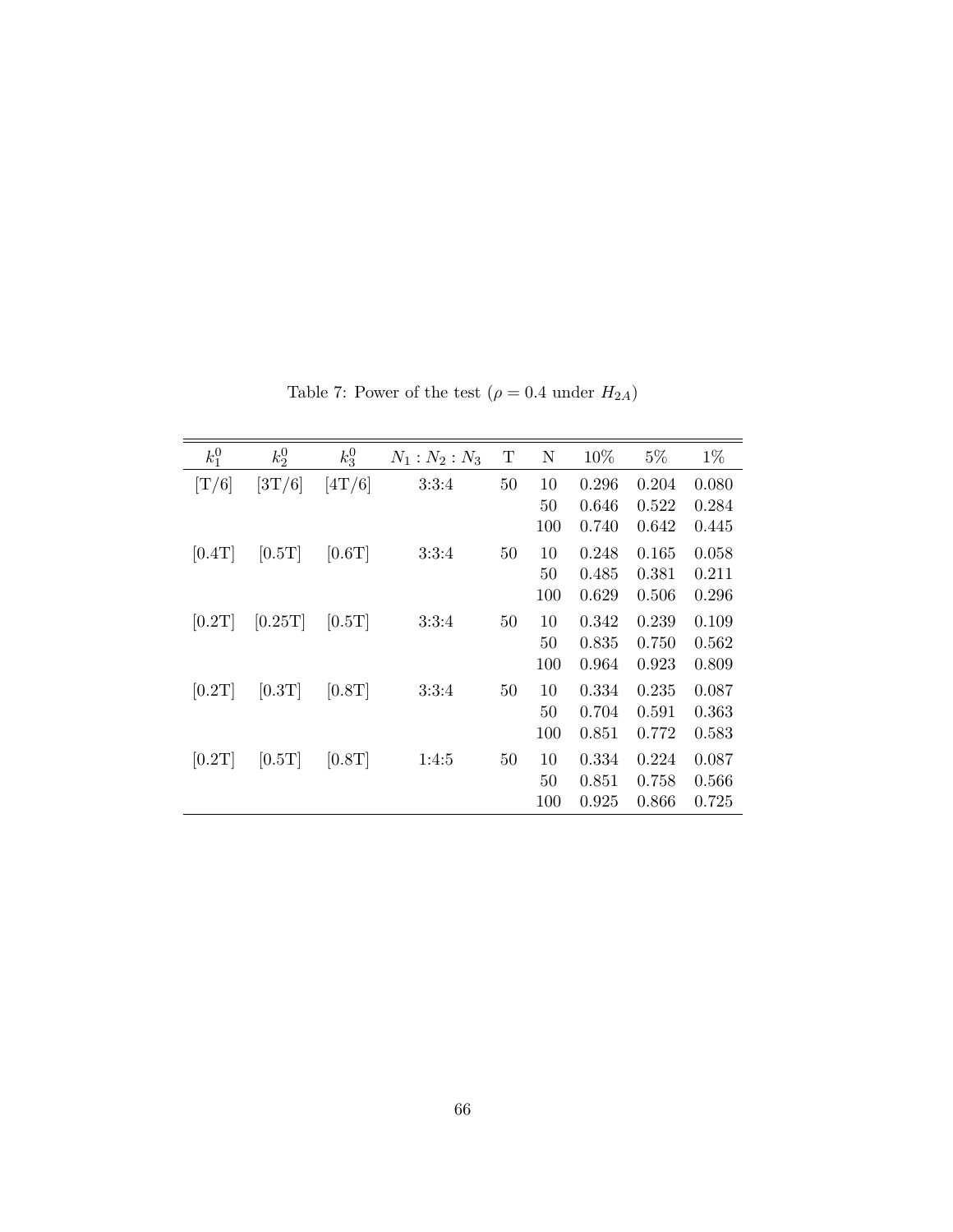| N                             | 10%         | $5\%$       | $1\%$ |  |  |  |
|-------------------------------|-------------|-------------|-------|--|--|--|
| (a)<br>$= 0$<br>$\mathcal{D}$ |             |             |       |  |  |  |
| 10                            | 0.147       | 0.089       | 0.022 |  |  |  |
| 50                            | 0.548       | 0.412       | 0.191 |  |  |  |
| 100                           | 0.654       | 0.497       | 0.255 |  |  |  |
| 10                            | 0.281       | 0.173       | 0.050 |  |  |  |
| 50                            | 0.688       | 0.515       | 0.247 |  |  |  |
| 100                           | 0.884       | 0.770       | 0.474 |  |  |  |
| 10                            | 0.468       | 0.329       | 0.129 |  |  |  |
| 50                            | 0.908       | $\,0.815\,$ | 0.541 |  |  |  |
| $100\,$                       | 0.969       | 0.895       | 0.637 |  |  |  |
|                               |             |             |       |  |  |  |
| 10                            | 0.344       | 0.243       | 0.109 |  |  |  |
| 50                            | 0.725       | 0.584       | 0.352 |  |  |  |
| 100                           | 0.842       | 0.740       | 0.493 |  |  |  |
| 10                            | 0.300       | 0.204       | 0.076 |  |  |  |
| 50                            | 0.842       | 0.730       | 0.477 |  |  |  |
| 100                           | $\,0.903\,$ | 0.810       | 0.538 |  |  |  |
| 10                            | 0.517       | ${0.392}$   | 0.183 |  |  |  |
| 50                            | 0.942       | 0.874       | 0.642 |  |  |  |
| $100\,$                       | 0.879       | 0.761       | 0.438 |  |  |  |
|                               |             | $= 0.4$     |       |  |  |  |

Table 8: Power of the test (under  ${\cal H}_{3A})$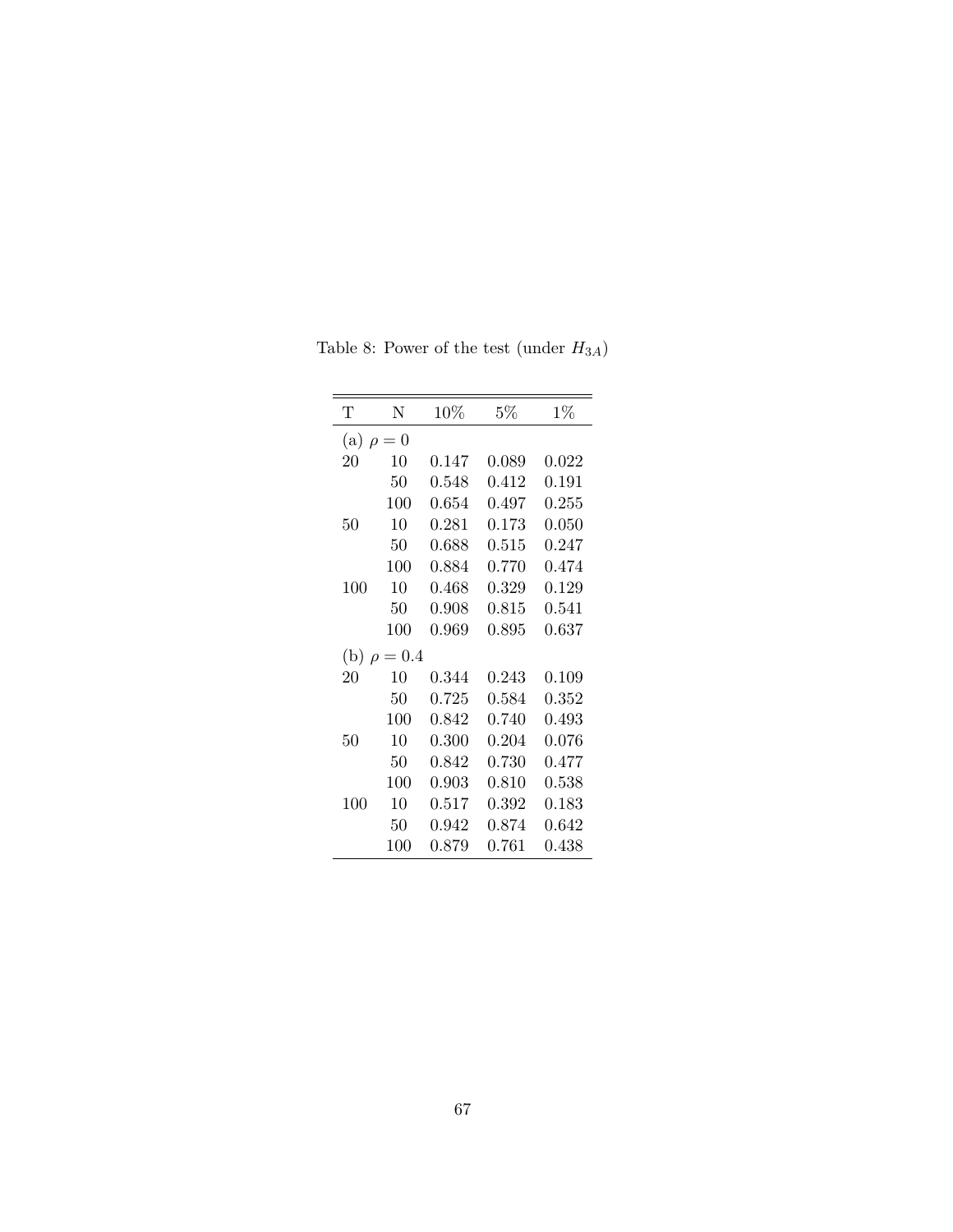| Τ           | N                                | 10%   | $5\%$ | $1\%$ |  |  |  |  |
|-------------|----------------------------------|-------|-------|-------|--|--|--|--|
|             | (a) $\rho =$<br>$\theta$         |       |       |       |  |  |  |  |
| 20          | 10                               | 0.316 | 0.219 | 0.087 |  |  |  |  |
|             | 50                               | 0.701 | 0.600 | 0.374 |  |  |  |  |
|             | 100                              | 0.876 | 0.831 | 0.685 |  |  |  |  |
| 50          | 10                               | 0.555 | 0.428 | 0.218 |  |  |  |  |
|             | 50                               | 0.964 | 0.939 | 0.807 |  |  |  |  |
|             | 100                              | 0.996 | 0.994 | 0.973 |  |  |  |  |
| 100         | 10                               | 0.771 | 0.676 | 0.448 |  |  |  |  |
|             | 50                               | 0.999 | 0.995 | 0.981 |  |  |  |  |
|             | 100                              | 1.000 | 1.000 | 1.000 |  |  |  |  |
| (b)         | $\rho = 0.4$                     |       |       |       |  |  |  |  |
| 20          | 10                               | 0.552 | 0.447 | 0.267 |  |  |  |  |
|             | 50                               | 0.920 | 0.867 | 0.706 |  |  |  |  |
|             | 100                              | 0.991 | 0.975 | 0.914 |  |  |  |  |
| 50          | 10                               | 0.684 | 0.571 | 0.351 |  |  |  |  |
|             | 50                               | 0.994 | 0.984 | 0.908 |  |  |  |  |
|             | 100                              | 0.999 | 0.999 | 0.987 |  |  |  |  |
| 100         | 10                               | 0.815 | 0.728 | 0.531 |  |  |  |  |
|             | 50                               | 0.999 | 0.998 | 0.984 |  |  |  |  |
|             | 100                              | 1.000 | 1.000 | 1.000 |  |  |  |  |
| $\mathbf 1$ | $k_1^0 = [T/4], k_2^0 = [3T/4].$ |       |       |       |  |  |  |  |

Table 9: Power of the test DGP.3 (under *H*4*A*)